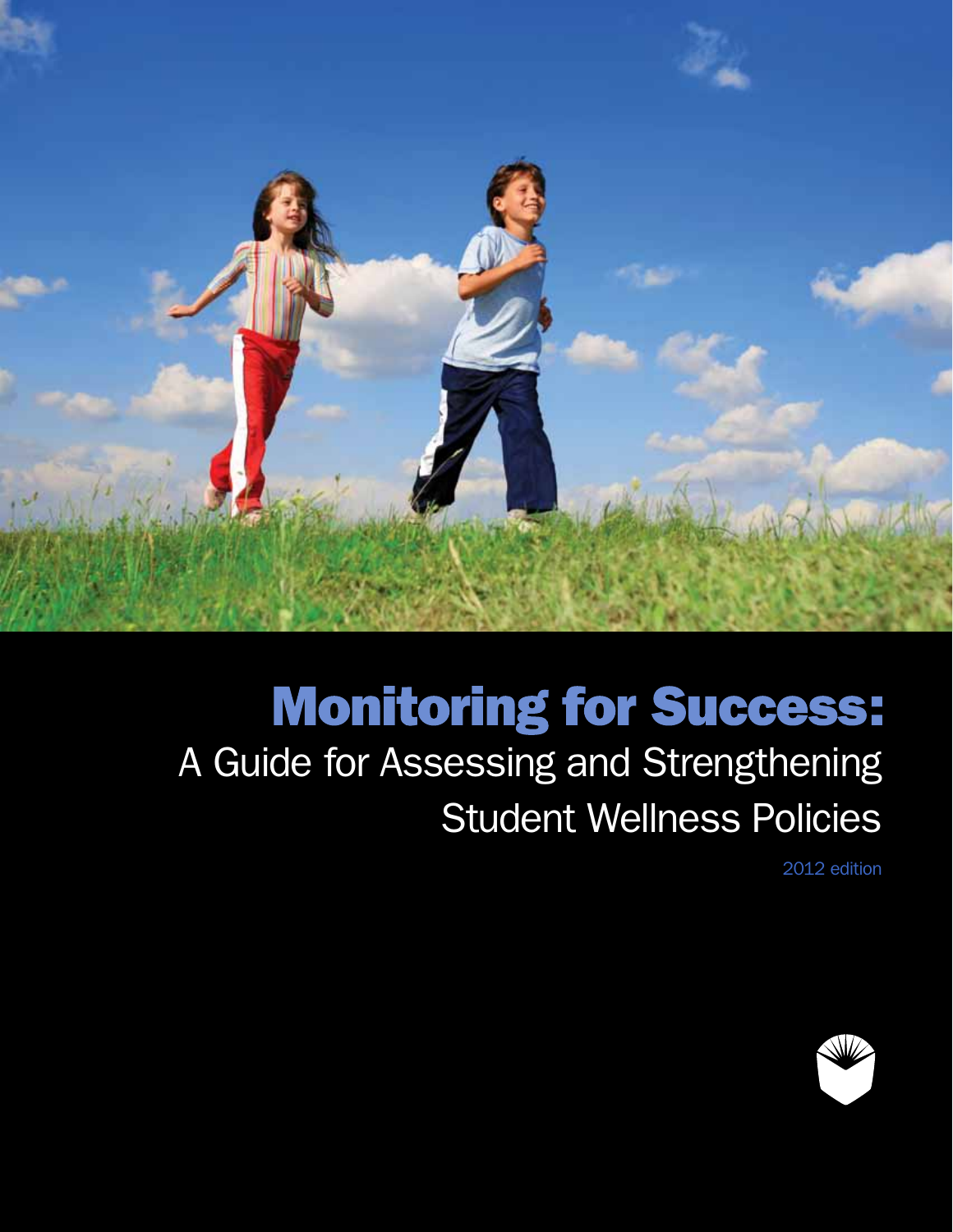

# Monitoring for Success:

A Guide for Assessing and Strengthening Student Wellness Policies

2012 Edition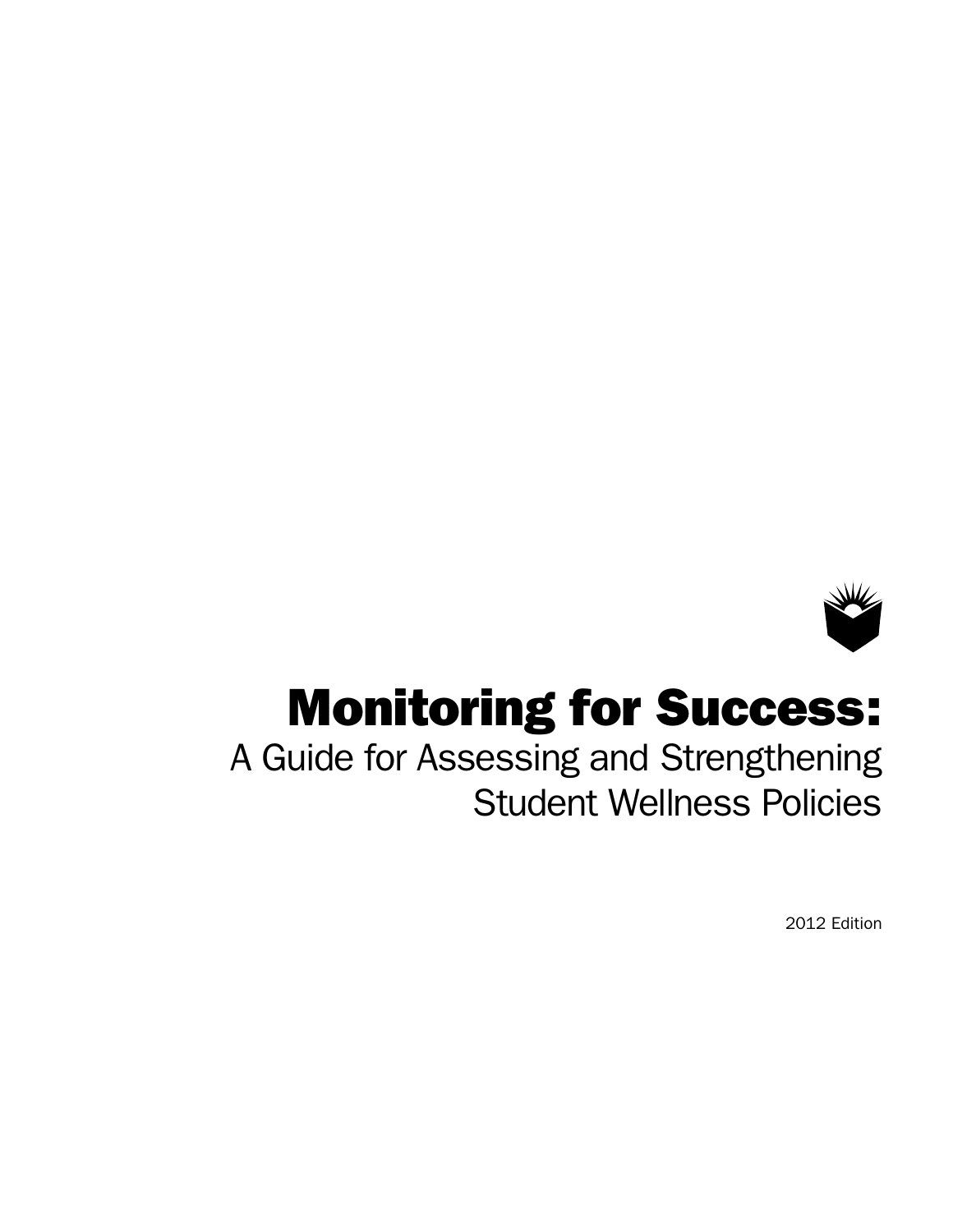#### 2012 Executive Committee

Jill Wynns, *President* Cindy Marks, *President-elect* Josephine Lucy, *Vice President* Martha Fluor, *Immediate Past President* Vernon M. Billy, *Executive Director*

### Project Staff

Martin Gonzalez, *Assistant Executive Director, Member Services* Diane Greene, *Senior Policy Services Consultant* Betsy McNeil, *Policy and Programs Officer III* Kerry Macklin, *Senior Graphic Designer*

This project was supported by grants from The California Endowment and the *David & Lucile* Packard Foundation.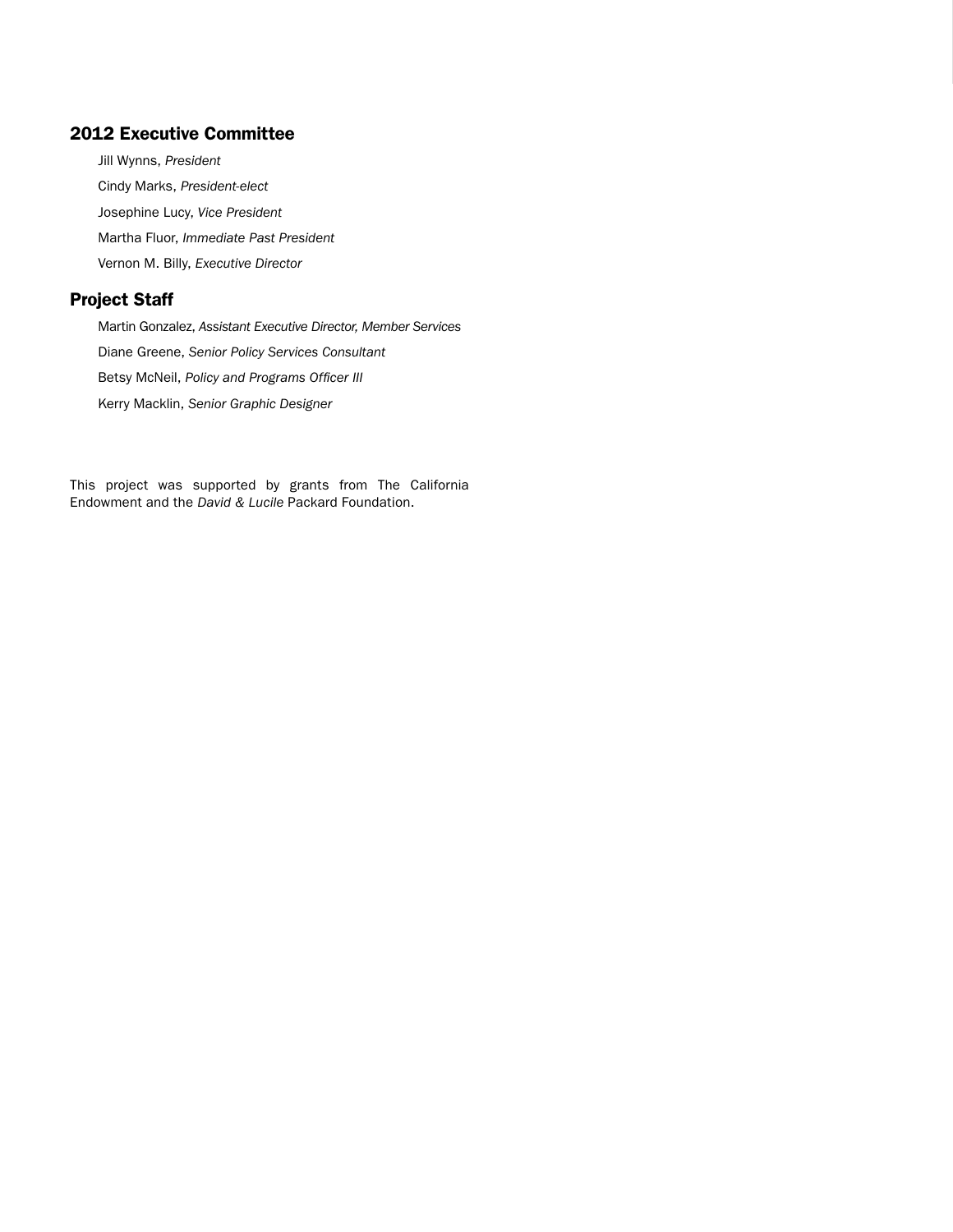

## Table of Contents

| Preface.                                                                                                                                                                                                                       |  | 5 |
|--------------------------------------------------------------------------------------------------------------------------------------------------------------------------------------------------------------------------------|--|---|
|                                                                                                                                                                                                                                |  |   |
|                                                                                                                                                                                                                                |  |   |
|                                                                                                                                                                                                                                |  |   |
|                                                                                                                                                                                                                                |  |   |
| II. Goals for Nutrition, Physical Activity and Other Wellness Activities. 9                                                                                                                                                    |  |   |
|                                                                                                                                                                                                                                |  |   |
|                                                                                                                                                                                                                                |  |   |
|                                                                                                                                                                                                                                |  |   |
|                                                                                                                                                                                                                                |  |   |
| Physical education program education of the contract of the contract of the contract of the contract of the contract of the contract of the contract of the contract of the contract of the contract of the contract of the co |  |   |
|                                                                                                                                                                                                                                |  |   |
| Physical education exemptions response to response to response the response to response the response of the response of the response of the response of the response of the response of the response of the response of the re |  |   |
|                                                                                                                                                                                                                                |  |   |
| Opportunities for physical activity outside the physical education program 11                                                                                                                                                  |  |   |
|                                                                                                                                                                                                                                |  |   |
|                                                                                                                                                                                                                                |  |   |
|                                                                                                                                                                                                                                |  |   |
|                                                                                                                                                                                                                                |  |   |
| Professional development and qualifications enterpreteration of the content of the content of the content of the content of the content of the content of the content of the content of the content of the content of the cont |  |   |
|                                                                                                                                                                                                                                |  |   |
|                                                                                                                                                                                                                                |  |   |
|                                                                                                                                                                                                                                |  |   |
| III. Nutritional Guidelines for Foods Available at School 14                                                                                                                                                                   |  |   |
|                                                                                                                                                                                                                                |  |   |
|                                                                                                                                                                                                                                |  |   |
|                                                                                                                                                                                                                                |  |   |
|                                                                                                                                                                                                                                |  |   |
|                                                                                                                                                                                                                                |  |   |
|                                                                                                                                                                                                                                |  |   |
|                                                                                                                                                                                                                                |  |   |
|                                                                                                                                                                                                                                |  |   |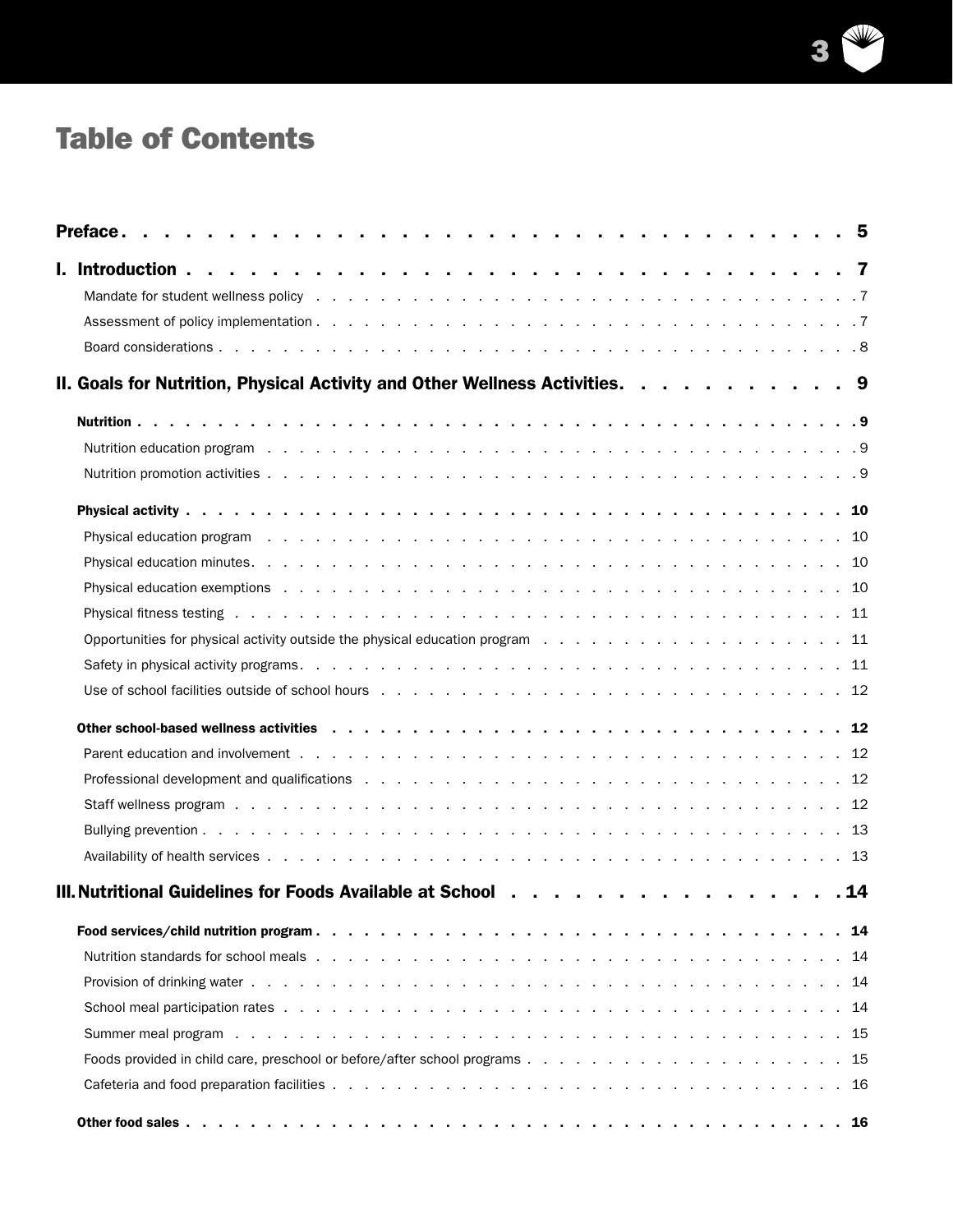

## Table of Contents (continued)

| Moderate to Vigorous Physical Activity enteries and contact the content of the content of the content of the content of the content of the content of the content of the content of the content of the content of the content |  |
|-------------------------------------------------------------------------------------------------------------------------------------------------------------------------------------------------------------------------------|--|
|                                                                                                                                                                                                                               |  |
|                                                                                                                                                                                                                               |  |
|                                                                                                                                                                                                                               |  |
|                                                                                                                                                                                                                               |  |
|                                                                                                                                                                                                                               |  |
|                                                                                                                                                                                                                               |  |
|                                                                                                                                                                                                                               |  |
|                                                                                                                                                                                                                               |  |
|                                                                                                                                                                                                                               |  |
|                                                                                                                                                                                                                               |  |
| Appendix B—Template for the Policy Implementation Report 33-42                                                                                                                                                                |  |
|                                                                                                                                                                                                                               |  |
|                                                                                                                                                                                                                               |  |
| Joint Use Agreements (BP 1330.1) $\ldots$ $\ldots$ $\ldots$ $\ldots$ $\ldots$ $\ldots$ $\ldots$ $\ldots$ $\ldots$ $\ldots$ $\ldots$ $\ldots$ $\ldots$ 48                                                                      |  |
|                                                                                                                                                                                                                               |  |
|                                                                                                                                                                                                                               |  |
|                                                                                                                                                                                                                               |  |
|                                                                                                                                                                                                                               |  |
|                                                                                                                                                                                                                               |  |
|                                                                                                                                                                                                                               |  |
|                                                                                                                                                                                                                               |  |
|                                                                                                                                                                                                                               |  |
|                                                                                                                                                                                                                               |  |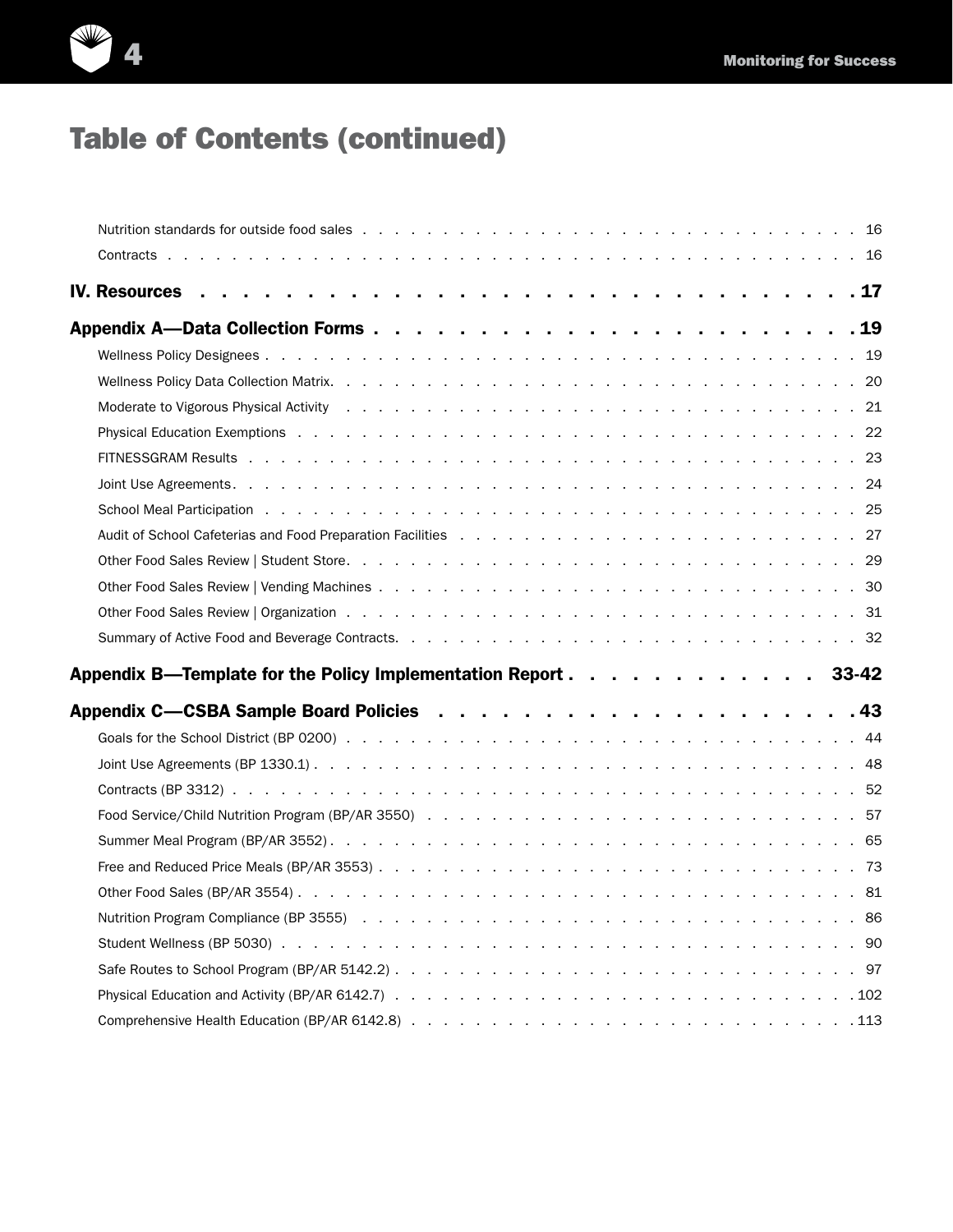

## Preface

There is a growing movement at the federal, state and local levels to encourage schools to play a greater role in promoting healthy eating and physical activity in order to reduce childhood obesity. It is appropriate for schools to be involved because of the amount of time students spend at school and the strong evidence demonstrating the link between student health and academic achievement.

Governing boards have unique opportunities to promote student wellness through each of their five major responsibilities: 1) setting direction for the community's schools; 2) establishing an effective and efficient structure for the district including the adoption of policies, the budget, and curriculum; 3) providing support to the superintendent and staff as they carry out the direction of the board; 4) ensuring accountability to the public; and 5) acting as community leaders and advocates on behalf of students.

This guide focuses on the board's important responsibility to ensure accountability for the performance of the community's schools. The board is ultimately accountable for the effectiveness of programs, policies, personnel and fiscal operations. Working with the superintendent, the board establishes systems and processes to monitor results, evaluates the school system's progress toward accomplishing the district's goals, and communicates that progress to the local community.

In fact, any district participating in the National School Lunch or Breakfast Program or other federally funded child nutrition program is the legally responsible to monitor and report on the implementation of the student wellness policy. This guide provides assistance to the district or county office of education in completing a report on the implementation of the student wellness policy to fulfill the requirements of federal law and assess the effectiveness of its efforts to improve student health and well-being. *(Any reference to districts throughout this guide also applies to county offices of education that participate in federally funded nutrition programs.)*

Chapter I presents an overview of the federal requirements pertaining to student wellness policies, including requirements for assessing and reporting to the public on the implementation of the policy.

Chapters II and III present recommended components of the report which fulfill the federal requirements and offer a comprehensive assessment of district progress in meeting the goals established in the wellness policy. The components are organized around the two major categories of mandated content of the wellness policy: 1) goals for nutrition promotion and education, physical activity and other school-based activities that promote student wellness, and 2) nutritional guidelines for foods available on each campus during the school day. The discussion of each component includes a reference to related board policy and legal requirements as applicable, guidelines for implementing and reporting on each component, and a recommended data source or form to collect the data where needed. The components are based on wellness strategies and activities included in CSBA's sample Board Policy BP 5030 - Student Wellness.

Chapter IV includes a list of resources that may assist districts throughout the policy implementation and monitoring process. It is also recommended that districts refer to CSBA's *Student Wellness: A Healthy Food and Physical Activity Policy Resource Guide* which is available at www.csba.org.

The appendices provide additional resources that may be useful in assessing the district's implementation of its wellness policy, including worksheets and data collection forms, a sample report template, and related sample board policies and administrative regulations available from CSBA.

The district's implementation report should be adapted to the goals and strategies set forth in the district's own student wellness policy and expanded to include any additional policy components adopted by the local board. Districts are encouraged to submit any additional policy components they have adopted and/or their completed implementation reports via e-mail to policy@csba.org so that CSBA can gain further insights into district practice.

Formerly entitled *Monitoring for Success: Student Wellness Policy Implementation Monitoring Guide*, this guide was updated in 2012 to reflect changes in legal requirements pertaining to the student wellness policy, as amended by the Healthy, Hunger-Free Kids Act of 2010 (Public Law 111-296). In addition, the corresponding *Student Wellness Policy Implementation Monitoring Report*, which provided a template for district reports of the implementation of the student wellness policy, has been moved into the appendices of this guide for easier use.

The 2012 revision was supported by grants from The California Endowment and the David & Lucile Packard Foundation. CSBA extends its deepest appreciation for their support of this work and other wellness-related projects and activities. CSBA's project staff also thank the following individuals for their review and feedback on this guide:

#### Tammy Anderson-Wise

Chief Executive Officer Dairy Council of California

#### Kate Karpilow

Executive Director

California Center for Research on Women and Families

#### Kathy B. Lewis

Vice President and COO Center for Collaborative Solutions

#### Heather Reed

Nutrition Education Consultant, California Department of Education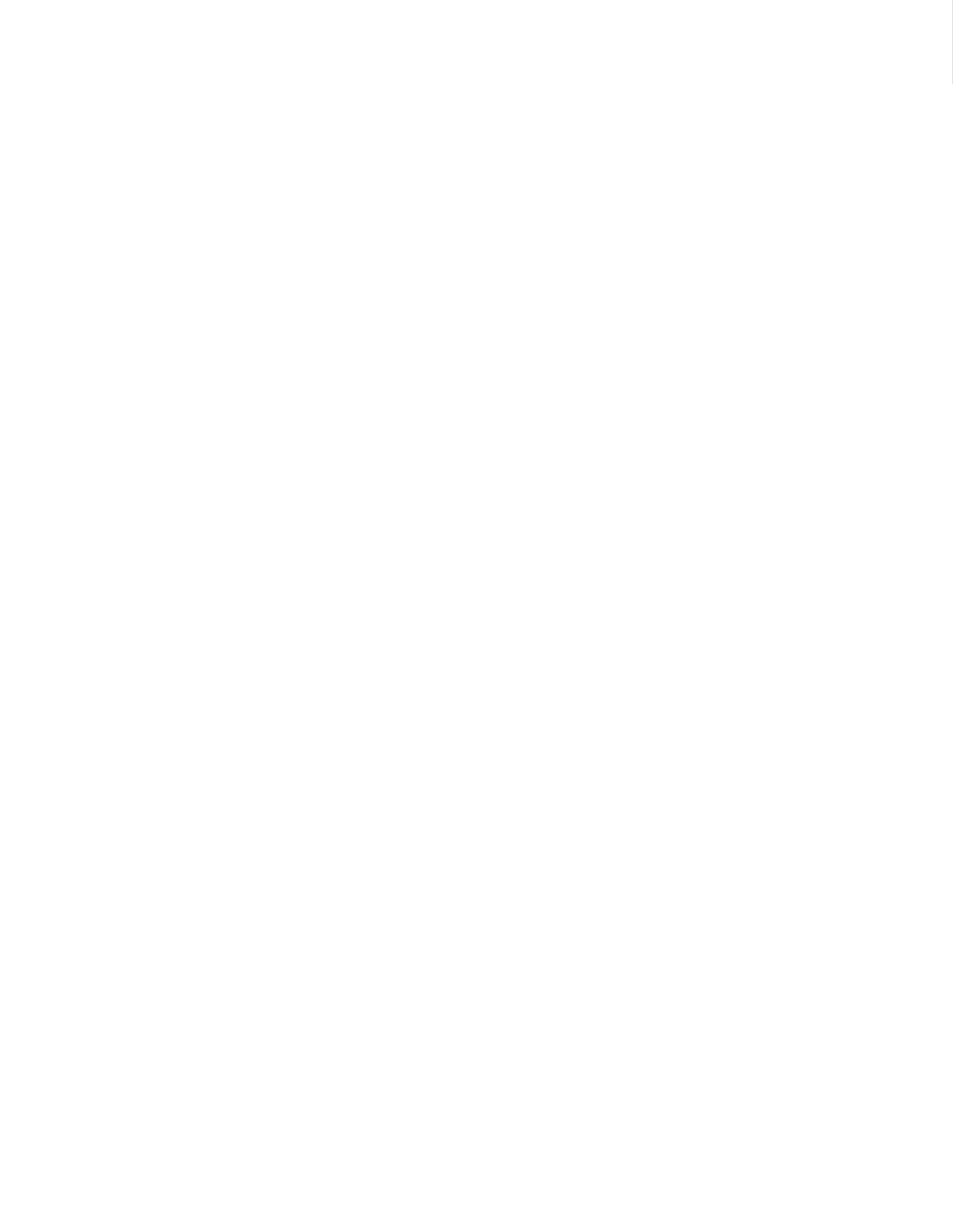7

## I. Introduction

#### Mandate for student wellness policy

The federal Child Nutrition and Women, Infants and Children (WIC) Reauthorization Act of 2004 mandated all school districts and county offices of education participating in the National School Lunch or Breakfast Program or any other federally funded child nutrition program to adopt a student wellness policy, with specified components, by the beginning of the 2006-07 school year. These requirements were amended by the Healthy, Hunger-Free Kids Act (Public Law 111-296), signed into law in December 2010.

As amended, 42 USC 1758b requires the U.S. Secretary of Agriculture to develop a framework and guidelines to help districts establish local wellness policies. Districts have discretion to use these guidelines to determine specific wellness policies that are appropriate for their schools and reflect local priorities, provided that such policies are developed and implemented through a process that involves parents, students, food service employees, physical education teachers, school health professionals, the governing board, school administrators and members of the public. The student wellness policy must include, at a minimum:

- 1. Goals for nutrition promotion and education, physical activity and other school-based activities that promote student wellness
- 2. For all foods available on each school campus during the school day, nutrition guidelines that are consistent with standards specified in 42 USC 1773 and 1779 and federal regulations and that promote student health and reduce childhood obesity
- 3. Legal requirements related to the review and reporting of the district's implementation of the policy

In addition, districts must ensure that the wellness policy is consistent with other applicable federal and state laws, such as state requirements related to instructional minutes for physical education.

CSBA's sample Board Policy BP 5030 - Student Wellness (see Appendix C) reflects the requirements of 42 USC 1758b and includes examples of strategies and activities that may be included in the policy to meet the goal of improved student health and well-being. In addition, the U.S. Department of Agriculture (USDA) provides model policies and best practices recommended by federal and state agencies and nongovernmental organizations (see www.fns.usda.gov). Districts are strongly encouraged to review and align all their policies and programs that support student wellness, including policies on nutrition, physical activity, health education, health services, advertising/ marketing, before- and after-school programs, child care and preschool programs, summer learning opportunities and any others that address opportunities to promote student health.

Districts must designate one or more district or school

employees, as appropriate, to ensure that each school complies with the district's wellness policy.

#### Assessment of policy implementation

42 USC 1758b includes a number of requirements pertaining to monitoring the implementation of the student wellness policy and reporting to the public. The focus of this guide is to help districts fulfill their assessment responsibilities.

Districts must periodically assess the implementation of the wellness policy, including an assessment of:

- the extent to which district schools are in compliance with the policy
- the extent to which the district's wellness policy compares to model wellness policies available from the USDA
- the progress made in attaining the goals of the wellness policy

While the federal law requires "periodic" assessment, it does not define any specific timeline. The district's board and administrative leadership should determine how often the report will be submitted to the board for the purpose of evaluating policy and practice and making adjustments as needed. It is recommended that a report on the implementation of the wellness policy be provided to the board at least once every two years. Then, based on the reporting deadline set by the district, district staff can establish timelines for collecting and analyzing the most recent year(s) of data available for each component.

The board and administrative leadership should also agree on what indicators will be used to measure the implementation and effectiveness of the wellness policy. Districts must develop a plan to determine whether each component of the policy is being implemented consistently across the district and whether the policy is actually producing the desired results. Indicators may include a mix of *process* measures (e.g., number of health or physical education classes conducted, number of students participating in meals program, staffing for programs, program costs) as well as *outcome* measures that assess the policy's impact on students (e.g., changes in physical fitness test results, students' food choices, students' Body Mass Index). It may be helpful to compare results across multiple years and/or to compare district data with county, statewide or national data. If feasible, the district might also compare wellness data with other district data, such as determining any correlation between participation in lunch/breakfast programs, school attendance, academic indicators and/or student discipline rates.

Samples of indicators are included in CSBA's sample BP 5030 - Student Wellness and in Chapters II and III of this guide. Also see Appendix B which presents a template that districts might use to prepare their implementation report.

The district's plan for monitoring and assessing the wellness policy should delineate the roles and responsibilities of district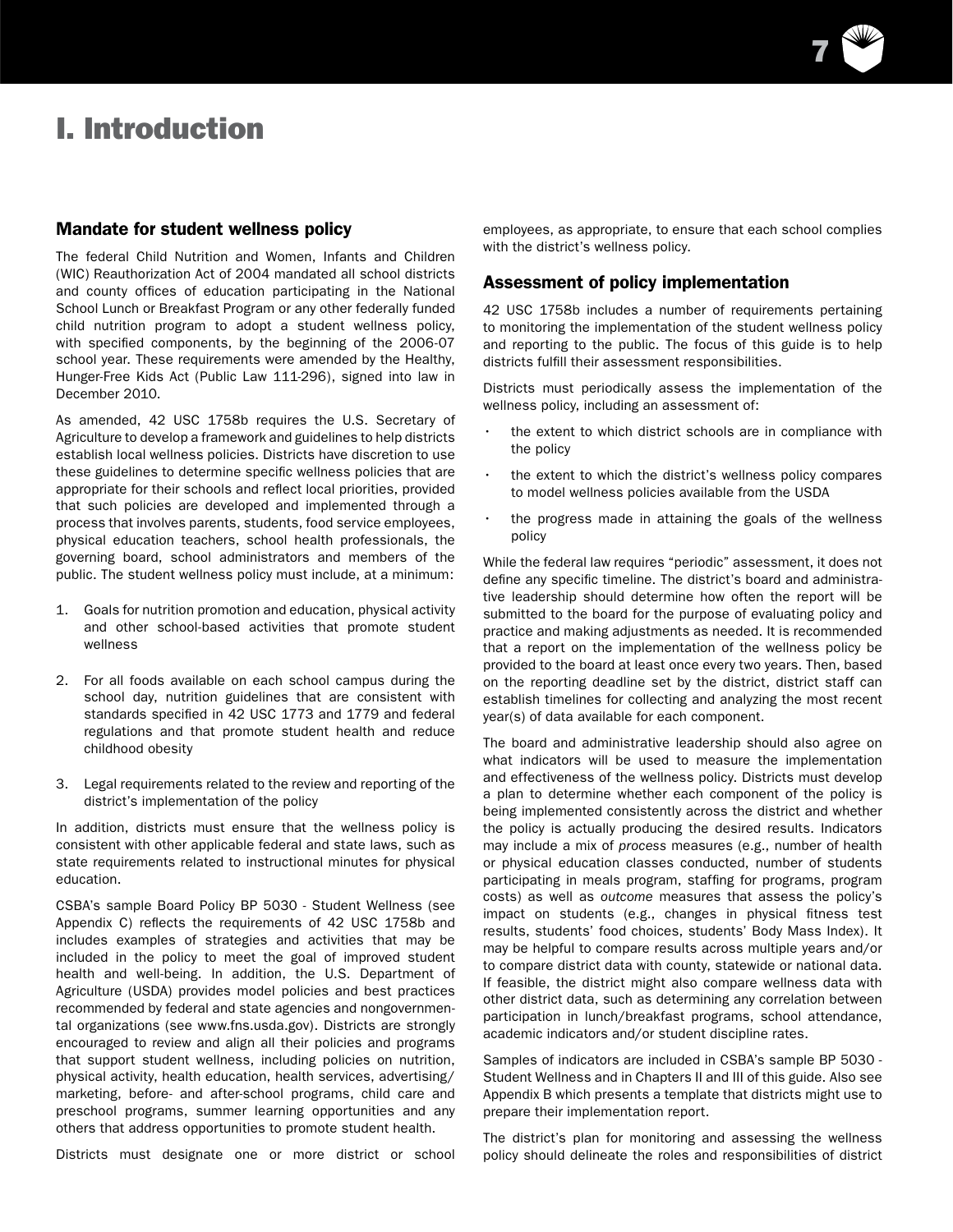

staff (including the district and/or school employees designated to ensure schools' compliance with the policy and other staff as appropriate). In addition, if the district has a school health council or committee, the council/committee should be an integral part of monitoring the wellness policy and may assume many of the data collection and reporting responsibilities. Membership on the school health council/committee is one way that the district can fulfill the requirement to provide opportunities for parents, students, food service employees, physical education teachers, school health professionals, school administrators and members of the public to participate in the review and update of the district's wellness policy. Such stakeholders could also be involved through district or school site meetings, surveys or other opportunities to provide feedback.

Finally, the district should determine how it will inform and update the public, including parents, students and others in the community, about the content and implementation of the wellness policy as well as the results of the periodic assessment. The district may use its regular communications channels (e.g., district newsletter, district and school websites, districtsponsored social media, bulletin boards) and/or provide the information to local media to share with the community. It should also consider ways to tailor the message to various audiences, such as creating brochures highlighting specific findings or providing information in different languages.

#### Board considerations

Although district staff and other key stakeholders will be involved in measuring progress toward the district's student wellness goals, it is ultimately the responsibility of the board to ensure that the district's policy on student wellness meets or exceeds provisions set forth in federal and state law and is effective in promoting healthy eating and physical activity among district students.

Ideally, before the assessment is conducted, the board and superintendent should review the following questions:

- Does the district policy on student wellness reflect current legal requirements? Does it provide clear direction to staff regarding the goals and strategies for student wellness?
- Have the board and superintendent or designee agreed upon the measures that will be used to evaluate the implementation of the policy and the district's progress toward its student wellness goals?
- Which employee(s) has the superintendent designated to ensure that each school complies with the wellness policy?

When completed, the presentation of the implementation report to the board at a public meeting becomes an opportunity to highlight accomplishments and recognize staff, students, parents and others for their contributions to successful practices. It is also an opportunity to discuss whether changes need to be made in the district's policy or practices. In so doing, the monitoring and evaluation process becomes a useful tool to focus district resources and efforts on actions that are most likely to make a positive impact on student health and achievement.

Thus, the board should carefully review the findings and recommendations contained in the implementation report and ask questions as needed to understand the data and determine whether the district's strategies are achieving the desired results. As the board reviews the report, it might consider the following questions:

- In addition to the district/school wellness designees, who else was involved in the current assessment of the implementation of the policy (e.g., other district or school staff, parents, students, members of the public, school health council)?
- Has the implementation report been provided to the board and the public in accordance with the timeline established in district policy?
- Does the implementation report adequately present findings for each policy component in accordance with the agreed-upon indicators?
- What challenges, if any, did the superintendent or designee have in collecting the data? For the next implementation report, are any changes needed in the measures that will be used to assess implementation and/or outcomes?
- For each policy component addressed in the report, what do the findings show? Is the strategy being consistently implemented across district schools? Has there been any progress since the previous implementation report?
- Has the board supported the staff's implementation of the student wellness policy by 1) reinforcing student health as a priority in its communications with others, 2) holding the superintendent accountable for consistently enforcing the policy, 3) ensuring that the district budget is aligned with priorities for student wellness and 4) serving as a role model by making healthy choices for board meetings and other events?
- What partnerships, if any, does the district have with community agencies and organizations to collectively address goals around student health and academic achievement? Are those joint activities included in the current implementation report?
- What recommendations has the superintendent or designee provided to address any gaps in schools' implementation of or compliance with the district policy?
- What recommendations has the superintendent or designee provided to address any areas where the policy is not achieving the intended outcomes in terms of its impact on student wellness?
- What input do students, parents, staff or others have regarding the findings or recommendations contained in the report?
- Based on the findings and recommendations within the current report and any additional input received, are any changes needed in district policy or administrative regulations? What are the board's highest priorities for implementing new or revised strategies? What are the next steps to ensure continuous improvement?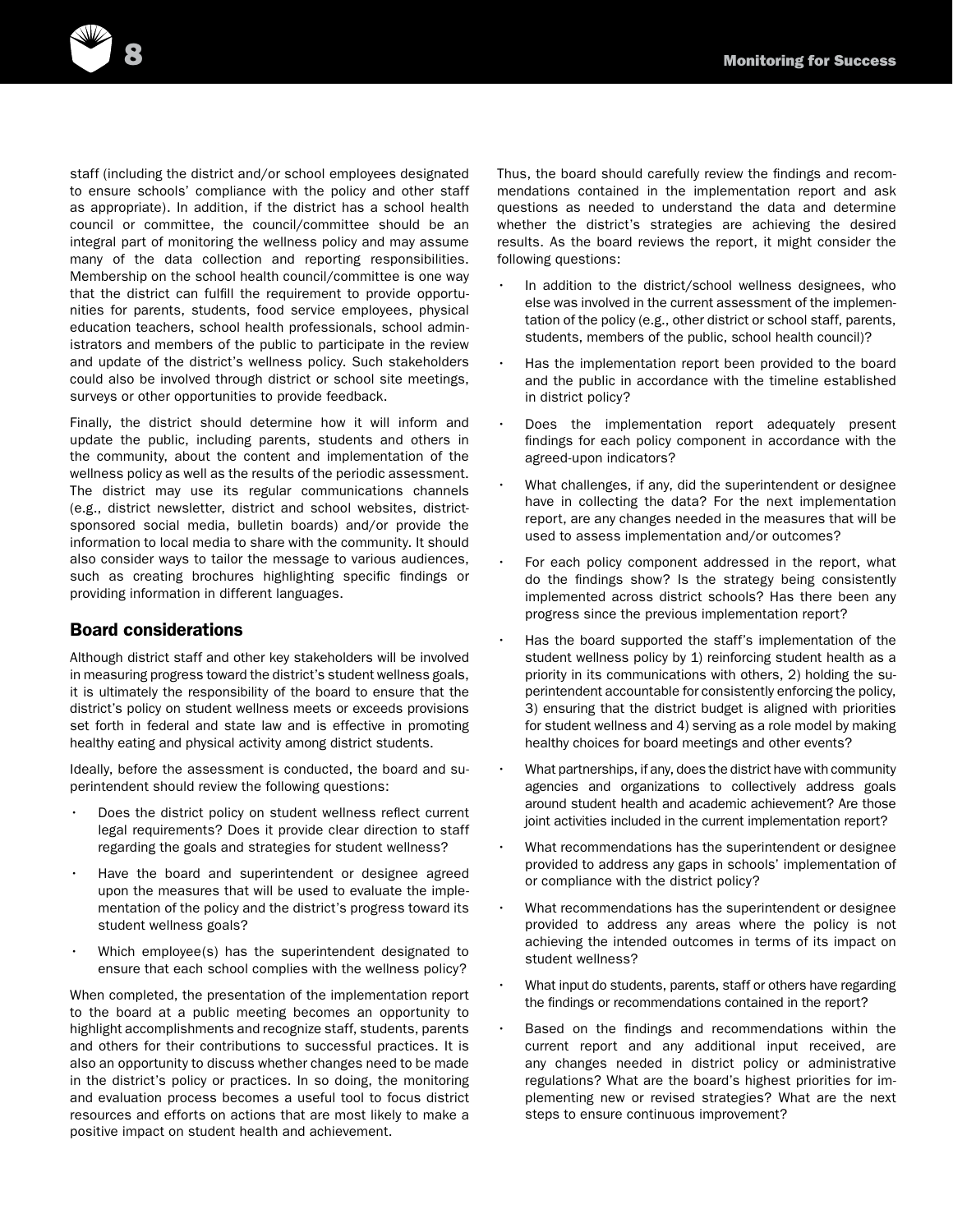## II. Goals for Nutrition, Physical Activity and Other Wellness Activities

*Directions: Each section below is a recommended component of the district's report assessing the implementation of its wellness policy with respect to goals for nutrition promotion and education, physical activity, and other school-based activities that promote student wellness. As appropriate, related legal requirements or CSBA sample board policies (BP) and/or administrative regulations (AR) are referenced. Read the "Guidelines" and "Data Sources" below for instruction on how to complete each component. See Appendix B for a template showing how the data may be incorporated into the district's report.*

## Nutrition

#### Nutrition education program

#### *Related board policy*

The district's health education program shall foster the knowledge, skills and attitudes that students need in order to lead healthy, productive lives and shall include instruction in nutrition at the appropriate grade levels. Nutrition education shall be aligned with voluntary content standards adopted by the State Board of Education (SBE) and the corresponding state curriculum framework published by the California Department of Education (CDE). In accordance with state content standards, nutrition education shall be designed to develop students' abilities to 1) understand essential concepts related to enhancing health; 2) analyze internal and external influences that affect health; 3) access and analyze health information, products and services; 4) use interpersonal communication skills, decision-making skills and goal-setting skills to enhance health; 5) practice behaviors that reduce risk and promote health; and 6) promote and support personal, family and community health. (See CSBA's BP/AR 6142.8 - Comprehensive Health Education.)

In addition, school gardens are encouraged as a way to support the nutrition education program and provide fresh fruits and vegetables for student consumption.

*Note:* The SBE's *Health Education Standards for California Public Schools: Kindergarten Through Grade Twelve* are available at www.cde.ca.gov/be/st/ss. Content standards related to nutrition education are recommended at grades kindergarten, 2, 4, 5, 7-8 and 9-12. The curriculum framework is available at www.cde.ca.gov/be/st/fr. In addition, the CDE has identified specific nutrition competencies which are aligned with the health education content standards but also include other benchmarks of learning and add specificity to core nutrition concepts; see the CDE's *Nutrition Education Resource Guide for California Public Schools*.

#### *Guidelines for the report*

Briefly describe the district's nutrition education curriculum at each grade level or grade span (elementary, middle and/or high school). Indicate the extent to which the curriculum is aligned with or exceeds state content standards at applicable grade levels. If applicable, include a description of nutrition education offered within preschool, before- and after-school programs, child care development program and/or summer learning opportunities.

9

#### *Data source*

Obtain information about the nutrition education curriculum from district/school administrators and/or health education teachers. School administrators also should be able to provide information about the number of students enrolled in classes or programs that offer nutrition education.

#### Nutrition promotion activities

#### *Related board policy*

To provide a consistent message to students about the importance of good nutrition, the district prohibits the marketing and advertising of non-nutritious foods and beverages through signage, vending machine fronts, logos, scoreboards, school supplies, advertisements in school publications, coupon or incentive programs, free give-aways or other means. The district also encourages school staff to avoid the use of non-nutritious foods as a reward for student performance or behavior, and encourages parents, other volunteers and organizations to avoid the use of non-nutritious foods for class parties, celebrations or fundraisers. Schools may develop additional promotional activities, such as posters, food demonstrations in school cafeterias, or other marketing campaigns. (See CSBA's BP 5030 - Student Wellness.)

#### *Guidelines for the report*

Briefly describe district policy and practices, beyond the health education curriculum and the district's food services program, that promote good nutrition. Describe methods used by school staff to encourage the use of nutritious foods or non-food items for class parties, celebrations or fundraisers.

#### *Data source*

Obtain information about nutrition promotion activities from board policies and administrative regulations, district/school administrators, teachers and/or the school health council.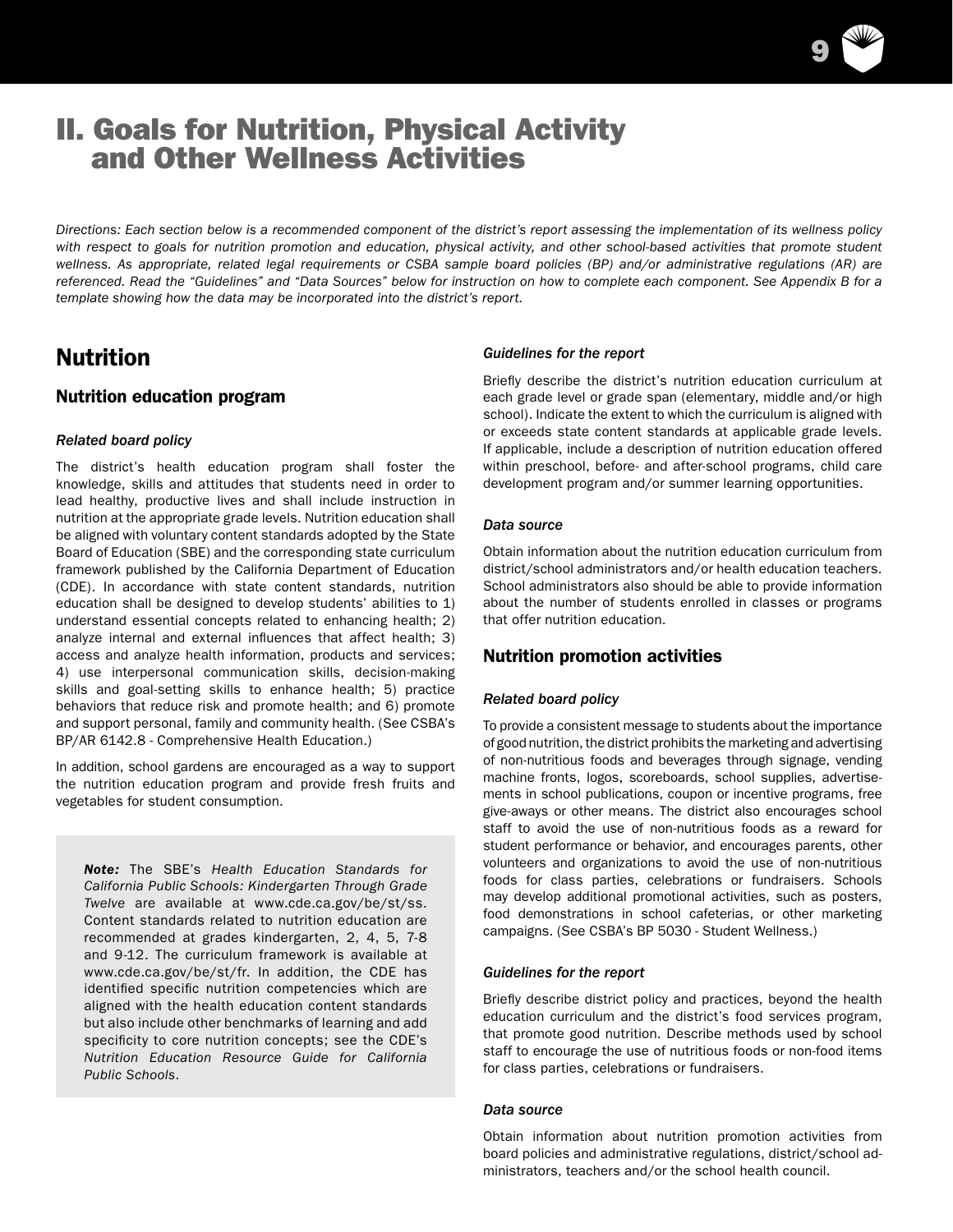

## Physical activity

#### Physical education program

#### *Related board policy/legal requirement*

The physical education program should support the district's coordinated student wellness program, provide an adequate amount of moderate to vigorous physical activity (at least 50 percent of class/session time), build interest and proficiency in movement skills, encourage students' lifelong fitness through physical activity, and be provided in a coeducational, inclusive manner. Physical education shall be aligned with voluntary content standards adopted by the SBE and the corresponding curriculum framework. At the high school level, Education Code 33352 requires that the overall course of study include the effects of physical activity upon dynamic health, the mechanics of body movement, aquatics, gymnastics and tumbling, individual and dual sports, rhythms and dance, team sports and combatives such as self-defense and fencing. (See CSBA's BP/AR 6142.7 - Physical Education and Activity.)

Note: The state's *Physical Education Model Content Standards for California Schools: Kindergarten through Grade Twelve* are available at www.cde.ca.gov/be/st/ ss. The curriculum framework is available at www.cde. ca.gov/be/st/fr.

"Moderate to vigorous" physical activities are those that generally require sustained, rhythmic movements and increase students' breathing and heart rates. In moderate activity, students feel some exertion but should be able to carry on a conversation comfortably during the activity (e.g., walking briskly, dancing, swimming). Vigorous activity results in a significant increase in breathing and heart rate (e.g., jogging, high-impact aerobic dancing, swimming continuous laps).

#### *Guidelines for the report*

Briefly describe the district's physical education curriculum at each grade level or grade span (elementary, middle and/or high school). Indicate the extent to which the curriculum is aligned with or exceeds state content standards at each grade level. Estimate the percentage of time during physical education classes that students at each grade level are engaged in moderate to vigorous physical activity.

#### *Data source*

Obtain information about the physical education curriculum from district/school administrators and/or physical education teachers.

If CDE staff have recently conducted a review of the district's physical education program during the Federal Program Monitoring (FPM) process, the district may report the findings

related to its compliance with 1) required components for the high school program and 2) provision of physical education in a coeducational, inclusive manner. If findings indicate any areas of noncompliance, indicate what actions will be taken to bring the school or district into compliance.

The percentage of time that students are engaged in moderate to vigorous physical activity during physical education classes may be estimated by physical education teachers, school site wellness designees or other observers or assessed using selfmonitoring tools, stopwatches and/or heart rate monitors. See Appendix A for a sample data collection form.

#### Physical education minutes

#### *Related board policy/legal requirement*

Education Code 51210, 51222 and 51223 establish the minimum number of instructional minutes in physical education that schools must provide to students at each grade span. Every 10 school days, schools must provide 200 minutes of physical education for grades 1-6, 400 minutes for grades 7-12, and 200 minutes for students in grades 7-8 who attend a K-8 elementary school. (See CSBA's AR 6142.7 - Physical Education and Activity.)

#### *Guidelines for the report*

Provide a summary statement of the number of schools at each grade span (grades 1-6 and 7-12) that meet the minimum legal requirement for instructional minutes.

If findings indicate the minimum minutes of physical education instruction were not met, indicate what actions will be taken to bring the school or district into compliance.

#### *Data source*

Analyze school master schedules to determine the number of instructional minutes allocated to physical education at each grade level in the current school year.

If the district's physical education program has recently been reviewed by CDE staff during the FPM process, the district may report the number of physical education minutes collected during that process and include a summary of those findings.

#### Physical education exemptions

#### *Related board policy/legal requirement*

The superintendent or designee may grant two-year, permanent and other exemptions from physical education under special circumstances specified in Education Code 51241, 51242 and 52316. (See CSBA's BP 6142.7 - Physical Education and Activity.)

#### *Guidelines for the report*

Provide a summary of the number of two-year and permanent exemptions from physical education that were granted during the year(s) specified in the report. The district may also wish to track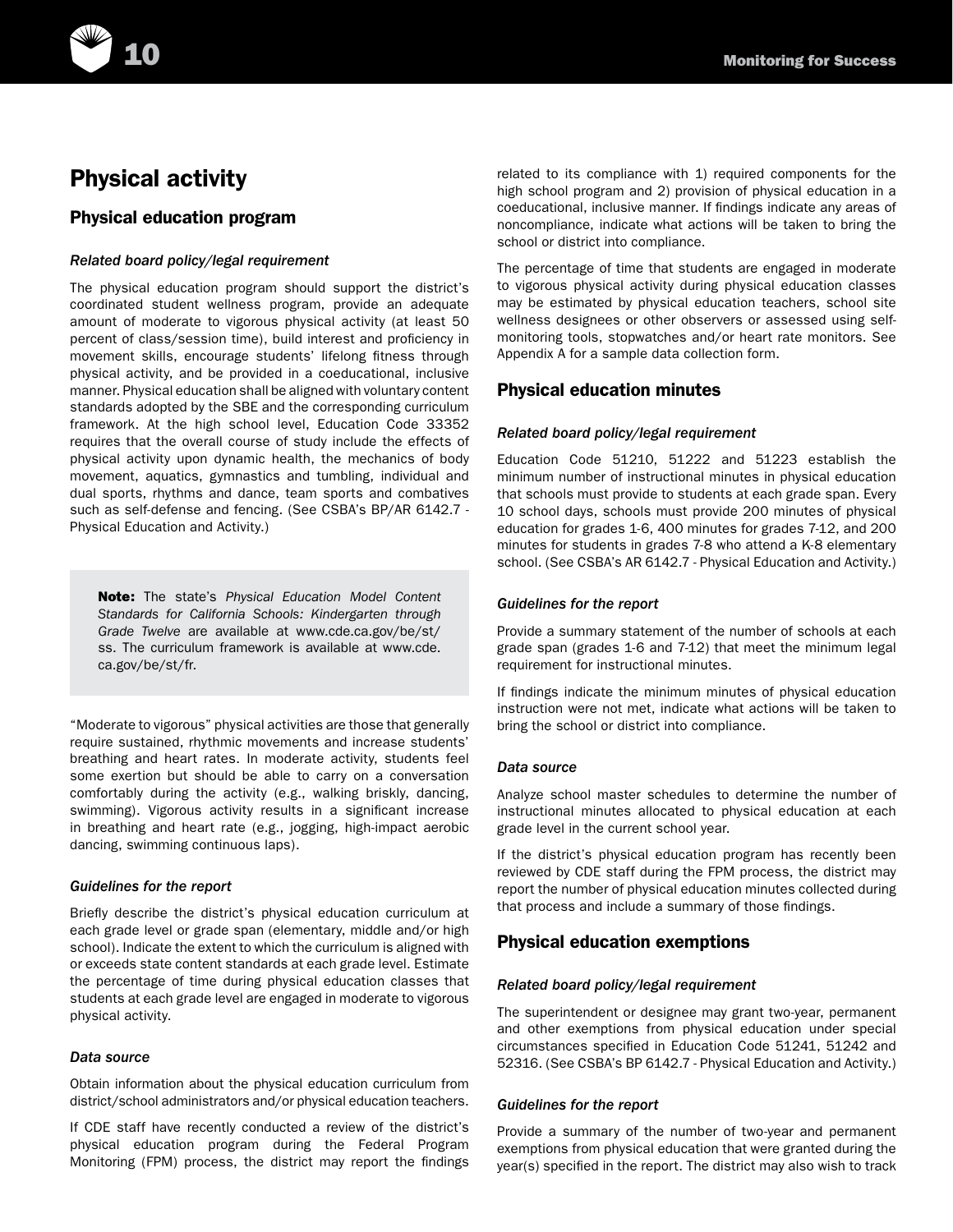11

the number of exemptions allowed for students engaged in afterschool interscholastic athletic programs or enrolled in regional occupational centers or programs. Note that most exemptions are applicable to the high school level only.

#### *Data source*

Collect the data from each school wellness designee using the Physical Education Exemptions Form in Appendix A of this guide and then summarize the data districtwide.

#### Physical fitness testing

#### *Related board policy/legal requirement*

Schools are required to administer the state-designated physical fitness test (PFT) in accordance with Education Code 60800. The physical fitness test is administered from February through May of each year to all students in grades 5, 7 and 9. (See CSBA's BP/AR 6142.7 - Physical Education and Activity.)

#### *Guidelines for the report*

Provide FITNESSGRAM<sup>®</sup> results for grades 5, 7, and 9 (as applicable). Report at least two years of FITNESSGRAM® results to provide the board with a measure of improvement from year to year. Results may be summarized in a table format (see FITNESSGRAM® Results chart in Appendix A) to show the percentage of students in the Healthy Fitness Zone (HFZ) by grade level for the current and previous year and the percentage of students at each grade level achieving from 0 to 6 of the fitness standards. It may also be useful to compare the district's FITNESSGRAM® results with countywide or statewide averages and/or to disaggregate the data by gender and ethnicity.

#### *Data source*

FITNESSGRAM<sup>®</sup> results can be obtained from one of three sources:

- The district's PFT Coordinator or other designee who is responsible for submitting test results to the test contractor by June every year
- The San Joaquin County Office of Education, the current state-designated test contractor, which provides district data files by September and publically releases results by October (www.pftdata.org/district)
- CDE Data Quest, which provides summary reports by November-December (http://data1.cde.ca.gov/dataquest)

#### Opportunities for physical activity outside the physical education program

#### *Related board policy*

In addition to the physical education program, opportunities for physical activity shall be provided through recess, school athletic programs, extracurricular programs, before- and after-school programs, summer learning opportunities, programs encouraging students to walk or bicycle to and from school, in-class physical activity breaks, and/or other structured and unstructured activities. (See CSBA's BP 5030 - Student Wellness, BP/AR 5142.2 - Safe Routes to School Program, BP/AR 6142.7 - Physical Education and Activity and BP/AR 6145.2 - Athletic Competition.)

#### *Guidelines for the report*

Provide an overview of the physical fitness activities offered in the district. If possible, include estimates of the number of students participating in each program or activity. Include a description of any challenges or opportunities that may be present to enrich the physical fitness activities offered.

#### *Data source*

Ask school administrators and/or other school staff about physical activity opportunities offered at the school site. When feasible, collect data on the number of students participating in various activities.

For high schools offering interscholastic sports, the California Interscholastic Federation (CIF) participation survey results can also be included. The CIF survey is conducted every two years. Each school submits the data directly to CIF. The district wellness designee may want to request a copy from each participating school for use in the implementation report.

#### Safety in physical activity programs

#### *Related board policy/legal requirement*

To encourage students' participation in physical activity while ensuring their safety, the district shall regularly inspect and maintain playgrounds, playing fields, gymnasiums, swimming pools and other facilities. All playgrounds shall conform with standards set forth in the Health and Safety Code. In addition, protective clothing and equipment appropriate for the type of physical activity shall be provided. Students, physical education teachers, coaches and supervisors of physical activity activities shall receive instruction regarding risks and appropriate response to injury. Student athletes and their parents shall receive information about concussions and head injuries and, in the event that a student athlete is suspected of sustaining a concussion or head injury, the student shall be removed from the activity until a health care provider provides written clearance for the student to return to the activity. (See CSBA's BP 3517 - Facilities Inspection, BP/AR 5142 - Safety, BP 5141.7 - Sun Safety and BP/AR 6145.2 - Athletic Competition.)

#### *Guidelines for the report*

Describe district efforts to ensure the safety of students engaged in physical education and activity and any concerns regarding the safety of facilities or equipment. If the district has recently installed any new playground equipment, the district may report the results of the inspection conducted pursuant to Health and Safety Code 115725. If student injury reports are available, the district may analyze reports for the current and previous school years.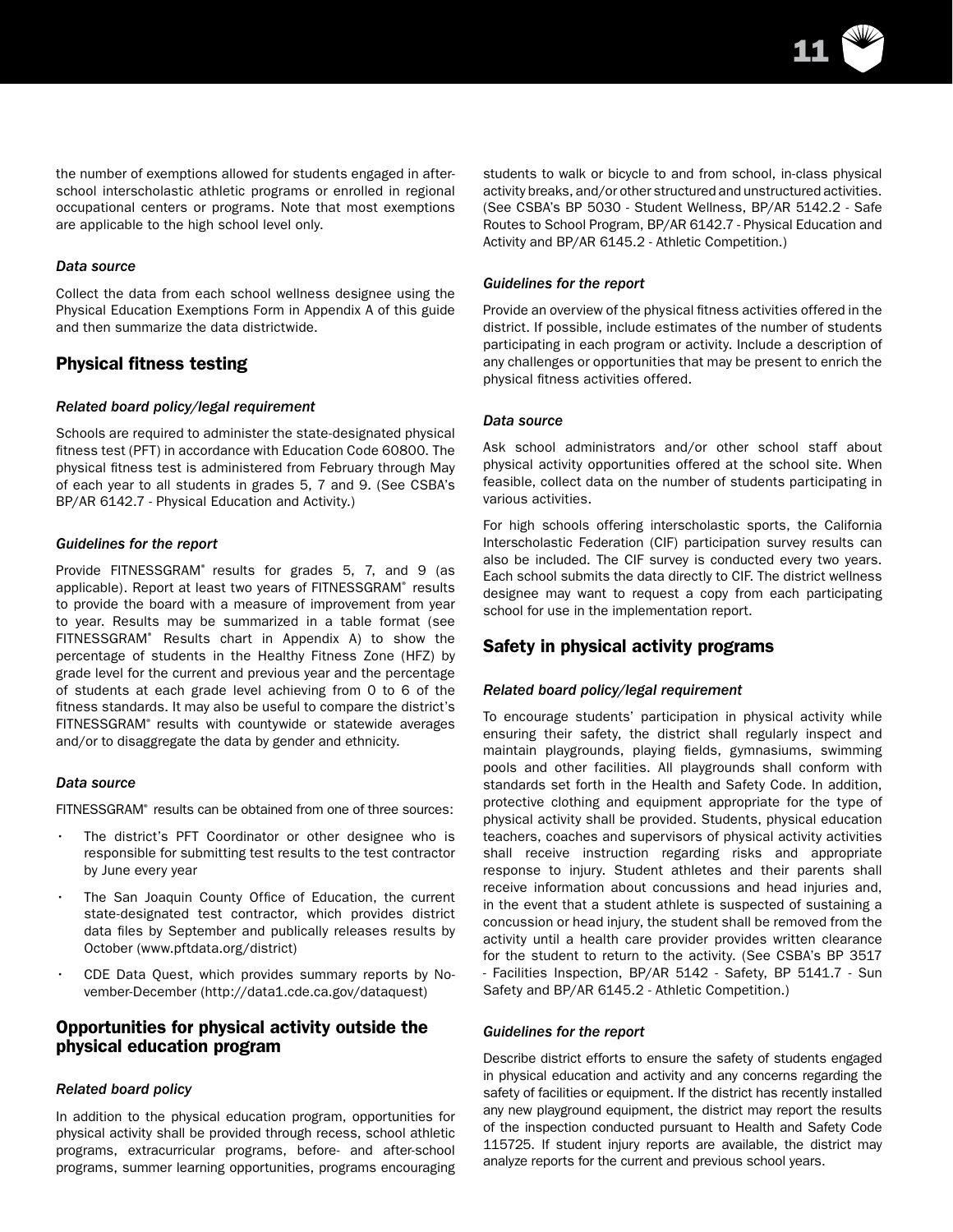

#### *Data source*

Contact district/school administrators, physical education teachers, coaches, activity supervisors and/or facilities maintenance staff to determine efforts to ensure student safety and/or student injury reports.

#### Use of school facilities outside of school hours

#### *Related board policy*

School facilities and open spaces at schools may be made available to students, staff and community members before, during and after the school day, on weekends, and during school vacation periods for recreation and physical activity. School facilities and open spaces also may be made available to public agencies and community organizations that offer sports or other physical activity programs. As appropriate, the district shall enter into joint use agreements or memoranda of understanding with civic and community partners to implement formal agreements for the use of school facilities, including provisions for the care and maintenance of the school facilities. (See CSBA's BP/AR - Use of School Facilities and BP 1330.1 - Joint Use Agreements.)

#### *Guidelines for the report*

Provide a summary of the number and type of joint use agreements or memoranda of understanding for the use of school facilities.

#### *Data source*

Information about the number and type of joint use agreements may be obtained from district and/or school administrators. Appendix A provides a Joint Use Agreements worksheet to summarize the information.

## Other school-based wellness activities

#### Parent education and involvement

#### *Related board policy*

To encourage consistent health messages between the home and school environment, the district may disseminate health information and/or the district's student wellness policy to parents through district or school newsletters, handouts, district and school websites or social media, parent organization meetings, and other communications. Outreach to parents shall emphasize the relationship between student health and academic performance. Parents shall be encouraged to be involved in school-based wellness activities including, but not limited to, membership on the school health council and participation in the development, implementation and periodic review and update of the student wellness policy. (See CSBA's BP 5030 - Student Wellness.)

#### *Guidelines for the report*

Describe the types of wellness-related communications sent to parents. Also report on the involvement of parents on the school health council or in school-based wellness activities.

#### *Data source*

Review district and school communications/notifications to parents. Information about parent involvement in wellness activities may be obtained from school administrators and/or membership rosters of school health councils.

#### Professional development and qualifications

#### *Related board policy/legal requirement*

The district shall employ highly qualified, credentialed individuals to teach health education and physical education. Activity supervisors shall obtain an Activity Supervisor Clearance Certificate or other criminal background check in accordance with law. (See CSBA's BP/AR 1240 - Volunteer Assistance, BP/ AR 4112.2 - Certification and BP 4127/4227/4327 - Temporary Athletic Team Coaches.)

Professional development shall be regularly offered to teachers, coaches, food services staff and other appropriate staff to enhance the skills needed to provide effective child nutrition and physical activity programs.

#### *Guidelines for the report*

Summarize qualifications of health education and physical education teachers, activity supervisors and other relevant staff. Report on professional development opportunities provided in the current year related to child nutrition and/or physical activity programs and the number of participants.

#### *Data source*

Contact the district's human resources department and/or other district designee to obtain information about professional qualifications of district staff. Also contact appropriate district personnel or review staff development plans to identify professional development opportunities conducted during the year and the number of staff participating.

#### Staff wellness program

#### *Related board policy*

The district encourages staff to serve as positive role models for healthy eating and physical fitness and recognizes that health promotion for staff is a key component of a coordinated school health program. The district may provide opportunities for regular physical activity among employees and may provide information or professional development to assess staff's own health knowledge and skills and promote healthy behaviors. (See CSBA's BP 5030 - Student Wellness.)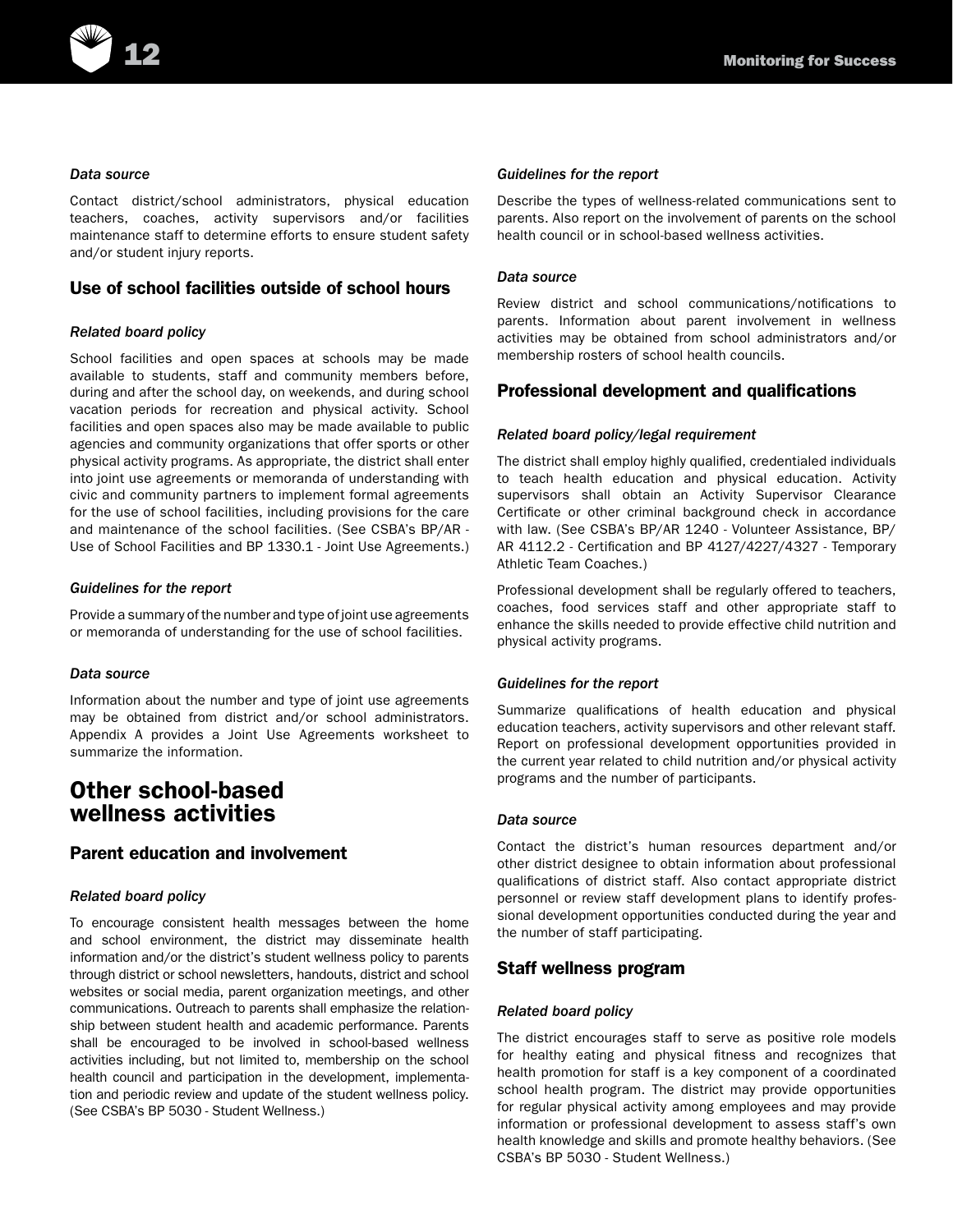

#### *Guidelines for the report*

Describe district/school strategies for promoting healthy eating and physical fitness among staff. As feasible, report the number of employees participating in work-site wellness programs.

#### *Data source*

Contact school administrators and/or school wellness designees to identify activities that are being implemented to promote staff wellness.

#### Bullying prevention

#### *Related board policy*

The district desires to provide positive school environments that promote wellness and self-esteem and avoid stigmatization of students. The district prohibits bullying, harassment, intimidation or discrimination against students, including any such acts that target students on the basis of weight or health condition. The district shall develop and implement clear rules for student conduct and bullying prevention strategies, and shall inform students and parents of such rules, the mechanisms available for reporting incidents or threats, and the consequences for perpetrators of bullying. (See CSBA's BP 5131 - Conduct, BP 5131.2 - Bullying and BP 5145.3 - Nondiscrimination/Harassment.)

#### Guidelines for report

State the district's prohibition against bullying, harassment, intimidation or discrimination against students on the basis of weight or health condition. Briefly describe bullying prevention strategies and reporting mechanisms.

#### *Data source*

Review district policies and programs related to bullying prevention. In addition, school administrators may be interviewed to obtain insight into successful practices.

#### Availability of health services

#### *Related board policy*

Because good health is critical to a student's ability to learn, the board believes that all students should have access to comprehensive health services. The district may provide access to health services at or near district schools through the establishment of a school health center and/or mobile van(s) that serve multiple campuses. The provision of school health services shall be coordinated with other student wellness initiatives and may include nutrition services, oral health services, mental health services, physical examinations, health promotion and education, and other activities designed to promote student health. Instead of or in addition to school health centers, the district may identify and provide referrals to community health resources. (See CSBA's BP/AR 5141.6 - School Health Services.)

#### *Guidelines for the report*

List the school health services sites available through the district that offer services related to nutrition, physical fitness and/or health conditions that may contribute to or be caused by poor nutrition, lack of physical activity, overweight or obesity. If schoolbased health services are not available in the district, indicate where students and parents may find referrals to community resources.

#### *Data source*

The superintendent or designee can provide a list of school health services sites available through the district. The district wellness designee also may wish to interview staff at those sites and/or school nurses regarding the number of students who seek health services related to nutrition or physical fitness and the types of services/referrals offered by the site.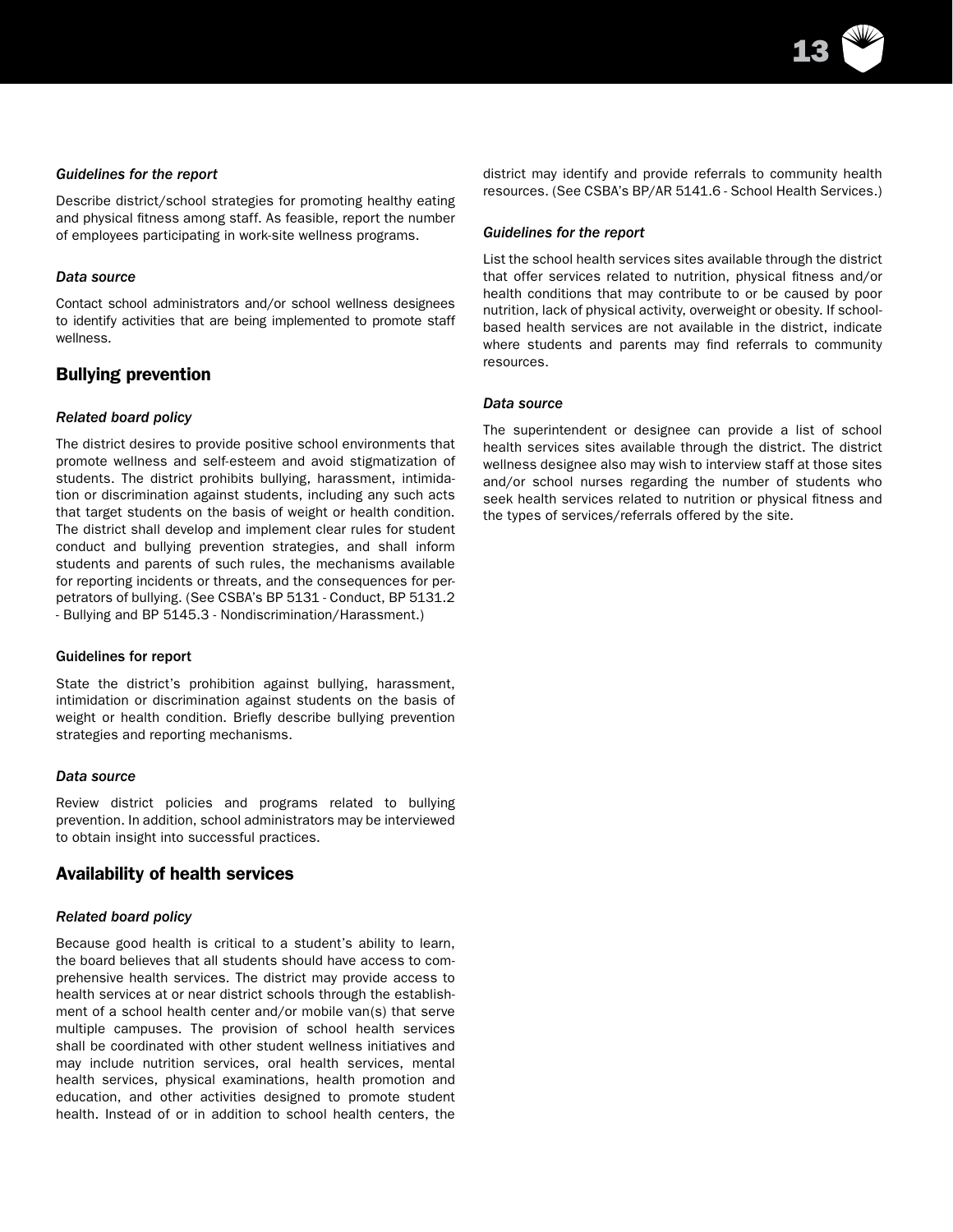

## III. Nutritional Guidelines for Foods Available at School

*Directions: Each section below is a recommended component of the district's report assessing the implementation of its wellness policy with respect to nutritional guidelines for foods and beverages available on each campus during the school day. As appropriate, related legal requirements or CSBA sample board policies (BP) and/or administrative regulations (AR) are referenced. Read the "Guidelines" and "Data Sources" below for instruction on how to complete each component. See Appendix B for a template showing how the data may be incorporated into the district's report.*

## Food services/child nutrition program

#### Nutrition standards for school meals

#### *Related board policy/legal requirement*

Foods and beverages provided through federally reimbursed school meals programs, and meals provided through any other funding source to students who meet federal eligibility criteria for free and reduced-price meals, shall meet or exceed nutrition standards specified in federal regulations and subsequent guidance. Districts that choose to apply for state funding through the State Meal Program or as an additional reimbursement in the National School Lunch or Breakfast Program also shall meet state nutrition standards pursuant to Education Code 49430.7. (See CSBA's BP/AR 3550 - Food Service/Child Nutrition Program and BP/AR 3553 - Free and Reduced Price Meals.)

Note: To implement nutritional guidelines with fidelity, the district may want to consider centralizing the purchase of foods and beverages to ensure approved quality purchases. It is also recommended that the district's food services department have the sole authority to provide foods and beverages from the beginning of the school day until after the last lunch period.

#### *Guidelines for the report*

Provide an assessment of whether schools are implementing and meeting federal and state nutrition standards based on an analysis of a sample of menus and production records.

In addition, at least once every five years, the CDE's Nutrition Services Division conducts administrative reviews (Coordinated Review Efforts) which include a review of school district menus to determine if meals meet National School Lunch Program nutritional requirements. Report on the findings of the district's last review.

#### *Data source*

The district's food services department maintains the menu and production records necessary to ensure compliance with federal nutrition standards. Also check district records for the most recent Coordinated Review Effort.

#### Provision of drinking water

#### *Related board policy/legal requirement*

State law (Education Code 38086) requires all California schools to make free drinking water available during school meals, but allows an exemption if the district's governing board adopts a resolution demonstrating that the district is unable to comply due to fiscal constraints or health or safety concerns. Federal law (42 USC 1758) requires all schools participating in the National School Lunch Program, without exception, to make free drinking water available for consumption at locations where meals are served during meal service. (See CSBA's AR 3550 - Food Service/Child Nutrition Program.)

#### *Guidelines for report*

Briefly describe the actions the district is implementing to provide drinking water during meal service (e.g., providing cups and containers of water, seeking donations of bottled water, maintaining water fountains).

If district schools are not subject to this requirement because they do not participate in the National School Lunch Program and the board has adopted a resolution exempting them from the state requirement, describe the reason(s) the board exempted district schools and indicate what actions, if any, are being taken to address the fiscal constraints or health or safety concerns that limit the district's participation.

#### *Data source*

District/school administrators may provide information about methods used to provide drinking water at each school site.

#### School meal participation rates

#### *Related board policy/legal requirement*

The district shall encourage all students to participate in school meal programs. The district's plan for providing free and reducedpriced meals shall ensure student participation is confidential and the program is available in a manner which does not overtly identify participants as being eligible for free and reduced-price meals. (See CSBA's BP/AR 3553 - Free and Reduced Price Meals and BP 3555 - Nutrition Program Compliance.)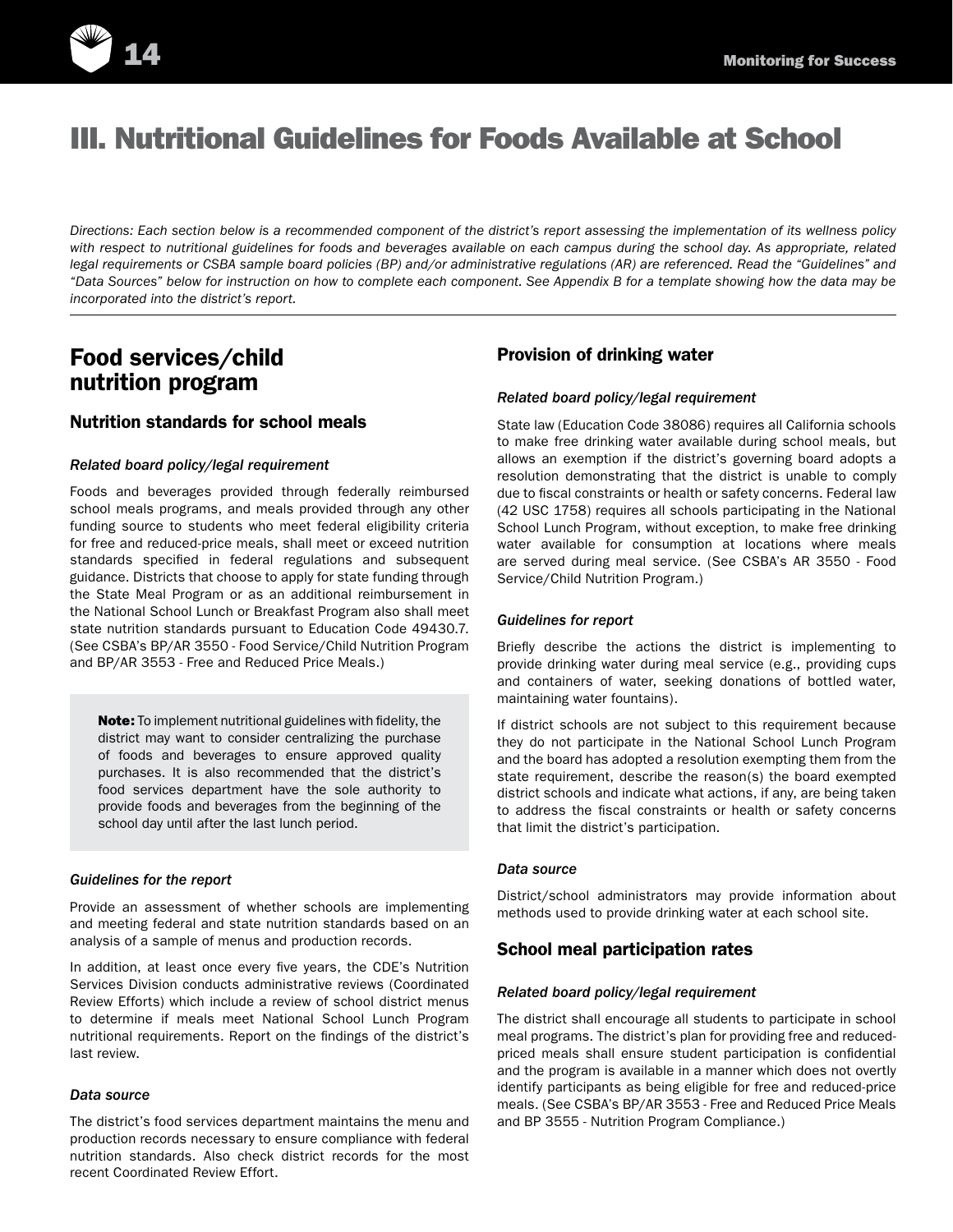

#### *Guidelines for the report*

Provide data on average daily student participation and total number of meals served through the lunch and/or breakfast program. Report at least two years of participation rates to provide the board with a measure of improvement from year to year.

The report of student participation should include the number and percentage of students participating in the free and reduced-price meal program. It is also recommended that schools compare the percentage of students eligible for this program with actual participation rates.

Describe any creative marketing/promotion activities to improve student participation in school meal programs and the type of breakfast program offered (e.g., cafeteria service, classroom breakfast, "second chance breakfast" offering breakfast during morning recess or snack break).

#### *Data source*

Data can be obtained from one of three sources:

- CDE: Complete data files are available at www.cde.ca.gov/ds/ sh/cw/filesafdc.asp from the annual free and reduced-price meal program data collection as well as data prior to 2004 for the CalWORKS data collection. The data reported here are a result of the collection of data designed for use in the Title I program. As a result, data are limited to children ages 5-17 as of October of the year for which the data are collected.
- CDE Data Quest: School meal participation rates for students eligible for free and reduced-price meals are available at http://data1.cde.ca.gov/dataquest. When selecting the subject of the report, select "Create your own Report" under the "Other" option. After submitting, select the "Free and Reduced Price Meals" box under the "Socio-Economic Indicators" header. Data contained in this report are based on the number of eligible students who have enrolled in the program.
- District records: Each district submits its school meal participation data to the CDE directly. Therefore, the district's food services department should also be able to provide these data.

Appendix A provides a worksheet to summarize the information.

#### Summer meal program

**Note:** The following section is for use by districts that have been approved by the CDE to operate a federally funded Seamless Summer Feeding Option or Summer Food Service Program.

#### Related board policy/legal requirement

The district operates a summer meal and/or snack program as approved by the CDE in order to help students and other children residing in the community remain well nourished throughout the summer vacation and/or during an extended break in a year-round schedule. Meals and snacks offered through this program shall meet federal nutrition standards for the Seamless Summer Feeding Option or Summer Food Service Program, as applicable. The superintendent or designee shall develop outreach strategies to notify the community about the availability of summer meal service. (See CSBA's BP/AR 3552 - Summer Meal Program.)

#### *Guidelines for the report*

List site(s) within the district at which summer meal service is available. For the most recent summer period, report the number of meals served at each site. If available, summarize feedback from participating children and their parents regarding menus and service. Also report the extent to which the meals served complied with nutrition standards applicable to the district's program.

#### *Data source*

District personnel maintain records of all summer meals served in order to submit reimbursement claims to the CDE. These records may be used to provide a total count of meals served.

Conduct a nutrient analysis of summer meals using a sampling of menus and production records and determine the extent to which the summer meals comply with federal nutrition standards.

#### Foods provided in child care, preschool or before/after school programs

#### Related board policy/legal requirement

In accordance with law, if the district offers a child care and development and/or preschool program, it shall include a nutrition component which ensures that participating children have nutritious meals, beverages and/or snacks that meet state and federal standards. If the district offers snacks or meals in an after-school program funded through the After School Education and Safety program or 21st Century Community Learning Center program, such foods must conform to state and/or federal nutrition standards as applicable. A before-school program funded through these sources must offer a breakfast meal. (See CSBA's AR 5148 - Child Care and Development, 5148.2 - Before/After School Programs and BP 5148.3 - Preschool/Early Childhood Education.)

#### *Guidelines for report*

For each applicable program offered by the district, describe what types of meals and/or snacks are provided. Also describe what efforts are taken to ensure that such meals/snacks comply with nutrition standards and the results of any such analyses.

#### *Data source*

District personnel maintain records of snacks/meals served in order to submit reimbursement claims to the CDE. These records may be used to provide a total count of meals served.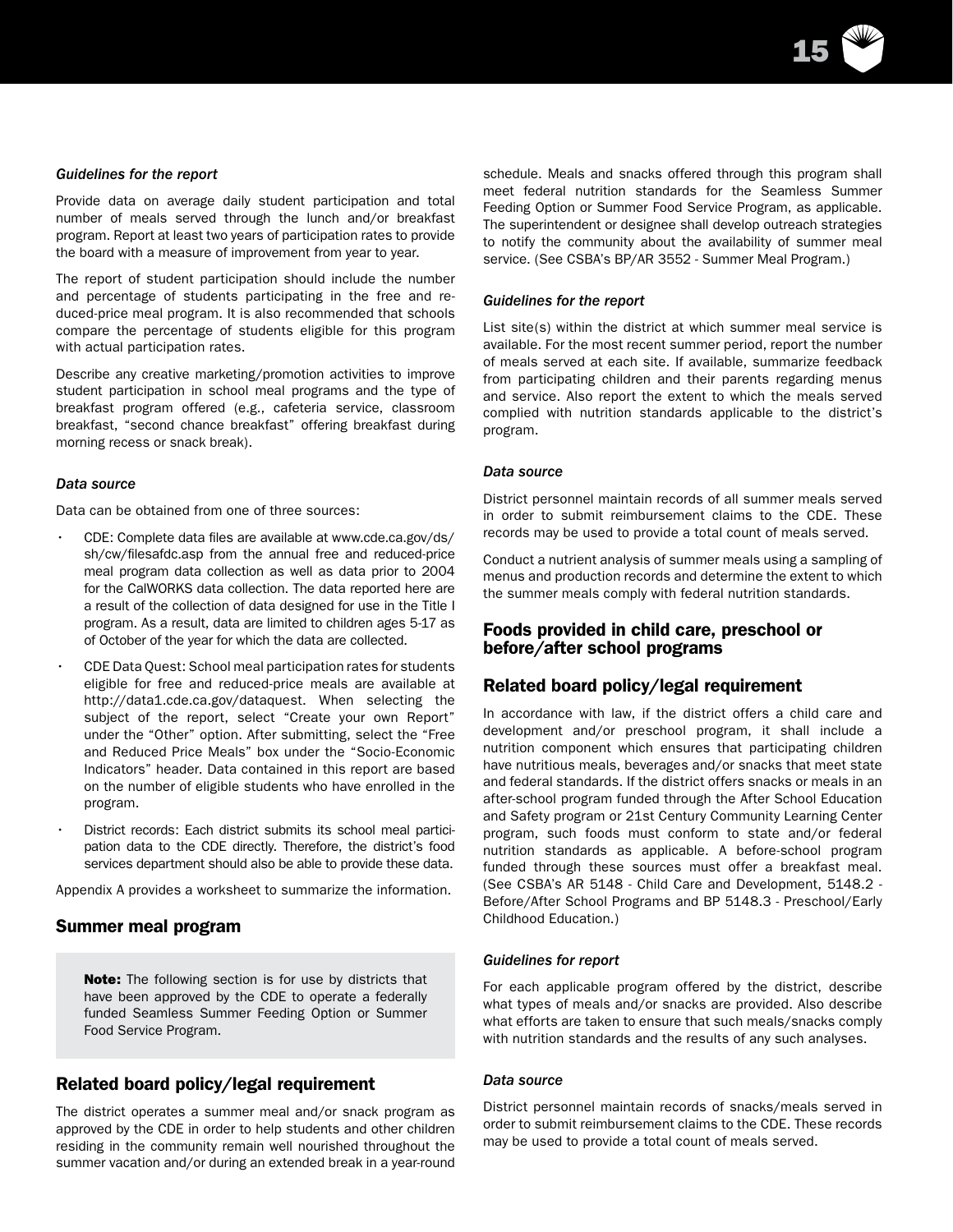Conduct a nutrient analysis of snacks/meals using a sampling of menus and production records and determine the extent to which the snacks/meals comply with federal nutrition standards.

### Cafeteria and food preparation facilities

#### *Related board policy/legal requirement*

School cafeterias and food preparation facilities shall comply with the sanitation and safety requirements of the California Retail Food Code as set forth in Health and Safety Code 113700- 114437. All food facilities must be inspected by the county environmental health agency in accordance with the timelines and procedures established in county regulations. Notwithstanding county regulations, any district participating in the National School Lunch and/or Breakfast Program must obtain at least two safety inspections per school year and make the results available to any interested person upon request. In addition to the county inspections, the superintendent or designee should periodically review the adequacy of school facilities for eating and food preparation. (See CSBA's BP/AR 3550 - Food Service/ Child Nutrition Program.)

#### *Guidelines for the report*

Indicate how often inspections of district food facilities are conducted by the county environmental health agency and where the results of the latest inspection report may be obtained. The district also may summarize the results of the most recent inspection report.

Determine the number of school cafeteria facilities that will be audited by the superintendent or designee for the current school year. Provide a summary of the number of audits conducted and how many of the audit objectives were met by each school or segment (elementary, middle or high schools).

#### *Data source*

Inspection reports from the county environmental health agency should be retained by the superintendent or designee.

For district audits conducted by the superintendent or designee, a standard walk-through form should be used to collect findings at each school observed. A suggested audit form is included in Appendix A and can be modified to reflect district practice. Data from all completed audit forms should be compiled into the summary worksheet.

## Other food sales

#### Nutrition standards for outside food sales

#### *Related board policy/legal requirement*

Districts participating in the National School Lunch and/or School Breakfast Program are mandated to establish rules and regulations to control the sale of food in competition with the lunch or breakfast program. In addition, all food sales not conducted through the food services department (e.g., sales through vending machines, in student stores and on school premises by student and/or adult organizations) are subject to state law regarding nutrition standards, time and location of the sale, and other conditions. (See CSBA's BP/AR 3554 - Other Food Sales.)

#### *Guidelines for the report*

Provide an assessment of whether foods and beverages sold through vending machines, in student stores and on school premises by student and/or adult organizations meet the required nutritional guidelines and other requirements.

#### *Data source*

Periodically review all purchase requests or contracts from each food service venue from each school. Use the Other Food Sales Review worksheets located in Appendix A to summarize the purchase requests or contracts for each school. A worksheet is provided for each non-food service venue (student store, vending machines and student/adult organizations).

#### **Contracts**

#### *Related board policy/legal requirement*

The district or a district school shall not enter into or renew a contract for the sale of foods or beverages that do not meet the nutrition standards specified in the Education Code unless the contract specifies that such sales will occur one-half hour or later after the end of the school day and/or off school premises. As the district reviews contracts, it shall consider whether existing business partnerships or contracts require the district to advertise as a condition of receiving funds, products, materials or equipment and whether such advertisement aligns with district policy pertaining to advertisements aimed at students. (See CSBA's BP 3312 - Contracts and BP/AR 3554 - Other Food Sales.)

#### *Guidelines for the report*

Identify all active school and/or district contract obligations for the sale of foods and beverages and determine whether the contracts are compliant with federal and state nutrition standards, when they expire, and which contracts will need to be renegotiated.

#### *Data source*

Consult with the food services department on completing this section or, for school-based contracts, request each school wellness designee to complete the worksheet provided in Appendix A.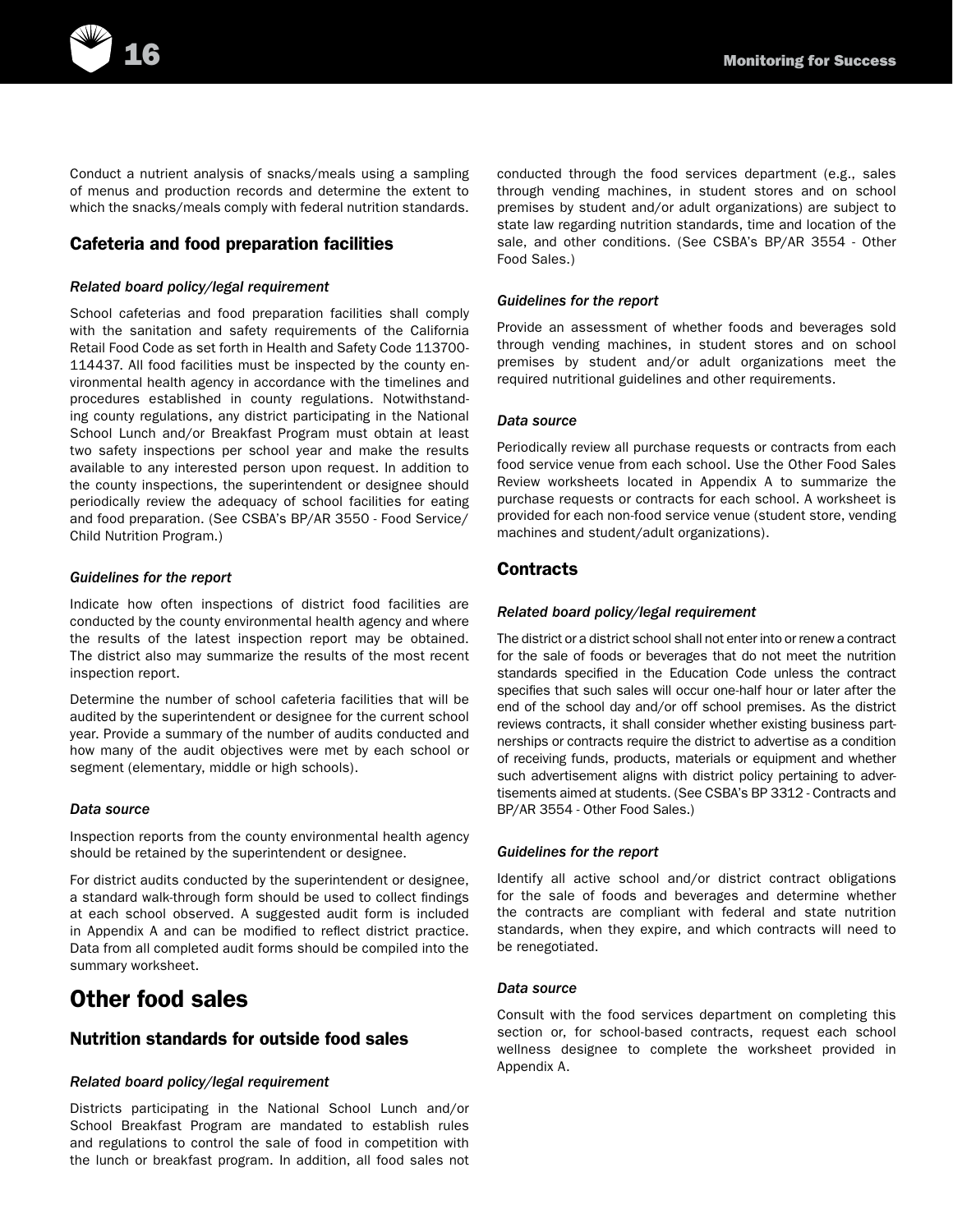# 17

## IV. Resources

The following resources are available to help districts implement and monitor their student wellness policy and complete the required report to the local board.

#### California School Boards Association

www.csba.org

*Student Wellness: A Healthy Food and Physical Activity Policy Resource Guide*

*Building Healthy Communities: A School Leaders Guide to Collaboration and Community Engagement*

*School Wellness Policy Development, Implementation and Evaluation*, Research Report

*Nutrition Standards for Schools: Implications for Student Wellness*, Policy Brief

*Expanding School Breakfast Programs to Improve Student Learning*, Policy Brief

*Providing Access to Nutritious Meals During Summer*, Policy Brief

*Food Safety Requirements*, Fact Sheet

*School-Based Marketing of Foods and Beverages: Policy Implications for School Boards*, Policy Brief

*Physical Education and California Schools*, Policy Brief

*Moderate to Vigorous Physical Activity in Physical Education to Improve Health and Academic Outcomes*, Fact Sheet

*Active Bodies, Active Minds: Physical Activity and Academic Achievement*, Fact Sheet

*Maximizing Opportunities for Physical Activity During the School Day*, Fact Sheet

*Maximizing Opportunities for Physical Activity Through Joint Use of Facilities*, Policy Brief

*Safe Routes to School: Program and Policy Strategies*, Policy Brief

#### Action for Healthy Kids

www.actionforhealthykids.org *Eight-Step Wellness Policy Tool*

#### Alliance for a Healthier Generation

www.healthiergeneration.org

American Alliance for Health, Physical Education, Recreation and Dance www.aahperd.org

American Cancer Society www.cancer.org

#### California After School Network

www.afterschoolnetwork.org

## California Center for Public Health Advocacy

www.publichealthadvocacy.org

#### California Center for Research on Women and Families, Public Health Institute

www.ccrwf.org

*Primer Key Issue: Local School Wellness Policies (*in *Understanding Nutrition: A Primer on Programs and Policies in California)*

#### California Department of Education

www.cde.ca.gov

Nutrition Services Division: www.cde.ca.gov/ls/nu

Physical Education: www.cde.ca.gov/ci/pe

*Health Education Content Standards for California Public Schools: Kindergarten Through Grade Twelve*

*Health Framework for California Public Schools: Kindergarten Through Grade Twelve*

*Physical Education Model Content Standards for California Public Schools: Kindergarten Through Grade Twelve*

*Physical Education Framework for California Public Schools: Kindergarten Through Grade Twelve*

*Nutrition Education Resource Guide for California Public Schools: Kindergarten Through Grade Twelve*

*School Nutrition . . . By Design!*

*Feed More Kids,* a series of brochures to increase participation in school lunch and breakfast programs

*Taking Action for Healthy School Environments: Linking Education, Activity and Food in California Secondary Schools*

California Department of Public Health, Network for a Healthy California

www.cdph.ca.gov/programs/CPNS

California Food Policy Advocates www.cfpa.net

California Healthy Kids Resource Center www.californiahealthykids.org

California Interscholastic Federation www.cifstate.org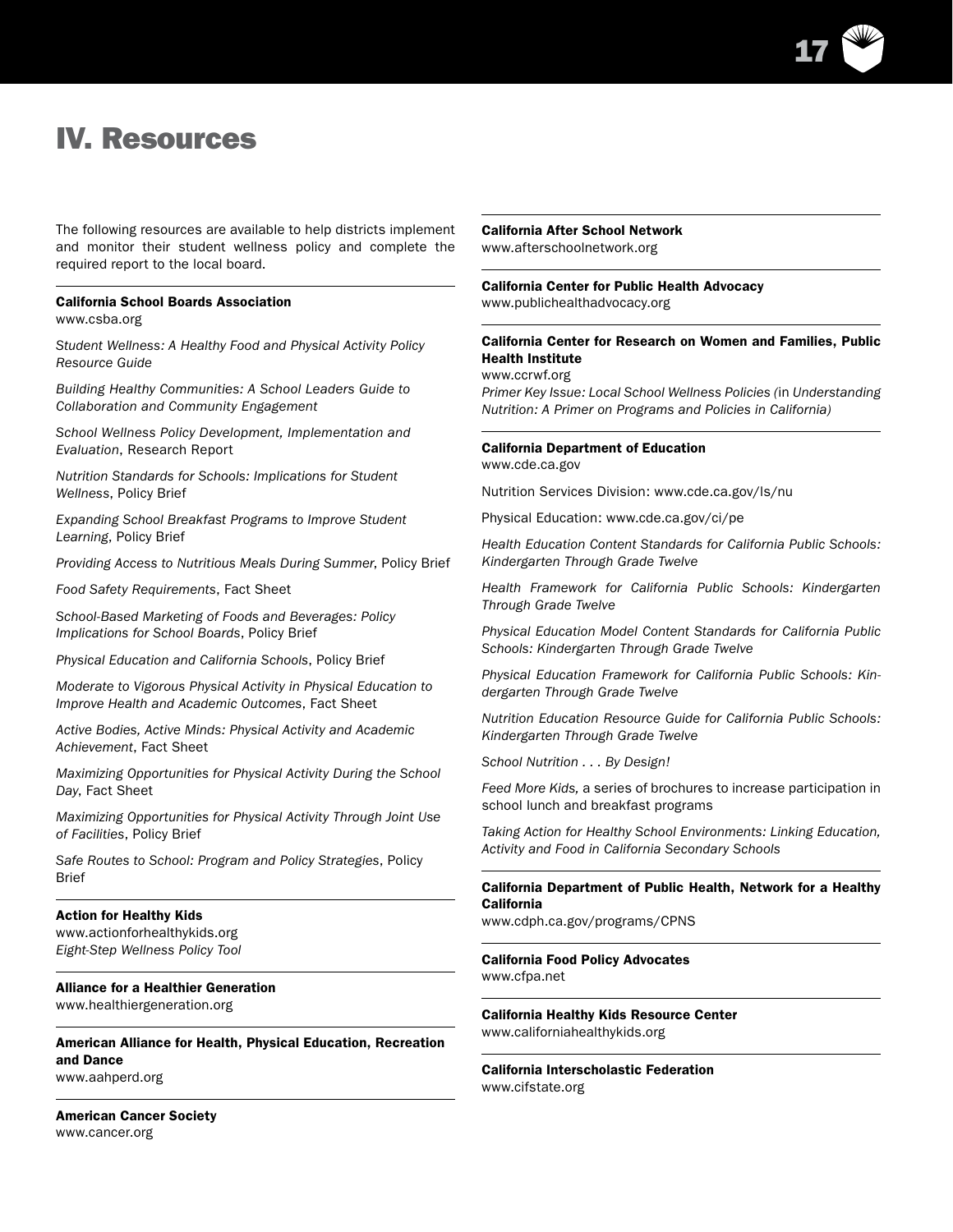

#### California Project LEAN (Leaders Encouraging Activity and Nutrition)

www.californiaprojectlean.org

*Policy in Action: A Guide to Implementing Your Local School Wellness Policy*

*Parents in Action: A Guide to Engaging Parents in Local School Wellness Policy*

#### CANFIT (Communities, Adolescents, Nutrition and Fitness) www.canfit.org

*Healthy Snack Guide for Your After School Program*

*Active8: CANFIT's 8-Step Physical Activity Guide for Adolescent Youth in After School and Community-Based Programs*

#### Centers for Disease Control and Prevention

www.cdc.gov

*School Health Index (SHI): Self-Assessment and Planning Guide*

*School Health Guidelines to Promote Healthy Eating and Physical Activity*

*Making It Happen! School Nutrition Success Stories*

#### ChangeLab Solutions (formerly Public Health Law & Policy) www.changelabsolutions.org

*How to Enforce a Wellness Policy: A Guide for Parents and Community Advocates*

#### Dairy Council of California

www.dairycouncilofca.org

Offers balanced nutrition education programs and resources, free of charge, for schools, health professionals' offices and workplace wellness programs.

#### Food Resource Action Center

*www.frac.org*

*School Wellness Policy and Practice: Meeting the Needs of Low-Income Students*

Joint Use Statewide Task Force www.jointuse.org

Kaiser Permanente https://healthy.kaiserpermanente.org

kidsdata.org www.kidsdata.org

National Center for Safe Routes to School www.saferoutesinfo.org

National Farm to School Network www.farmtoschool.org

National School Boards Association, School Health www.nsba.org/Board-Leadership/SchoolHealth

School Nutrition Association www.schoolnutrition.org

The California Endowment http://calendow.org

United States Department of Agriculture Food Nutrition Service: www.fns.usda.gov/fns

Team Nutrition: www.teamnutrition.usda.gov

*Dietary Guidelines for Americans*

*Empowering Youth with Nutrition and Physical Activity*

*Changing the Scene--Improving the School Nutrition Environment*

*HealthierUS School Challenge*

University of California Davis Center for Nutrition in Schools http://cns.ucdavis.edu

*School and Community Actions for Nutrition (SCAN) Survey*

Yale Rudd Center for Food Policy and Obesity http://yaleruddcenter.org

*WellSAT: Wellness School Assessment Tool*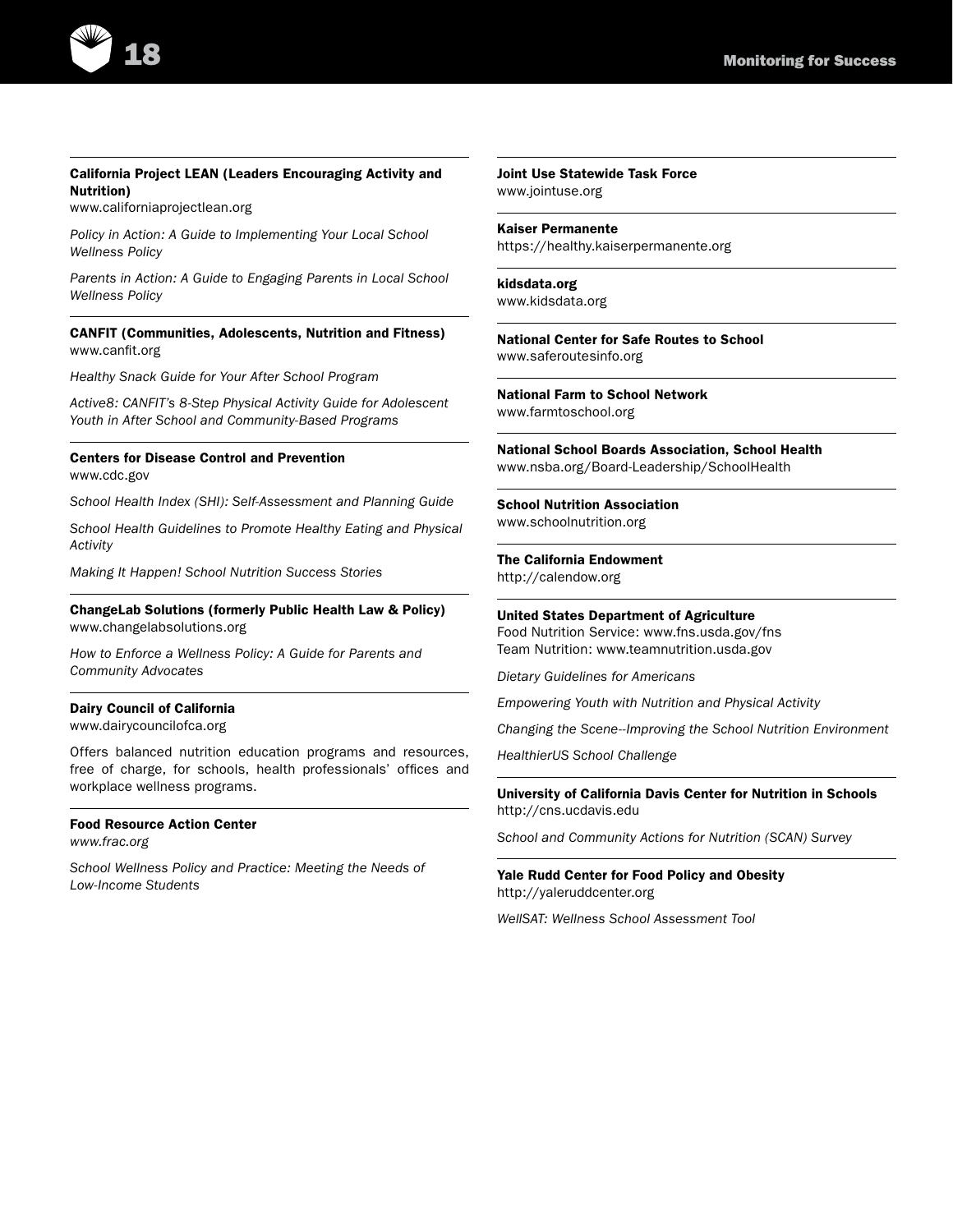

## Appendix A—Data Collection Forms

## Wellness Policy Designees

| <b>District</b> | Designee | Title/Department | <b>Notes</b>                                                                                                         |
|-----------------|----------|------------------|----------------------------------------------------------------------------------------------------------------------|
|                 |          |                  |                                                                                                                      |
|                 |          |                  |                                                                                                                      |
| School          | Designee | Title/Department | <b>Notes</b>                                                                                                         |
|                 |          |                  |                                                                                                                      |
|                 |          |                  |                                                                                                                      |
|                 |          |                  |                                                                                                                      |
|                 |          |                  |                                                                                                                      |
|                 |          |                  |                                                                                                                      |
|                 |          |                  |                                                                                                                      |
|                 |          |                  |                                                                                                                      |
|                 |          |                  |                                                                                                                      |
|                 |          |                  |                                                                                                                      |
|                 |          |                  |                                                                                                                      |
|                 |          |                  |                                                                                                                      |
|                 |          |                  |                                                                                                                      |
|                 |          |                  |                                                                                                                      |
|                 |          |                  |                                                                                                                      |
|                 |          |                  |                                                                                                                      |
|                 |          |                  |                                                                                                                      |
|                 |          |                  | <u> Andreas Andreas Andreas Andreas Andreas Andreas Andreas Andreas Andreas Andreas Andreas Andreas Andreas Andr</u> |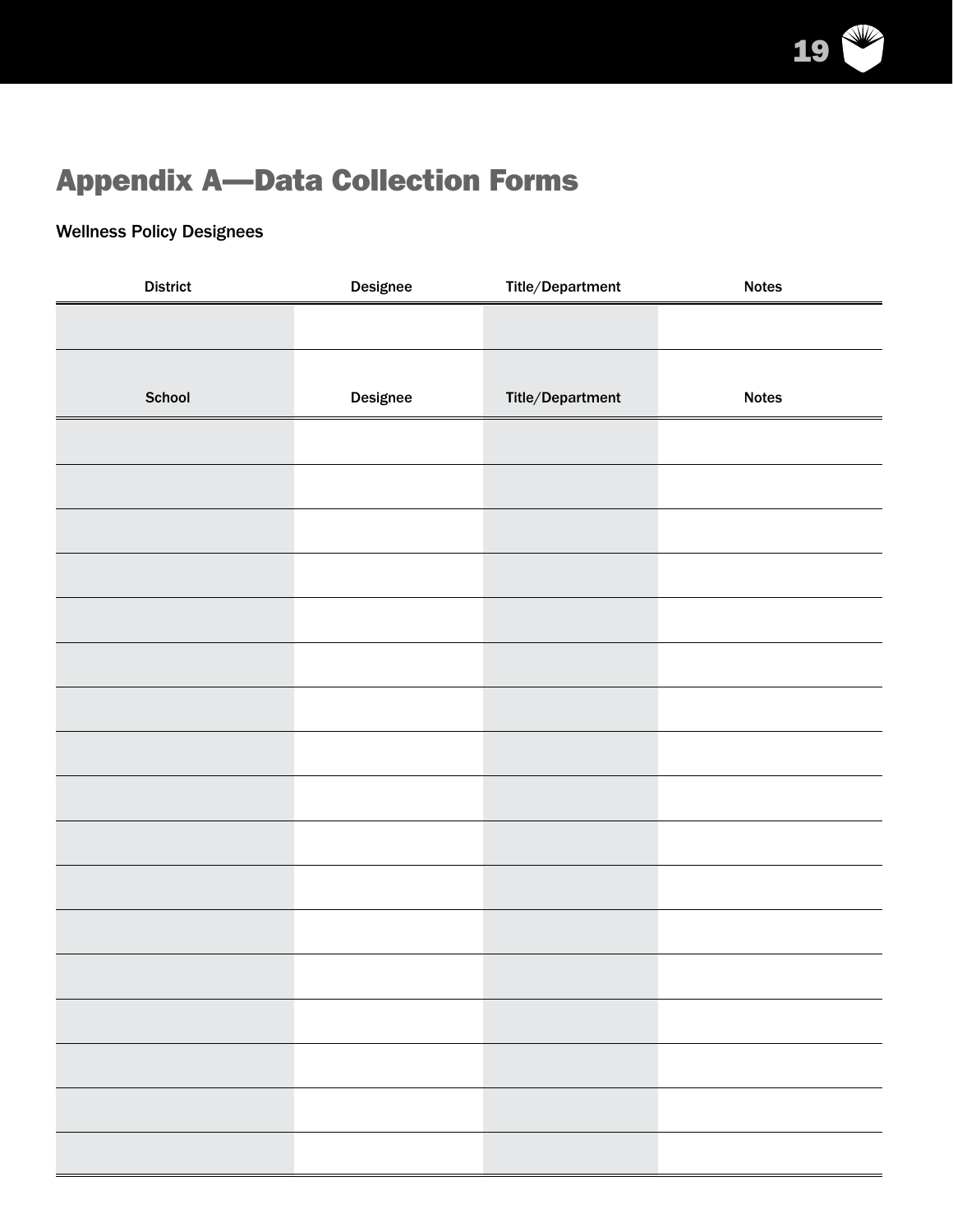

## Wellness Policy Data Collection Matrix

| Data                                                                 | Data<br>availability | Source/Location                                                                                                          | Data<br>collection          | Person/<br>Dept.<br>responsible                            | Submit<br>to district<br>designee |
|----------------------------------------------------------------------|----------------------|--------------------------------------------------------------------------------------------------------------------------|-----------------------------|------------------------------------------------------------|-----------------------------------|
|                                                                      | Any time             | District data                                                                                                            | Any time                    | Site or                                                    |                                   |
| Number of physical education<br>minutes per 10 school days           | Every 4<br>years     | <b>Federal Program Monitoring</b><br>When FPM<br>(FPM): Physical education<br>conducted<br>instructional minutes report  |                             | district<br>designee                                       |                                   |
|                                                                      | June                 | District data                                                                                                            |                             |                                                            |                                   |
| <b>FITNESSGRAM<sup>®</sup></b> results                               | Sept.-Oct.           | San Joaquin<br>County Office of Education<br>www.pftdata.org/district                                                    | Feb.-May                    | Physical<br><b>Fitness Test</b><br>Coordinator<br>or other | May                               |
|                                                                      | Nov.                 | <b>CDE Data Quest</b><br>data1.cde.ca.gov/<br>dataquest                                                                  |                             | designee                                                   |                                   |
| High school interscholastic<br>participation                         | Every two<br>years   | California Interscholastic<br>Federation survey<br>www.cifstate.org                                                      |                             | Site designee                                              |                                   |
| Analysis of nutritional<br>content of meals served                   | Any time             | Sample of school menus and<br>production records                                                                         |                             | Food<br><b>Services</b><br>Department                      |                                   |
| State review of district<br>compliance with<br>nutritional standards | Every five<br>years  | <b>CDE Coordinated Review Effort</b><br>(CRE) report                                                                     | When<br>conducted           | Food<br><b>Services</b><br>Department                      |                                   |
|                                                                      | Annually             | CDE Data Quest free and<br>reduced-price meals data<br>data1.cde.ca.gov/dataquest                                        | Fall                        | <b>District</b><br>designee                                |                                   |
| School meal<br>program participation                                 | Annually             | CDE free and reduced-price<br>meals data and CalWORKS<br>data prior to 2004<br>www.cde.ca.gov/ds/sh/cw/<br>filesafdc.asp | Jan.                        | District<br>designee                                       |                                   |
|                                                                      | Any time             | District data                                                                                                            |                             | Food<br>Services<br>Department                             |                                   |
| Random cafeteria audits                                              | Any time             | Audit form provided by district<br>designee                                                                              | Fall/Winter/<br>Spring      | <b>District</b><br>or school<br>designee                   | $x$ date/ $x$<br>date/x date      |
| <b>Student store sales</b>                                           | Any time             | Site sales receipts                                                                                                      | July (for<br>previous year) |                                                            |                                   |
| Vending machine sales                                                | Any time             | Vendor contract/purchase<br>requests                                                                                     | July (for<br>previous year) |                                                            |                                   |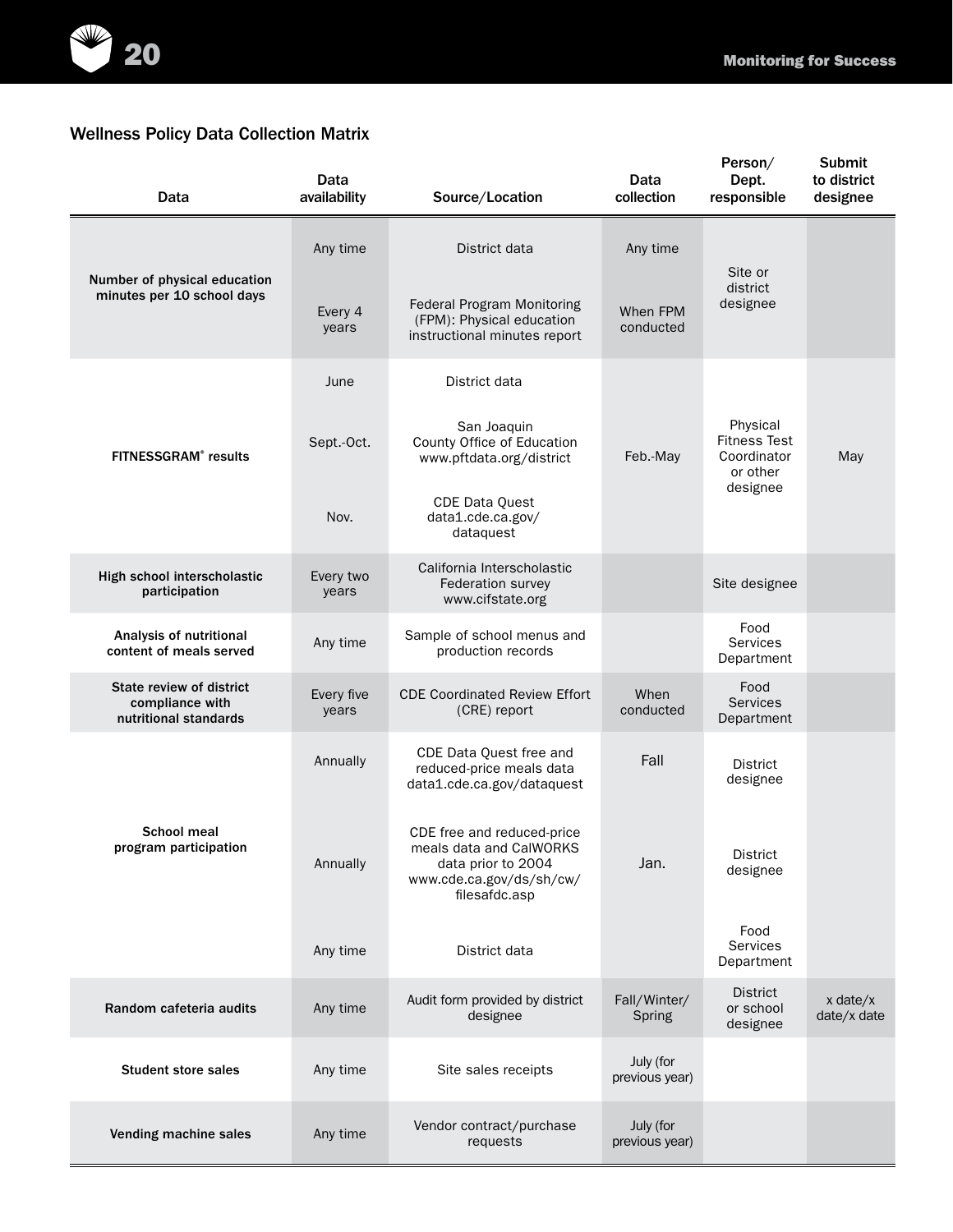

### Moderate to Vigorous Physical Activity

Directions: *For each grade level at your school, observe and estimate the amount of moderate to vigorous physical activity (MVPA) in physical education classes on five separate occasions or in five separate classes. Enter the estimated percentage below. Also observe and estimate the amount of MVPA in other programs offered at the school, such as before- or after-school programs or summer learning opportunities.*

| School                        | Date      |
|-------------------------------|-----------|
| Completed by (Name/Title)     |           |
| Return to (person/department) | by (Date) |

#### % Moderate to Vigorous Physical Activity

|                         | Observation 1 | <b>Observation 2</b> | <b>Observation 3</b> | Observation 4 | <b>Observation 5</b> | Average % |
|-------------------------|---------------|----------------------|----------------------|---------------|----------------------|-----------|
| <b>Elementary</b>       |               |                      |                      |               |                      |           |
| Grade 1                 |               |                      |                      |               |                      |           |
| Grade 2                 |               |                      |                      |               |                      |           |
| Grade 3                 |               |                      |                      |               |                      |           |
| Grade 4                 |               |                      |                      |               |                      |           |
| Grade 5                 |               |                      |                      |               |                      |           |
| <b>Middle</b>           |               |                      |                      |               |                      |           |
| Grade 6                 |               |                      |                      |               |                      |           |
| Grade 7                 |               |                      |                      |               |                      |           |
| Grade 8                 |               |                      |                      |               |                      |           |
| <b>High school</b>      |               |                      |                      |               |                      |           |
| Grade 9                 |               |                      |                      |               |                      |           |
| Grade 10                |               |                      |                      |               |                      |           |
| Grade 11                |               |                      |                      |               |                      |           |
| Grade 12                |               |                      |                      |               |                      |           |
| <b>Other programs:</b>  |               |                      |                      |               |                      |           |
| Before-school program   |               |                      |                      |               |                      |           |
| After-school program    |               |                      |                      |               |                      |           |
| Summer learning program |               |                      |                      |               |                      |           |

District Summary: *Based on the above information from each school site, the district should calculate the average percentage of moderate to vigorous physical activity across each grade spans (i.e., for all elementary schools, all middle schools and all high schools). Any notable differences in MVPA for individual school sites or grade levels should also be noted.*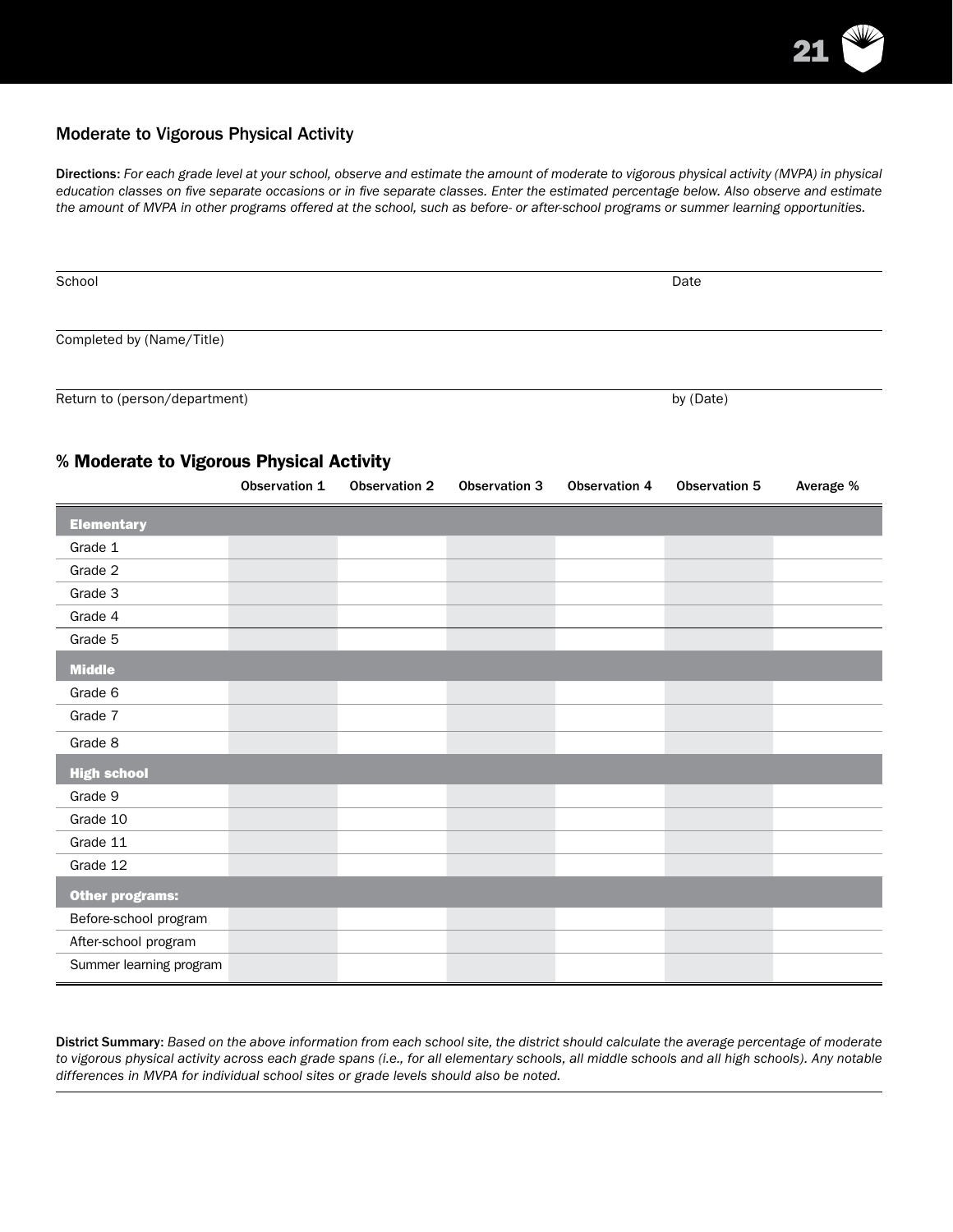

### Physical Education Exemptions

Directions: *For your school during the current school year, please record the number of exemptions granted in each category.* 

| Date                        |
|-----------------------------|
|                             |
| by (Date)                   |
| <b>Number of Exemptions</b> |
|                             |
|                             |
|                             |
|                             |
|                             |
|                             |
|                             |
|                             |
|                             |
|                             |
|                             |

District Summary: *Based on the above information from each school site, the district should determine the number of exemptions of each type and the total number of exemptions districtwide.*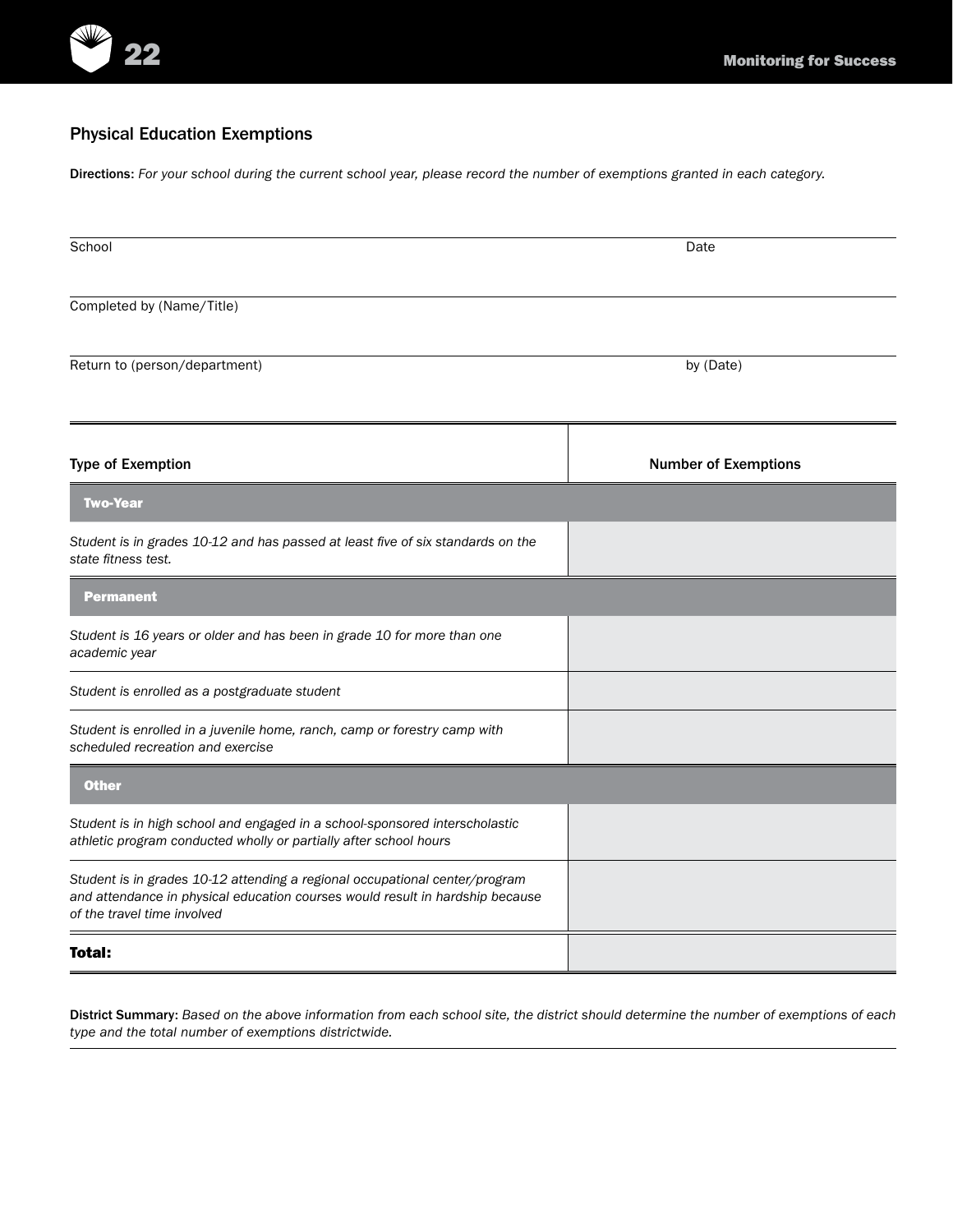

### FITNESSGRAM® Results

Directions: *The following chart may be used by the district wellness designee to summarize the FITNESSGRAM® results from the current and previous school year for grades 5, 7 and 9 and across all grade levels in the district.*

#### % in Healthy Fitness Zone (HFZ)

| <b>Physical fitness area</b> | Grade 5<br>[Year] [Year] | Grade 7 | [Year] [Year] | Grade 9<br>[Year] [Year] | All grade levels<br>combined<br>[Year] [Year] | County average<br>[Year] [Year] | <b>Statewide</b><br>average<br>[Year] [Year] |  |
|------------------------------|--------------------------|---------|---------------|--------------------------|-----------------------------------------------|---------------------------------|----------------------------------------------|--|
| Aerobic capacity             |                          |         |               |                          |                                               |                                 |                                              |  |
| Body composition             |                          |         |               |                          |                                               |                                 |                                              |  |
| Abdominal strength           |                          |         |               |                          |                                               |                                 |                                              |  |
| Trunk extension<br>strength  |                          |         |               |                          |                                               |                                 |                                              |  |
| Upper body<br>strength       |                          |         |               |                          |                                               |                                 |                                              |  |
| Flexibility                  |                          |         |               |                          |                                               |                                 |                                              |  |

#### % Achieved

| <b>Number of fitness</b><br>standards achieved<br>in HFZ | Grade 5<br>[Year] [Year] | Grade 7<br>[Year] [Year] | Grade 9<br>[Year] [Year] | All grade levels combined<br>[Year] [Year] |
|----------------------------------------------------------|--------------------------|--------------------------|--------------------------|--------------------------------------------|
| 6 of 6                                                   |                          |                          |                          |                                            |
| $5$ of $6$                                               |                          |                          |                          |                                            |
| 4 of 6                                                   |                          |                          |                          |                                            |
| 3 of 6                                                   |                          |                          |                          |                                            |
| $2$ of $6$                                               |                          |                          |                          |                                            |
| $1$ of $6$                                               |                          |                          |                          |                                            |
| $0$ of $6$                                               |                          |                          |                          |                                            |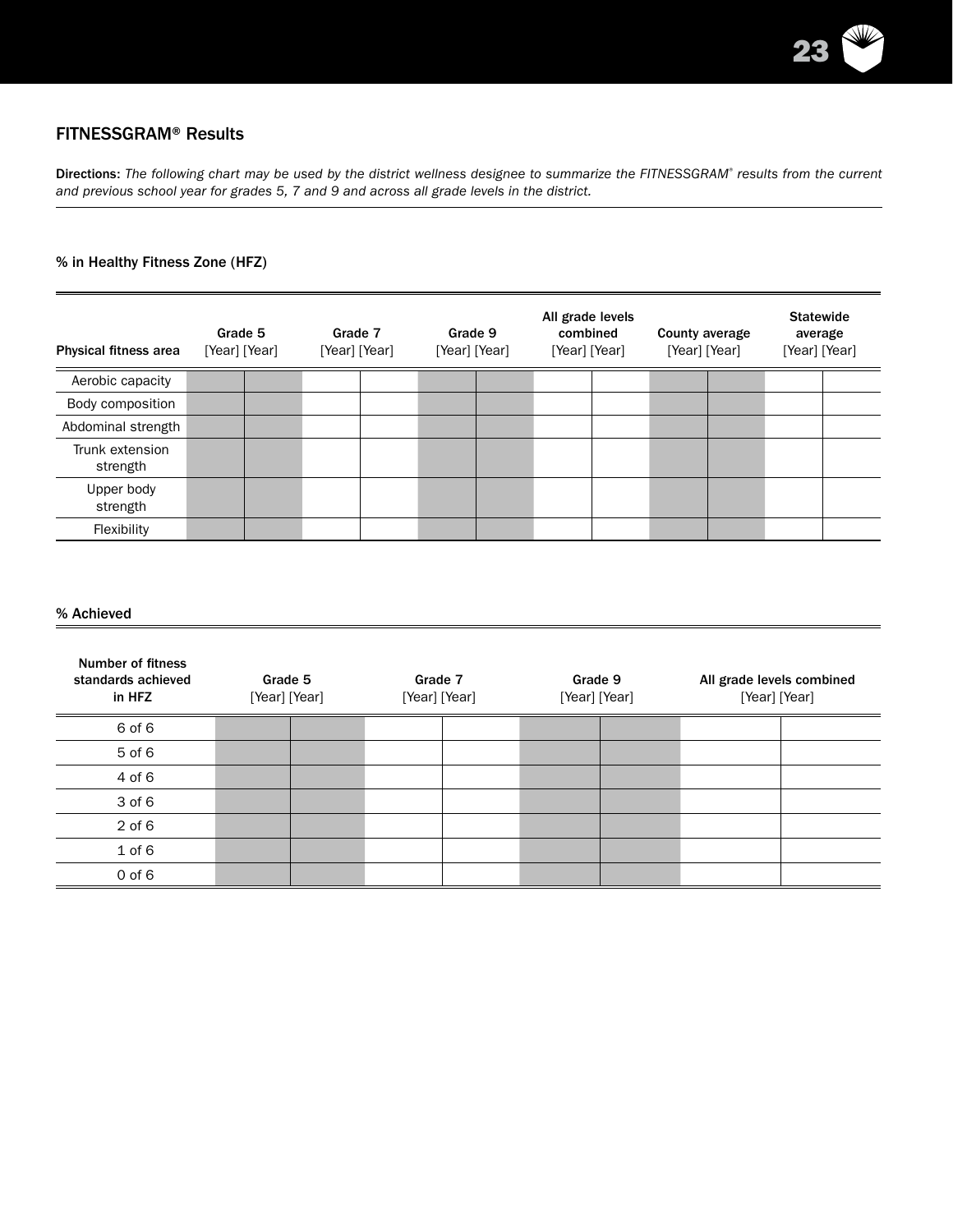

### Joint Use Agreements

Directions: *Enter the school and the name of the organization which uses the school facility. In the third column enter the duration of the contract. In the last column, briefly describe how the agreement aligns with the district wellness goals.*

| School | Organization | Contract<br>period | Purpose and benefit |
|--------|--------------|--------------------|---------------------|
|        |              |                    |                     |
|        |              |                    |                     |
|        |              |                    |                     |
|        |              |                    |                     |
|        |              |                    |                     |
|        |              |                    |                     |
|        |              |                    |                     |
|        |              |                    |                     |
|        |              |                    |                     |
|        |              |                    |                     |
|        |              |                    |                     |
|        |              |                    |                     |
|        |              |                    |                     |
|        |              |                    |                     |
|        |              |                    |                     |
|        |              |                    |                     |
|        |              |                    |                     |
|        |              |                    |                     |
|        |              |                    |                     |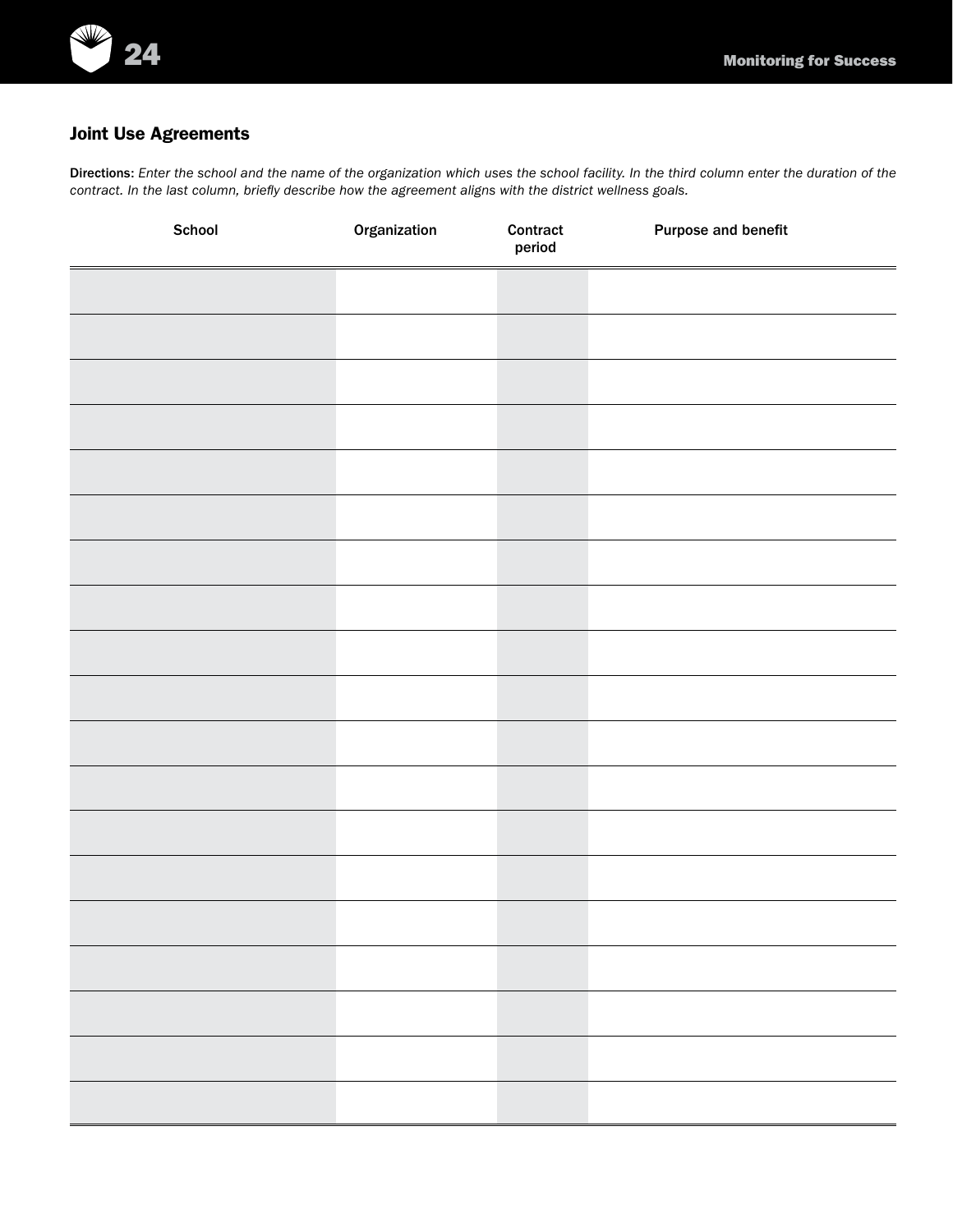

### School Meal Participation

Directions: *Use the following charts to summarize data on student participation in the school lunch, school breakfast, summer meal and/ or before-school or after-school snack/meal program for the current and previous school years.* 

#### School Lunch Program

|                                             | [Year] | Middle<br>High<br>Elementary<br>[Year]<br>[Year]<br>[Year]<br>[Year]<br>[Year] |  | <b>District Totals</b><br>[Year]<br>[Year] |  |  |  |  |
|---------------------------------------------|--------|--------------------------------------------------------------------------------|--|--------------------------------------------|--|--|--|--|
| ADA                                         |        |                                                                                |  |                                            |  |  |  |  |
| Average daily participation in school lunch |        |                                                                                |  |                                            |  |  |  |  |
| Total lunches served                        |        |                                                                                |  |                                            |  |  |  |  |
| <b>Free lunches served</b>                  |        |                                                                                |  |                                            |  |  |  |  |
| Number                                      |        |                                                                                |  |                                            |  |  |  |  |
| % of total served                           |        |                                                                                |  |                                            |  |  |  |  |
| % of ADA eligible for free meal             |        |                                                                                |  |                                            |  |  |  |  |
| <b>Reduced-price lunches served</b>         |        |                                                                                |  |                                            |  |  |  |  |
| Number                                      |        |                                                                                |  |                                            |  |  |  |  |
| % of total served                           |        |                                                                                |  |                                            |  |  |  |  |
| % of ADA eligible for reduced-price meal    |        |                                                                                |  |                                            |  |  |  |  |
| <b>Paid lunches served</b>                  |        |                                                                                |  |                                            |  |  |  |  |
| Number                                      |        |                                                                                |  |                                            |  |  |  |  |
| % of total served                           |        |                                                                                |  |                                            |  |  |  |  |

#### School Breakfast Program

|                                                    | [Year] | Elementary<br>[Year] |  | Middle<br>[Year]<br>[Year] |  | High<br>[Year]<br>[Year] |  | <b>District Totals</b><br>[Year] |
|----------------------------------------------------|--------|----------------------|--|----------------------------|--|--------------------------|--|----------------------------------|
| ADA                                                |        |                      |  |                            |  |                          |  |                                  |
| Average daily participation in<br>school breakfast |        |                      |  |                            |  |                          |  |                                  |
| Total breakfasts served                            |        |                      |  |                            |  |                          |  |                                  |
| <b>Free breakfasts served</b>                      |        |                      |  |                            |  |                          |  |                                  |
| Number                                             |        |                      |  |                            |  |                          |  |                                  |
| % of total served                                  |        |                      |  |                            |  |                          |  |                                  |
| % of ADA eligible for free meal                    |        |                      |  |                            |  |                          |  |                                  |
| Reduced-price breakfasts served                    |        |                      |  |                            |  |                          |  |                                  |
| Number                                             |        |                      |  |                            |  |                          |  |                                  |
| % of total served                                  |        |                      |  |                            |  |                          |  |                                  |
| % of ADA eligible for reduced-price meal           |        |                      |  |                            |  |                          |  |                                  |
| <b>Paid breakfasts served</b>                      |        |                      |  |                            |  |                          |  |                                  |
| Number                                             |        |                      |  |                            |  |                          |  |                                  |
| % of total served                                  |        |                      |  |                            |  |                          |  |                                  |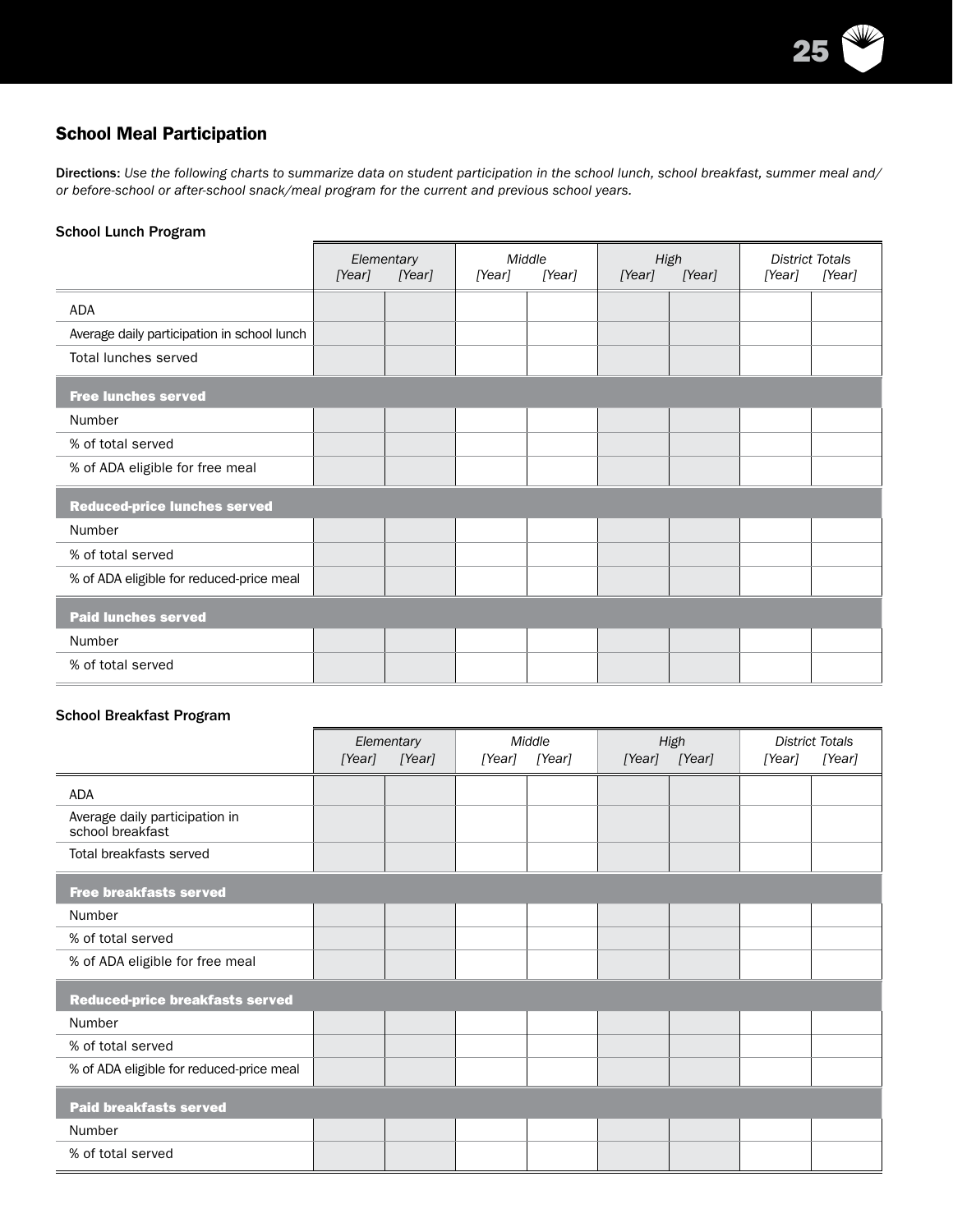

## School Meal Participation (continued)

#### Summer Meal Program

|                             | <b>Totals</b> |        |  |  |  |
|-----------------------------|---------------|--------|--|--|--|
|                             | [Year]        | [Year] |  |  |  |
| Number of summer meal sites |               |        |  |  |  |
| <b>Breakfasts</b>           |               |        |  |  |  |
| Total served                |               |        |  |  |  |
| Average daily participation |               |        |  |  |  |
| <b>Snacks</b>               |               |        |  |  |  |
| Total served                |               |        |  |  |  |
| Average daily participation |               |        |  |  |  |
| <b>Lunches/suppers</b>      |               |        |  |  |  |
| <b>Total served</b>         |               |        |  |  |  |
| Average daily participation |               |        |  |  |  |

#### Before-School or After-School Snack/Meal Program

|                                       | Year | Totals<br><i><u> Yearle</u></i> |
|---------------------------------------|------|---------------------------------|
| <b>Before-school programs</b>         |      |                                 |
| Number of programs                    |      |                                 |
| Total number of breakfasts served     |      |                                 |
| Average daily participation           |      |                                 |
| <b>After-school programs</b>          |      |                                 |
| Number of programs                    |      |                                 |
| Total number of snacks served         |      |                                 |
| Average daily participation in snacks |      |                                 |
| Total number of meals served          |      |                                 |
| Average daily participation in meals  |      |                                 |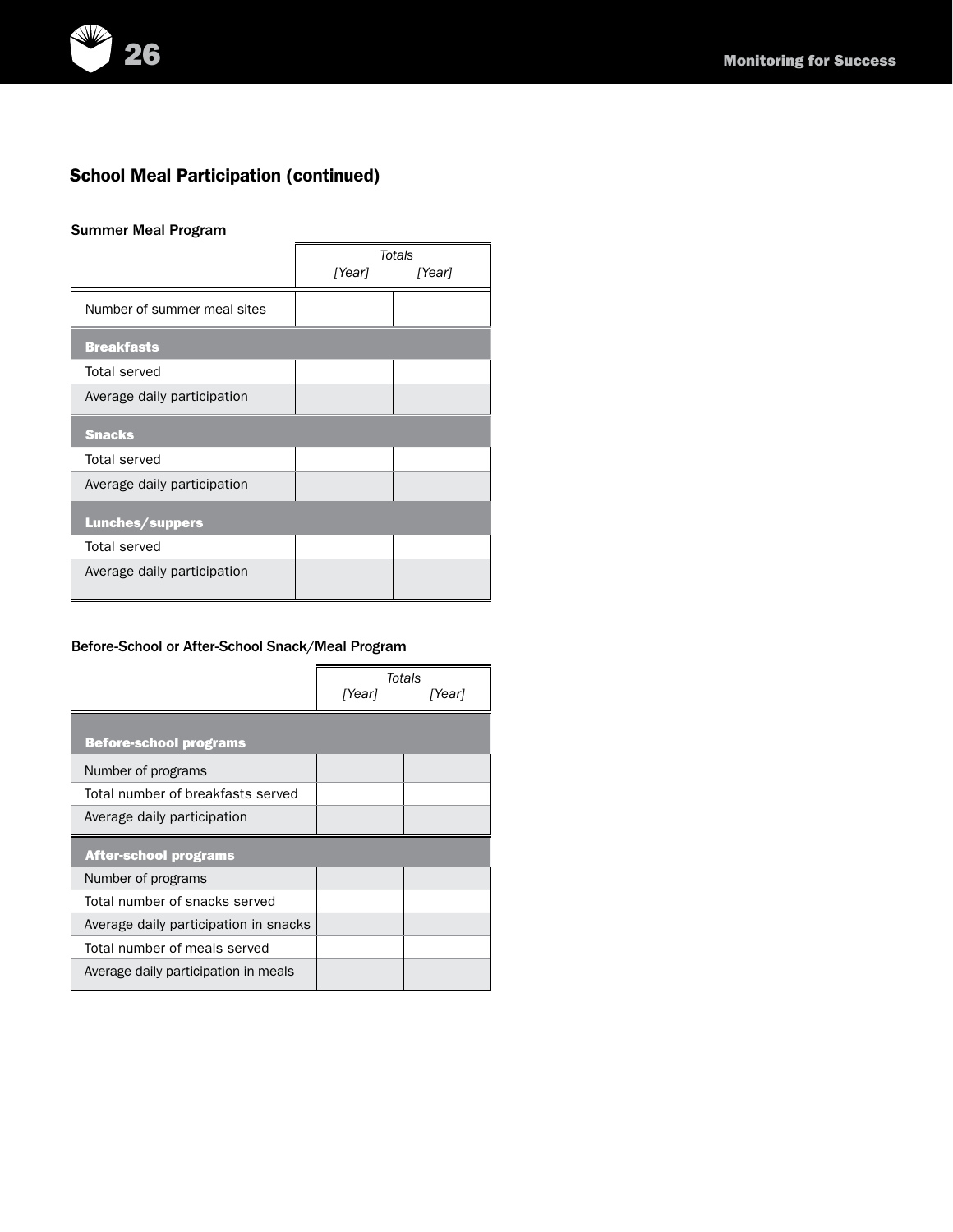

## Audit of School Cafeterias and Food Preparation Facilities

| School | Date                                                                                                                                                                              |
|--------|-----------------------------------------------------------------------------------------------------------------------------------------------------------------------------------|
|        | Completed by (Name/Title)                                                                                                                                                         |
|        | Return to (Person/Department)<br>by (Date)                                                                                                                                        |
|        | Directions: For each objective that is met, place a check in the corresponding box to the left. Please provide reason for each objective<br>not met in the comment area provided. |
| $\Box$ | Objective 1: Bathroom facilities for students are near the eating facility.                                                                                                       |
|        | Comments:                                                                                                                                                                         |
| ❏      | Objective 2: Bathroom facilities are equipped with soap and paper towels for students to wash hands.<br>Comments:                                                                 |
| $\Box$ | Objective 3: Students have enough time to retrieve and eat meals during scheduled meal periods.<br>Comments:                                                                      |
| ❏      | Objective 4: Cafeteria seating is available for all students during the scheduled meal periods.<br>Comments:                                                                      |
| $\Box$ | <b>Objective 5:</b> Food preparation personnel are observed following safety and sanitation requirements.<br>Comments:                                                            |
| $\Box$ | Objective 6: At least one employee has passed a safety certificate exam.<br>Comments:                                                                                             |
| $\Box$ | <b>Objective 7:</b> Food Safety Certificate is on file and up to date.<br>Comments:                                                                                               |
| $\Box$ | <b>Objective 8:</b> District's policies and regulations on nutrition and physical activity are in public view.<br>Comments:                                                       |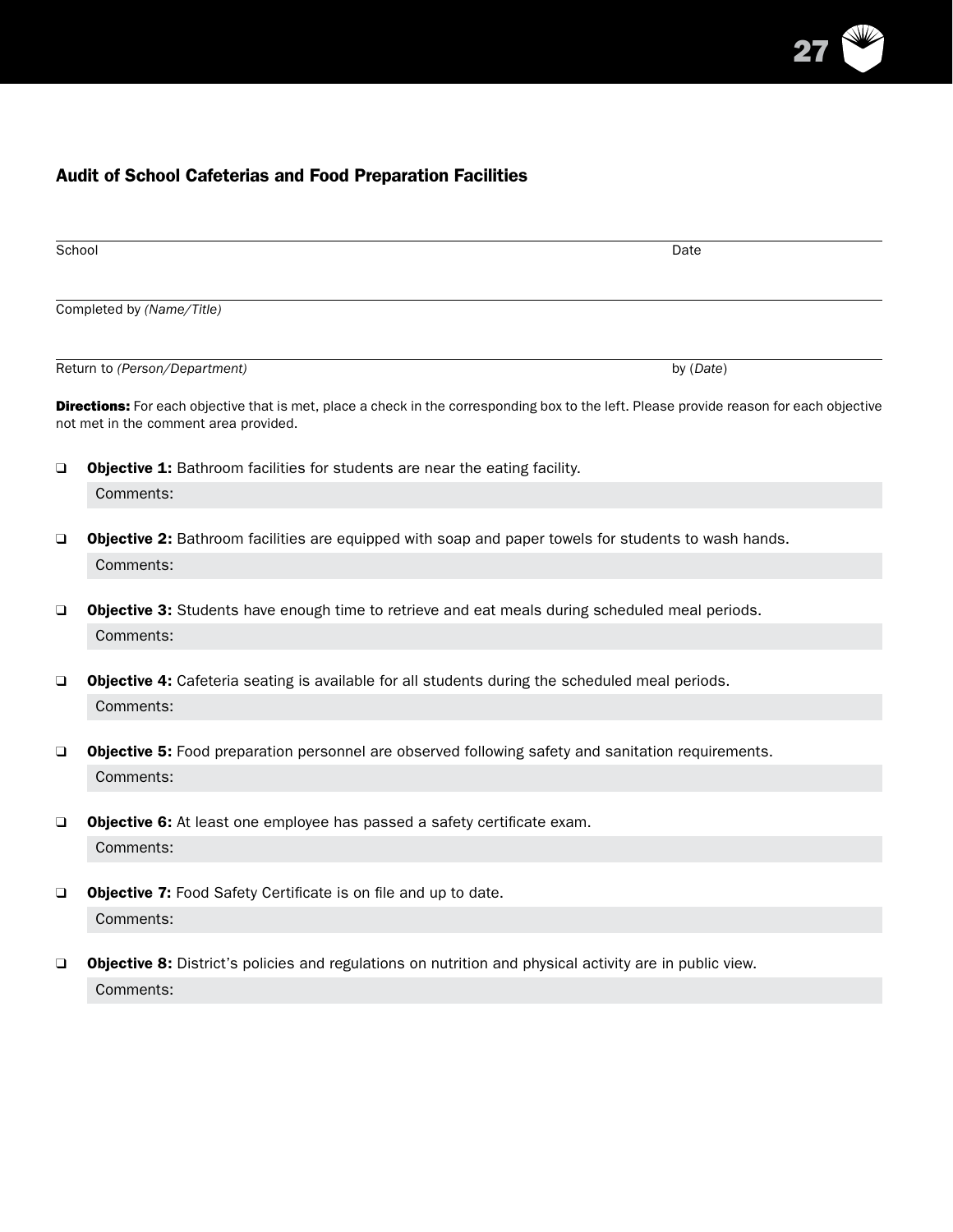

### Audit of School Cafeterias and Food Preparation Facilities: District Summary

Directions: Tally the objective met from each school's Audit of School Cafeterias and Food Preparation Facilities by school segment. Enter 'Y' for Yes or 'N' for No to indicate whether or not each objective was met. Calculate the subtotals and totals of all objectives met (Ys) for each segment.

#### Objective

|                   |                | $\mathbf 1$ | $\overline{\mathbf{2}}$ | $\mathbf 3$ | $\overline{\mathbf{4}}$ | ${\bf 5}$ | $\bf 6$ | $\overline{7}$ | $\bf8$ |                 |
|-------------------|----------------|-------------|-------------------------|-------------|-------------------------|-----------|---------|----------------|--------|-----------------|
|                   |                | Met         | Met                     | Met         | Met                     | Met       | Met     | Met            | Met    | <b>Comments</b> |
| <b>Elementary</b> |                |             |                         |             |                         |           |         |                |        |                 |
|                   |                |             |                         |             |                         |           |         |                |        |                 |
|                   |                |             |                         |             |                         |           |         |                |        |                 |
|                   |                |             |                         |             |                         |           |         |                |        |                 |
|                   |                |             |                         |             |                         |           |         |                |        |                 |
|                   |                |             |                         |             |                         |           |         |                |        |                 |
|                   | subtotal:      |             |                         |             |                         |           |         |                |        |                 |
| <b>Middle</b>     |                |             |                         |             |                         |           |         |                |        |                 |
|                   |                |             |                         |             |                         |           |         |                |        |                 |
|                   |                |             |                         |             |                         |           |         |                |        |                 |
|                   |                |             |                         |             |                         |           |         |                |        |                 |
|                   | subtotal:      |             |                         |             |                         |           |         |                |        |                 |
| High              |                |             |                         |             |                         |           |         |                |        |                 |
|                   |                |             |                         |             |                         |           |         |                |        |                 |
|                   |                |             |                         |             |                         |           |         |                |        |                 |
|                   |                |             |                         |             |                         |           |         |                |        |                 |
|                   | subtotal:      |             |                         |             |                         |           |         |                |        |                 |
|                   | <b>Totals:</b> |             |                         |             |                         |           |         |                |        |                 |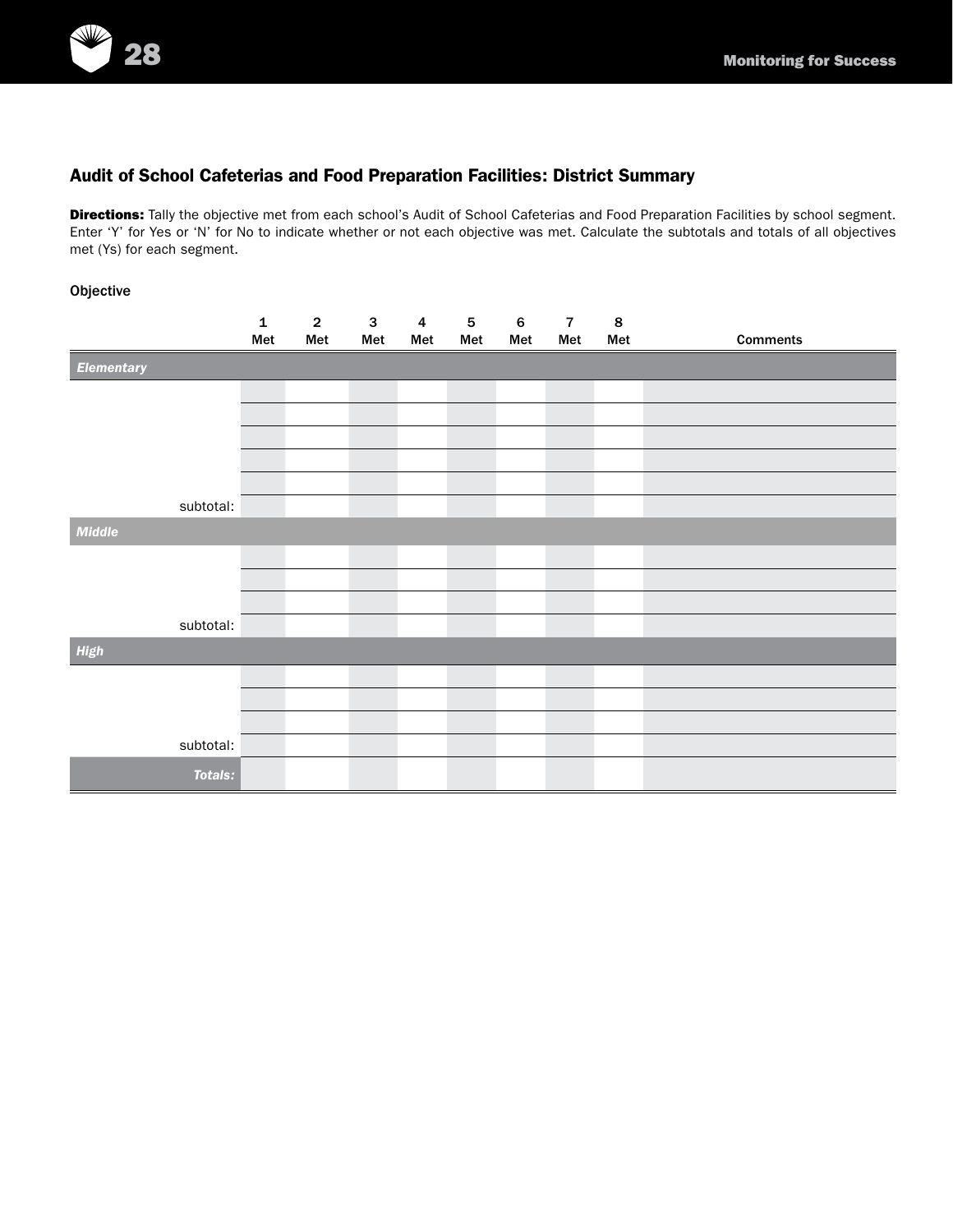

### Other Food Sales Review Summary | Student Store

Total in compliance:

Directions: Review each school's student store sales contract/purchase requests. Enter the month and year each was reviewed. Enter 'Y' for Yes or 'N' for No to indicate whether or not each contract or purchase was compliant. Add the number of compliant contracts/purchases (Ys). For any contract or purchase not compliant, describe a course of action to be taken to ensure compliance.

| School | Month/Year<br>Reviewed | Compliant?<br>y/n | Actions/Comments |
|--------|------------------------|-------------------|------------------|
|        |                        |                   |                  |
|        |                        |                   |                  |
|        |                        |                   |                  |
|        |                        |                   |                  |
|        |                        |                   |                  |
|        |                        |                   |                  |
|        |                        |                   |                  |
|        |                        |                   |                  |
|        |                        |                   |                  |
|        |                        |                   |                  |
|        |                        |                   |                  |
|        |                        |                   |                  |
|        |                        |                   |                  |
|        |                        |                   |                  |
|        |                        |                   |                  |
|        |                        |                   |                  |
|        |                        |                   |                  |
|        |                        |                   |                  |
|        |                        |                   |                  |
|        |                        |                   |                  |
|        |                        |                   |                  |
|        |                        |                   |                  |
|        |                        |                   |                  |
|        |                        |                   |                  |
|        |                        |                   |                  |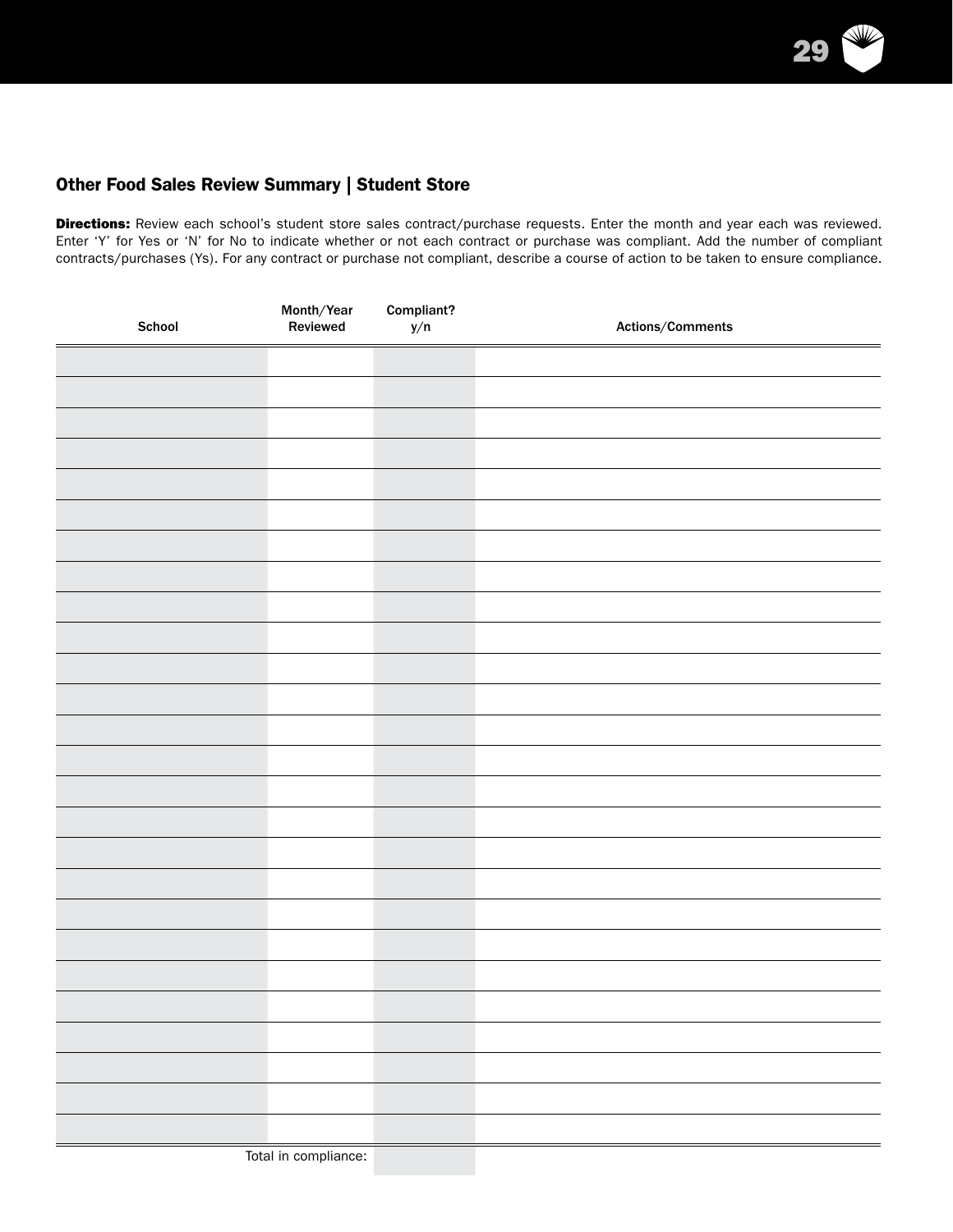### Other Food Sales Review Summary | Vending Machines

Directions: Review each school's vending machine sales contract/purchase requests. Enter the number of vending machines per school and their locations along with the month and year reviewed. Enter 'Y' for Yes or 'N' for No to indicate whether or not each contract or purchase was compliant. Add the number of compliant contracts/purchases (Ys). For any contract or purchase not compliant, describe a course of action to be taken to ensure compliance.

| School   | # of Vending<br>Machines | Location(s) | Month/Year<br>Reviewed | Compliant?<br>$y/n$ | Actions/Comments |
|----------|--------------------------|-------------|------------------------|---------------------|------------------|
|          |                          |             |                        |                     |                  |
|          |                          |             |                        |                     |                  |
|          |                          |             |                        |                     |                  |
|          |                          |             |                        |                     |                  |
|          |                          |             |                        |                     |                  |
|          |                          |             |                        |                     |                  |
|          |                          |             |                        |                     |                  |
|          |                          |             |                        |                     |                  |
|          |                          |             |                        |                     |                  |
|          |                          |             |                        |                     |                  |
|          |                          |             |                        |                     |                  |
|          |                          |             |                        |                     |                  |
|          |                          |             |                        |                     |                  |
|          |                          |             |                        |                     |                  |
|          |                          |             |                        |                     |                  |
|          |                          |             |                        |                     |                  |
|          |                          |             |                        |                     |                  |
|          |                          |             |                        |                     |                  |
|          |                          |             |                        |                     |                  |
|          |                          |             |                        |                     |                  |
|          |                          |             |                        |                     |                  |
|          |                          |             |                        |                     |                  |
|          |                          |             |                        |                     |                  |
|          |                          |             |                        |                     |                  |
| $\equiv$ |                          |             |                        |                     |                  |

Total in compliance: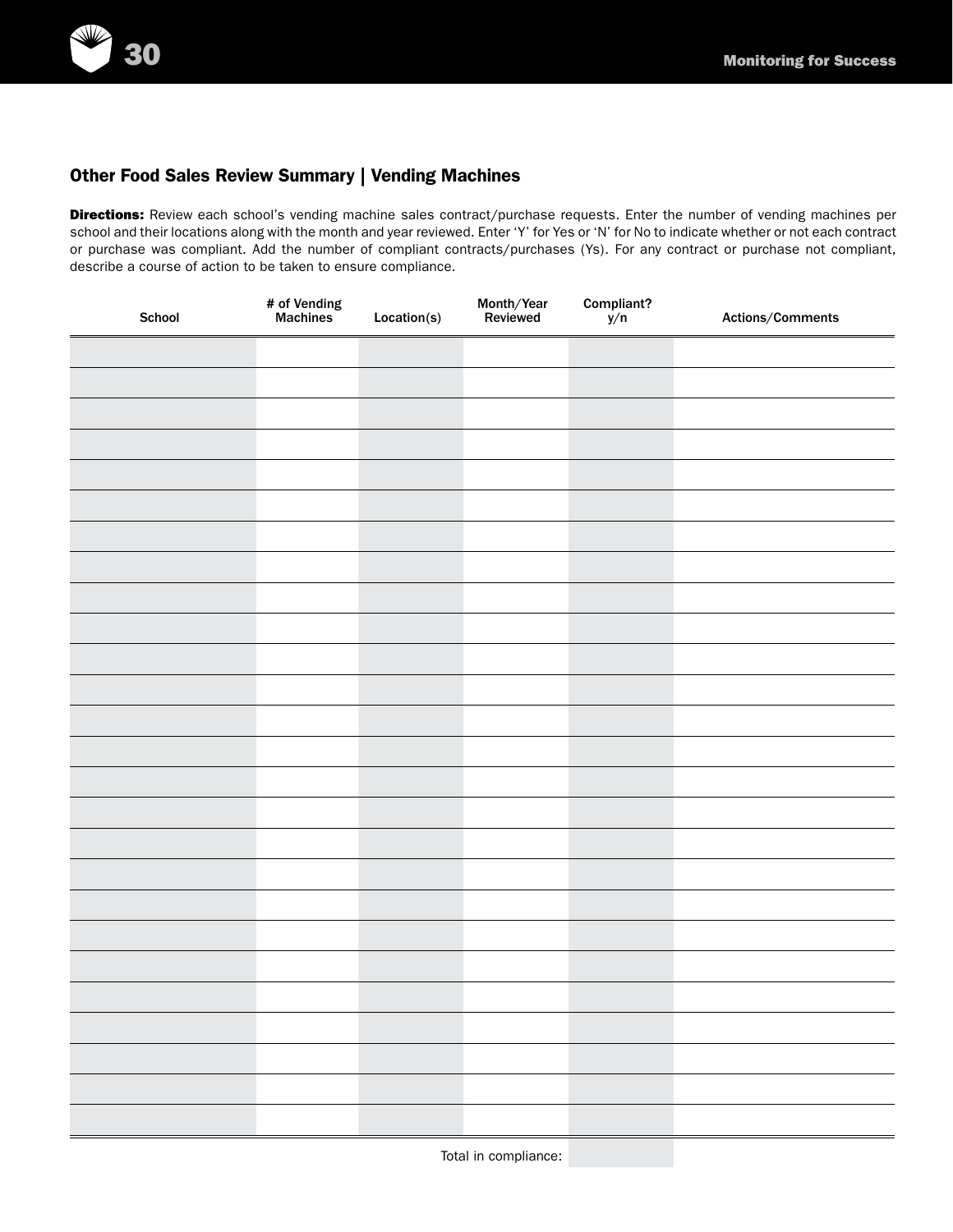

### Other Food Sales Review Summary | Organization

Directions: Review each school's organization sales contract/purchase requests. Enter the month and year each was reviewed. Enter 'Y' for Yes or 'N' for No to indicate whether or not each contract or purchase was compliant. Add the number of compliant contracts/ purchases (Ys). For any contract or purchase not compliant, describe a course of action to be taken to ensure compliance.

| School | Month/Year<br>Reviewed | Compliant?<br>y/n | Actions/Comments |
|--------|------------------------|-------------------|------------------|
|        |                        |                   |                  |
|        |                        |                   |                  |
|        |                        |                   |                  |
|        |                        |                   |                  |
|        |                        |                   |                  |
|        |                        |                   |                  |
|        |                        |                   |                  |
|        |                        |                   |                  |
|        |                        |                   |                  |
|        |                        |                   |                  |
|        |                        |                   |                  |
|        |                        |                   |                  |
|        |                        |                   |                  |
|        |                        |                   |                  |
|        |                        |                   |                  |
|        |                        |                   |                  |
|        |                        |                   |                  |
|        |                        |                   |                  |
|        |                        |                   |                  |
|        |                        |                   |                  |
|        |                        |                   |                  |
|        |                        |                   |                  |
|        |                        |                   |                  |
|        |                        |                   |                  |
|        |                        |                   |                  |
|        |                        |                   |                  |

Total in compliance: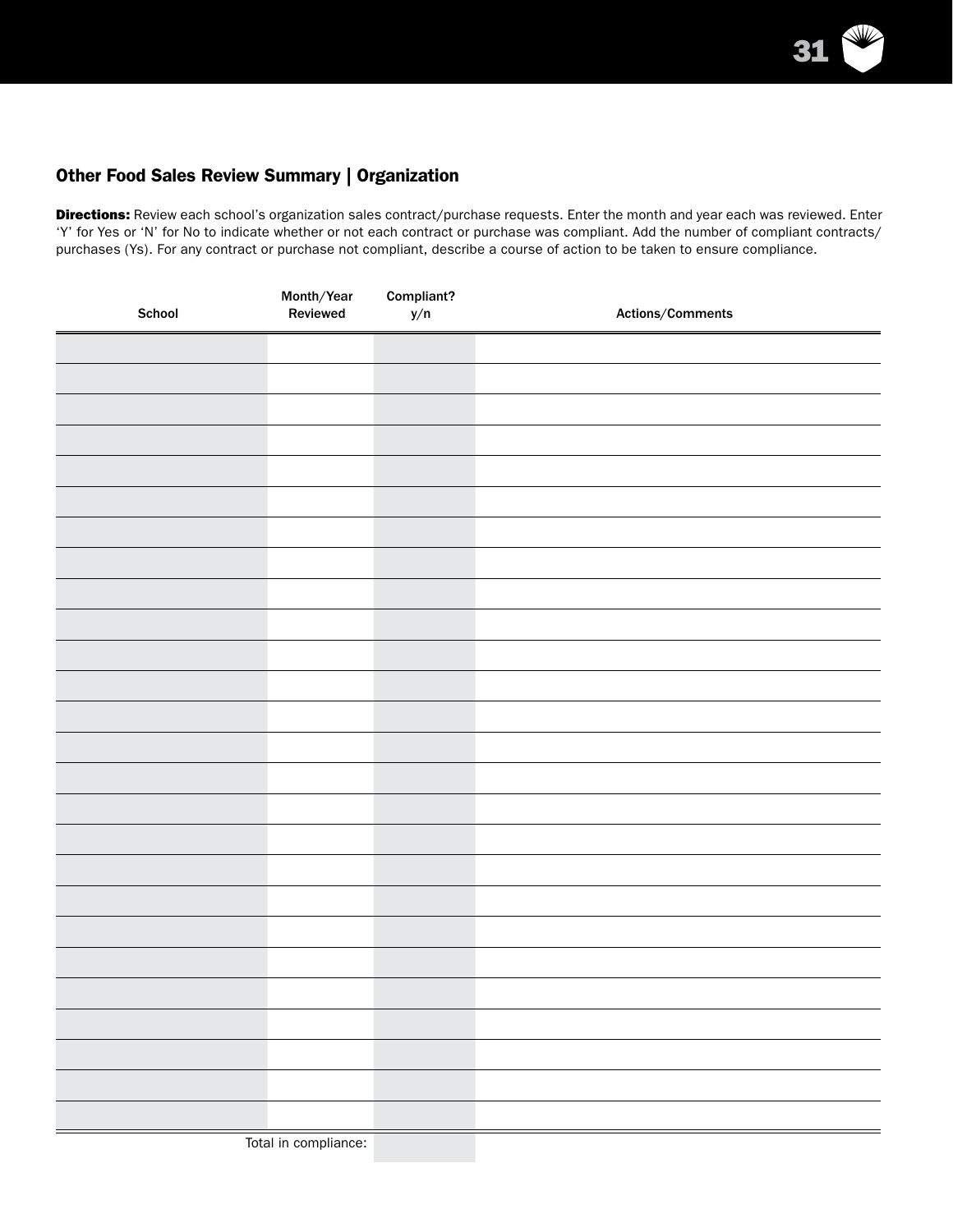### Summary of Active Food and Beverage Contracts

Directions: For each active contract, identify the vendor in the first column. In the second column, note whether or not it is a school (S) or district (D) based contract. In the next three columns, enter a 'Y' for Yes or 'N' for No to identify if it is a food or beverage contract and whether the contract is compliant. Add the number of compliant contracts (Ys).

| Vendor | School or<br>district based?<br>s/d | Beverage?<br>$y/n$ | Food?<br>y/n | Compliant?<br>$y/n$ | <b>Term of Contract</b> | Actions/Comments |
|--------|-------------------------------------|--------------------|--------------|---------------------|-------------------------|------------------|
|        |                                     |                    |              |                     |                         |                  |
|        |                                     |                    |              |                     |                         |                  |
|        |                                     |                    |              |                     |                         |                  |
|        |                                     |                    |              |                     |                         |                  |
|        |                                     |                    |              |                     |                         |                  |
|        |                                     |                    |              |                     |                         |                  |
|        |                                     |                    |              |                     |                         |                  |
|        |                                     |                    |              |                     |                         |                  |
|        |                                     |                    |              |                     |                         |                  |
|        |                                     |                    |              |                     |                         |                  |
|        |                                     |                    |              |                     |                         |                  |
|        |                                     |                    |              |                     |                         |                  |
|        |                                     |                    |              |                     |                         |                  |
|        |                                     |                    |              |                     |                         |                  |
|        |                                     |                    |              |                     |                         |                  |
|        |                                     |                    |              |                     |                         |                  |
|        |                                     |                    |              |                     |                         |                  |
|        |                                     |                    |              |                     |                         |                  |
|        |                                     |                    |              |                     |                         |                  |
|        |                                     |                    |              |                     |                         |                  |
|        |                                     |                    |              |                     |                         |                  |
|        |                                     |                    |              |                     |                         |                  |
|        |                                     |                    |              |                     |                         |                  |
|        |                                     |                    |              |                     |                         |                  |
|        |                                     |                    |              |                     |                         |                  |
|        |                                     |                    |              |                     |                         |                  |
|        |                                     |                    |              |                     |                         |                  |

Total in compliance: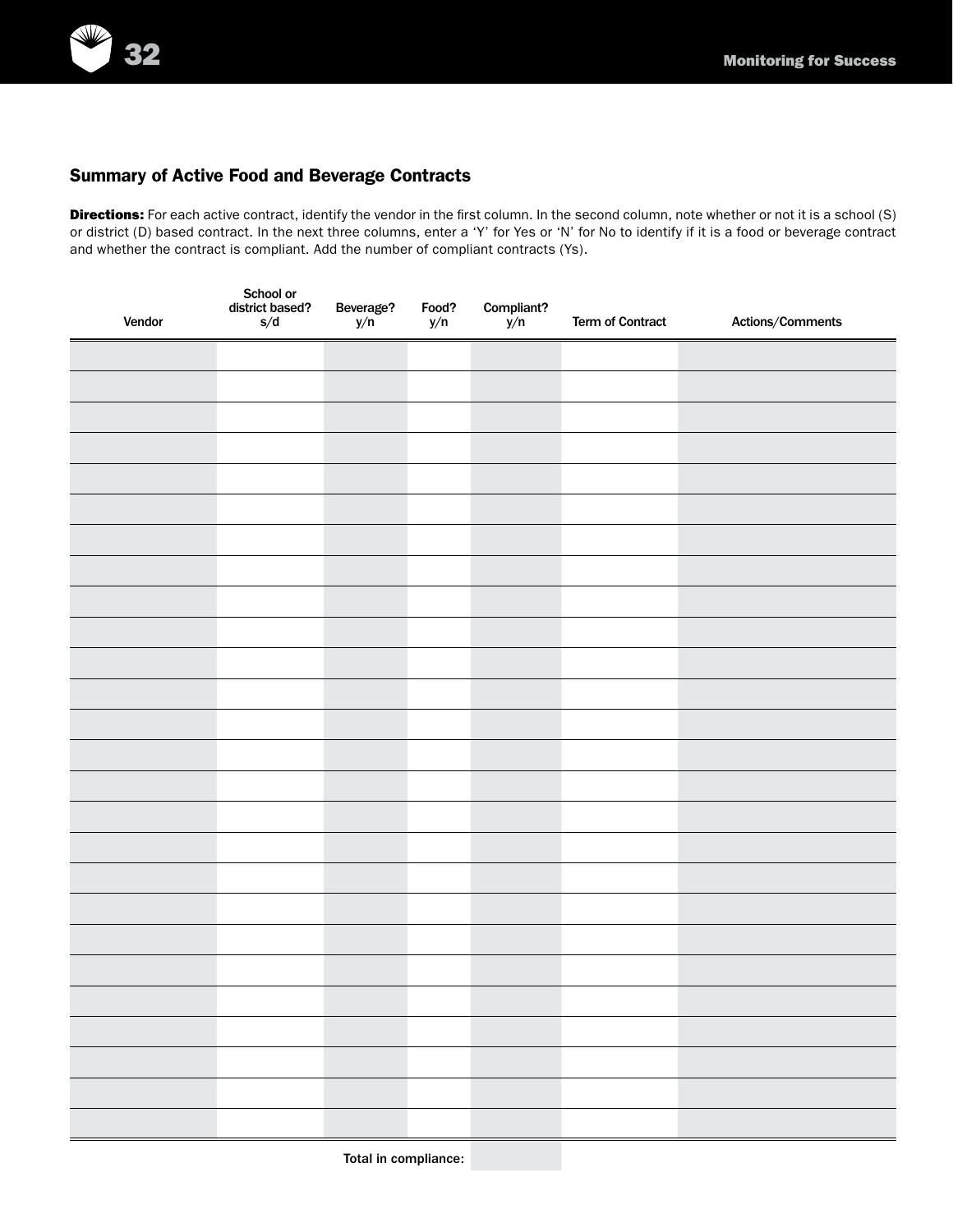

## Appendix B—Template for the Policy Implementation Report

The following provides a sample format for district staff and/or the school health council to use when reporting on the implementation of the district's student wellness policy to the governing board and the community. As the district completes the report, text or data need to be inserted wherever brackets [ ] appear. See Chapters II and III of this guide for instructions for completing each component of this report. The report should be adapted to reflect the agreed-upon indicators that will be used to measure implementation districtwide and in each district school.

## Title page

*[District Name]*

# Student Wellness Policy Implementation Report

*[Date]* Prepared by: *[Name(s), Title(s)]*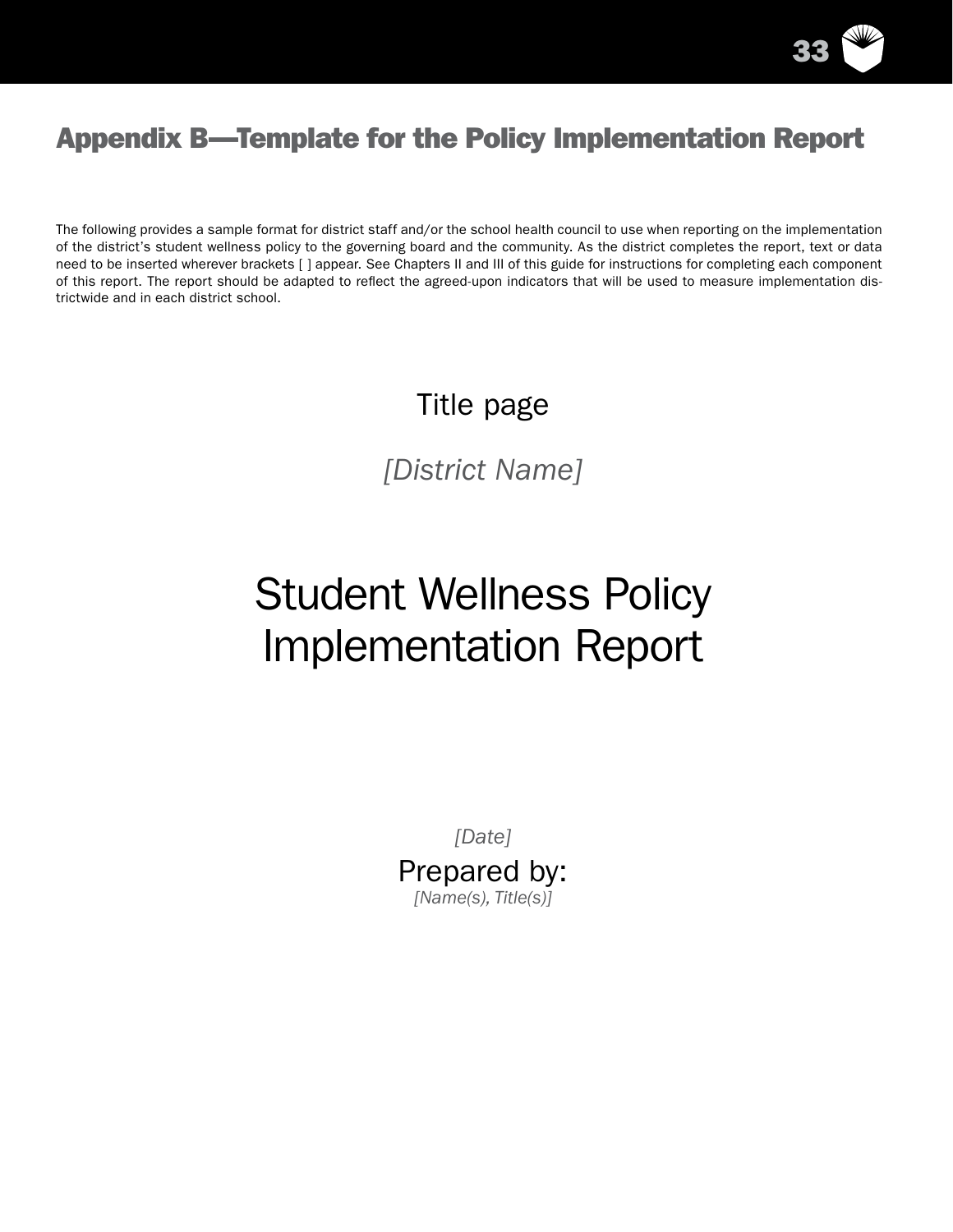

## Executive summary

Federal law (42 USC 1758b) requires that any district participating in the National School Lunch or Breakfast Program or any other federally funded child nutrition program adopt a student wellness policy that 1) includes goals for nutrition promotion and education and physical activity and 2) ensures that foods and beverages available on each campus during the school day are consistent with federal nutrition standards, promote student health and reduce childhood obesity.

With the involvement of key stakeholders, the *[district name]* developed and the Board of Education adopted a student wellness policy, Board Policy *[number]*, in *[month/year]*. This report examines the status and effectiveness of the implementation of that policy. Major findings and recommendations are summarized below.

#### Goals for Nutrition, Physical Activity and Other Wellness Activities

[*Restate major findings and recommendations from Section III "Summary of Findings and Recommendations.*]

#### Nutritional Guidelines for Foods Available at **School**

[*Restate major findings and recommendations from Section III "Summary of Findings and Recommendations.*]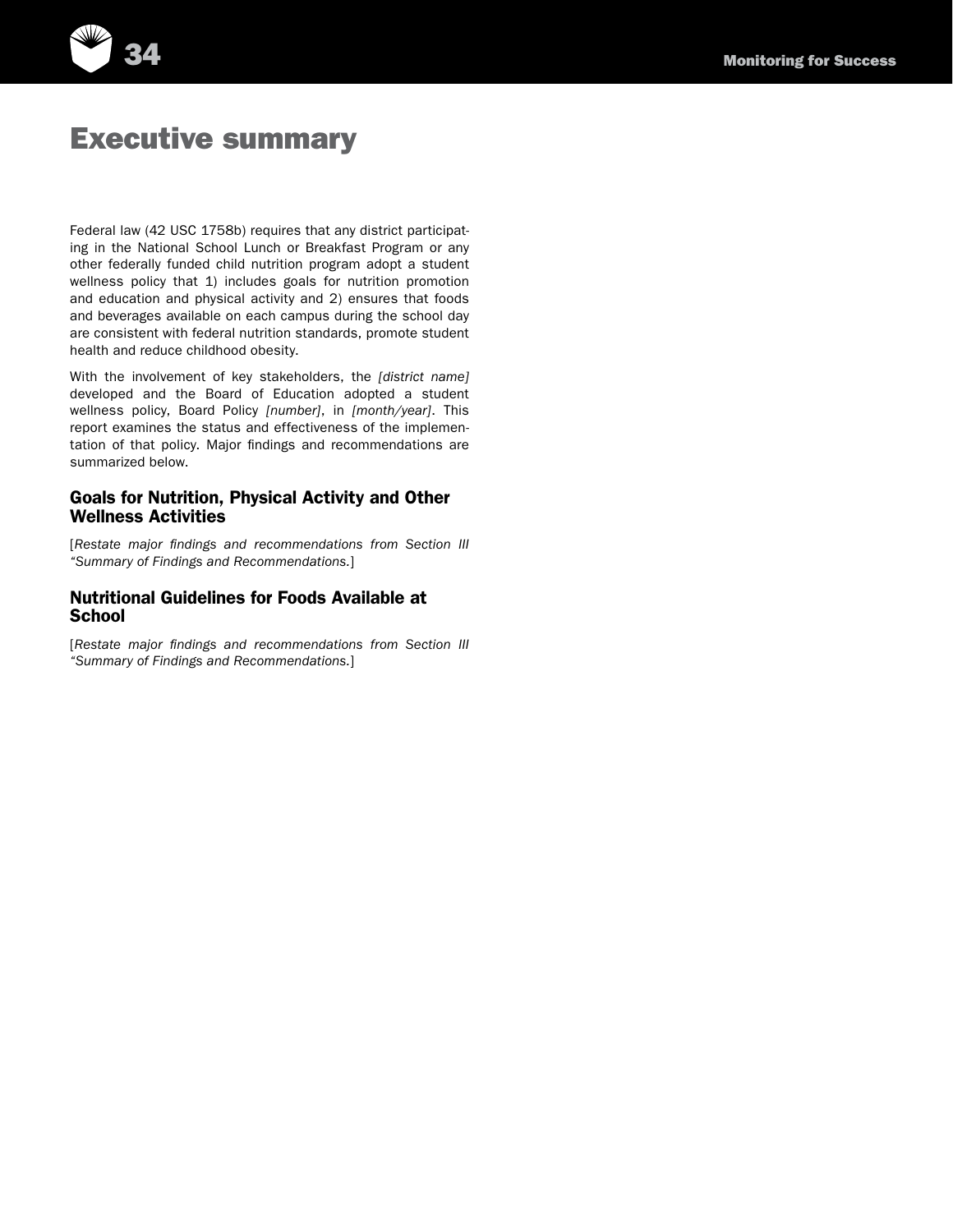

## **Background**

Federal law (42 USC 1758b) requires that any district participating in the National School Lunch or Breakfast Program or any other federally funded child nutrition program adopt a student wellness policy that 1) includes goals for nutrition promotion and education, physical activity, and other school-based activities that promote student wellness and 2) ensures that foods and beverages available on each campus during the school day are consistent with federal nutrition standards, promote student health and reduce childhood obesity.

With the involvement of key stakeholders, the *[district name]* developed and the Board of Education adopted a student wellness policy, Board Policy *[number]*, in *[month/year]*. The district's student wellness policy includes a plan for monitoring the implementation of the policy and indicators that will be used to measure district progress. Policy implementation shall be assessed *[how often, e.g., every two years]*.

#### Purpose of report

The purpose of this report is to inform the Board and the public of the implementation and outcomes of the district's student wellness policy. This report may be used to determine needed adjustments to policy and practice.

#### How this report is compiled

Federal law requires the designation of one or more district or school employees to ensure that each school site complies with the district's student wellness policy. *[Name, title, department]* serves as the district wellness designee. The district wellness designee was responsible for collecting all data required from each school wellness designee and preparing this implementation report.

The district also welcomes input from parents, students, food service employees, physical education teachers, school health professionals, Board members, school administrators, and members of the public in the review and update of the wellness policy. *[Note: If the district has a coordinated school health council or committee, indicate its role in the implementation and monitoring of the wellness policy, its contributions to the findings within this report, its composition, charge, and frequency of meetings.]*

#### Organization of the report

The two major sections of this report reflect the major components of the student wellness policy. Section I focuses on goals for nutrition promotion and education, physical activity, and other school-based activities that promote student wellness. Section II focuses on nutritional guidelines for foods and beverages available on each campus during the school day. The final section summarizes the findings and provides recommendations to the Board.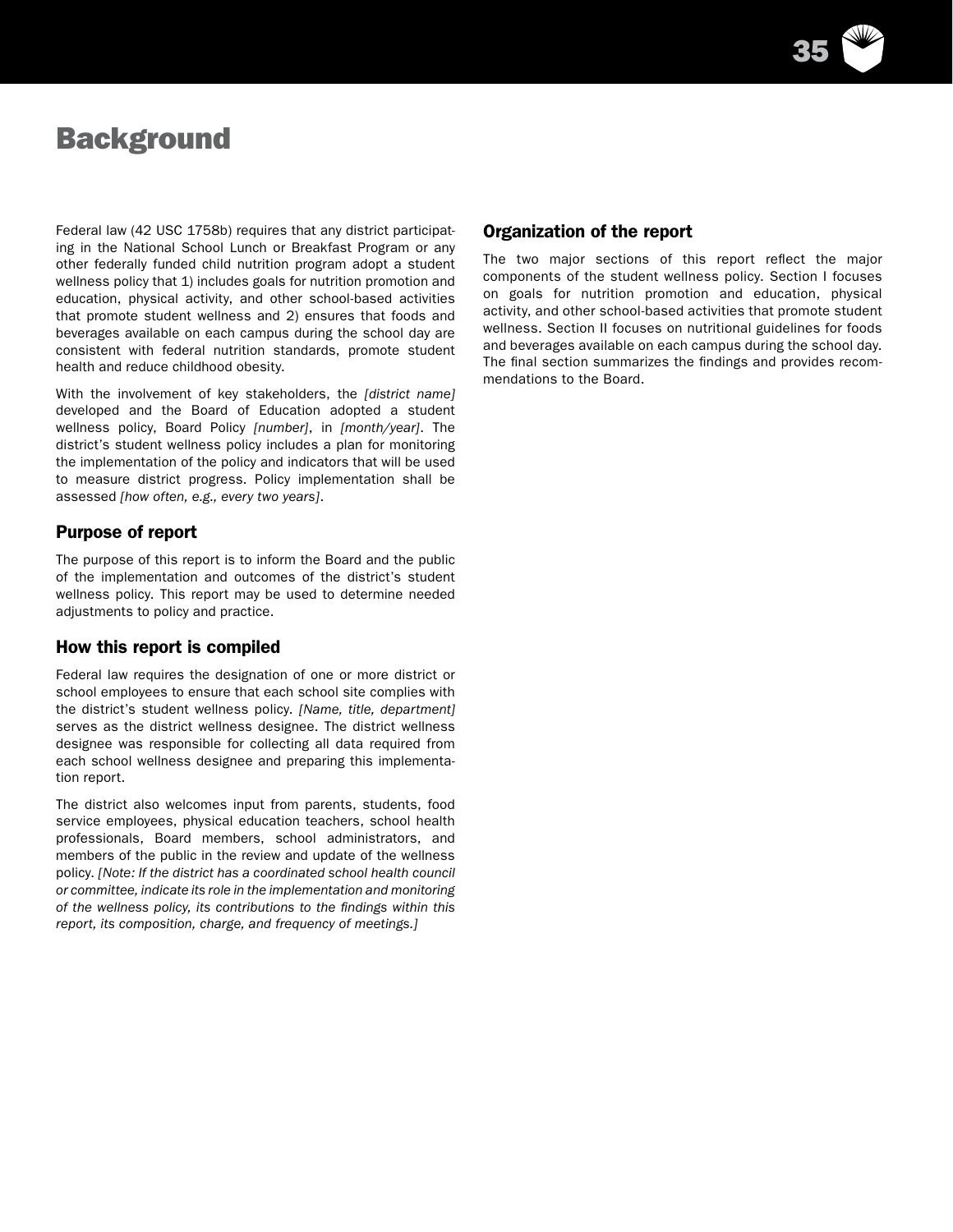

# I. Goals for Nutrition, Physical Activity and Other Wellness Activities

The district's goals are to promote healthy eating among students, provide a high-quality nutrition education program, provide opportunity for physical activity, and support student wellness through other school-based activities. This section describes the district's implementation of these goals.

### **Nutrition**

#### *Nutrition education program*

*[Briefly describe the district's curriculum for nutrition education. For example:]* Nutrition education is provided as part of the health education program in grades *[list grades]* to foster and promote health literacy. Students are expected to comprehend a set of core health concepts and develop skills that apply that knowledge in their own personal behavior and environment. The district provides a planned, sequential, research-based and age-appropriate curriculum that is aligned with the *Health Education Standards for California Schools: Kindergarten Grade Twelve* as adopted by the State Board of Education and with additional nutrition competencies identified by the California Department of Education. The basic components of the district's nutrition education program include the following: *[list program components for elementary, middle and/or high school]*

*[Number]* schools maintain school gardens to support nutrition education programs and increase the availability of fresh fruits and vegetables for student consumption.

#### *Nutrition promotion activities*

*[Briefly describe the district's nutrition promotion activities. For example:]* District policy prohibits the marketing and advertising of non-nutritious foods and beverages through signage, vending machine fronts, logos, scoreboards, school supplies, advertisements in school publications, coupon or incentive programs, free give-aways or other means. In addition, the district encourages school staff to avoid the use of non-nutritious foods as a reward for student performance or behavior. School administrators and/ or teachers notify parents, other volunteers and student/adult organizations about the district's wellness policy and encourage the use of nutritious foods or non-food items for class parties, celebrations or fundraisers.

### Physical activity

#### *Physical education program*

*[Briefly describe the district's curriculum for physical education. For example:]* The district's physical education program is a planned, sequential program that helps students develop the knowledge, skills and confidence necessary for an active lifestyle. The curriculum is designed to build interest and proficiency in movement skills and encourage students' lifelong fitness through physical activity. The district's program is aligned with the *Physical Education Model* 

*Content Standards for California Schools: Kindergarten Through Grade Twelve* as adopted by the State Board of Education and the corresponding curriculum framework. The basic components of the district's physical education program include the following: *[list program components for elementary, middle and/or high school]*

The district also provides alternative activities for students with disabilities in accordance with their individual education program or Section 504 plan to ensure all students are provided opportunities for physical activity.

Observations of a sampling of physical education classes at each grade level *[by school wellness designees/physical education teachers/other]* indicates:

- For elementary grades, the average amount of class/ session time spent in moderate to vigorous physical activity is *[percentage]*.
- For middle grades, the average amount of class/session time spent in moderate to vigorous physical activity is *[percentage]*.
- For high school grades, the average amount of class/ session time spent in moderate to vigorous physical activity is *[percentage]*.

*[Percentage]* of elementary schools, *[percentage]* of middle schools and *[percentage]* of high schools offer moderate to vigorous physical activity for at least 50 percent of class/ session time.

*[If the district program has recently been reviewed by California Department of Education staff during a Federal Program Monitoring review, briefly describe the findings of that review with regards to offering all required high school program components and/or providing physical education in a coeducational, inclusive manner. For example:]* The findings from the most recent Federal Program Monitoring review by California Department of Education staff conducted in *[year]* indicate that the district's program *[fully/partially]* complies with requirements pertaining to high school physical education components. *[Describe any areas of noncompliance and actions that will be taken to bring the district into compliance.]* In addition, the state review indicates that the district *[fully/partially]* complies with requirements to provide physical education in a coeducational, inclusive manner. *[Describe any areas of noncompliance and actions that will be taken to bring the district into compliance.]*

#### *Physical education minutes*

Education Code establishes the minimum number of instructional minutes in physical education that schools must provide to students at each grade span. Every 10 school days, schools must provide *[insert requirement(s) applicable to grade levels maintained by the district: 200 minutes of physical education for grades 1-6, 400 minutes of physical education for grades 7-12, 200 minutes of physical education for students in grades 7-8 who attend a K-8 elementary school]*.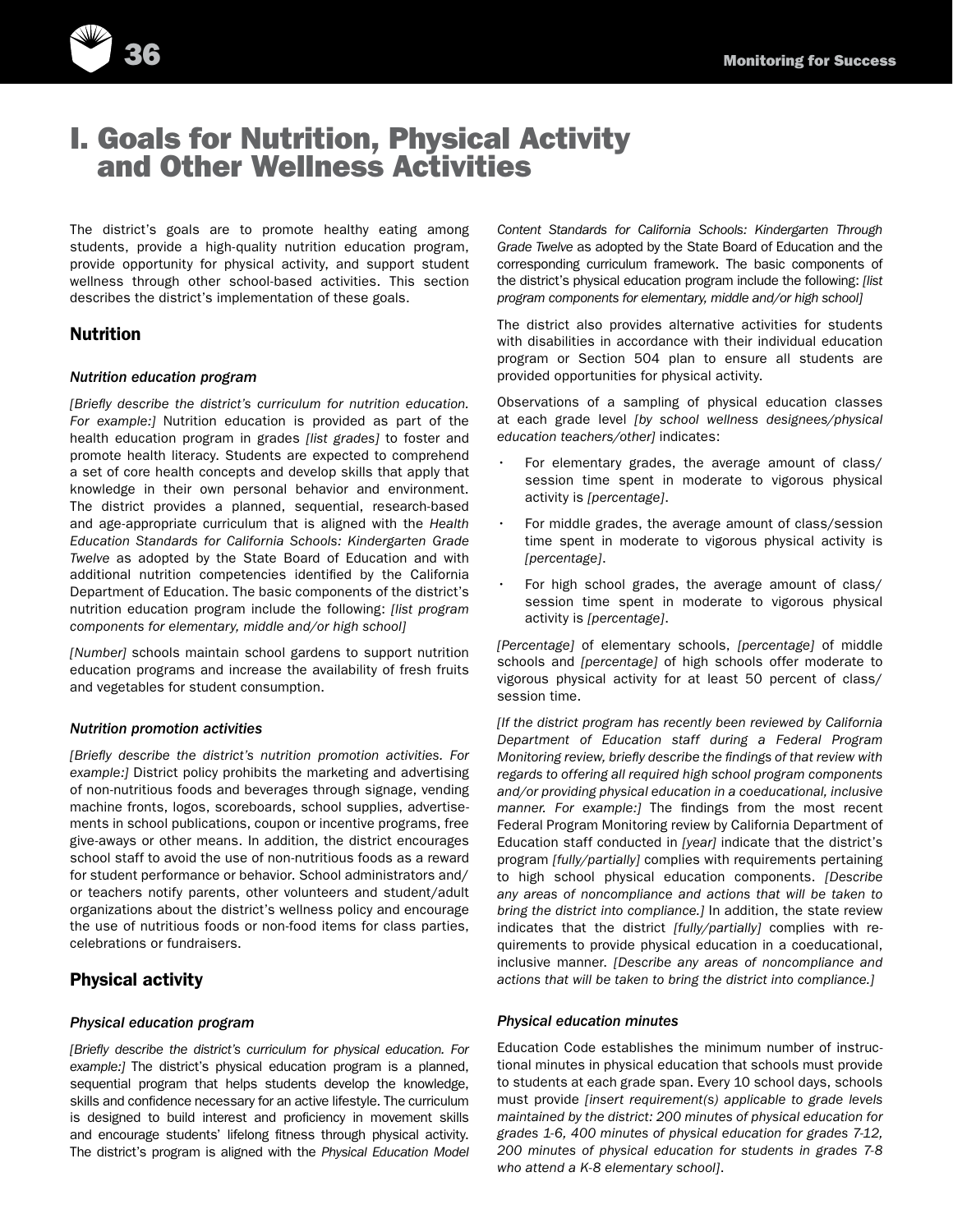37

An analysis of school schedules for the current school year indicates that *[number]* elementary schools, *[number]* middle schools and *[number]* high schools meet or exceed the minimum requirement.

*[Instead of or in addition to the above analysis, if the district program has recently been reviewed by California Department of Education staff during a Federal Program Monitoring review, briefly describe the findings of that review with regards to instructional minutes. For example:]* The findings from the most recent Federal Program Monitoring visit conducted in *[year]* reveal that *[number]* elementary schools, *[number]* middle schools and *[number]* high schools meet or exceed the minimum instructional minutes required.

*[If the minimum number of instructional minutes was not met for any grade level, describe actions that will be taken to bring the district/school into compliance.]*

#### *Physical education exemptions*

Education Code provides for two-year, permanent and other exemptions from physical education for students who meet specified conditions. During the *[year]* school year, a total of *[number]* exemptions were granted, including:

- *[Number]* two-year exemptions for students in grade 10-12 who have passed at least five of the six standards on the state fitness test
- [Number] permanent exemptions for students age 16 years or older who have been enrolled in grade 10 for more than one academic year
- [Number] permanent exemptions for students who are enrolled as postgraduate students
- [Number] permanent exemptions for students enrolled in a juvenile home, ranch, camp or forestry camp school with scheduled recreation and exercise
- [Number] exemptions for high school students engaged in a school-sponsored interscholastic athletic program conducted wholly or partially after school hours
- [Number] exemptions for students in grades 10-12 attending a regional occupational center or program for whom attendance in physical education courses would result in hardship because of the travel time involved

#### *Physical fitness testing*

The FITNESSGRAM*®* is administered from February through May each year in grades 5, 7 and 9. Students are expected to achieve a performance level in the Healthy Fitness Zone (HFZ) in each of the six test components. Table 1 provides two years of physical fitness results. Results show:

Across all three grade levels, [percentage] of students achieved the HFZ in six out of six fitness areas; *[percentage]* achieved the HFZ in five out of six areas.

- Grade *[grade level]* showed the highest number of fitness standards achieved.
- Performance test results indicate an overall *[increase/ decrease]* from the previous year.

*[Describe more specific results where a positive or negative change was indicated.]*

#### *Opportunities for physical activity outside the physical education program*

*[Briefly describe opportunities for physical activity provided outside the regular physical education program. For example:]* The district provides a variety of physical activity opportunities in addition to the regular physical education program. Activities vary by grade level but include *[select or add activities offered by the district:]*  recess, school athletic programs, extracurricular programs, opportunities for physical activity in before- or after-school programs or summer school, programs encouraging students to walk or bicycle to and from school, in-class physical activity breaks and other structured and unstructured activities.

*[For high school district or unified school district:]* The district participates in the California Interscholastic Federation (CIF) for athletic programs. The most recent CIF report from *[year]* shows *[describe CIF student participation survey results]*.

#### *Safety in physical activity programs*

*[Briefly describe district efforts to ensure student safety in physical education and activity programs. For example:]* To ensure student safety, the district regularly inspects all playgrounds, playing fields, gymnasiums, swimming pools and other facilities used for physical education and activity programs. In addition, all high schools complied with legal requirements to notify student athletes and their parents regarding concussions and head injuries. Professional development pertaining to injury prevention and response is provided to physical education teachers, coaches and supervisors of activity programs.

#### *Use of school facilities outside of school hours*

*[Briefly describe any joint use agreements or policies for the use of school facilities for purposes related to recreation or physical activity. For example:]* The district endeavors to make school facilities and open spaces available to students, staff and community members before, during and after the school day, on weekends, and during school vacation periods. School facilities and open spaces are also made available to community agencies and organizations that offer sports or other physical activity programs. In the *[year]* school year, the district had *[number]* joint use agreements with a variety of organizations: *[list]*.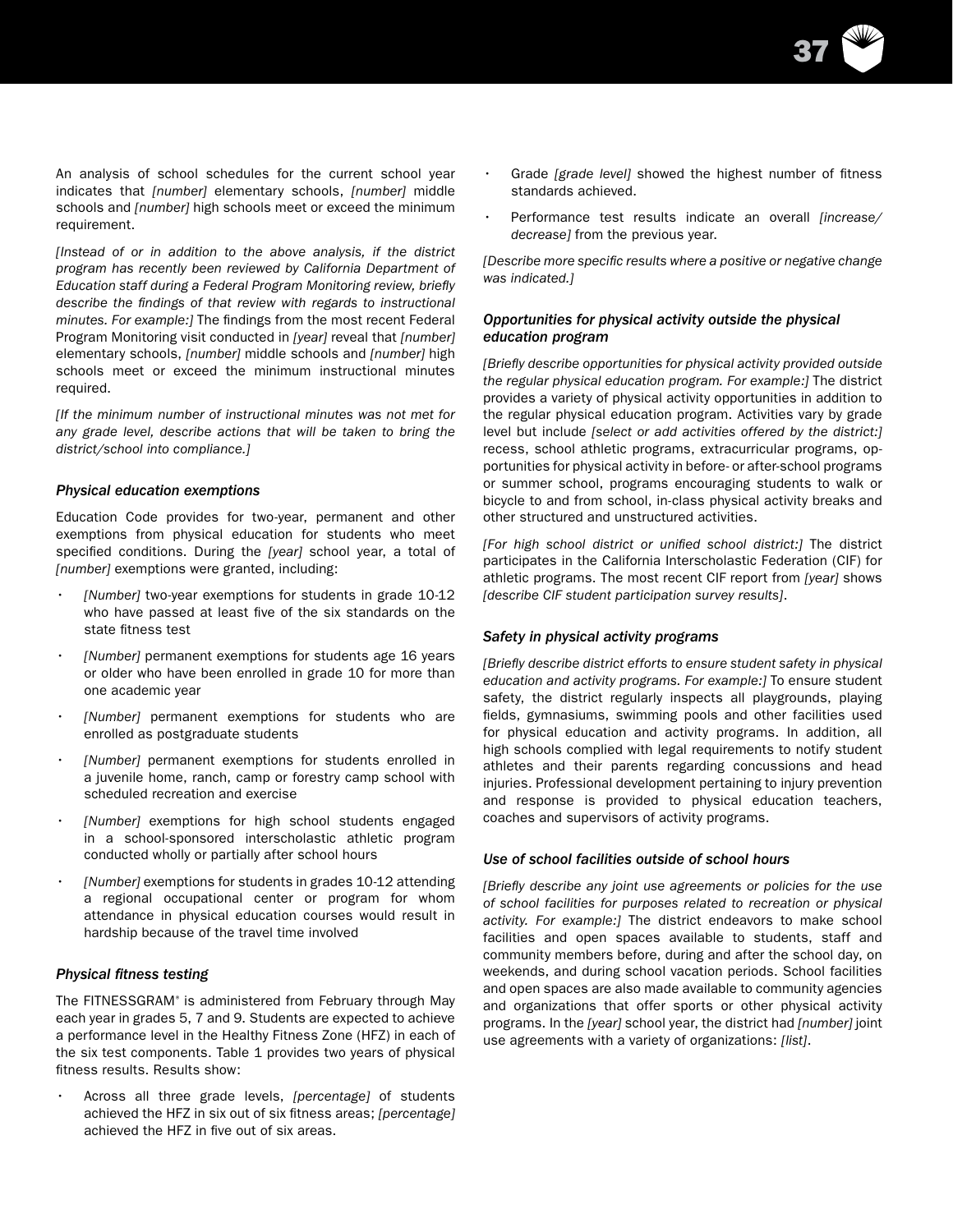

### Table 1. FITNESSGRAM Results

% in Healthy Fitness Zone (HFZ)

| Physical fitness area       | Grade 5<br>[Year] [Year] |  | Grade 7<br>[Year] [Year] |  | Grade 9<br>[Year] [Year] |  | All grade levels<br>combined<br>[Year] [Year] |  | County average<br>[Year] [Year] |  | <b>Statewide</b><br>average<br>[Year] [Year] |  |
|-----------------------------|--------------------------|--|--------------------------|--|--------------------------|--|-----------------------------------------------|--|---------------------------------|--|----------------------------------------------|--|
| Aerobic capacity            |                          |  |                          |  |                          |  |                                               |  |                                 |  |                                              |  |
| Body composition            |                          |  |                          |  |                          |  |                                               |  |                                 |  |                                              |  |
| Abdominal strength          |                          |  |                          |  |                          |  |                                               |  |                                 |  |                                              |  |
| Trunk extension<br>strength |                          |  |                          |  |                          |  |                                               |  |                                 |  |                                              |  |
| Upper body<br>strength      |                          |  |                          |  |                          |  |                                               |  |                                 |  |                                              |  |
| Flexibility                 |                          |  |                          |  |                          |  |                                               |  |                                 |  |                                              |  |

#### % Achieved

| Number of fitness<br>standards achieved<br>in HFZ | Grade 5<br>[Year] [Year] | Grade 7<br>[Year] [Year] | Grade 9<br>[Year] [Year] | All grade levels combined<br>[Year] [Year] |  |  |
|---------------------------------------------------|--------------------------|--------------------------|--------------------------|--------------------------------------------|--|--|
| 6 of 6                                            |                          |                          |                          |                                            |  |  |
| 5 of 6                                            |                          |                          |                          |                                            |  |  |
| 4 of 6                                            |                          |                          |                          |                                            |  |  |
| 3 of 6                                            |                          |                          |                          |                                            |  |  |
| $2$ of $6$                                        |                          |                          |                          |                                            |  |  |
| $1$ of $6$                                        |                          |                          |                          |                                            |  |  |
| $0$ of $6$                                        |                          |                          |                          |                                            |  |  |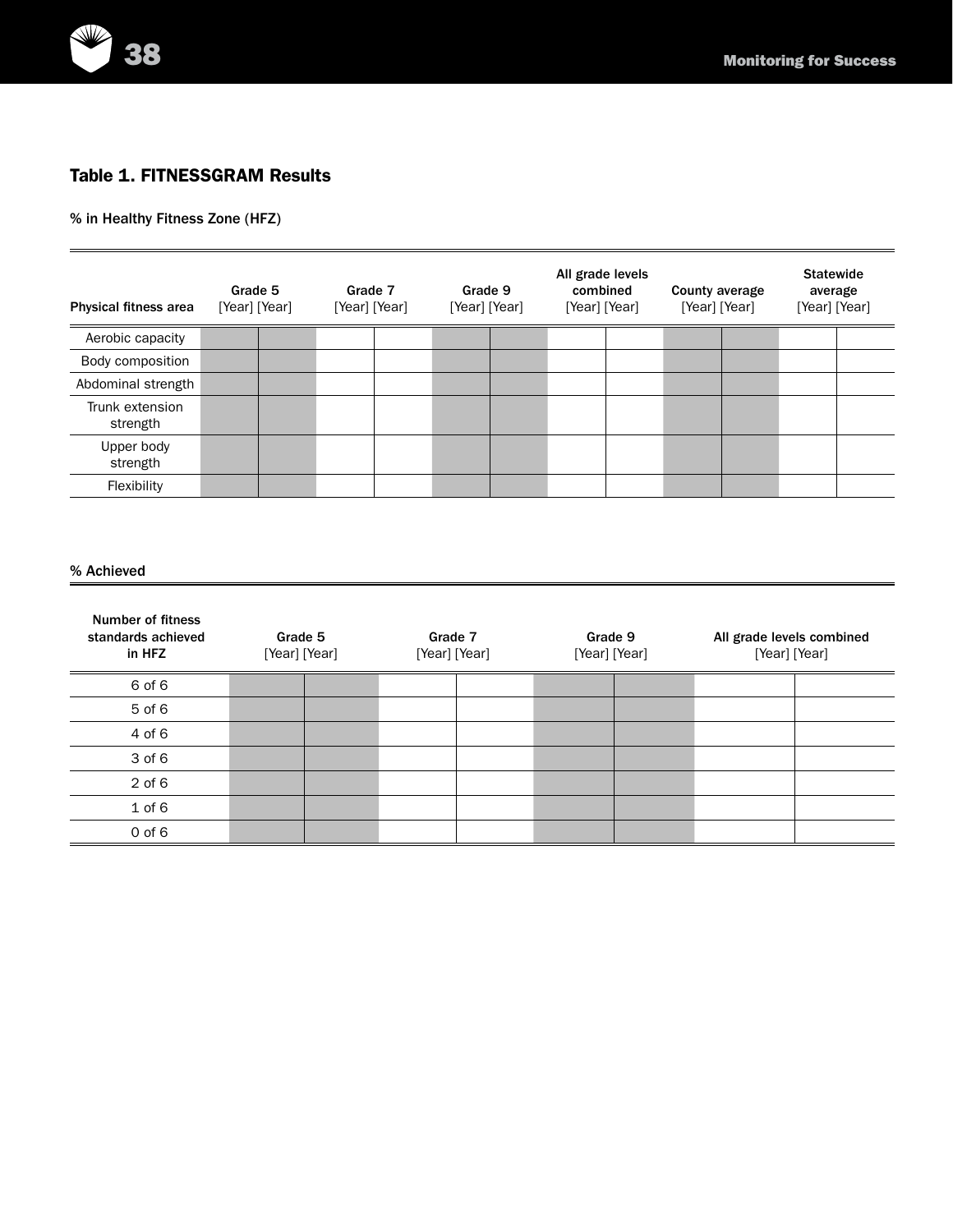### Other school-based wellness activities

#### *Parent education and involvement*

*[Briefly describe the types of wellness-related communications sent to parents. For example:]* Board policy encourages district and school staff to provide health information to parents through a variety of methods and to encourage parental involvement in supporting the district's goals for nutrition and physical activity. Examples of information provided to parents include *[list the wellness-related topics addressed in communications to parents, such as the importance of a healthy breakfast, the availability of the free and reduced-price meal program, the negative correlation between excessive television viewing and sedentary behavior.]* Currently parents participate on school health councils in *[number]* schools.

#### *Professional development and qualifications*

*[Briefly describe the qualifications of health education and physical education teachers, activity supervisors and other relevant staff. For example:] [Percent]* of health education and physical education teachers in the district possess the appropriate credential and may be assisted by instructional aides, paraprofessionals or volunteers. During the current year, professional development opportunities were offered to *[categories of personnel]* covering the following subjects: *[list]*

#### *Staff wellness program*

*[Briefly describe district/school activities that promote staff wellness. For example:]* The district encourages staff to serve as positive role models for healthy eating and physical fitness and has implemented strategies to promote staff wellness. Examples of work-site wellness activities include *[list]*. Districtwide, an estimated *[number]* employees participated in work-site wellness activities.

#### *Bullying prevention*

*[Briefly describe district policy(ies) and practices in place to prevent bullying of students on the basis of weight or health condition. For example:]* District policy prohibits bullying, harassment, intimidation and discrimination of students, including any such acts targeting students on the basis of weight or health condition. Students are annually notified of school rules for student conduct through student handbooks, school assemblies and/or other means. Students are encouraged to notify school staff when they observe or are the victim of bullying. Such reports may be done anonymously by *[describe anonymous reporting mechanisms.]* Reports of bullying shall be promptly investigated and may result in discipline for student perpetrators in accordance with district policy.

#### *Availability of health services*

*[Describe health services available in the district or community that support the district's wellness goals. For example:]* The district provides access to health services at or near district schools in order to promote students' physical and mental health and therefore enhance academic achievement. School health services are located at *[list locations]* and *[number]* schools have access to the services of a school nurse. In addition, the district maintains a list of health resources available in the community. That list is available in the district office and at each school office. *[If known, report the number of students seeking health services related to nutrition, physical fitness or related conditions. For example:]* An average of *[number]* students used school health services in *[school year]* for information, prevention or treatment related to nutrition, physical fitness or related conditions.

39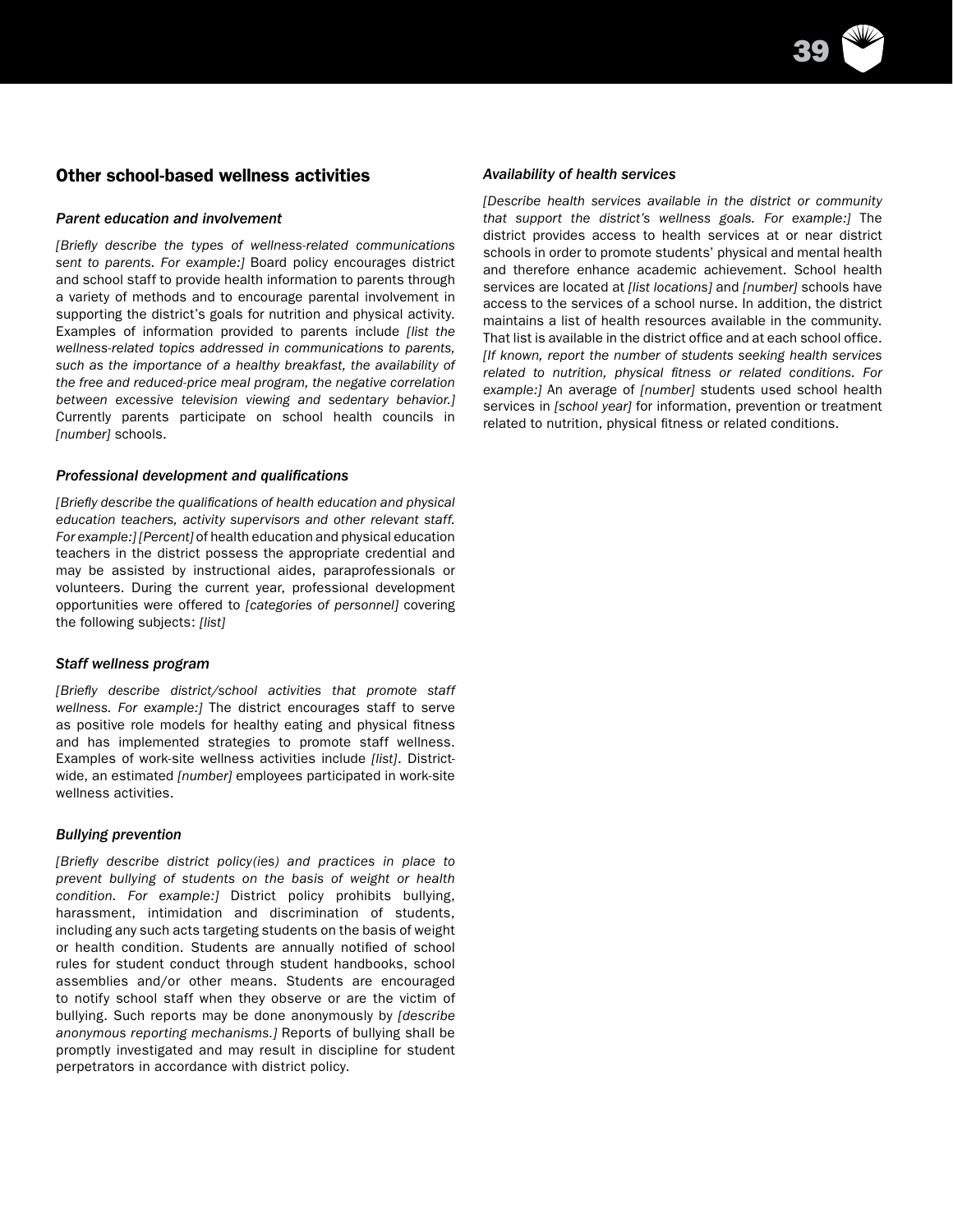

# II. Nutritional Guidelines for Foods Available at School

Nutrition standards adopted by the district for all foods and beverages sold to students, including foods and beverages through the district's food services program, student stores, vending machines, fundraisers or other venues, shall meet or exceed state and federal nutrition standards. Nutrition standards are detailed in district policy BP/AR 3550 - Food Service/Child Nutrition Program, BP/AR 3554 - Other Food Sales and BP 3312 - Contracts.

### Food services/child nutrition program

*[Briefly describe the district's goals for the food services program. For example:]* The foods and beverages available through the district's food services program are carefully selected so as to contribute to students' nutritional well-being and the prevention of disease. The program endeavors to 1) prepare foods in ways that will appeal to students, 2) foster lifelong healthful eating habits, 3) serve ageappropriate portions and 4) sell meals at reasonable prices.

#### *Nutrition standards for school meals*

*[Describe the district/school process for purchasing foods and beverages that meet state and federal nutritional guidelines. For example:]* To ensure compliance with federal and state nutrition standards, all purchases of foods and beverages for school lunches and breakfasts are centralized with the district's food services department. Schools use whole, fresh, unprocessed foods and ingredients whenever possible and offer fresh fruits and vegetables with each meal or snack whenever possible.

A sampling of menus and production records of *[number]* schools across all grade levels in the current school year indicates that *[percentage]* of elementary schools, *[percentage]* of middle schools and *[percentage]* of high schools served foods and beverages that meet federal and state nutritional standards.

In addition, at least once every five years, the Nutrition Services Division of the California Department of Education reviews one week of district menus to determine compliance with nutritional requirements for the National School Lunch Program. The district's last review was conducted in *[year]* for grades *[grades]*. Findings indicated that: *[Report targets that were met/not met/ exceeded.]*

#### *Provision of drinking water*

*[Briefly describe actions that the district is implementing to provide free drinking water during meal service in accordance with federal and state law. For example:]* Federal and state law require the district to make free drinking water available during school meal service. Implementation of this requirement may vary across school sites, but includes provision of cups and containers of water and regular inspection of water fountains to ensure they are clean and operational.

*[If district schools are not subject to the federal or state requirement to provide drinking water, explain the reason(s). For example:]*  District schools that do not participate in the National School Lunch Program are not subject to this requirement and have also

been exempted from state requirements by the Board on the basis of *[fiscal constraints/health or safety concerns]. [Describe actions the district is taking in order to resolve these constraints or concerns so that schools may participate in the future.]*

#### *School meal participation rates*

*[Briefly describe the district's goals for student participation in the school meals program. For example:]* The district's goal is to encourage student participation in the district's food services program, including meals that receive reimbursement from the National School Lunch and/or Breakfast Program and meals that are provided free or at a reduced price to eligible students. The district's plan for providing free and reduced-price meals ensures that student participation is confidential and the program is available in a manner which does not overtly identify participants. The number and percentage of students participating in the district's food services program have *[increased/decreased/maintained a constant rate]* from *[year]* to *[year]* as indicated in Table 2 below.

#### *Table 2. School Meal Participation Rates*

|                                              | <b>School Lunch</b><br>[Year] [Year] | <b>School</b><br><b>Breakfast</b><br>[Year] [Year] |  |  |
|----------------------------------------------|--------------------------------------|----------------------------------------------------|--|--|
| Average daily participation                  |                                      |                                                    |  |  |
| Total number<br>of meals served              |                                      |                                                    |  |  |
| Free meals as % of total                     |                                      |                                                    |  |  |
| % of ADA eligible<br>for free meals          |                                      |                                                    |  |  |
| Reduced-price meals<br>as % of total         |                                      |                                                    |  |  |
| % of ADA eligible for<br>reduced-price meals |                                      |                                                    |  |  |
| Paid meals as % of total                     |                                      |                                                    |  |  |

#### *Summer meal program*

*[If the district has an approved agreement with the CDE to operate a Seamless Summer Feeding Option or Summer Food Service Program, briefly describe program goals. For example:]* The district operates a summer meal and/or snack program as approved by the CDE in order to help students and other children residing in the community remain well nourished throughout the summer vacation and/or during an extended break in a year-round schedule.

For summer *[year]*, the district operated a meal service at *[list sites]*. The total number of meals served during the summer was *[number]*, for an average of *[number]* meals per day of operation.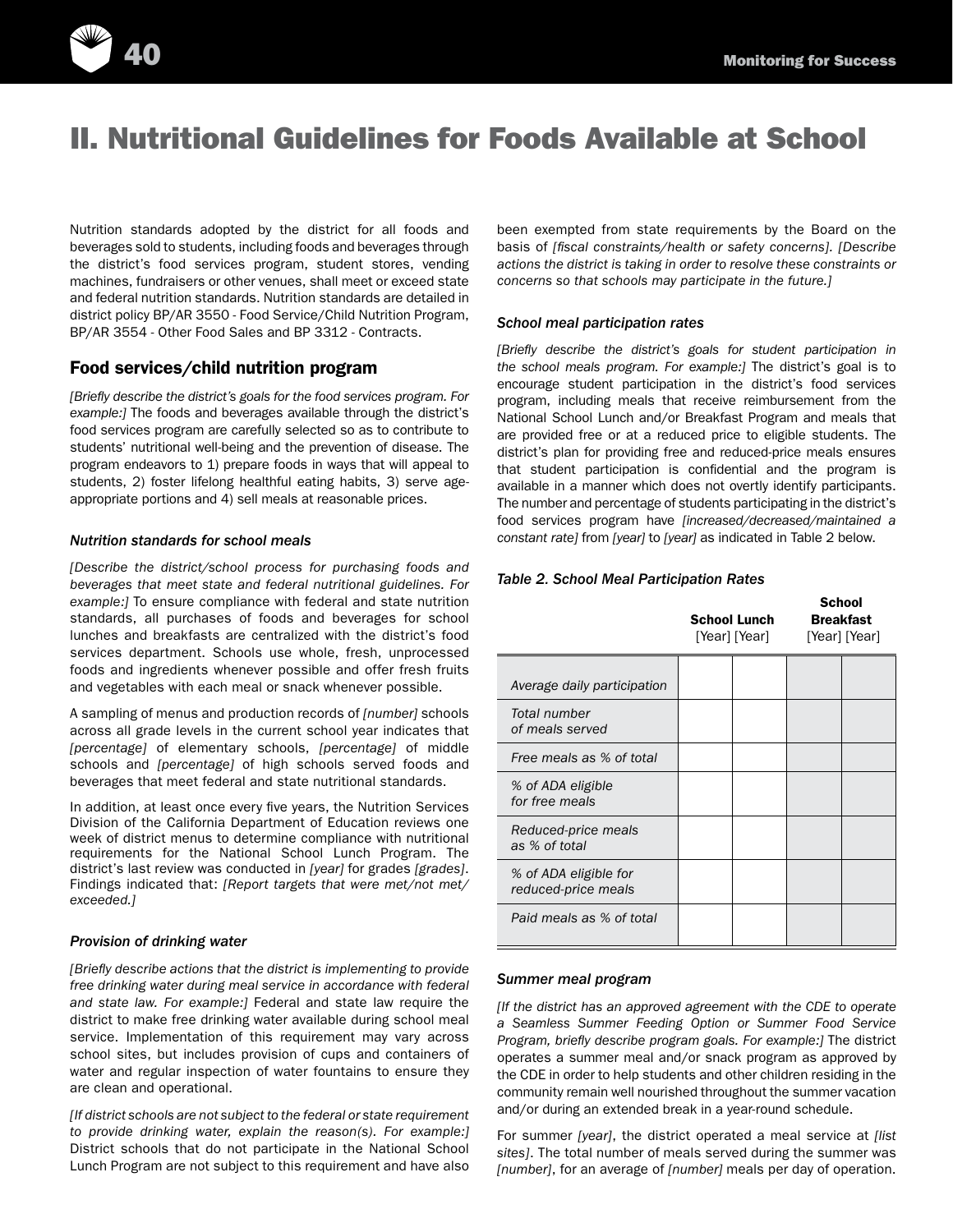41

A sampling of menus and production records during the summer meal service indicates that *[percentage]* of meals served met applicable federal nutrition standards.

#### *Foods provided in child care, preschool or before/afterschool programs*

Meals and snacks offered through the district's *[list applicable programs: before-school, after-school, preschool and child care and development programs]* are subject to state and/or federal nutrition standards. *[Describe efforts taken to ensure compliance. For example:]* To ensure compliance, all purchases of foods and beverages for these programs are centralized with the district's food services department.

An analysis of foods and beverages served in these programs over *[time period studied]* indicates:

- [Percentage] of meals/snacks served in the district's beforeand after-school programs complied with applicable nutrition standards.
- [Percentage] of meals/snacks served in the district's preschool programs complied with applicable nutrition standards.
- [Percentage] of meals/snacks served in the district's child care and development programs complied with applicable nutrition standards.

#### *Cafeteria and food preparation facilities*

District food facilities are regularly inspected by the county environmental health agency to ensure compliance with the sanitation and safety requirements of the California Retail Food Code (Health and Safety Code 113700-114437). The most recent inspection was conducted *[date]* and the report is available upon request at *[location]. [Briefly describe the findings of the county inspection report.]*

In addition, the adequacy of school facilities for student dining and food preparation is reviewed *[how often]* by *[district position/ department]. [Describe audit process and objectives measured.]*

Of the *[number]* audits conducted during the *[year(s)]* school year(s), *[number/percent]* schools met *[number]* of *[number]* objectives. On average:

- Elementary schools met [number] objectives.
- Middle schools met [number] objectives.
- High schools met [number] objectives.

*[If any objectives were not met, list which ones, the reasons provided, and corrective actions that will be taken.]*

#### Other food sales

Districts participating in the National School Lunch or Breakfast Program are required to establish rules or regulations to control the sale of food in competition with the district's food services program. Any food sales conducted outside the food services program must meet nutritional standards specified in law, board policy and administrative regulation and must not reduce participation in the district's food service program. This policy governs foods and beverages sold through vending machines, student stores, and fundraisers by student and/or adult organizations.

#### *Nutrition standards for outside food sales*

*[From each of the Other Food Sales Review worksheets completed (see Appendix A), summarize the following:]* An analysis of foods and beverages sold outside of the district's food services program indicates:

There are *[number]* student stores in the following district schools: *[list]* 

Of these, *[number]* student stores sell compliant foods and beverages.

If student stores are not compliant, the following actions will be taken: *[describe]*

There are *[number]* vending machines in district schools, placed at the following locations: *[list]* 

Of these, *[number]* vending machines are stocked with compliant foods and beverages.

If vending machines are not compliant, the following actions will be taken: *[describe]*

Of sales conducted by student/adult organizations, *[number]* sold compliant foods or beverages; *[number]* sold noncompliant foods or beverages.

If student/adult organizations are not compliant, the following actions will be taken: *[describe]*

#### *Contracts*

*[Summarize district policy and law. For example:]* The district or a district school shall not enter into or renew a contract for the sale of foods and beverages that do not meet the nutrition standards specified in law unless the contract specifies that such sales will occur one-half hour or later after the end of the school day and/or off school premises.

The district has *[number]* active contracts for the sale of foods. Of these, *[number]* are in compliance with state nutritional guidelines. For those not in compliance, *[describe reason for noncompliance (e.g., sales are conducted only after school hours and/ or off school premises) and/or course of action (e.g., are being cancelled or renegotiated at the end of the term of the contract)]*.

The district has *[number]* active contracts for the sale of beverages. Of these, *[number]* are in compliance with state nutritional guidelines. For those not in compliance, *[describe reason for noncompliance (e.g., sales are conducted only after school hours and/or off school premises) and/or course of action (e.g., are being cancelled or renegotiated at the end of the term of the contract)]*.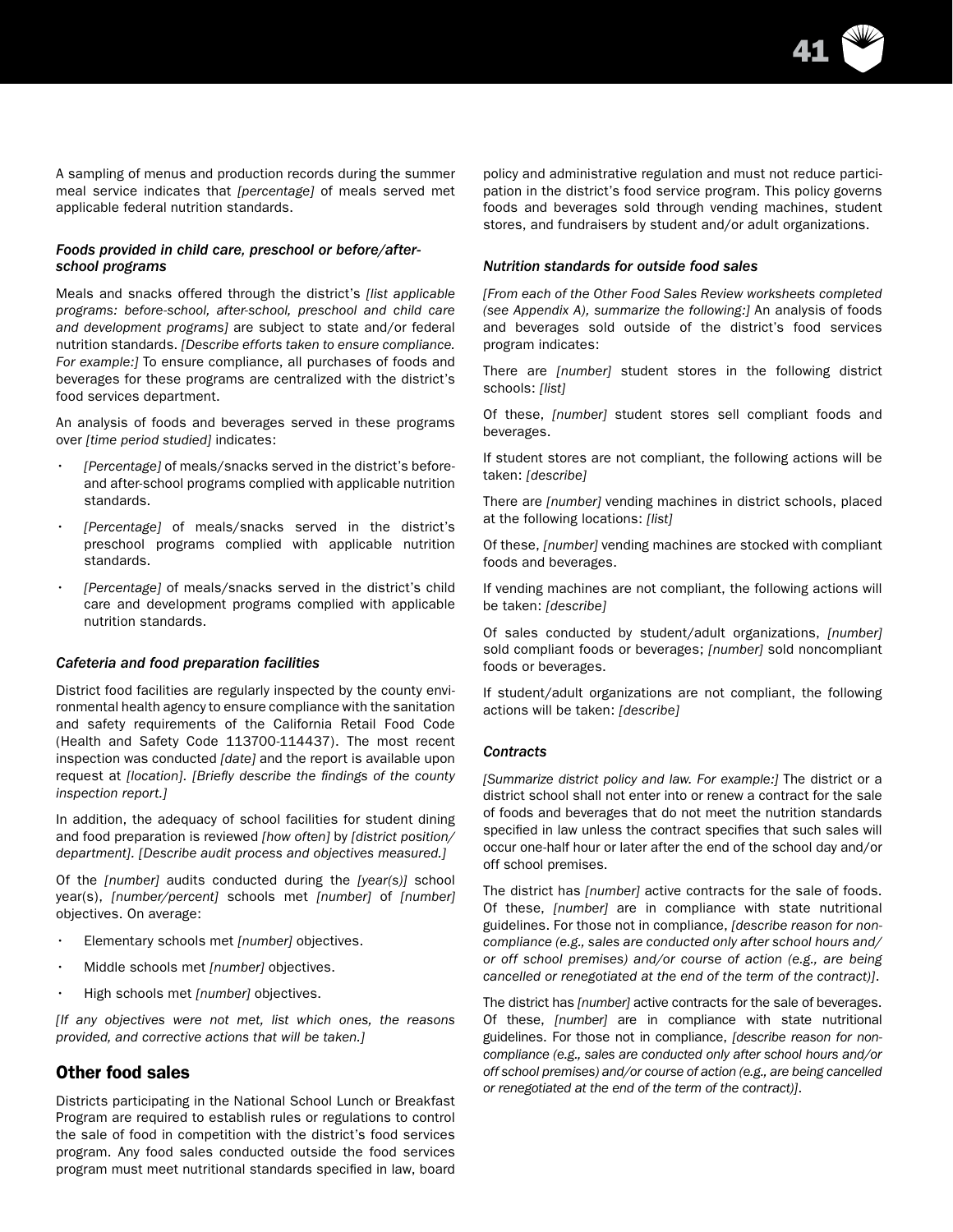

# III. Summary of Findings and Recommendations

The major findings of each section in this report are briefly described below. Where there were noticeable gaps in policy implementation, recommendations are provided for the board's consideration.

### Goals for nutrition, physical activity and other wellness activities

#### *Findings*

Overall, the district's nutrition, physical activity and other wellness programs and activities:

*[For each subsection, note at least one highlight and at least one gap, if any. For instance, does the district provide a comprehensive nutrition education program and physical education program? Do physical fitness test results support the district's efforts?]*

#### *Recommendations*

*[For each gap listed above, identify a next step or course of action. Describe the issue, the recommendation, how the recommendation was determined and actions that will be taken to implement.]*

### Nutritional guidelines for foods available at school

Overall, the foods and beverages available on school campuses:

*[For each subsection, note at least one highlight and at least one gap, if any. For instance, does the district provide foods*  and beverages that comply with the nutritional guidelines in all *food venues? Are meals nutritionally adequate and appealing to students? How do participation rates support this finding? Have school meal program rates increased or declined? Are free and reduced-price meals available in a manner that does not overtly identify participants?]*

#### *Recommendations*

*[For each gap listed above, identify a next step or course of action. Describe the issue, the recommendation, how the recommendation was determined and actions that will be taken to implement.]*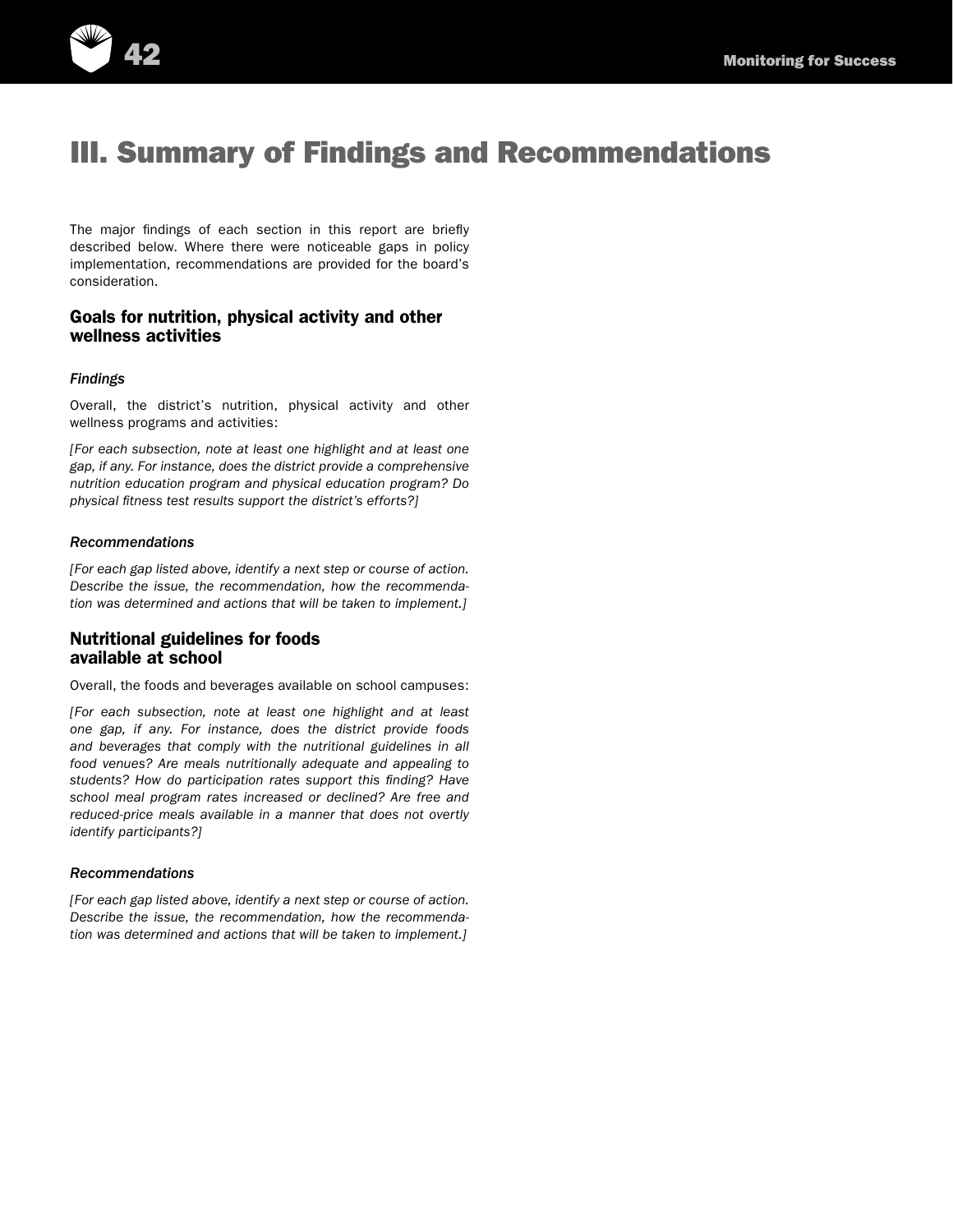

CSBA provides sample board policies and administrative regulations on a wide range of topics including many that are related to student wellness. These samples are developed by a team of CSBA staff, reviewed by legal counsel, and distributed to client districts for their consideration. Districts are encouraged to tailor the policies to meet their own needs and circumstances.

The following sample board policies and regulations are included in this appendix:

*BP 0200 - Goals for the School District BP 1330.1 - Joint Use Agreements BP 3312 - Contracts BP/AR 3550 - Food Service/Child Nutrition Program BP/AR 3552 - Summer Meal Program BP/AR 3553 - Free and Reduced Price Meals BP/AR 3554 - Other Food Sales BP 3555 - Nutrition Program Compliance BP 5030 - Student Wellness BP/AR 5142.2 - Safe Routes to School Program BP/AR 6142.7 - Physical Education and Activity BP/AR 6142.8 - Comprehensive Health Education*

Other policies and administrative regulations that districts might want to review and align with their student wellness policies include, but are not limited to:

*BP/AR 1240 - Volunteer Assistance BP 1325 - Advertising and Promotion BP/AR 1330 - Use of School Facilities BP/AR 3551 - Food Service Operations/Cafeteria Fund BP/AR 4112.2 - Certification BP/AR 4127/4227/4327 - Temporary Athletic Team Coaches BP 5131 - Conduct BP 5131.2 - Bullying BP/AR 5141.27 - Food Allergies/Special Dietary Needs BP/AR 5141.6 - School Health Services*

*BP 5141.7 - Sun Safety BP/AR 5142 - Safety BP 5145.3 - Nondiscrimination/Harassment BP/AR 5148 - Child Care and Development BP/AR 5148.2 - Before/After School Programs BP/AR 5148.3 - Preschool/Early Childhood Education BP/AR 6145.2 - Athletic Competition*

To learn more about CSBA's policy services, see www.csba.org or call (800) 266-3382.

Note: CSBA's sample policies and administrative regulations are updated continuously. Please contact CSBA's Member Services department to verify whether any changes have been made to the following policies.

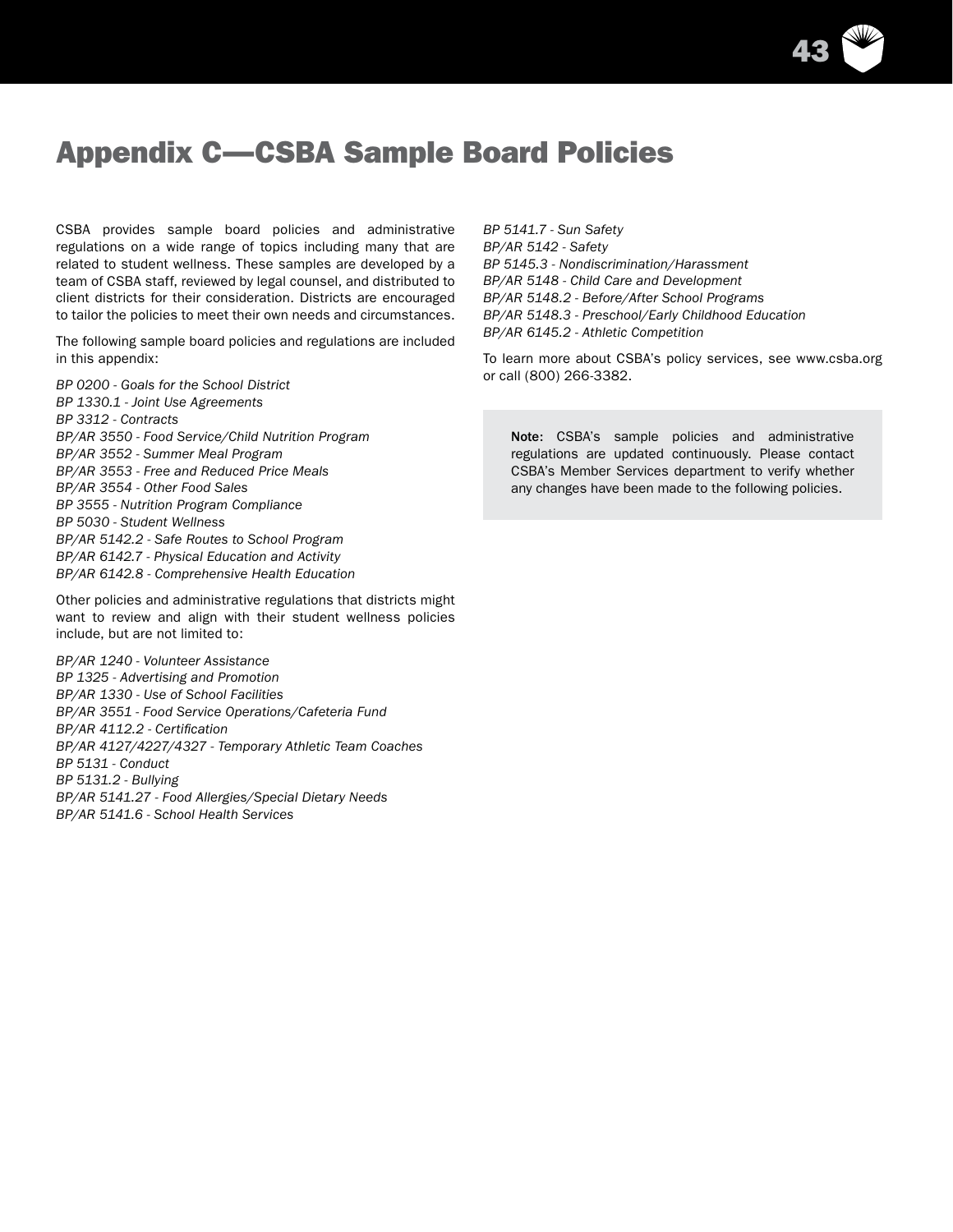

*CSBA Sample Board Policy*

Philosophy, Goals, Objectives, and Comprehensive Plans BCC COMENSIVE BP 0200

## Goals for the School District

As part of the Governing Board's responsibility to set direction for the school district, the Board shall adopt long-term goals focused on the achievement and needs of all district students. The district's goals shall be aligned with the district's vision, mission, philosophy, and priorities and shall be limited in number so as to be reasonably achievable within established timelines.

*(cf. 0000 - Vision) (cf. 0100 - Philosophy) (cf. 9000 - Role of the Board)*

> Note: Items #1-14 below list areas of consideration in the development of goals. Districts are encouraged to replace the list with their own locally developed goals.

When developing the district's goals, the Board shall consider the following areas:

1. Developing curriculum, assessments, and instructional materials that are aligned with the state's content standards, frameworks, and assessments

*(cf. 6141 - Curriculum Development and Evaluation) (cf. 6161.1 - Selection and Evaluation of Instructional Materials) (cf. 6162.51 - Standardized Testing and Reporting Program) (cf. 6162.52 - High School Exit Examination)*

2. Maintaining safe and orderly campuses which promote learning

*(cf. 0450 - Comprehensive Safety Plan)*

3. Ensuring that all students achieve proficiency in essential areas of skill and knowledge and attain the academic, career, and technical skills needed to succeed in a knowledge- and skills-based economy

*(cf. 6142.91 - Reading/Language Arts Instruction) (cf. 6142.92 - Mathematics Instruction) (cf. 6146.1 - High School Graduation Requirements) (cf. 6146.5 - Elementary/Middle School Graduation Requirements) (cf. 6178 - Career Technical Education)*

- 4. Providing for the specialized needs of identified groups of students, including providing necessary support and intervention programs and closing the gap between low-achieving and high-achieving students
	- *(cf. 5149 At-Risk Students)*
	- *(cf. 6164.4 Identification and Evaluation of Individuals for Special Education)*
	- *(cf. 6164.6 Identification and Education Under Section 504)*
	- *(cf. 6172 Gifted and Talented Student Program)*
	- *(cf. 6174 Education for English Language Learners)*
	- *(cf. 6179 Supplemental Instruction)*
- 5. Providing a system of shared accountability for student achievement with clear performance standards and consequences
	- *(cf. 0510 School Accountability Report Card)*
	- *(cf. 2140 Evaluation of the Superintendent)*
	- *(cf. 4115 Evaluation/Supervision)*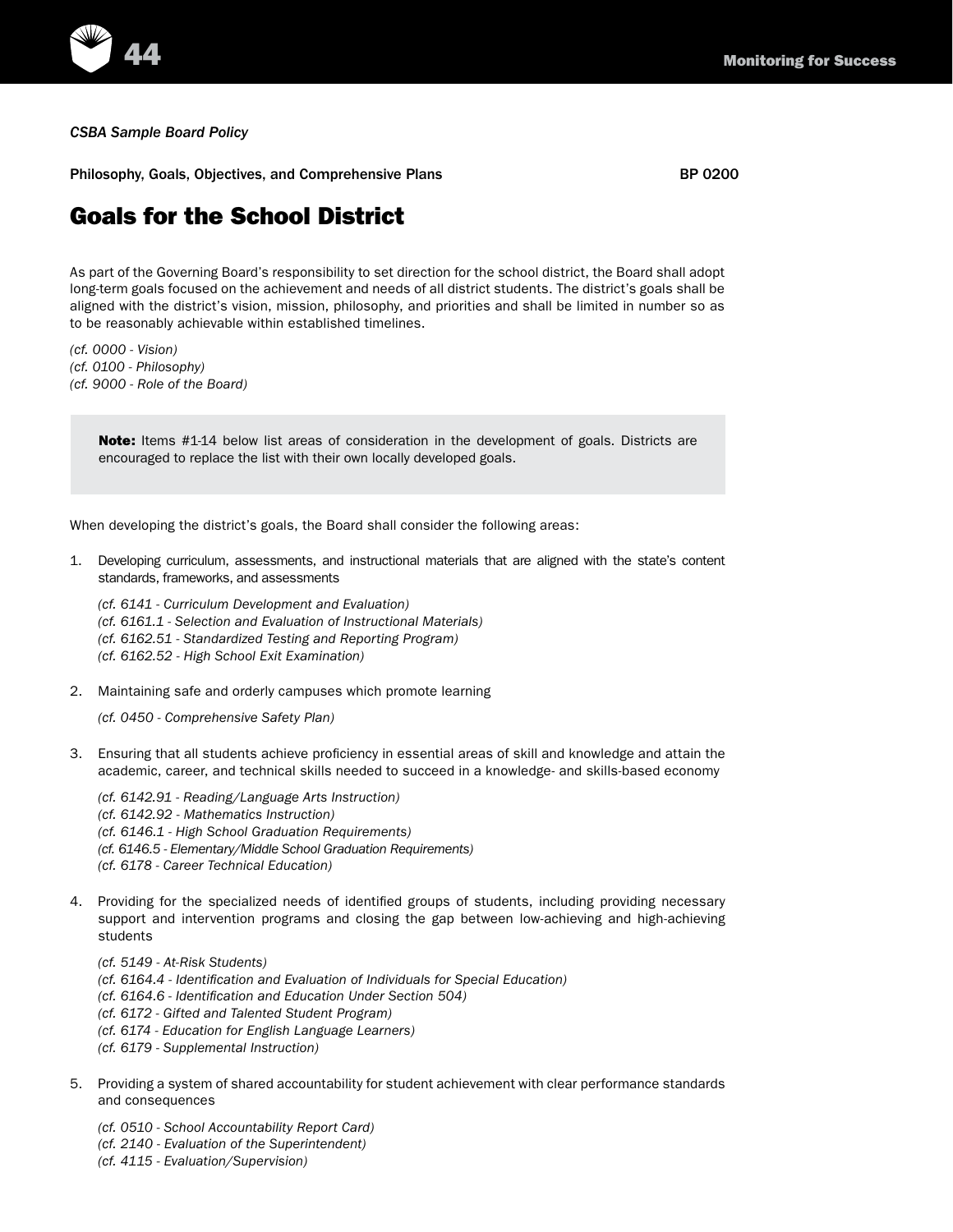45

# Goals for the School District (Continued)

*(cf. 4215 - Evaluation/Supervision)*

*(cf. 4315 - Evaluation/Supervision)*

*(cf. 9400 - Board Self-Evaluation)*

6. Promoting student health, nutrition, and physical activity in order to enhance learning

*(cf. 3550 - Food Service/Child Nutrition Program) (cf. 5030 - Student Wellness) (cf. 6142.7 - Physical Education and Activity) (cf. 6142.8 - Comprehensive Health Education)*

7. Developing each student's self-respect, respect for others, appreciation for diversity, and sense of personal responsibility

*(cf. 5137 - Positive School Climate) (cf. 6142.3 - Civic Education)*

8. Allocating time and resources for staff collaboration, planning, and professional development activities aligned with the district's goals

*(cf. 4131 - Staff Development) (cf. 4231 - Staff Development) (cf. 4331 - Staff Development)*

9. Maintaining fiscal integrity for the district and aligning resources to instructional needs and priorities for student achievement

*(cf. 3100 - Budget) (cf. 3400 - Management of District Assets/Accounts) (cf. 3460 - Financial Reports and Accountability)*

10. Improving the organization, management, and decision-making structure and capabilities of the district to better support the education of students

*(cf. 2000 - Concepts and Roles)*

11. Employing technology in ways that enhance learning, teaching, and noninstructional operations

*(cf. 0440 - District Technology Plan) (cf. 4040 - Employee Use of Technology) (cf. 6163.4 - Student Use of Technology)*

12. Providing and maintaining facilities to meet the needs of present and future students

*(cf. 7000 - Concepts and Roles) (cf. 7110 - Facilities Master Plan)*

- 13. Maintaining positive relations with parents/guardians and the community, emphasizing communication and inviting participation in the schools
	- *(cf. 1100 Communication with the Public)*
	- *(cf. 1113 District and School Web Sites)*
	- *(cf. 1220 Citizen Advisory Committees)*
	- *(cf. 1240 Volunteer Assistance)*
	- *(cf. 1700 Relations Between Private Industry and the Schools)*

*(cf. 6020 - Parent Involvement)*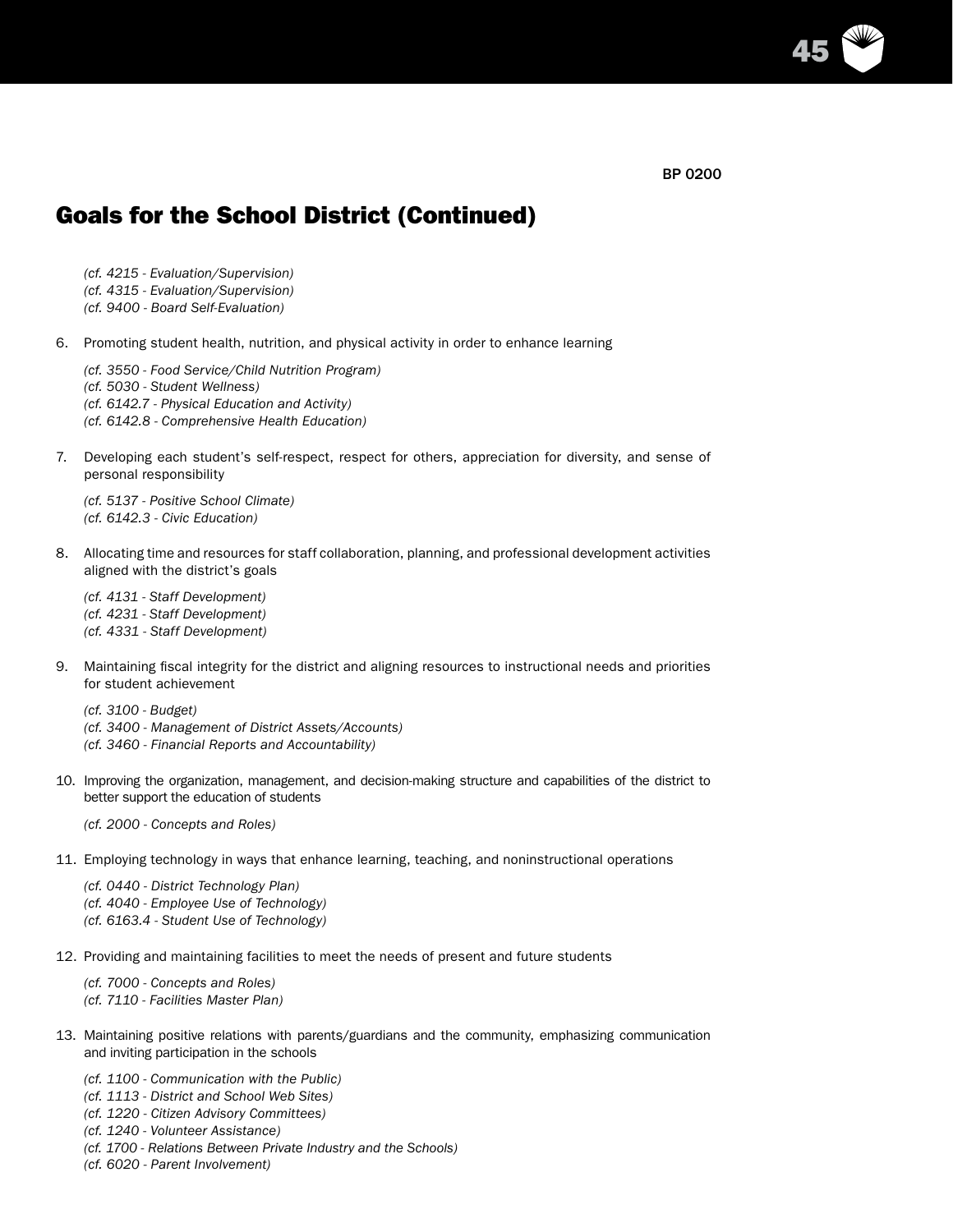

## Goals for the School District (Continued)

14. Collaborating with other public agencies and private organizations to ensure that children's physical, social, and emotional needs are met

*(cf. 1020 - Youth Services)*

*(cf. 1400 - Relations between Other Governmental Agencies and the Schools)*

Each goal shall include measurable standards, performance indicators, and benchmarks that can be used to determine the district's progress toward meeting that goal.

The Superintendent or designee shall, with the involvement of district and school site staff, develop a strategic plan containing short-term objectives, actions, and timelines designed to enable the district to achieve its long-term goals. The Superintendent or designee shall also ensure that district improvement plans and reform efforts are aligned with the district's goals.

*(cf. 0400 - Comprehensive Plans) (cf. 0420 - School Plans/Site Councils) (cf. 0520.2 - Title I Program Improvement Schools) (cf. 0520.3 - Title I Program Improvement Districts) (cf. 0520.4 - Quality Education Investment Schools) (cf. 6171 - Title I Programs)*

The Superintendent or designee shall ensure that these goals are communicated to staff, parents/ guardians, students, and the community and that those groups are given an opportunity to provide feedback to the district about the goals.

#### Monitoring and Evaluation

Note: The following section should be modified to reflect district practice. In order to help ensure that the Board's meetings are focused on the district's goals for student achievement, CSBA's Agenda Online program allows items from the Board meeting agenda to link to specific district goals.

The Board shall regularly monitor the progress of the district's efforts in achieving the goals. To that end, the Superintendent or designee shall provide the Board with the necessary data and analysis to help the Board evaluate the effectiveness of the district's efforts. These data shall include an analysis of the progress based on the performance indicators and benchmarks for each goal, as well as other measures of student achievement, such as the Academic Performance Index, Adequate Yearly Progress, student attendance, and graduation rates.

*(cf. 0500 - Accountability) (cf. 6190 - Evaluation of the Instructional Program) (cf. 9322 - Agenda/Meeting Materials)*

If the Board determines that sufficient progress is not being made toward a particular goal, the Board and Superintendent shall determine what types of additional district resources and support should be provided so that progress in increasing student achievement can be made. District goals shall be revised as necessary.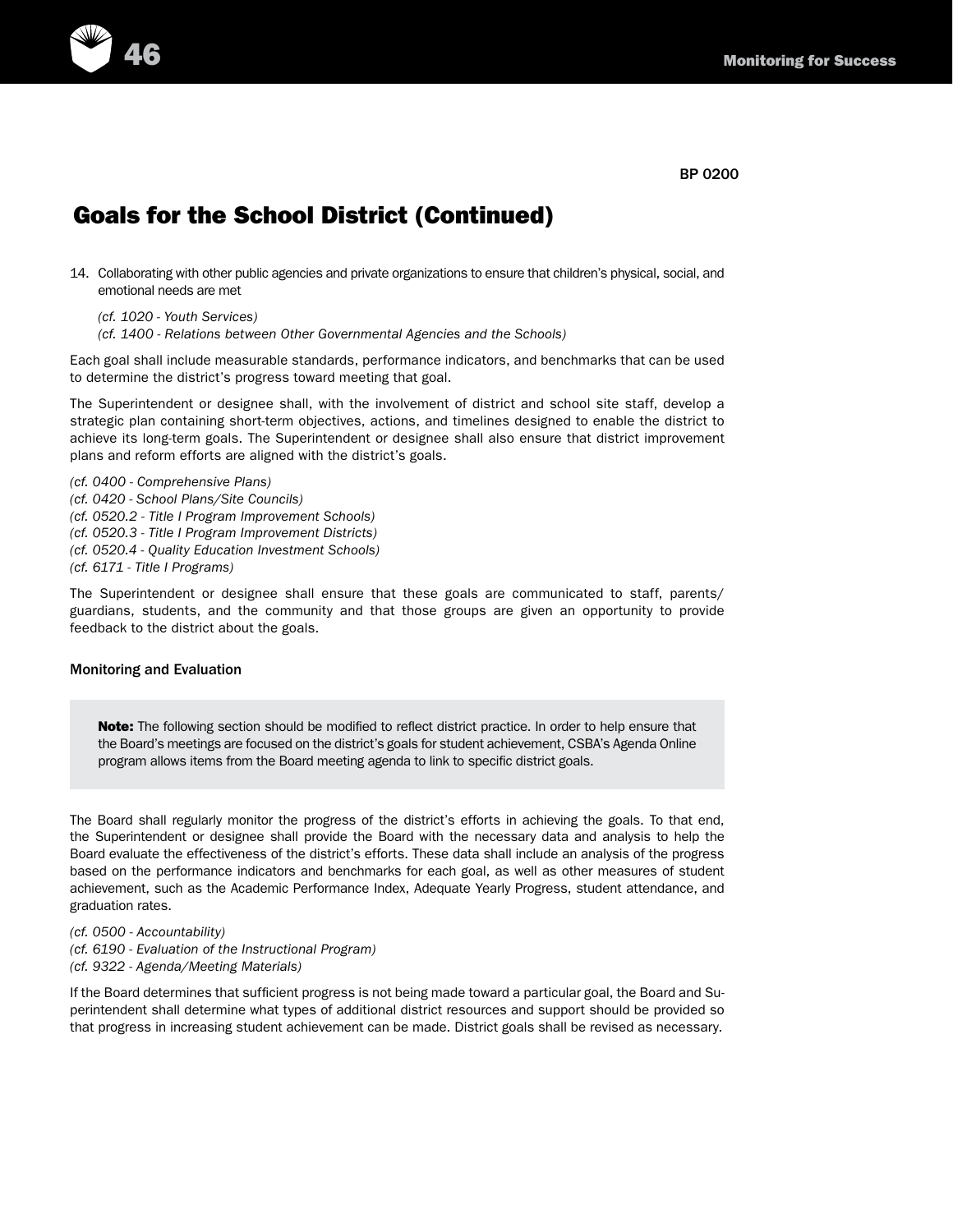47

# Goals for the School District (Continued) Goals for the School District (Continued)

Legal Reference:

### *EDUCATION CODE*

*33127-33129 Standards and criteria for fiscal accountability 33400-33407 CDE evaluation of district programs 44660-44665 Evaluation of certificated employees 51002 Local development of programs based on stated philosophy and goals 51020 Definition of goal 51021 Definition of objective 51041 Evaluation of the educational program 52050-52059 Public Schools Accountability Act 64000-64001 Consolidated application process*

#### *CODE OF REGULATIONS, TITLE 5*

*15440-15463 Standards and criteria for fiscal accountability*

#### *UNITED STATES CODE, TITLE 20*

*6311 Accountability, adequate yearly progress 6312 Local educational agency plan*

#### Management Resources:

#### *CSBA PUBLICATIONS*

*Monitoring for Success: Student Wellness Policy Implementation Monitoring Report and Guide,* 2007 *Student Wellness: A Healthy Food and Physical Activity Policy Resource Guide,* rev. 2006 *Maximizing School Board Governance: Vision,* 1996

#### *WEB SITES*

*CSBA: http://www.csba.org CSBA, Agenda Online: http://www.csba.org/Services/Services/GovernanceTechnology/AgendaOnline. aspx California Department of Education: http://www.cde.ca.gov*

(2/98 3/03) 7/08

#### *Policy Reference UPDATE Service*

*Copyright 2012 by California School Boards Association, West Sacramento, California 95691* All rights reserved.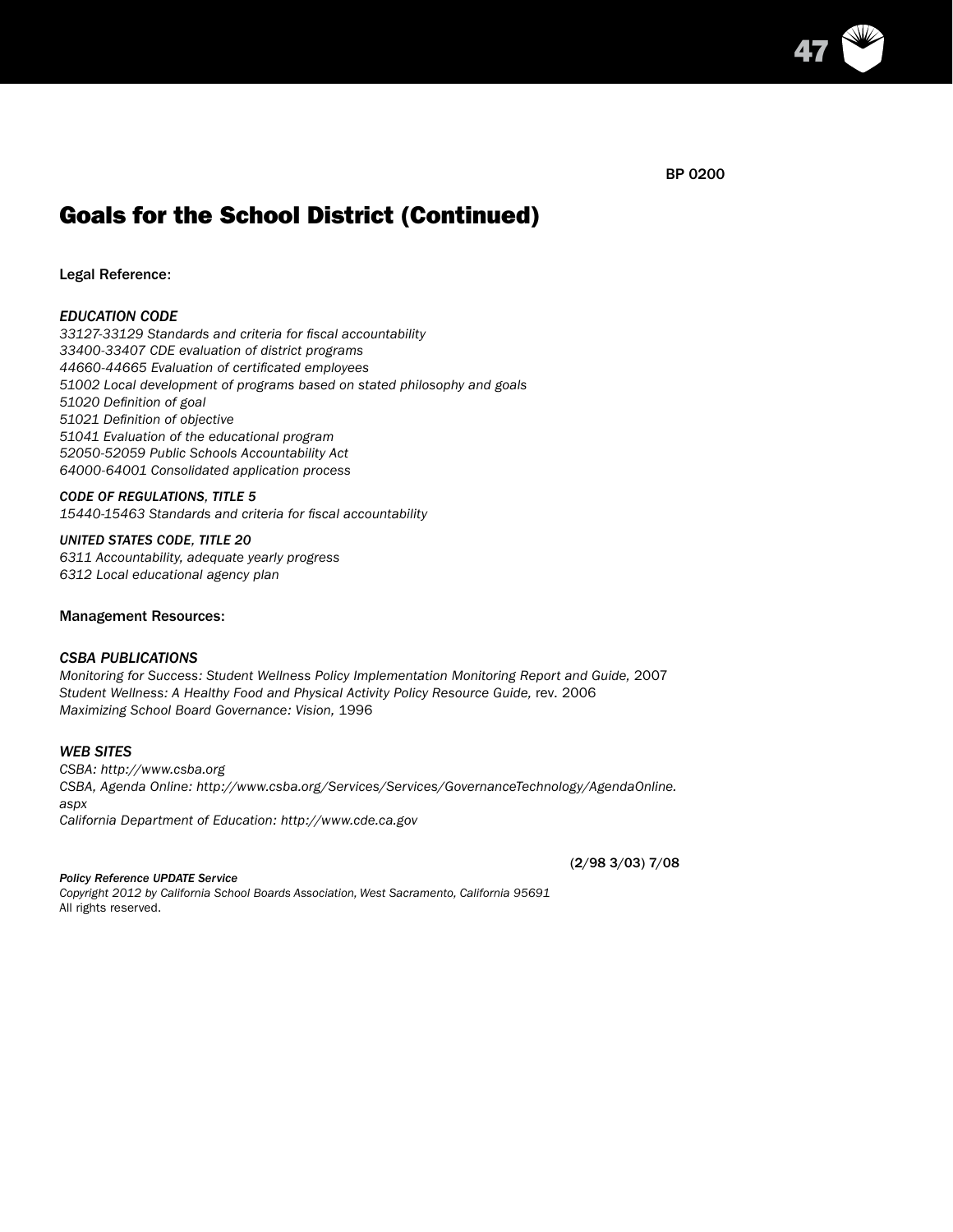*CSBA Sample Board Policy*

**Community Relations 6 and 2001 Community Relations 6 and 2001 Community Relations** 

### Joint Use Agreements

Note: The following optional policy is for use by districts that elect to establish formal agreements with public or private entities to jointly use either school facilities or community facilities in order to share costs and risks. In adopting policy on this topic, districts are encouraged to review CSBA's policy brief *Maximizing Opportunities for Physical Activity Through Joint Use of Facilities* and CSBA's publication *Building Healthy Communities: A School Leader's Guide to Collaboration and Community Engagement* for tips regarding successful collaboration, information about funding sources for joint use, suggested components of joint use agreements, model agreements, and additional resources.

Use of school facilities by the community also may be accomplished through the Civic Center Act (Education Code 38130-38138) and programs such as the After School Education and Safety Program (Education Code 8482-8484.6) and 21st Century Community Learning Centers (20 USC 7171-7176; Education Code 8484.7-8484.9); see BP/AR 1330 - Use of School Facilities and BP/AR 5148.2 - Before/After School Programs.

In order to ensure the efficient use of public resources and increase access to needed services, the Governing Board may enter into an agreement with any public agency, public institution, and/or community organization to use community facilities for school programs or to make school facilities or grounds available for use by those entities. Such an agreement shall be based on an assessment of student and community needs and may be designed to increase access to spaces for recreation and physical activity, library services, school health centers, preschool programs, child care centers, before- or after-school programs, or other programs that benefit students and the community.

*(cf. 1020 - Youth Services) (cf. 1330 - Use of School Facilities) (cf. 1400 - Relations Between Other Governmental Agencies and the Schools) (cf. 5030 - Student Wellness) (cf. 5141.6 - School Health Services) (cf. 5148 - Child Care and Development) (cf. 5148.2 - Before/After School Programs) (cf. 5148.3 - Preschool/Early Childhood Education) (cf. 6142.7 - Physical Education and Activity) (cf. 6145.2 - Athletic Competition) (cf. 6163.1 - Library Media Centers) (cf. 7000 - Concepts and Roles) (cf. 7131 - Relations with Local Agencies)*

When it is determined that joint use of facilities is in the best interest of the district and community, the Superintendent or designee shall identify a potential partner agency, institution, or organization. He/she shall involve that partner, appropriate district and school staff, and community members in establishing planning processes, goals and priorities for joint use, locations where programs or facilities are most needed, and protocols for ongoing communication and coordination between the partners.

#### *(cf. 1220 - Citizen Advisory Committees)*

The Superintendent or designee shall work with the partner agency, institution, or organization to develop a written site-specific joint use agreement that delineates the terms and conditions for joint use of the district or community facilities and the responsibilities of all parties. As appropriate, the agreement may address:

- 1. The underlying philosophy or reasons for entering into the joint use agreement
- 2. The specific district or community facilities or grounds that will be made available to the other party and areas that will be restricted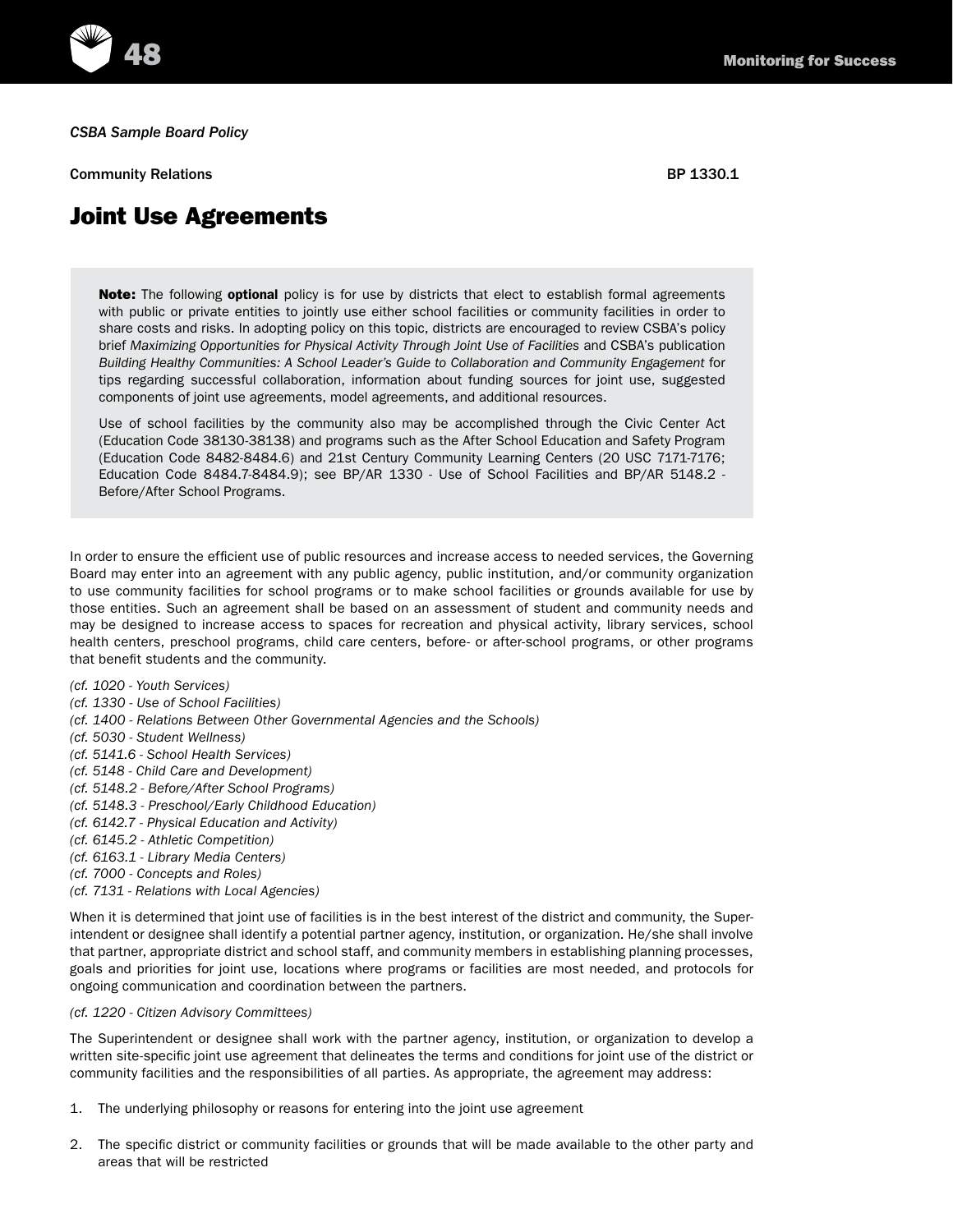BP 1330.1

49

## Joint Use Agreements (Continued)

3. Priorities for use of the property

4. Hours that the property will be available for use by the district, the partner, or other parties

5. Projected capital costs, if any, and operating costs

*(cf. 7110 - Facilities Master Plan)*

*(cf. 7150 - Site Selection and Development)*

*(cf. 7210 - Facilities Financing)*

6. Resources to be allocated by the district and the partner

*(cf. 3100 - Budget)*

Note: Education Code 38134 authorizes the district to charge a facilities usage fee to nonprofit organizations that promote youth and school activities, provided that the amount does not exceed the district's direct costs and that the Governing Board first adopts a policy specifying which activities will be charged the fee. See BP 1330 - Use of School Facilities for language implementing this mandate.

- 7. Rental or other fees, if any, to be charged to either party or third parties using the facilities
- 8. Responsibilities for management, scheduling, maintenance, on-site supervision, accounting, and other operations
- 9. Procedures and timelines for requesting use of the facilities
- 10. Code of conduct for users of the facilities and consequences for violations of the code

*(cf. 3513.3 - Tobacco-Free Schools) (cf. 3515.2 - Disruptions) (cf. 5131 - Conduct) (cf. 5131.5 - Vandalism and Graffiti)*

- 11. Provision for regular inspection and notification of damage, as well as restitution and repair of property
	- *(cf. 3515.4 Recovery for Property Loss or Damage) (cf. 3517 - Facilities Inspection)*
- 12. Safety and security measures
	- *(cf. 0450 Comprehensive School Safety Plan)*
	- *(cf. 3515 Campus Security)*
	- *(cf. 3516 Emergencies and Disaster Preparedness Plan)*
	- *(cf. 5142 Safety)*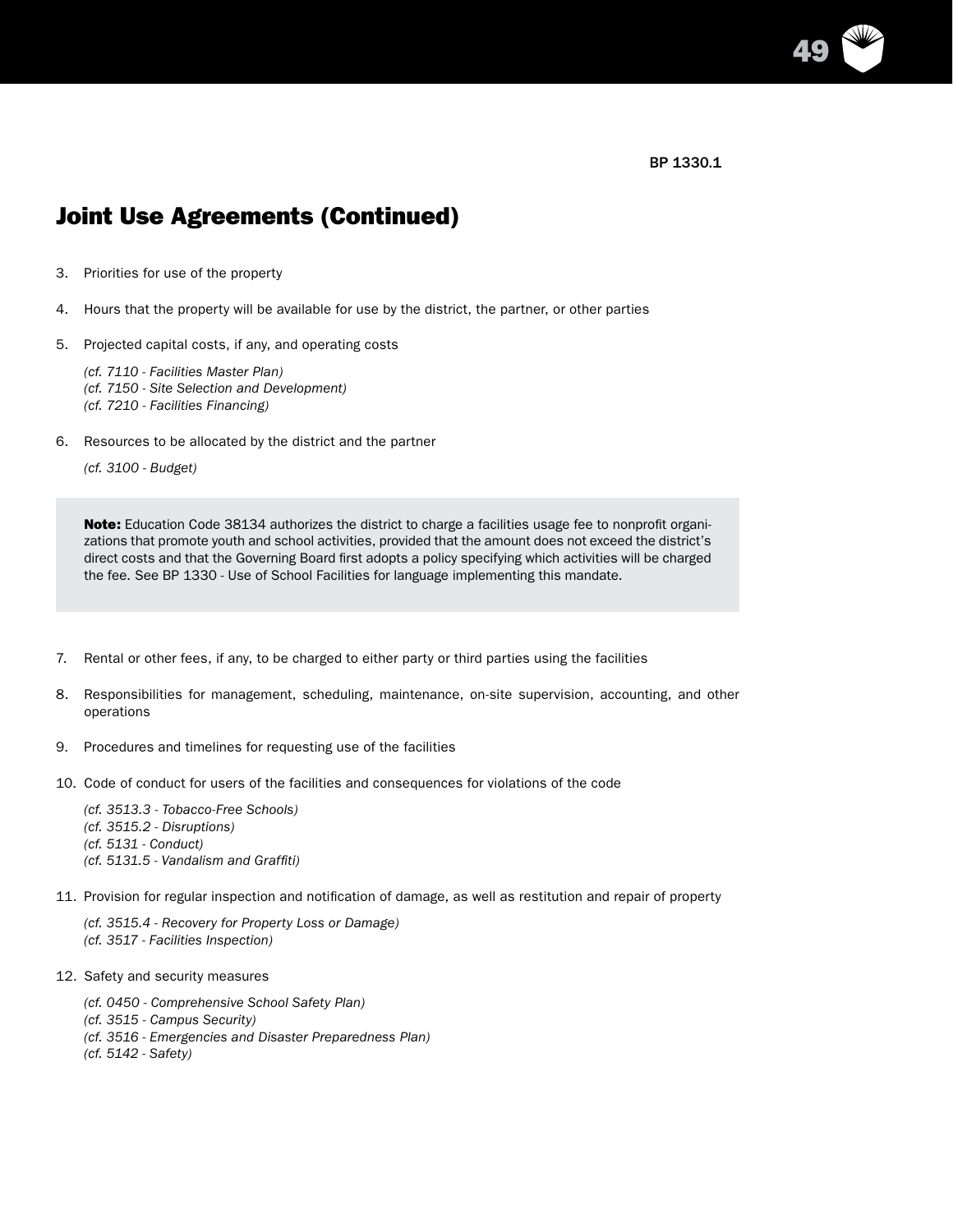

 $\mathsf{B}\mathsf{P}$  1330.1

### Joint Use Agreements (Continued)

Note: In general, the California Tort Claims Act, also known as the Government Claims Act, (Government Code 814-825.6, 830-840.6) protects the district against liability for injuries to individuals using school property, although some conditions or circumstances could result in the district being held liable in the event of an injury. Education Code 38134 requires the district to bear the cost of insuring and defending itself against any risk caused by the district's negligence in the ownership and maintenance of district property. Education Code 38134 also requires any organized group using the facilities to carry insurance and to defend itself in the event of any injuries arising from the group's negligence in the use of the facility. See AR 1330 - Use of School Facilities.

CSBA's policy brief *Maximizing Opportunities for Physical Activity Through Joint Use of Facilities* recommends that districts minimize liability by adequately maintaining the property, ensuring they have proper insurance, requiring that organized groups who use the property maintain the proper insurance, and, when feasible, sharing or passing on the risk to the partner through an indemnity clause in the joint use agreement. The district should consult its legal counsel, joint powers authority or insurance carrier, and/or risk manager regarding potential risks and liability prior to entering into a joint use agreement.

- 13. Liability, insurance, and risk management issues
	- *(cf. 3320 Claims and Actions Against the District)*
	- *(cf. 3530 Risk Management/Insurance)*
	- *(cf. 9260 Legal Protection)*
- 14. Duration of the agreement, process for amending the agreement, and the bases for cancelling or terminating the agreement before the expiration date
- 15. Process for resolving disputes regarding any aspect of the agreement
- 16. How any equipment purchased or other investments made through the agreement will be disposed of at the termination of the agreement
- The agreement shall be reviewed by legal counsel and approved by the Board.

Note: The following optional paragraph should be revised to reflect indicators that will be used to evaluate program effectiveness as agreed upon by the Board and Superintendent and/or program partner.

The Superintendent or designee shall provide regular reports to the Board regarding progress toward project goals, including, but not limited to, levels of participation in joint use programs held at school or community facilities, feedback from program participants, and any report of damage to property or harm to individuals resulting from the joint use. As needed, the Superintendent or designee shall recommend amendments to the joint use agreement.

*(cf. 0500 - Accountability)*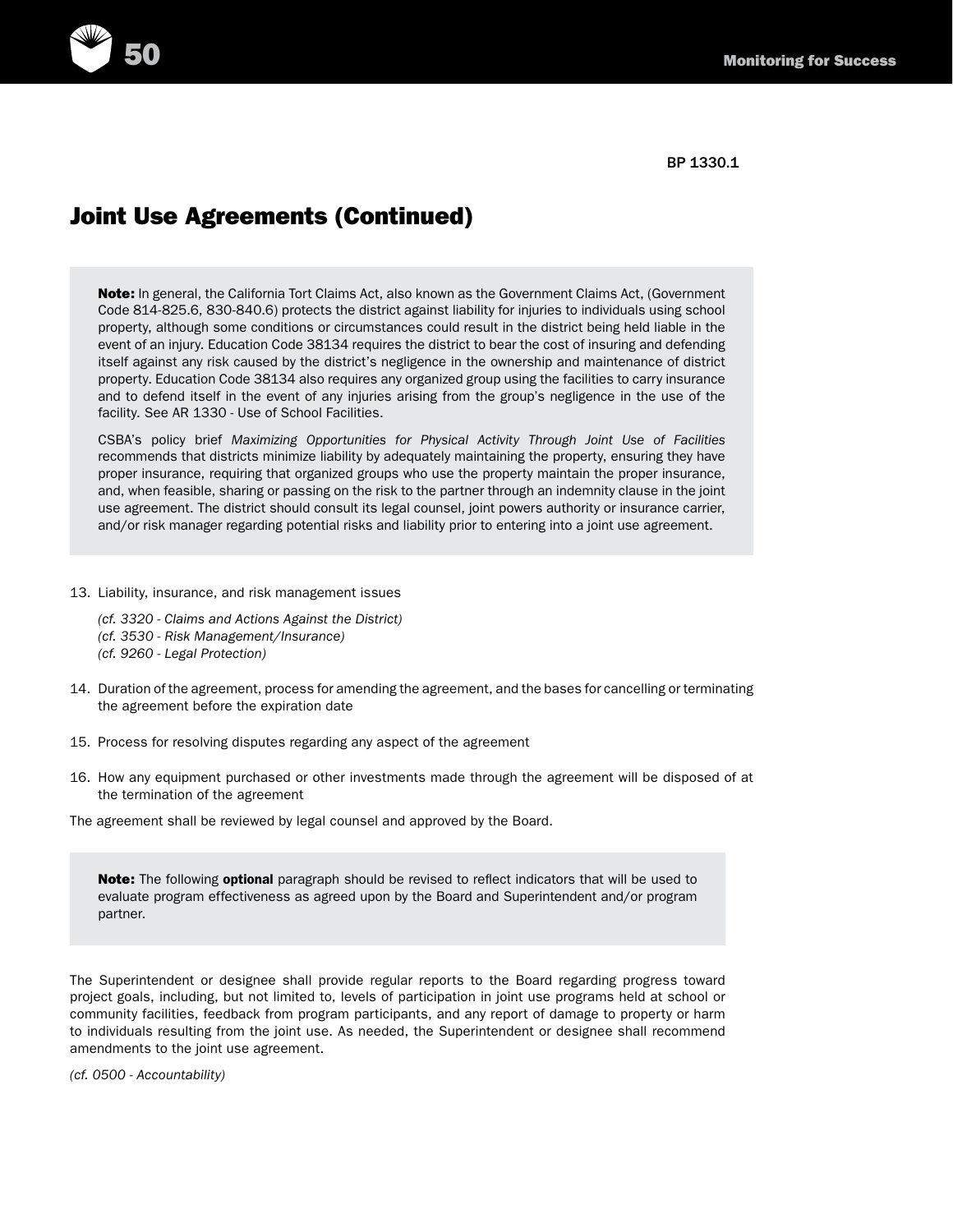BP 1330.1

51

# Joint Use Agreements (Continued)

#### Legal Reference:

#### *EDUCATION CODE*

*8482-8484.6 After School Education and Safety Program 8484.7-8484.9 21st Century Community Learning Centers 10900-10914.5 Community recreation programs 17051-17052 Joint use 17077.40-17077.45 Eligibility for joint use funding 17565-17592 Board duties re property maintenance and control 35200-35214 Liabilities 37220 School holidays; use of facilities when school is closed 38130-38138 Civic Center Act, use of school property for public purposes 44808 Exemption from liability when students not on school property*

#### *BUSINESS AND PROFESSIONS CODE*

*25608 Alcoholic beverages on school premises*

#### *GOVERNMENT CODE*

*814-825.6 Liability of public entities and employees 830-840.6 Liability; dangerous conditions on property 895-895.8 Liability; agreement between public entities 989-991.2 Local public entity insurance*

#### *UNITED STATES CODE, TITLE 20*

*7171-7176 21st Century Community Learning Centers 7905 Equal access to public facilities*

#### Management Resources:

#### *CSBA PUBLICATIONS*

*Maximizing Opportunities for Physical Activity Through Joint Use of Facilities,* Policy Brief, rev. February 2010 Building Healthy Communities: A School Leader's Guide to Collaboration and Community Engagement, 2009

#### *NATIONAL POLICY AND LEGAL ANALYSIS NETWORK TO PREVENT CHILDHOOD OBESITY PUBLICATIONS*

*Model California Joint Use Agreements* Liability for Use of School Property After Hours: An Overview of California Law, July 2009 *Checklist for Developing Joint Use Agreements,* March 2009

#### *PUBLIC HEALTH LAW AND POLICY PUBLICATIONS*

*Opening School Grounds to the Community After Hours: A Toolkit for Increasing Physical Activity Through Joint Use Agreements,* 2010

#### *WEB SITES*

*CSBA: http://www.csba.org California Project LEAN (Leaders Encouraging Activity and Nutrition): http://www.californiaprojectlean.org Cities Counties and Schools Partnership: http://www.ccspartnership.org Joint Use Statewide Task Force: http://www.jointuse.org National Policy and Legal Analysis Network: http://www.nplan.org Public Health Law and Policy: http://www.phlpnet.org*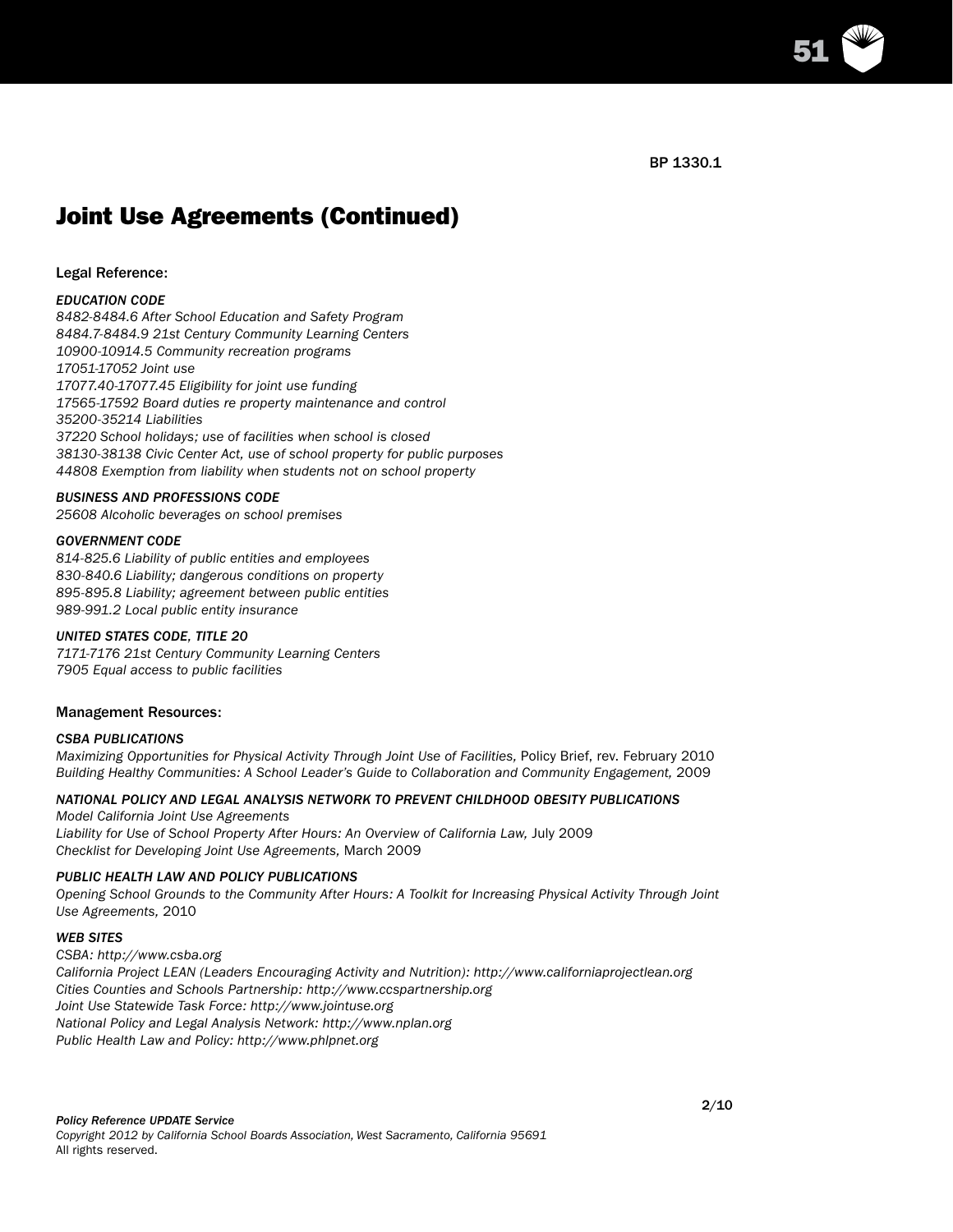Business and Noninstructional Operations **BP** 3312

### **Contracts**

Note: Education Code 17604 authorizes the Governing Board to delegate authority to enter into contracts to the Superintendent wherever the Board is invested with the power to contract. A contract made under this delegation is not valid until it is approved and/or ratified by the Board. The following paragraph may be revised to specify any desired limits to this delegation of authority.

**52** Monitoring for Success

Whenever state law invests the Governing Board with the power to enter into contracts on behalf of the district, the Board may, by a majority vote, delegate this power to the Superintendent or designee. To be valid or to constitute an enforceable obligation against the district, all contracts must be approved and/or ratified by the Board. (Education Code 17604)

*(cf. 3300 - Expenditures and Purchases) (cf. 3314 - Payment for Goods and Services) (cf. 3400 - Management of District Assets/Accounts)*

Note: Pursuant to Public Contract Code 20104.50, the text or a summary of Public Contract Code 20104.50 must be included in all construction contracts. There are also other sections of law that must be included in construction contracts under certain circumstances. It is recommended that district legal counsel review construction contracts to ensure compliance with law.

All contracts between the district and outside agencies shall conform to standards required by law and shall be prepared under the direction of the Superintendent or designee.

*(cf. 2121- Superintendent's Contract) (cf. 4312.1 - Contracts) (cf. 9124 - Attorney)*

When required by law, contracts and subcontracts made by the district for public works or for goods or services shall contain a nondiscrimination clause prohibiting discrimination by contractors or subcontractors. The nondiscrimination clause shall contain a provision requiring contractors and subcontractors to give written notice of their obligations to labor organizations with which they have a collective bargaining or other agreement. (Government Code 12990)

*(cf. 0410 - Nondiscrimination in District Programs and Activities)*

The district shall not enter into a contract that prohibits a school employee from disparaging the goods or services of the contracting party. (Education Code 35182.5)

#### Contracts for Non-Nutritious Foods or Beverages

Note: SB 12 (Ch. 235, Statutes of 2005) amended Education Code 49431, which specifies nutritional standards for foods that may be sold at elementary schools, and added Education Code 49431.2 to specify nutritional standards for middle, junior high, and high schools, effective July 1, 2007; see AR 3550 - Food Service/Child Nutrition Program.

If the Board wishes to implement the standards prior to July 1, 2007, it should modify the following paragraph accordingly.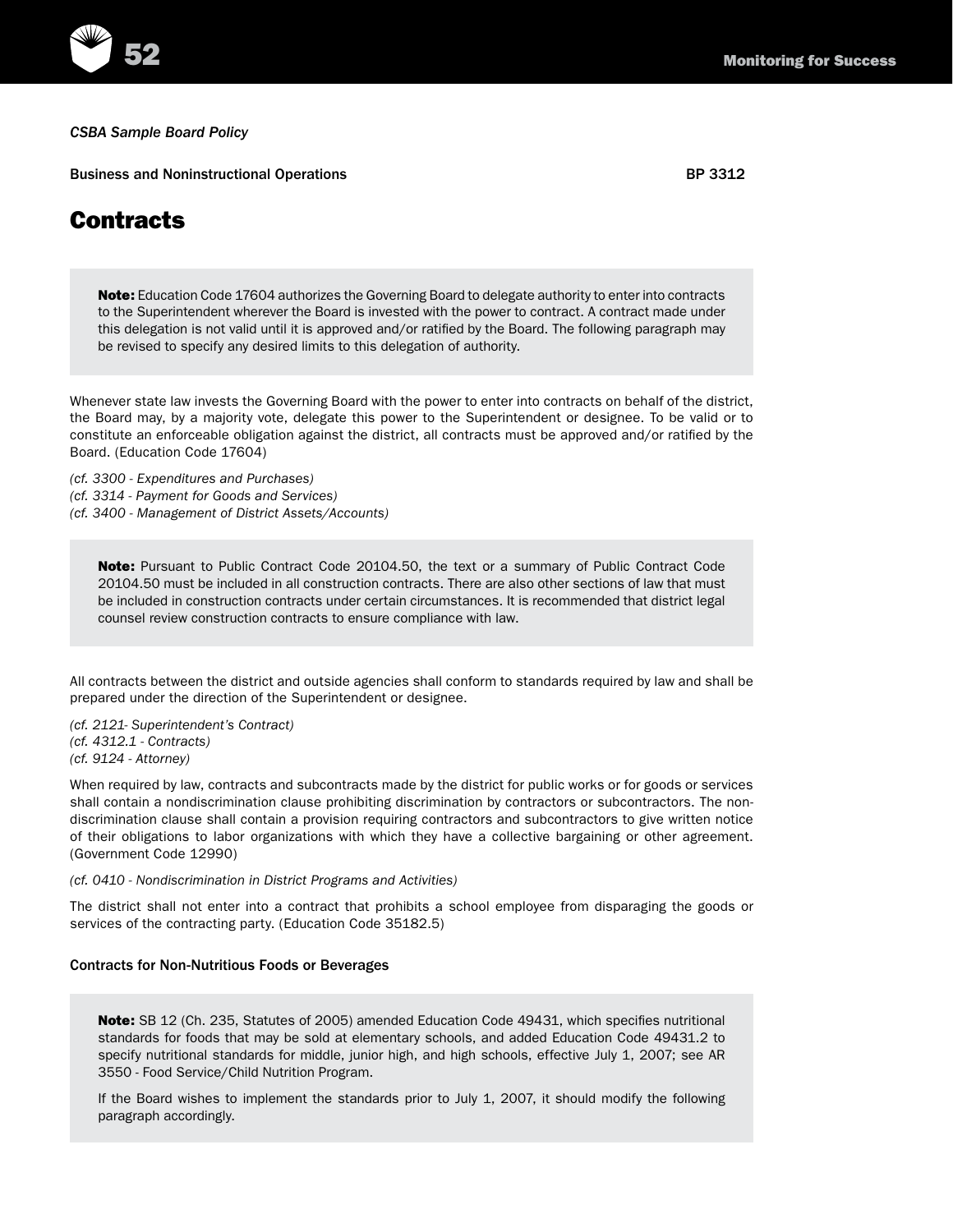53

## Contracts (Continued)

Effective July 1, 2007, the district or a district school shall not enter into or renew a contract for the sale of foods that do not meet the nutritional standards specified in Education Code 49431 or 49431.2 unless the contract specifies that such sales will occur later than one-half hour after the end of the school day and/or off school premises. (Education Code 49431, 49431.2)

*(cf. 3554 - Other Food Sales)*

Note: Education Code 49431.5, as amended by SB 965 (Ch. 237, Statutes of 2005), contains beverage standards for all grade levels. Beverage standards for elementary, middle, and junior high schools are effective January 1, 2006. For high schools, the standards will be phased in so that 50 percent of beverages sold beginning July 1, 2007, and all beverages sold beginning July 1, 2009, meet these standards. Vending machines, student stores, and cafeterias in middle schools, junior high schools, and high schools will be able to sell beverages that do not meet these standards only if the sales occur later than one-half hour after the end of the school day or off school premises; see AR 3554 - Other Food Sales. If the Board wishes to implement the standards at high schools prior to July 1, 2007, it may modify the following paragraph to specify the applicable date.

In accordance with the dates specified in law, the district or a district school shall not enter into or renew a contract for the sale of beverages that do not meet the nutritional standards in Education Code 49431.5 unless the contract specifies that such sales will occur later than one-half hour after the end of the school day and/or off school premises.

Note: Education Code 35182.5 mandates that the Board not enter into a contract that grants exclusive sales or advertising for carbonated beverages, non-nutritious beverages, or non-nutritious food unless it has adopted a policy, at a public hearing, ensuring that the district has internal controls in place to protect the integrity of public funds, that the funds raised will benefit public education, and that the contracts are entered into on a competitive basis. Contracts entered into by districts prior to January 1, 2004, remain in effect; however, these contracts may not be renewed if they conflict with Education Code 35182.5.

Before the district or a district school enters into or renews a contract that grants exclusive or nonexclusive advertising or sale of carbonated beverages, non-nutritious beverages, or non-nutritious food as defined in law, the Board shall ensure that the district has sufficient internal controls in place to protect the integrity of public funds and to ensure that funds raised as a result of the contract benefit public education. (Education Code 35182.5)

Note: Education Code 35182.5 does not define the term "internal controls." Items #1-2 below are based on suggested "internal controls" as recommended by the California Association of School Business Officials (CASBO), and should be modified to reflect the specific internal controls developed by the district.

The Superintendent or designee shall develop the district's internal control procedures to protect the integrity of public funds. Such internal controls may include but not be limited to the following:

1. Control procedures that produce accurate and reliable financial statements and, at the same time, safeguard the assets, financial resources, and integrity of every employee responsible for handling money or property. Control systems shall be systematically evaluated and revised to keep pace with the changing responsibilities of management.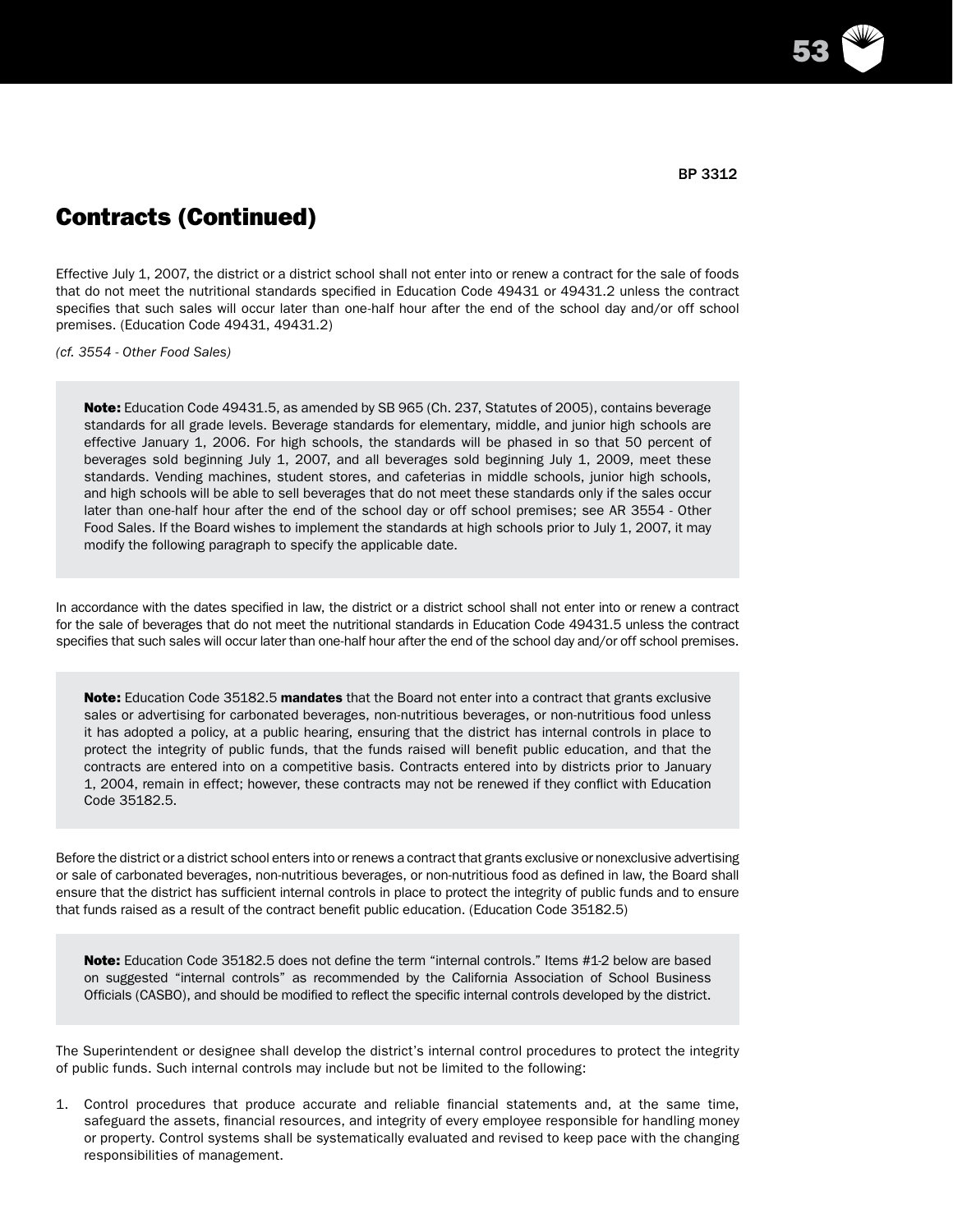

*(cf. 3100 - Budget) (cf. 3400 - Management of District Assets/Accounts) (cf. 3460 - Financial Reports and Accountability)*

2. Procedures to ensure that district personnel do not handle cash or product at the school site. The contract shall specify that the vendor stock the machines and shall provide cash accounting, along with a check, for district proceeds directly to the control office.

In addition, the contract may specify whether contractor logos are permitted on district facilities, including but not limited to scoreboards and other equipment. If such logos are permitted, the contractor shall present the equipment to the Board as a gift. The gift may be accepted by the Board in accordance with Board policy and administrative regulation.

*(cf. 3290 - Gifts, Grants and Bequest)*

Note: Optional items #1-4 below are not required by law, but present additional factors for the Board to consider to help ensure that the funds raised benefit public education in accordance with Education Code 35182.5. The following list should be modified to reflect district practice.

To ensure that funds raised by the contract benefit district schools and students:

1. The Superintendent or designee may involve parents/guardians, students, staff, and interested community members to make recommendations regarding the contract, including recommendations as to how the funds will be spent in a manner that benefits public education.

*(cf. 1220 - Citizen Advisory Committees)*

- 2. Prior to ratifying the contract, the Board shall designate the specific programs and activities that will be funded by the proceeds of the contract and consider how the contract reflects the district's vision and goals.
	- *(cf. 0000 Vision) (cf. 0100 - Philosophy) (cf. 0200 - Goals for the School District)*
- 3. The contract shall specify that the contractor report, on a quarterly basis, to the Superintendent or designee the number of food items or beverages sold within the district and the amount of money raised by the sales. The Superintendent or designee shall report these amounts to the Board on a regular basis.
- 4. The Superintendent or designee shall ensure that the contract does not limit the ability of student and parent organizations to plan and operate fund-raising activities.

*(cf. 1230 - School-Connected Organizations) (cf. 1321 - Solicitation of Funds from and by Students)*

Note: Education Code 35182.5 mandates that Board policy ensure that the contract is entered into on a competitive basis pursuant to Public Contract Code 20111 or through the issuance of a Request for Proposal. Public Contract Code 20111 requires districts to seek competitive bids through advertisements for contracts for services exceeding an amount specified in law. For a detailed procedure for the bidding of contracts, see AR 3311 - Bids.

The contract shall be entered into on a competitive bid basis pursuant to Public Contract Code 20111 or through the issuance of a Request for Proposal. (Education Code 35182.5)

*(cf. 3311 - Bids)*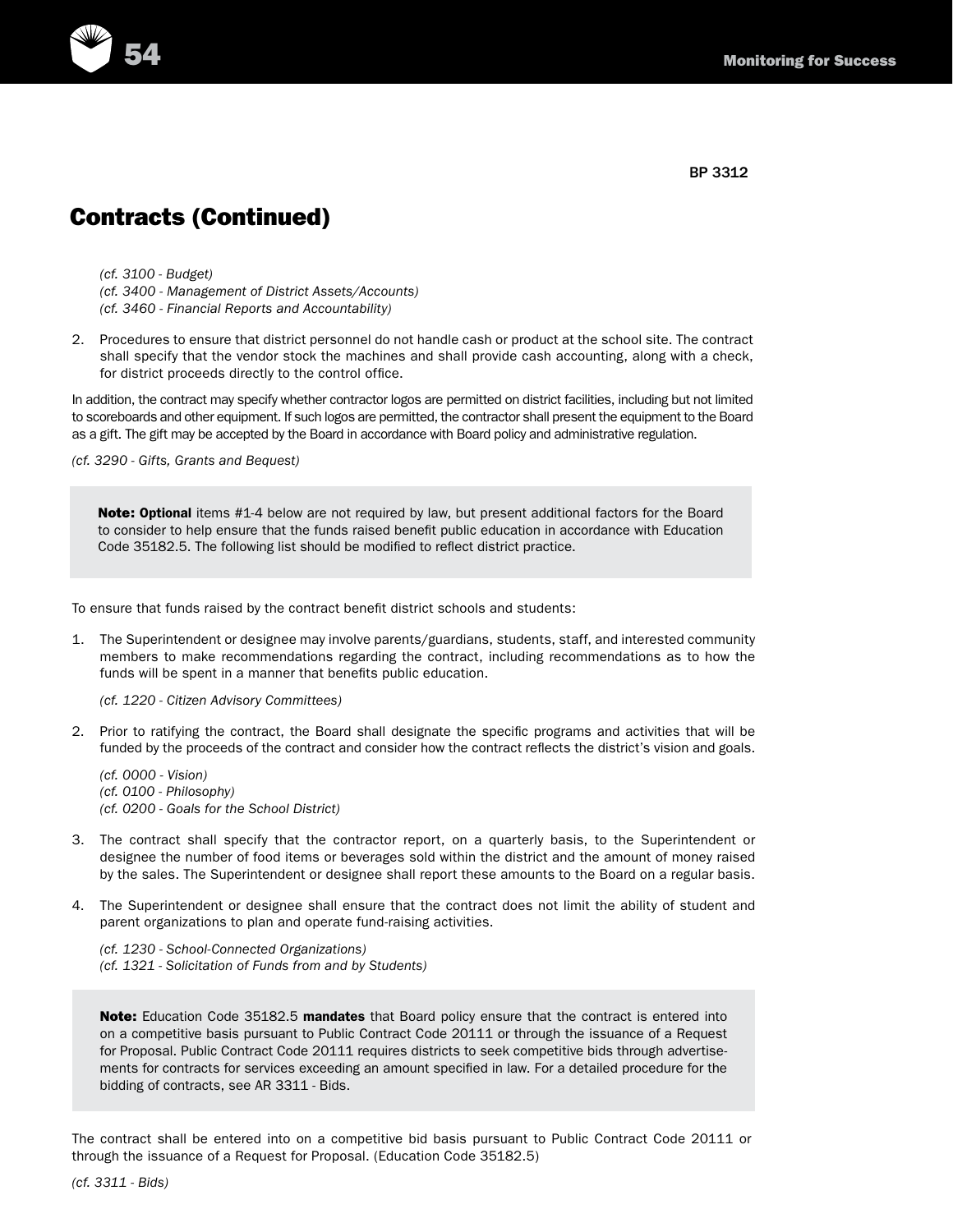55

## Contracts (Continued)

Note: Pursuant to Education Code 35182.5, the Board may satisfy the public hearing requirement described in the following paragraph by either (1) a review of the contract at a public hearing by a Child Nutrition and Physical Activity Advisory Committee established pursuant to Education Code 49433 that has contract review authority for the sale of food and beverages, or (2) an annual public hearing to review and discuss existing and potential contracts for the sale of food and beverages on campuses, including food and beverages sold as full meals, as fundraisers, through competitive sales, and through vending machines. The following paragraph may be revised to reflect district practice.

The Board shall not enter into or renew a contract that grants exclusive or nonexclusive advertising or sale of carbonated beverages, non-nutritious beverages, or non-nutritious food until parents/guardians, students, and members of the public have had an opportunity to comment on the contract at a public hearing held during a regularly scheduled Board meeting or as otherwise authorized by Education Code 35182.5. The Board shall clearly, and in a manner recognizable to the general public, identify in the agenda the contract to be discussed at the meeting. (Education Code 35182.5)

*(cf. 9322 - Agendas/Meeting Materials) (cf. 9323 - Meeting Conduct)*

The public hearing shall include but not be limited to a discussion of the nutritional value of food and beverages sold within the district; the availability of fresh fruit, vegetables, and grains in school meals and snacks, including locally grown and organic produce; the amount of fat, sugar, and additives in the food and beverages discussed; and barriers to student participation in school breakfast and lunch programs. (Education Code 35182.5)

*(cf. 5030 - Student Wellness)*

The contract shall be accessible to the public and may not include a confidentiality clause that would prevent the district or a district school from making any part of the contract public. (Education Code 35182.5)

*(cf. 1340 - Access to District Records)*

#### Contracts for Electronic Products or Services

Note: Education Code 35182.5 prohibits districts or schools from entering into contracts for electronic products or services that require dissemination of advertising to students, unless the following conditions are satisfied. This section should be modified to reflect any additional requirements added by the district.

The Board shall not enter into a contract for electronic products or services that requires the dissemination of advertising to students, unless the Board: (Education Code 35182.5)

1. Enters into the contract at a noticed, public hearing of the Board.

*(cf. 9320 - Meetings and Notices)*

2. Makes a finding that the electronic product or service is or would be an integral component of the education of students.

*(cf. 0440 - District Technology Plan)*

3. Makes a finding that the district cannot afford to provide the electronic product or service unless it contracts to permit dissemination of advertising to students.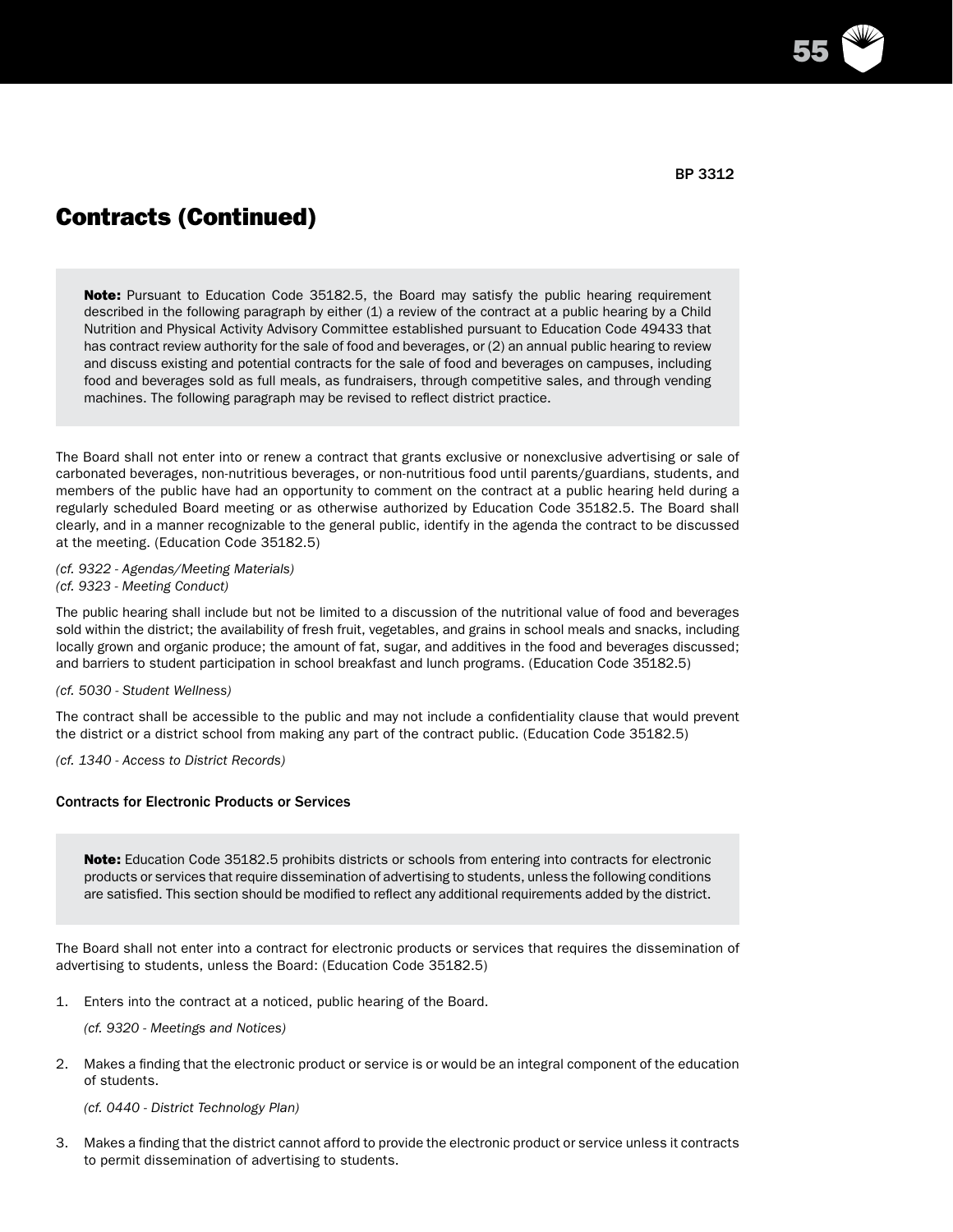

*(cf. 1325 - Advertising and Promotion)*

- 4. As part of the district's normal, ongoing communication to parents/guardians, provides written notice that the advertising will be used in the classroom or other learning center.
- 5. Offers parents/guardians the opportunity to request in writing that their child not be exposed to the program that contains the advertising. Any request shall be honored for the school year in which it is submitted, or longer if specified, but may be withdrawn by the parents/guardians at any time.

#### Legal Reference:

#### *EDUCATION CODE*

*200-262.4 Prohibition of discrimination on the basis of sex 14505 Provisions required in contracts for audits 17595-17606 Contracts 35182.5 Contract prohibitions 45103.5 Contracts for management consulting service related to food service 49431-49431.5 Nutritional standards*

### *CODE OF CIVIL PROCEDURE*

*685.010 Rate of interest*

#### *GOVERNMENT CODE*

*12990 Nondiscrimination and compliance employment programs 53260 Contract provision re maximum cash settlement 53262 Ratification of contracts with administrative officers*

*LABOR CODE 1775 Penalties for violations 1810-1813 Working hours*

#### *PUBLIC CONTRACT CODE*

*4100-4114 Subletting and subcontracting fair practices 7104 Contracts for excavations; discovery of hazardous waste 7106 Noncollusion affidavit 20111 Contracts over \$50,000; contracts for construction; award to lowest responsible bidder 20104.50 Construction Progress Payments 22300 Performance retentions*

### *UNITED STATES CODE, TITLE 20*

*1681-1688 Title IX, discrimination*

#### Management Resources:

#### *CSBA PUBLICATIONS Student Wellness: A Healthy Food and Physical Activity Policy Resource Guide,* rev. 2005

#### *WEB SITES*

*CSBA: http://www.csba.org California Association of School Business Officials: http://www.casbo.org*

#### *Policy Reference UPDATE Service*

*Copyright 2012 by California School Boards Association, West Sacramento, California 95691* All rights reserved.

(11/99 11/03) 11/05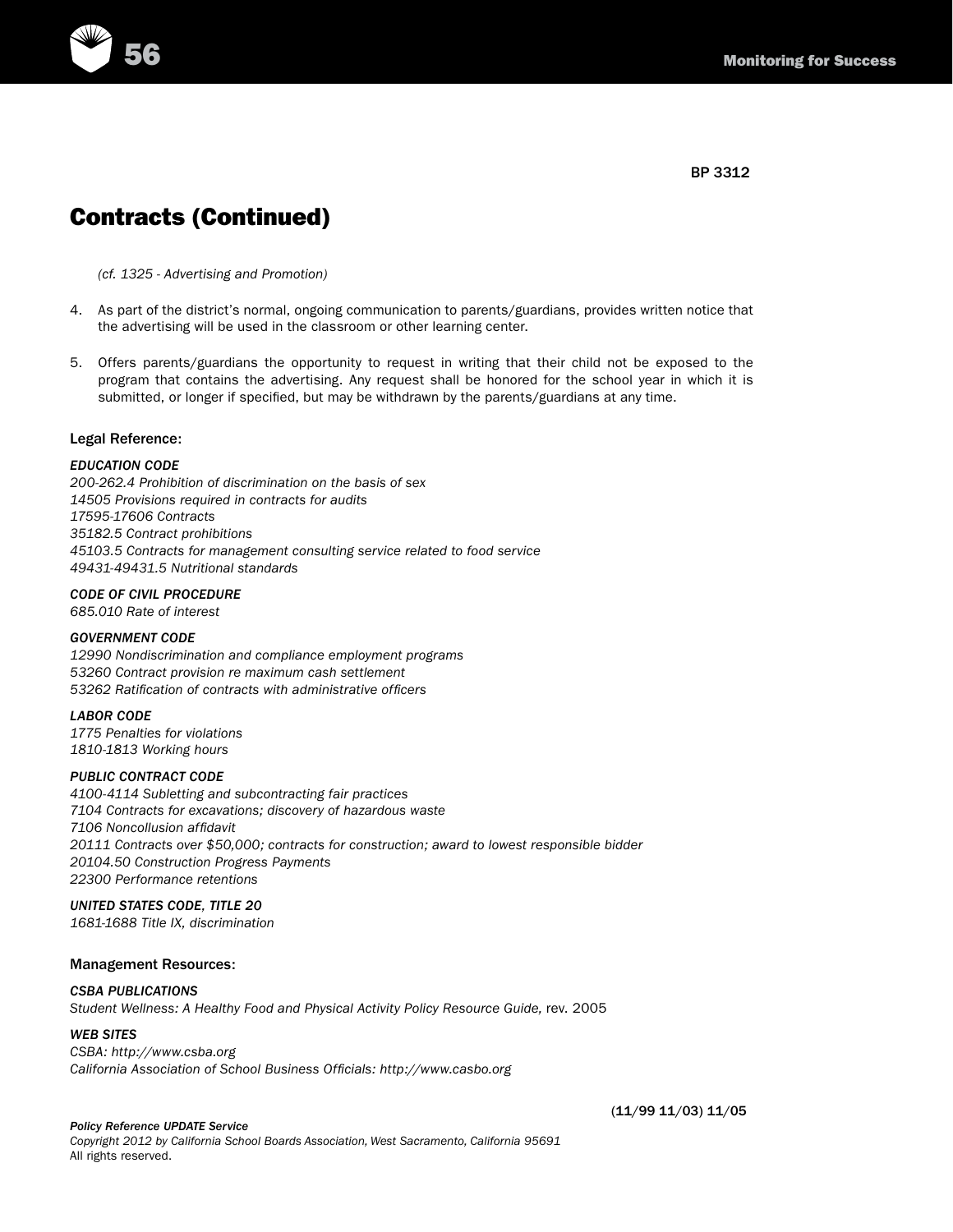Business and Noninstructional Operations **BP** 3550

57

### Food Service/Child Nutrition Program

**Note:** The following **optional** policy may be revised to reflect district practice and the meal programs offered by the district. Districts may receive reimbursements to offset the costs of meals through the National School Lunch Program (42 USC 1751-1769j), School Breakfast Program (42 USC 1773), Special Milk Program (42 USC 1772), or other federally reimbursable meal program as described in the Child Nutrition Act (42 USC 1771-1791). In addition, state funding for meals provided to needy children may be available through the State Meal Program (Education Code 49490-49494). The district may apply to the California Department of Education (CDE) for all available state and federal funds.

See BP/AR 3552 - Summer Meal Program, AR 5148 - Child Care and Development, and AR 5148.2 - Before/After School Programs for nutrition requirements pertaining to those programs. For food sales outside the district's food service program (e.g., by student and adult organizations, through vending machines, or at student stores), see BP/AR 3554 - Other Food Sales.

The Governing Board recognizes that adequate, nourishing food is essential to student health, development, and ability to learn. The Superintendent or designee shall develop strategies to increase students' access to the district's food service programs and to maximize their participation in available programs.

Foods and beverages available through the district's food service program shall:

1. Be carefully selected so as to contribute to students' nutritional well-being and the prevention of disease

*(cf. 5141.27 - Food Allergies/Special Dietary Needs)*

Note: 42 USC 1758b, as added by the Healthy, Hunger-Free Kids Act of 2010 (P.L. 111-296), mandates each district participating in the National School Lunch Program (42 USC 1751-1769j) or any program in the Child Nutrition Act (42 USC 1771-1791), including the School Breakfast Program, to adopt a districtwide school wellness policy which includes nutrition guidelines for all foods available on school campuses; see BP 5030 - Student Wellness for language fulfilling this mandate. Also see the accompanying administrative regulation for state and federal legal requirements pertaining to nutrition standards.

- 2. Meet or exceed nutrition standards specified in law and administrative regulation
	- *(cf. 3552 Summer Meal Program)*
	- *(cf. 3554 Other Food Sales)*
	- *(cf. 5030 Student Wellness)*
	- *(cf. 5148 Child Care and Development)*
	- *(cf. 5148.2 Before/After School Programs)*
	- *(cf. 5148.3 Preschool/Early Childhood Education)*
- 3. Be prepared in ways that will appeal to students, retain nutritive quality, and foster lifelong healthful eating habits
- 4. Be served in age-appropriate portions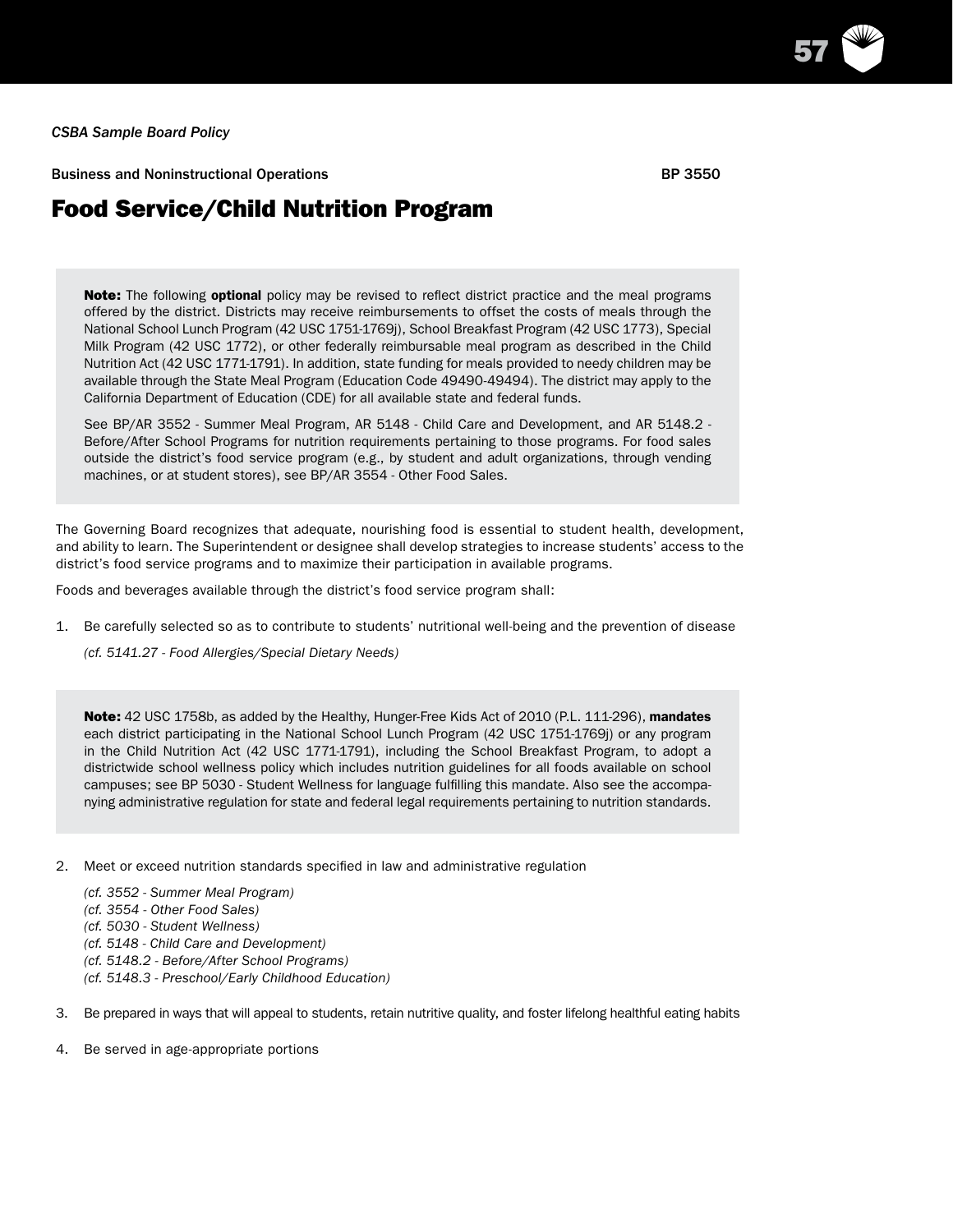

# Food Service/Child Nutrition Program (Continued)

Note: Students who meet federal eligibility criteria must be provided meals free of charge or at reduced prices in accordance with 42 USC 1758 and 1773 and Education Code 49550; see BP/AR 3553 - Free and Reduced Price Meals. Pursuant to Education Code 38084, the district may determine the price for other students consistent with the goal of paying the cost of maintaining the cafeterias; see BP 3551 - Food Service Operations/Cafeteria Fund. State and federal reimbursements for all child nutrition programs are administered by the CDE and are based on the number and type of meals served.

5. Be available to students who meet federal eligibility criteria at no cost or at reduced prices, and to other students at reasonable prices

*(cf. 3551 - Food Service Operations/Cafeteria Fund) (cf. 3553 - Free and Reduced Price Meals)*

Note: The following optional paragraph may be revised to reflect district practice. Grant funding may be available through the Fresh Fruit and Vegetable Program (42 USC 1769a) to provide elementary students with a variety of free fresh fruits and vegetables throughout the school day as a supplement to school breakfast and lunch programs. Eligible schools are those that operate the National School Lunch Program and have 50 percent or more of students eligible for free and reduced-price meals.

The district's food service program shall give priority to serving unprocessed foods and fresh fruits and vegetables.

Note: No state or federal law directly governs the use of food produced by school gardens or local farms. However, both state and federal law support the concept of using locally grown and/or organic produce in school cafeterias (Education Code 51795-51797; 42 USC 1769). Thus, such use is allowable provided the foods comply with health and sanitation requirements as well as applicable nutrition standards.

District schools are encouraged to establish school gardens and/or farm-to-school projects to increase the availability of safe, fresh, seasonal fruits and vegetables for school meals and to support the district's nutrition education program.

#### *(cf. 6142.8 - Comprehensive Health Education)*

To encourage student participation in school meal programs, schools may offer multiple choices of food items within a meal service, provided all food items meet nutrition standards and all students are given an opportunity to select any food item.

The Superintendent or designee may invite students and parents/guardians to participate in the selection of foods of good nutritional quality for school menus.

The Board desires to provide students with adequate time and space to eat meals. To the extent possible, school, recess, and transportation schedules shall be designed to encourage participation in school meal programs.

The Superintendent or designee shall periodically review the adequacy of school facilities for cafeteria eating and food preparation.

*(cf. 1312.4 - Williams Uniform Complaint Procedures) (cf. 3517- Facilities Inspection) (cf. 7110 - Facilities Master Plan)*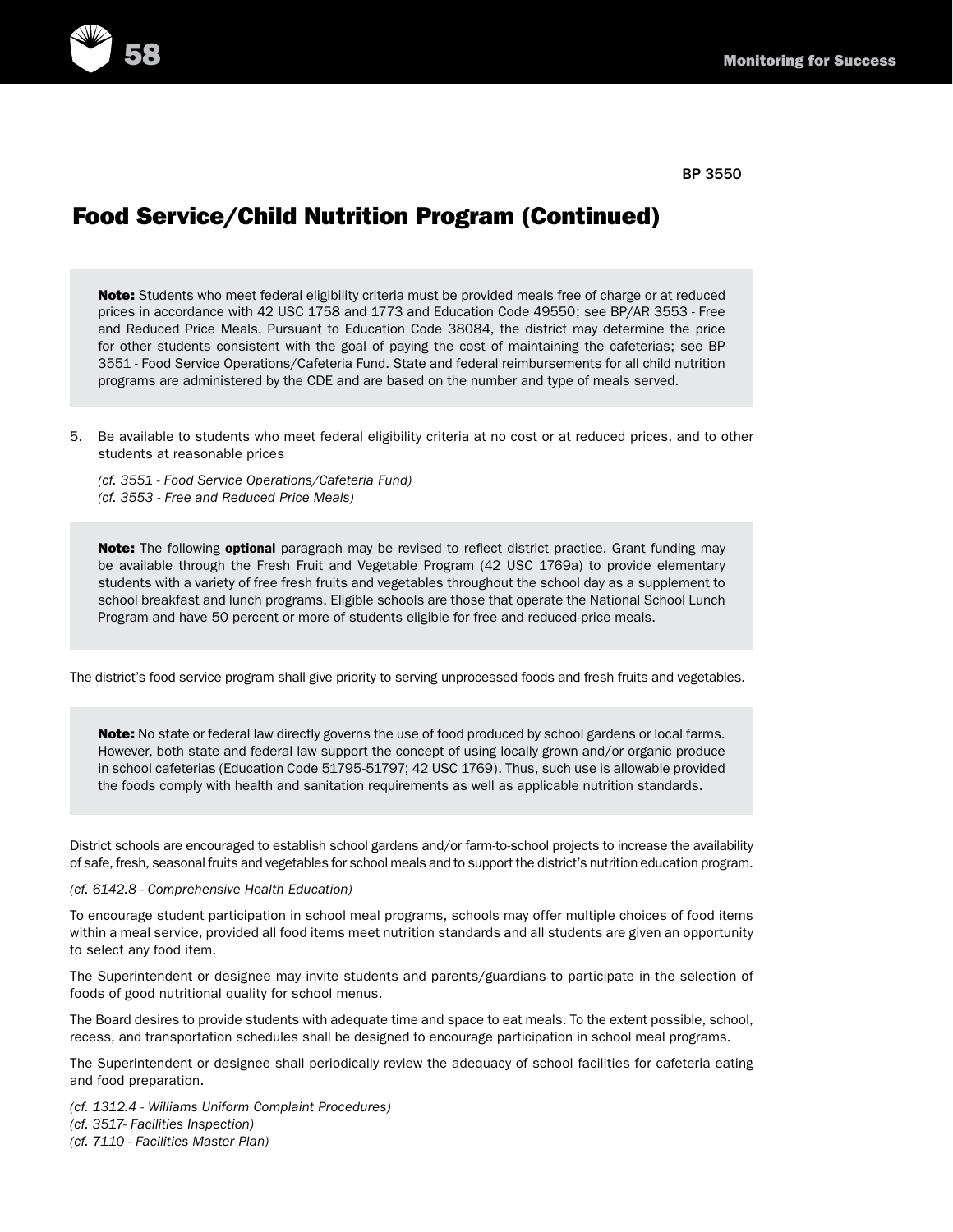59

# Food Service/Child Nutrition Program (Continued)

Note: The district's food service program is subject to the food safety standards in the California Retail Food Code (Health and Safety Code 113700-114437). In addition, 42 USC 1758 and 7 CFR 210.13 and 220.7 require all schools participating in the National School Lunch and/or Breakfast Program to implement a food safety program for the storage, preparation, and service of school meals. See the accompanying administrative regulation for requirements of the food safety program.

In accordance with law, the Superintendent or designee shall develop and maintain a food safety program in order to reduce the risk of foodborne hazards at each step of the food preparation process, from receiving to service.

Note: The following optional paragraph may be revised to reflect program evaluation indicators and reporting schedules determined by the district. Education Code 49431 and 49431.2 express legislative intent that the Governing Board annually review the district's compliance with nutrition standards for foods sold outside the National School Lunch or Breakfast Program.

Pursuant to the U.S. Department of Agriculture's Food and Nutrition Services Instruction 113-1, any district participating in federal meal programs must collect racial and ethnic data on potentially eligible populations, applicants, and program participants; see BP 3555 - Nutrition Program Compliance.

The Superintendent or designee shall annually report to the Board on student participation in the district's nutrition programs and the extent to which the district's food services program meets state and federal nutrition standards for foods and beverages.

*(cf. 0500 - Accountability) (cf. 3555 - Nutrition Program Compliance)*

#### Legal Reference:

#### *EDUCATION CODE*

*35182.5 Contracts, non-nutritious beverages 38080-38103 Cafeteria, establishment and use 45103.5 Contracts for management consulting services; restrictions 49430-49436 Pupil Nutrition, Health, and Achievement Act of 2001 49490-49494 School breakfast and lunch programs 49500-49505 School meals 49510-49520 Nutrition 49530-49536 Child Nutrition Act 49540-49546 Child care food program 49547-49548.3 Comprehensive nutrition services 49550-49562 Meals for needy students 49570 National School Lunch Act 51795-51797 School gardens*

*HEALTH AND SAFETY CODE 113700-114437 California Retail Food Code*

#### *CODE OF REGULATIONS, TITLE 5*

*15510 Mandatory meals for needy students 15530-15535 Nutrition education 15550-15565 School lunch and breakfast programs 15575-15578 Requirements for foods and beverages outside federal meal programs*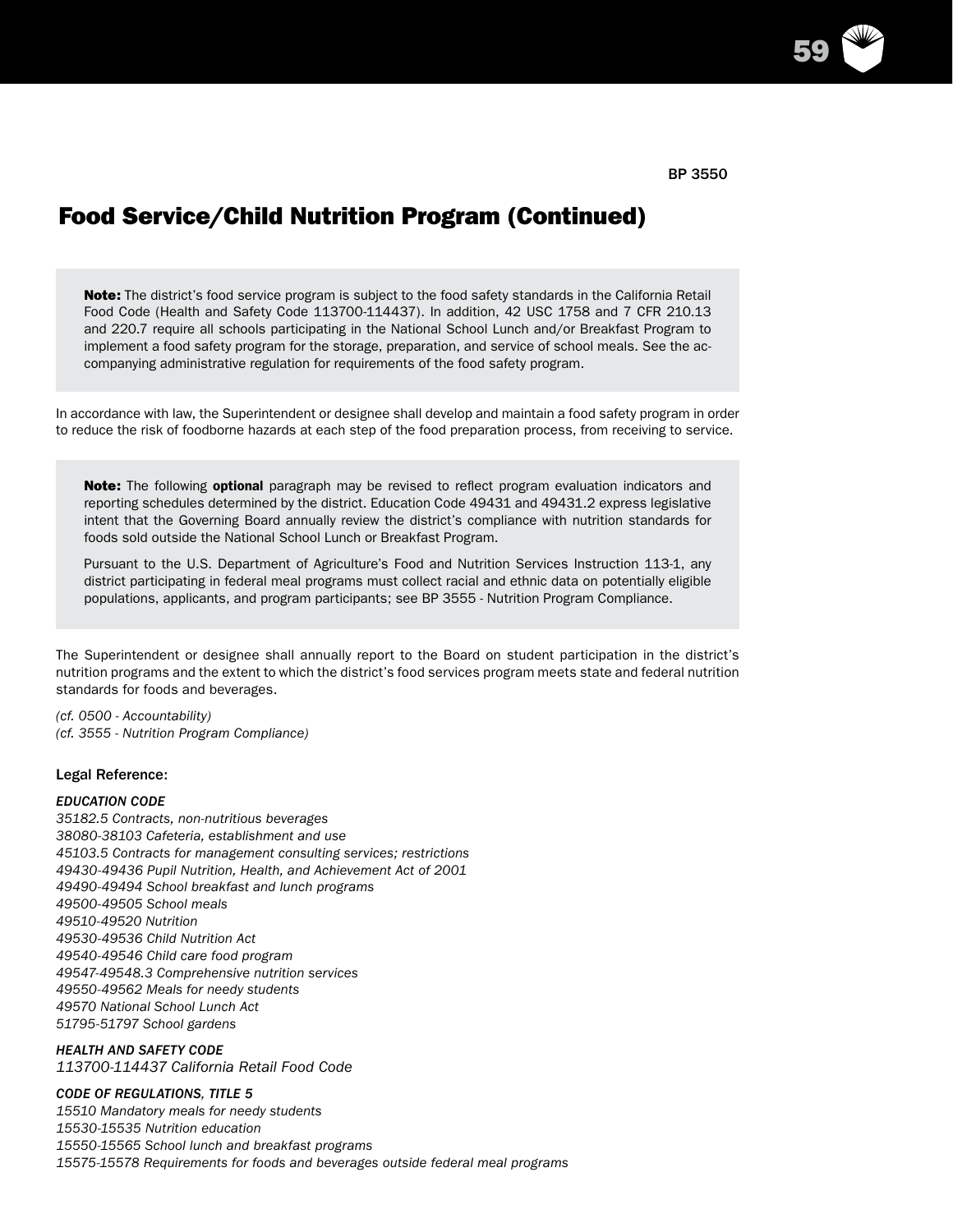

# Food Service/Child Nutrition Program (Continued)

#### *UNITED STATES CODE, TITLE 42*

*1751-1769j National School Lunch Program, including: 1758b Local wellness policy 1761 Summer Food Service Program and Seamless Summer Feeding Option 1769a Fresh Fruit and Vegetable Program 1771-1793 Child nutrition, especially: 1772 Special Milk Program 1773 National School Breakfast Program*

### *CODE OF FEDERAL REGULATIONS, TITLE 7*

*210.1-210.31 National School Lunch Program 215.1-215.18 Special Milk Program 220.1-220.21 National School Breakfast Program 245.1-245.13 Eligibility for free and reduced-price meals and free milk*

#### Management Resources:

#### *CSBA PUBLICATIONS*

Building Healthy Communities: A School Leader's Guide to Collaboration and Community Engagement, 2009 *Nutrition Standards for Schools: Implications for Student Wellness,* Policy Brief, rev. October 2007 *Monitoring for Success: Student Wellness Policy Implementation Monitoring Report and Guide,* 2007 *Student Wellness: A Healthy Food and Physical Activity Policy Resource Guide,* rev. April 2006

#### *CALIFORNIA DEPARTMENT OF EDUCATION PUBLICATIONS*

School Meals Initiative Summary *Healthy Children Ready to Learn,* January 2005

#### *CALIFORNIA PROJECT LEAN PUBLICATIONS*

Policy in Action: A Guide to Implementing Your Local School Wellness Policy, October 2006

#### *U.S. DEPARTMENT OF AGRICULTURE PUBLICATIONS*

School Breakfast Toolkit *Fresh Fruit and Vegetable Program: Handbook for Schools,* December 2010 *Food Buying Guide for Child Nutrition Programs,* December 2007 *Civil Rights Compliance and Enforcement - Nutrition Programs and Activities,* FNS Instruction 113-1, November 2005 *Guidance for School Food Authorities: Developing a School Food Safety Program Based on the Process Approach to HACCP Principles,* June 2005 *Dietary Guidelines for Americans,* 2005

#### *WEB SITES*

*CSBA: http://www.csba.org California Department of Education, Nutrition Services Division: http://www.cde.ca.gov/ls/nu California Department of Public Health: http://www.cdph.ca.gov California Farm Bureau Federation: http://www.cfbf.com California Food Policy Advocates: http://www.cfpa.net California Healthy Kids Resource Center: http://www.californiahealthykids.org California Project LEAN (Leaders Encouraging Activity and Nutrition): http://www.californiaprojectlean.org California School Nutrition Association: http://www.calsna.org Centers for Disease Control and Prevention: http://www.cdc.gov National Alliance for Nutrition and Activity: http://www.cspinet.org/nutritionpolicy/nana.html U.S. Department of Agriculture, Food and Nutrition Service: http://www.fns.usda.gov/fns*

#### *Policy Reference UPDATE Service*

(11/05 11/07) 3/11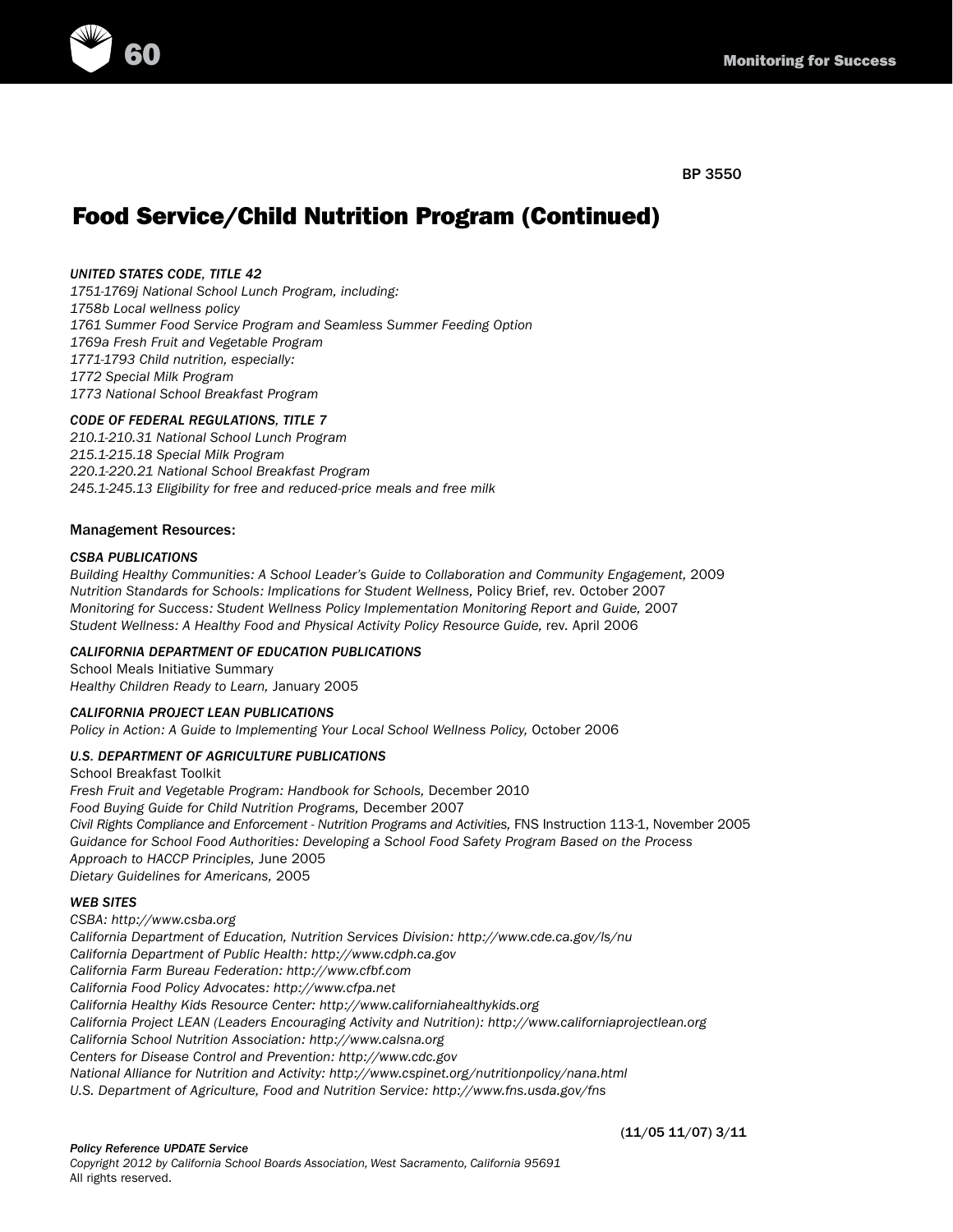Business and Noninstructional Operations **AR 3550 AR 3550** 

61

### Food Service/Child Nutrition Program

Note: The following optional administrative regulation applies to food sales through the district's food service program, including the National School Lunch Program (42 USC 1751-1769j), School Breakfast Program (42 USC 1773), and Special Milk Program (42 USC 1772). The district should select all sections below that apply to programs offered by the district.

See BP/AR 3552 - Summer Meal Program, AR 5148 - Child Care and Development, and AR 5148.2 - Before/After School Programs for nutrition requirements pertaining to those programs. For food sales outside the district's food service program (e.g., by student and adult organizations, through vending machines, or at student stores), see BP/AR 3554 - Other Food Sales.

#### Nutrition Standards for School Meals

Note: Item #1 below is for use by all districts. Education Code 49550 requires all schools to provide at least one nutritionally adequate meal each school day to students who meet federal eligibility criteria for free and reduced-price meals, regardless of whether the school receives reimbursements through the National School Lunch Program (42 USC 1751-1769j), School Breakfast Program (42 USC 1773), and/or State Meal Program (Education Code 49490-49494) or receives no funding support for school meals; see BP/AR 3553 - Free and Reduced Price Meals. Education Code 49553 defines a "nutritionally adequate meal" as one that qualifies for reimbursement under federal child nutrition program regulations. 42 USC 1758 and 1773 require schools participating in the National School Lunch and/or Breakfast Program to extend meal service to all students enrolled in the school.

The Healthy, Hunger-Free Kids Act of 2010 (42 USC 1753) required the U.S. Department of Agriculture (USDA) to develop regulations to align meal patterns and nutrition standards for the National School Lunch and Breakfast Programs with the Dietary Guidelines for Americans. These updated meal requirements are contained in 7 CFR 210.10, 220.8, and 220.23, as amended by 77 Fed. Reg. 17 pages 4088-4167. Requirements for the National School Lunch Program (7 CFR 210.10) are effective July 1, 2012. 7 CFR 220.23 contains requirements for the School Breakfast Program which are applicable through the 2013-14 school year; these will be superseded by the requirements in 7 CFR 220.8 after the 2013-14 school year.

The alternative method of meeting the required nutrition standards in California, the menu planning option of the Shaping Health as Partners in Education (SHAPE) program, has been disallowed by the USDA. Thus, effective July 1, 2012, all schools participating in the National School Lunch program must comply with the food-based menu planning approach and USDA standards.

Meals, food items, and beverages provided through the district's food services program shall: (Education Code 49531, 49553; 42 USC 1758, 1773)

1. Comply with National School Lunch and/or Breakfast Program standards for meal patterns, nutrient levels, and calorie requirements for the ages/grade levels served, as specified in 7 CFR 210.10, 220.8, or 220.23 as applicable

Note: Item #2 below reflects an additional requirement for (1) districts participating in the National School Lunch and/or Breakfast Program which choose to apply for state reimbursements for free and reduced-price meals in addition to their base reimbursement and (2) districts participating in the State Meal Program. Pursuant to Education Code 49430.7, such districts may not provide foods that are deep fried, par fried, or flash fried. Other districts may delete or use this item at their discretion.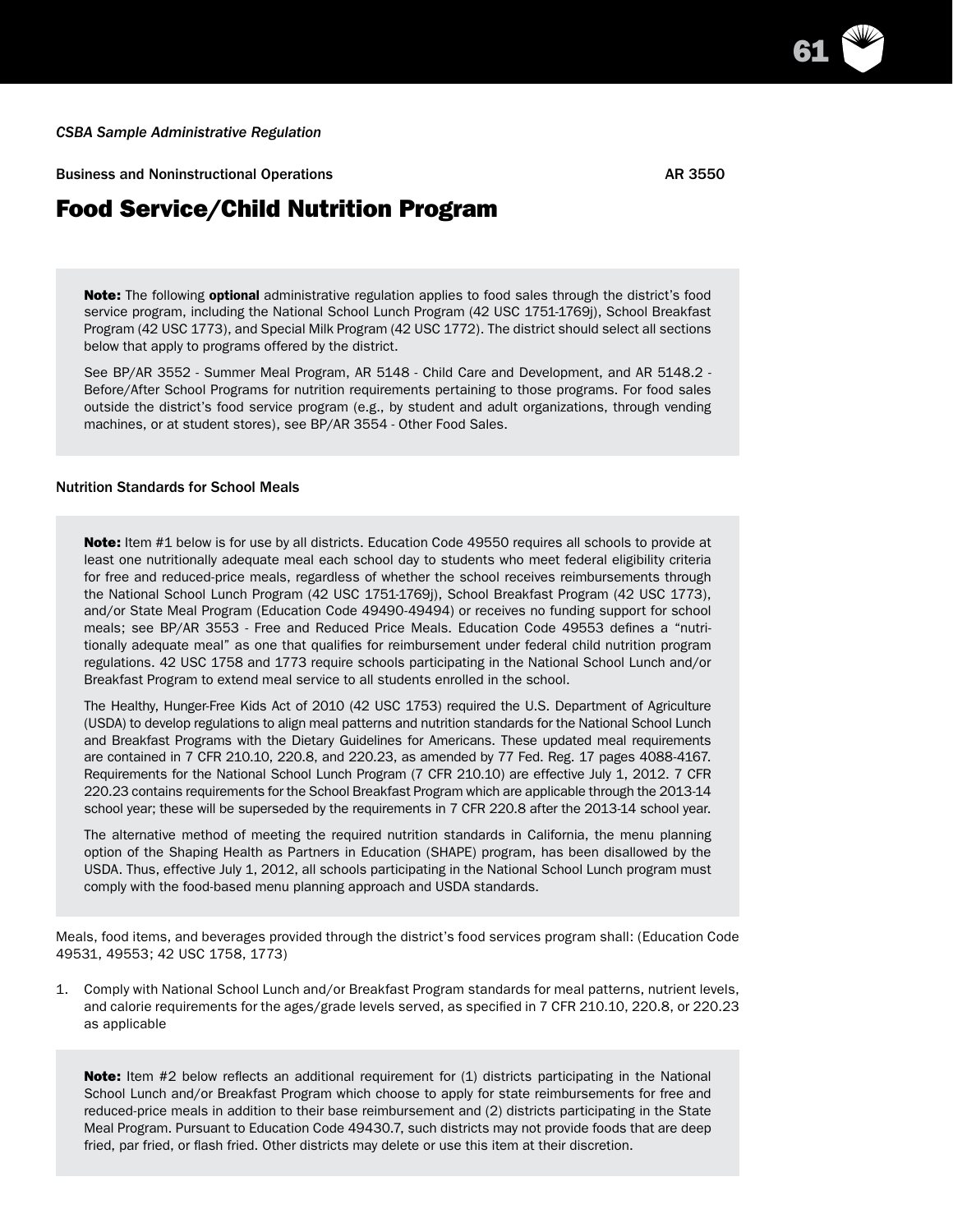

# Food Service/Child Nutrition Program (Continued)

In addition, Education Code 49430.7 requires that foods provided by such districts not contain artificial trans fat. 7 CFR 210.10 and 220.8, as amended by 77 Fed. Reg. 17, added the same requirement to the nutrition standards for the National School Lunch and Breakfast Programs applicable to all districts; thus, the prohibition against trans fat is covered by item #1 above.

2. Not be deep fried, par fried, or flash fried, as defined in Education Code 49430 and 49430.7

*(cf. 3552 - Summer Meal Program) (cf. 3553 - Free and Reduced Price Meals) (cf. 3554 - Other Food Sales) (cf. 5030 - Student Wellness) (cf. 5141.27 - Food Allergies/Special Dietary Needs)*

#### Drinking Water

Note: The following section is for use by all districts. Pursuant to 42 USC 1758, schools participating in the National School Lunch Program are required to make free drinking water available for consumption at locations where meals are served during meal service. In addition, Education Code 38086 requires all California schools to make free drinking water available during school meal times. Pursuant to Education Code 38086, a district may be exempted from this requirement only if the Governing Board adopts a resolution, publicly noticed on at least two consecutive meeting agendas, demonstrating that the district is unable to comply due to fiscal constraints or health or safety concerns. Any district whose Board has adopted such a resolution should delete this section.

Pursuant to Education Code 38086, schools may satisfy this requirement by, among other means, providing cups and containers of water or soliciting or receiving donated water. Recommendations on the California Department of Education's web site include providing chilled water, ensuring that all water fountains are clean and operational, and encouraging water consumption through marketing and advertising.

The district shall provide access to free, fresh drinking water during meal times in food service areas at all district schools, including, but not limited to, areas where reimbursable meals under the National School Lunch or Breakfast Program are served or consumed. (Education Code 38086; 42 USC 1758)

#### Special Milk Program

Note: The following section is optional. The Special Milk Program (42 USC 1772; 7 CFR 215.1-215.18) is a federally funded program which assists in providing milk at reasonable prices to students in schools that do not participate in the National School Lunch or Breakfast Program. Pursuant to 7 CFR 215.1 and 215.7, districts may choose to provide milk at no charge to students who qualify for free and reducedprice meals; see BP 3553 - Free and Reduced Price Meals.

Any school that does not participate in the National School Lunch or Breakfast Program may participate in the Special Milk Program to provide all enrolled students with reasonably priced milk. (7 CFR 215.1)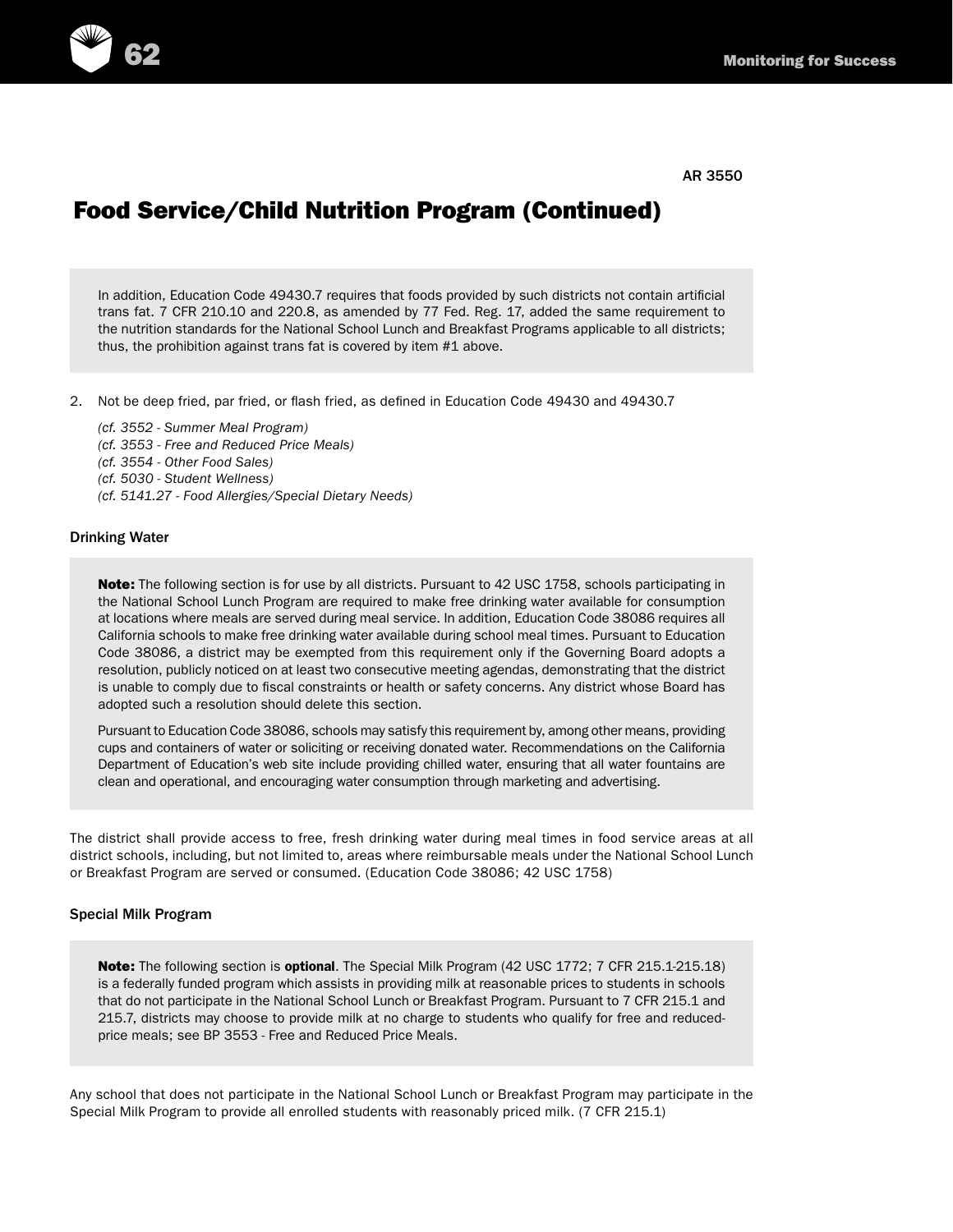63

## Food Service/Child Nutrition Program (Continued)

#### Food Safety

Note: Pursuant to Health and Safety Code 113789, school cafeterias are among food facilities subject to the California Retail Food Code.

The Superintendent or designee shall ensure that the district's food service program meets the applicable sanitation and safety requirements of the California Retail Food Code as set forth in Health and Safety Code 113700-114437.

Note: The remainder of this section is for use by any district participating in the National School Lunch and/or Breakfast Program and may be used or revised by other districts at their discretion. 42 USC 1758 requires such districts to implement a food safety program applicable to any facility or part of a facility in which food is stored, prepared, or served. Pursuant to 42 USC 1758 and 7 CFR 210.13 and 220.7, the food safety program must comply with Hazard Analysis and Critical Control Point (HACCP) principles, which include establishing measures needed to prevent hazards at each stage of food production. Pursuant to 7 CFR 210.13, districts may implement either the "traditional" HACCP system or the simplified "process approach." Under the process approach, foods are grouped together according to preparation process and the same control measure is applied to all menu items within the group, rather than developing an HACCP plan for each item. These principles are described in the USDA's *Guidance for School Food Authorities: Developing a School Food Safety Program* Based on the Process Approach to HACCP Principles.

For all district schools participating in the National School Lunch and/or School Breakfast Program, the Superintendent or designee shall implement a written food safety program for the storage, preparation, and service of school meals which complies with the national Hazard Analysis and Critical Control Point (HACCP) system. The district's HACCP plan shall include, but is not limited to, a determination of critical control points and critical limits at each stage of food production, monitoring procedures, corrective actions, and recordkeeping procedures. (42 USC 1758; 7 CFR 210.13, 220.7)

Note: The following paragraph is optional. The USDA's *Guidance for School Food Authorities: Developing a School Food Safety Program Based on the Process Approach to HACCP Principles* recommends that proper staff training is a necessary component of an effective food safety program.

The Superintendent or designee shall provide ongoing staff development on food safety to food service managers and employees. Each new employee, including a substitute, or volunteer shall complete initial food safety training prior to handling food. The Superintendent or designee shall document the date, trainer, and subject of each training.

*(cf. 4231 - Staff Development)*

Note: The following paragraph is optional. The USDA's *Guidance for School Food Authorities: Developing a School Food Safety Program Based on the Process Approach to HACCP Principles* states that districts should maintain the following types of records in order to periodically review the food safety program and, in the event of a foodborne illness, to document that reasonable care was exercised in the operation of the school's food service program.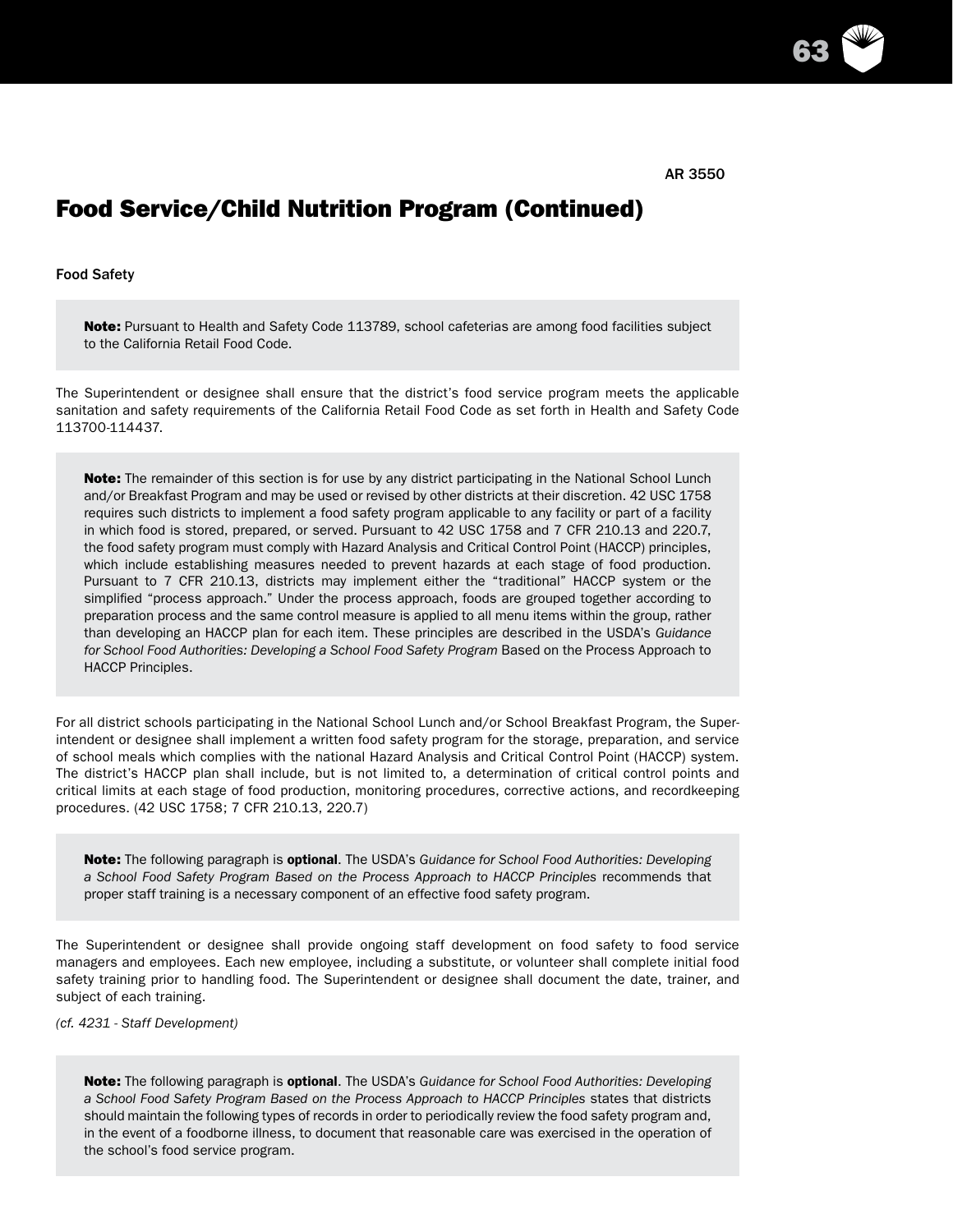

## Food Service/Child Nutrition Program (Continued)

The Superintendent or designee shall assign staff to maintain records and logs documenting food safety activities, including, but not limited to, records of food deliveries, time and temperature monitoring during food production, equipment temperature (freezer, cooler, thermometer calibration), corrective actions, verification or review of safety efforts, and staff training.

#### Inspection of Food Facilities

Note: Health and Safety Code 113725-113725.3 require all food facilities in California to be inspected by the county environmental health agency in accordance with the timelines and procedures established in county regulations. The inspections cover all food service areas, including cafeterias, vending machines, and mobile food carts. Health and Safety Code 113725 specifies findings that would be considered violations, including (1) improper holding temperatures, improper cooling, or inadequate cooking of potentially hazardous foods (i.e., foods that require temperature control); (2) poor personal hygiene of food service employees; (3) contaminated equipment; and (4) food from unapproved sources.

All food preparation and service areas shall be inspected in accordance with Health and Safety Code 113725- 113725.1 and applicable county regulations.

**Note:** The following paragraph is for use by districts participating in the National School Lunch and/ or Breakfast Program. Notwithstanding the requirements of county regulations, districts participating in these programs must obtain at least two safety inspections each school year.

Each school participating in the National School Lunch and/or Breakfast Program shall, during each school year, obtain a minimum of two food safety inspections conducted by the county environmental health agency. (42 USC 1758; 7 CFR 210.13, 220.7)

The Superintendent or designee shall retain records from the most recent food safety inspection. All schools shall post a notice indicating that the most recent inspection report is available to any interested person upon request. (Health and Safety Code 113725.1; 42 USC 1758; 7 CFR 210.13, 210.15, 220.7)

*(cf. 1340 - Access to District Records) (cf. 3580 - District Records)*

*Policy Reference UPDATE Service*

(11/07 3/11) 7/12

*Copyright 2012 by California School Boards Association, West Sacramento, California 95691* All rights reserved.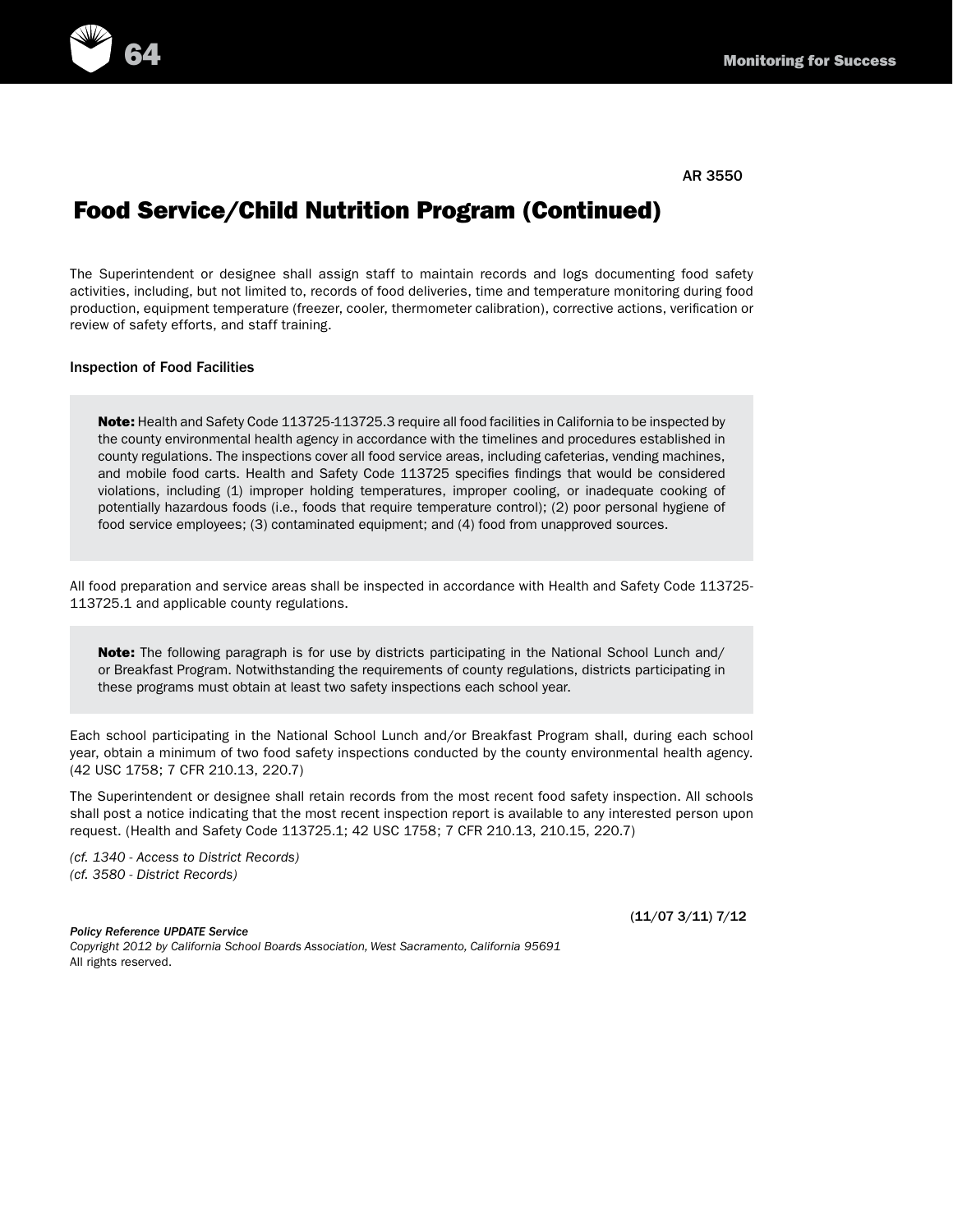Business and Noninstructional Operations **BP** 3552

### Summer Meal Program

Note: The following optional policy is for use by any district that has been approved by the California Department of Education (CDE) to serve as a program sponsor under the federally funded Seamless Summer Feeding Option (SSFO) or Summer Food Service Program (SFSP), pursuant to 42 USC 1761 (as amended by P.L. 111-80) and 7 CFR 225.1-225.20. Both programs are designed to provide meals to children in low-income communities during summer vacation; however, SSFO funding is available only to districts that also participate in the National School Lunch or Breakfast Program (42 USC 1751-1769, 1773).

Pursuant to 7 CFR 225.14, districts participating in SSFO or SFSP must make summer meals available to all children in the community, not just those enrolled in summer school. Districts that offer meals only to students enrolled in summer school and not to other children in the community are not eligible to receive reimbursements under SSFO or SFSP, but may continue to provide meals through the National School Lunch or Breakfast Program.

The Governing Board recognizes that child nutrition programs have a positive and direct impact upon children's well-being and achievement. To help students and other children in the community remain well nourished throughout the summer vacation, the district shall sponsor a summer meal program as approved by the California Department of Education (CDE).

*(cf. 3550 - Food Service/Child Nutrition Program) (cf. 3553 - Free and Reduced Price Meals) (cf. 5030 - Student Wellness) (cf. 5141.27 - Food Allergies/Special Dietary Needs)*

**Note:** The following **optional** paragraph is for use by districts that maintain one or more schools on a year-round schedule. Pursuant to 42 USC 1761, the SSFO and SFSP may provide meals at off-session/ off-track times of the year for schools on a continuous school calendar. According to the CDE's *Frequently Asked Questions*, under the SSFO, schools on a year-round schedule may be approved to serve meals during breaks of at least 10 school days. For purposes of the SFSP, 7 CFR 225.2 defines a "continuous school year" as having vacation periods of 15 continuous school days or more during the period from October through April.

The district may apply to the CDE to provide meals to children during any extended break in a year-round school schedule. (42 USC 1761; 7 CFR 225.2, 225.6, 225.14)

*(cf. 6117 - Year-Round Schedules)*

Between October and April, or at any time or school on a year-round schedule, the district may serve meals at a nonschool site in cases of unanticipated school closures, such as a natural disaster, unscheduled major building repair, court order related to school safety or other issues, labor-management dispute, or similar cause as approved by the CDE. (42 USC 1761; 7 CFR 225.6)

Note: Both the SSFO and SFSP contain criteria for choosing locations to operate a summer meal program; see the accompanying administrative regulation. Meal service must not begin prior to receiving CDE approval of the site.

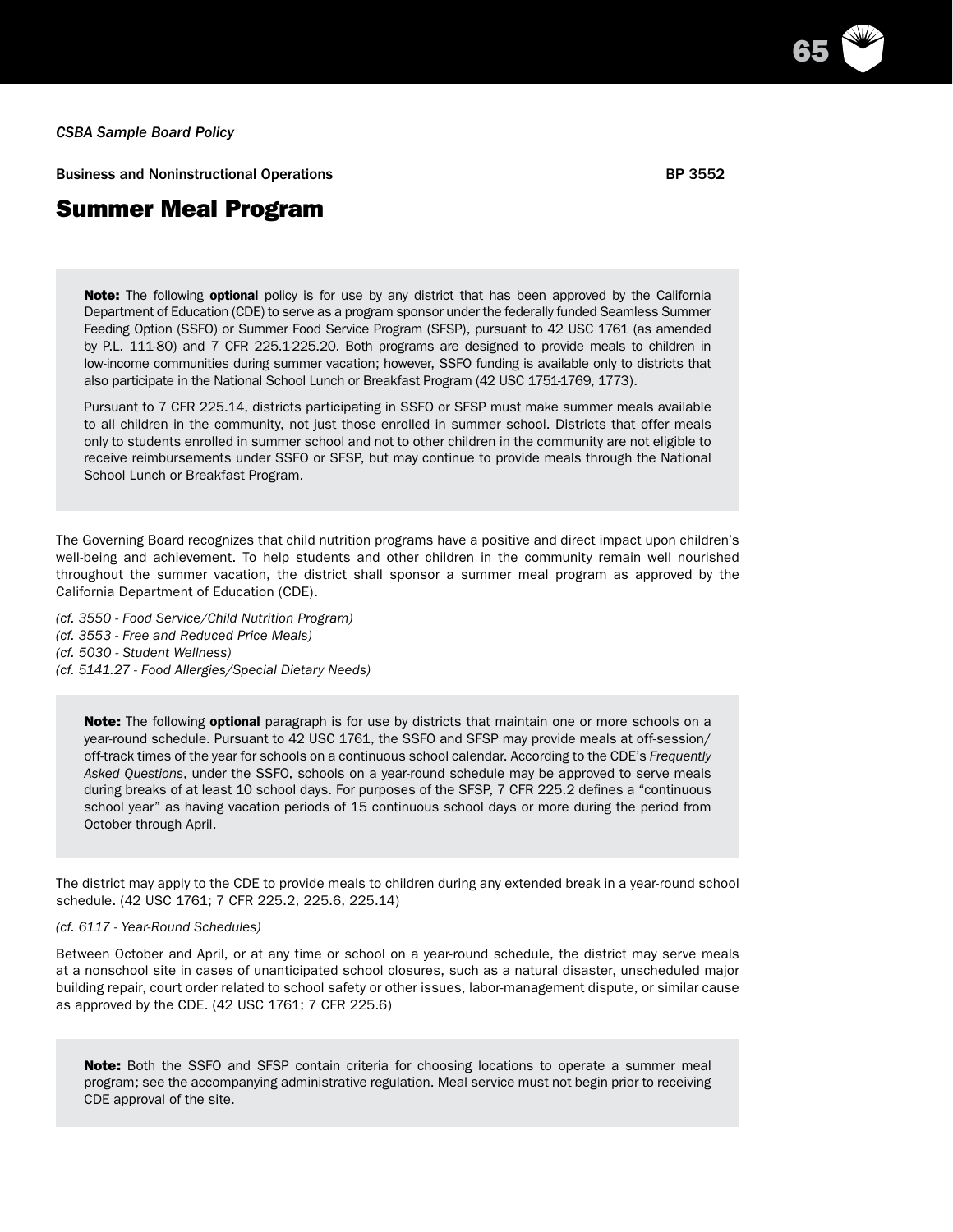

## Summer Meal Program (Continued)

The Superintendent or designee shall recommend to the Board one or more sites for meal services based on state and federal program criteria and an assessment of family and community needs. When feasible, the Superintendent or designee shall involve local governmental agencies, food banks, and/or community organizations in identifying suitable site locations. The site(s) shall be approved by the CDE before meal service is initiated.

Note: The following paragraph is optional. The U.S. Department of Agriculture's *The Summer Food Service Program: Food That's In When School is Out, 2010 Administrative Guidance for Sponsors* encourages sponsors to select sites or design programs to offer other organized activities that attract children to the summer meal program.

The summer meal program may be offered in conjunction with educational enrichment or recreational activities in order to encourage participation in other wellness and learning opportunities.

*(cf. 1020 - Youth Services) (cf. 1330.1 - Joint Use Agreements) (cf. 5148 - Child Care and Development) (cf. 5148.2 - Before/After School Programs) (cf. 6142.7 - Physical Education and Activity) (cf. 6177 - Summer School)*

The Superintendent or designee shall develop and coordinate outreach and promotional activities to inform parents/guardians and the community about the availability of the summer meal program and its location(s) and hours.

*(cf. 1100 - Communication with the Public) (cf. 1112 - Media Relations) (cf. 1113 - District and School Web Sites)*

> Note: Districts participating in either the SSFO or SFSP must submit reimbursement claims through the CDE's online Child Nutrition Information and Payment System.

The Superintendent or designee shall maintain accurate records of all meals served and shall ensure the timely submission of reimbursement claims in accordance with state procedures.

#### *(cf. 3551 - Food Service Operations/Cafeteria Fund)*

The Superintendent or designee shall regularly report to the Board regarding program implementation, number of participants at each site, feedback from participating children and their parents/guardians regarding menus and service, and program costs. As needed, the Board shall direct the Superintendent or designee to identify program modifications to increase program quality or children's access to meal services.

*(cf. 0500 - Accountability) (cf. 3555 - Nutrition Program Compliance)*

#### Legal References:

*EDUCATION CODE*

*49430-49436 Pupil Nutrition, Health, and Achievement Act of 2001 49490-49494 School breakfast and lunch programs 49500-49505 School meals 49510-49520 Nutrition*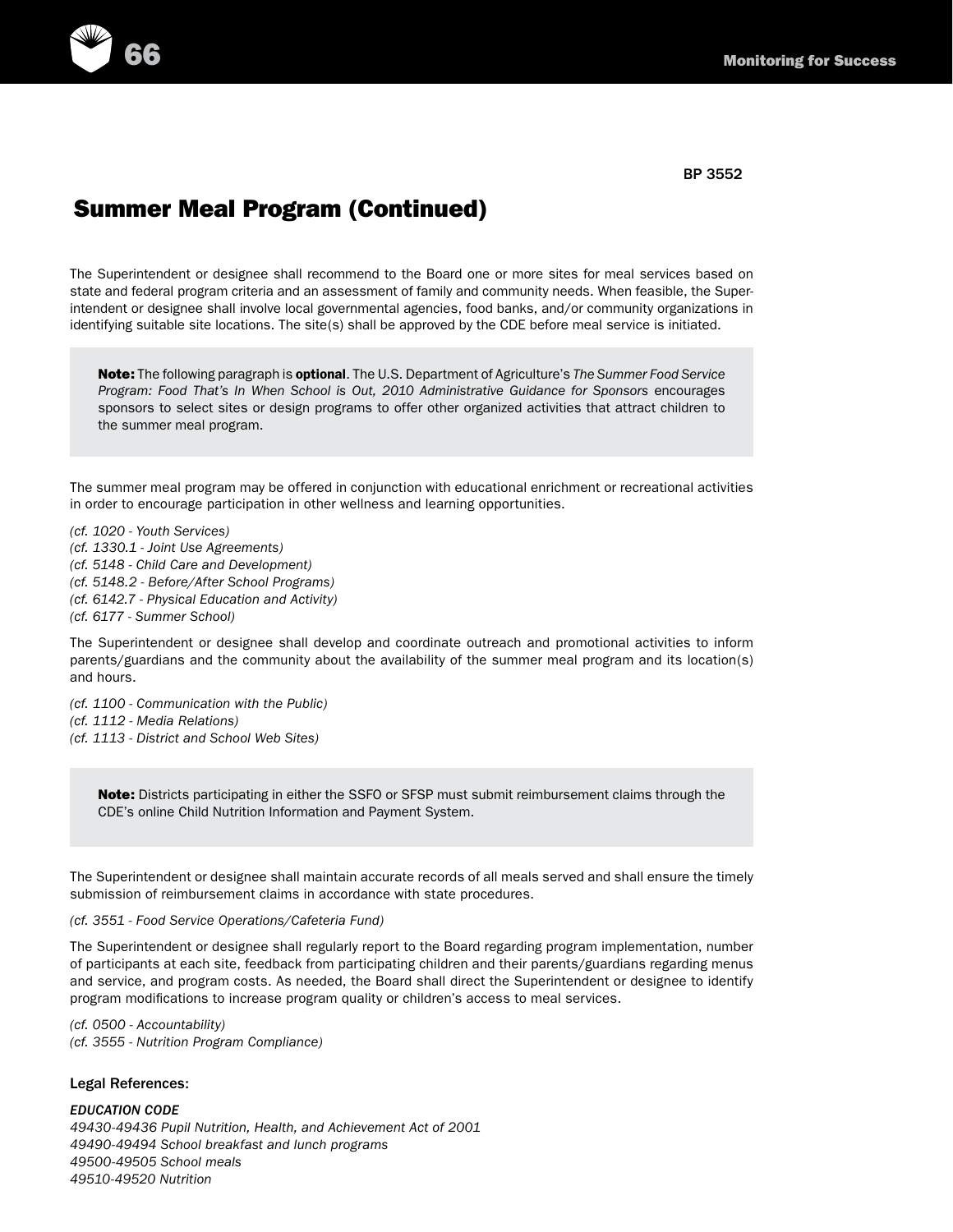67

# Summer Meal Program (Continued)

*49530-49536 Child Nutrition Act 49547-49548.3 Comprehensive nutrition services 49550-49562 Meals for needy students 49570 National School Lunch Act*

#### *CODE OF REGULATIONS, TITLE 5*

*15510 Mandatory meals for needy students 15550-15565 School lunch and breakfast programs*

#### *UNITED STATES CODE, TITLE 42*

*1751-1769i School lunch programs, including: 1751 Note Local wellness policy 1761 Summer Food Service Program and Seamless Summer Feeding Option 1771-1792 Child nutrition, especially: 1773 School breakfast program*

#### *CODE OF FEDERAL REGULATIONS, TITLE 7*

*210.1-210.31 National School Lunch Program 220.1-220.22 National School Breakfast Program 225.1-225.20 Summer Food Service Program*

#### Management Resources:

#### *CSBA PUBLICATIONS*

*Providing Access to Nutritious Meals During Summer,* Policy Brief, June 2010 *Monitoring for Success: Student Wellness Policy Implementation Monitoring Report and Guide,* 2007 *Student Wellness: A Healthy Food and Physical Activity Policy Resource Guide,* rev. April 2006

#### *CALIFORNIA DEPARTMENT OF EDUCATION MANAGEMENT BULLETINS*

USDA-SFSP-06-2008 Summer Food Service Program Outreach Requirement Clarification, October 2008

#### *U.S. DEPARTMENT OF AGRICULTURE PUBLICATIONS*

*The Summer Food Service Program: Food That's In When School is Out, 2010, Nutrition Guidance for Sponsors,*  rev. March 2010

*The Summer Food Service Program: Food That's In When School is Out, 2010 Site Supervisor's Guide,* rev. January 2010

The Summer Food Service Program: Food That's In When School is Out, 2010 Monitor's Guide, rev. January 2010

*The Summer Food Service Program: Food That's In When School is Out, 2010 Administrative Guidance for Sponsors,* rev. December 2009

*National School Lunch Program's Seamless Summer Option Questions and Answers,* 2009

#### *WEB SITES*

*CSBA: http://www.csba.org*

*California Center for Research on Women and Families, Summer Meal Program Coalition: http://www.ccrwf.org California Department of Education, Nutrition: http://www.cde.ca.gov/ls/nu*

*California Food Policy Advocates: http://www.cfpa.net*

*California School Nutrition Association: http://www.calsna.org*

*Child Nutrition Information and Payment System: https://www.cnips.ca.gov*

*U.S. Department of Agriculture, Food and Nutrition Service: http://www.fns.usda.gov*

#### *Policy Reference UPDATE Service*

*Copyright 2012 by California School Boards Association, West Sacramento, California 95691* All rights reserved.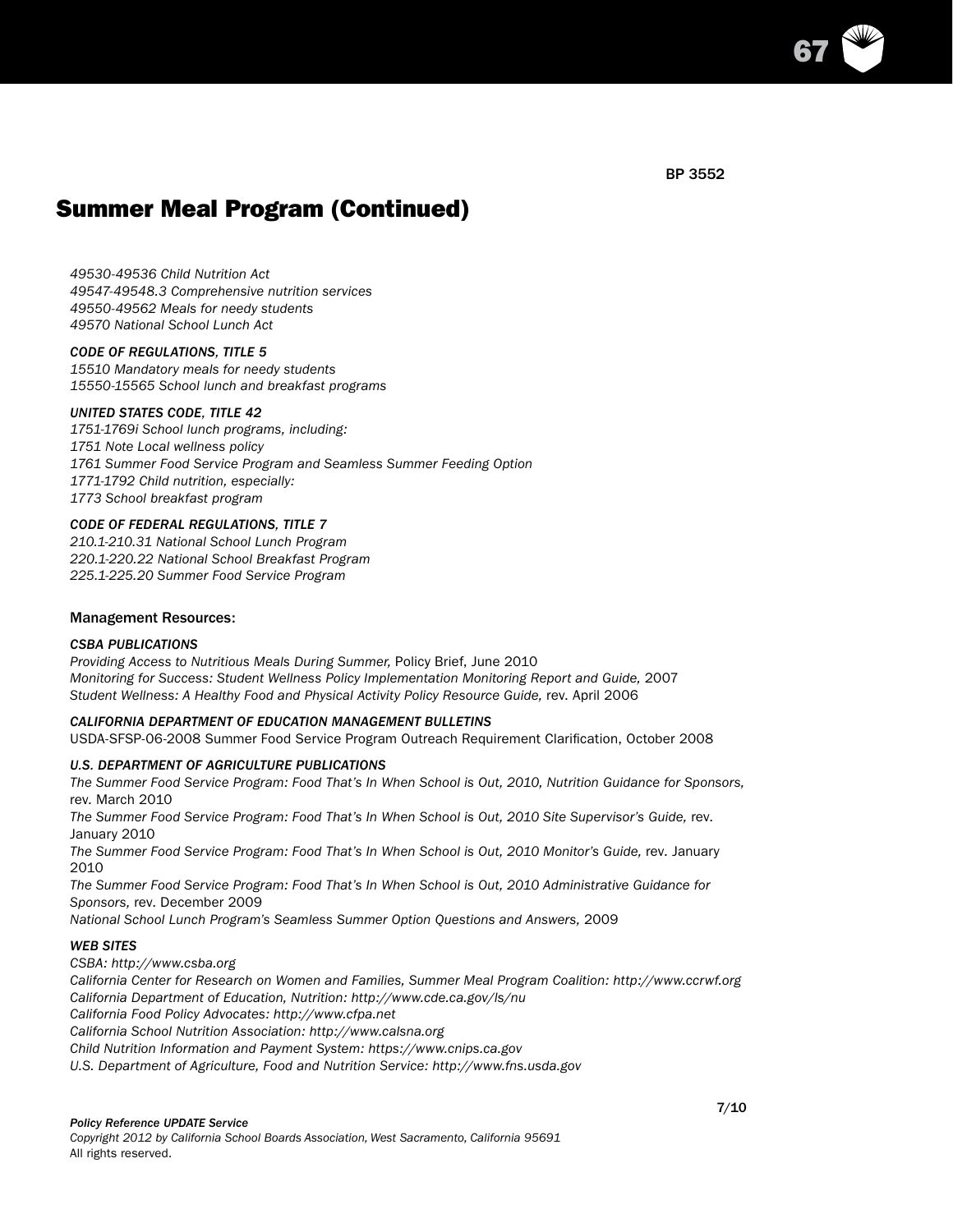*CSBA Sample Administrative Regulation*

**Business and Noninstructional Operations AR 3552 AR 3552** 

### Summer Meal Program

Note: The following optional administrative regulation is for use by any district that has been approved by the California Department of Education (CDE) to serve as a program sponsor under the federally funded Seamless Summer Feeding Option (SSFO) or Summer Food Service Program (SFSP), pursuant to 42 USC 1761 (as amended by P.L. 111-80) and 7 CFR 225.1-225.20. The district should select the section(s) below that correspond to the program(s) offered by the district.

#### Site Selection

Note: The following section is for use by districts that participate in either the SSFO or SFSP.

In identifying locations where summer meals may be provided, the Superintendent or designee shall document site eligibility according to the following criteria: (7 CFR 225.2, 225.15)

1. Open Site: The site provides meals to all children in the area and is located at a school or nonschool site within the geographical boundaries of a school attendance area where at least 50 percent of the children are eligible for free or reduced-price meals.

*(cf. 3553 - Free and Reduced Price Meals)*

- 2. Restricted Open Site: The site initially meets the criteria of an "open site," but the district must restrict or limit participation on a first-come, first-served basis due to security, safety, or control concerns.
- 3. Closed Enrolled Site: The site is open only to enrolled children, as opposed to the community at large, and at least 50 percent of the enrolled children at the site are eligible for free or reduced price school meals, as determined by approval of applications in accordance with 7 CFR 225.15(f).

Note: The following optional paragraph is for use by districts that offer meals during summer school session. 7 CFR 225.14 requires such districts to make summer meals available to all children in the community, not just those enrolled in summer school. Districts that offer meals only to students enrolled in summer school and not to other children in the community are not eligible to receive reimbursements under SSFO or SFSP, but may continue to provide meals through the National School Lunch or Breakfast Program (42 USC 1751-1769h, 1773; 7 CFR 210.1-210.31, 220.1-220.21).

Whenever the district offers the summer meal program at a site that provides summer school sessions, it shall ensure that the site is open to students enrolled in summer school and to all children residing in the area served by the site. (7 CFR 225.14)

*(cf. 3555 - Nutrition Program Compliance) (cf. 6177 - Summer School)*

#### Meal Service

Note: The following section is for use by districts that participate in either the SSFO or SFSP. The district may revise the following paragraph to reflect meals provided by the district.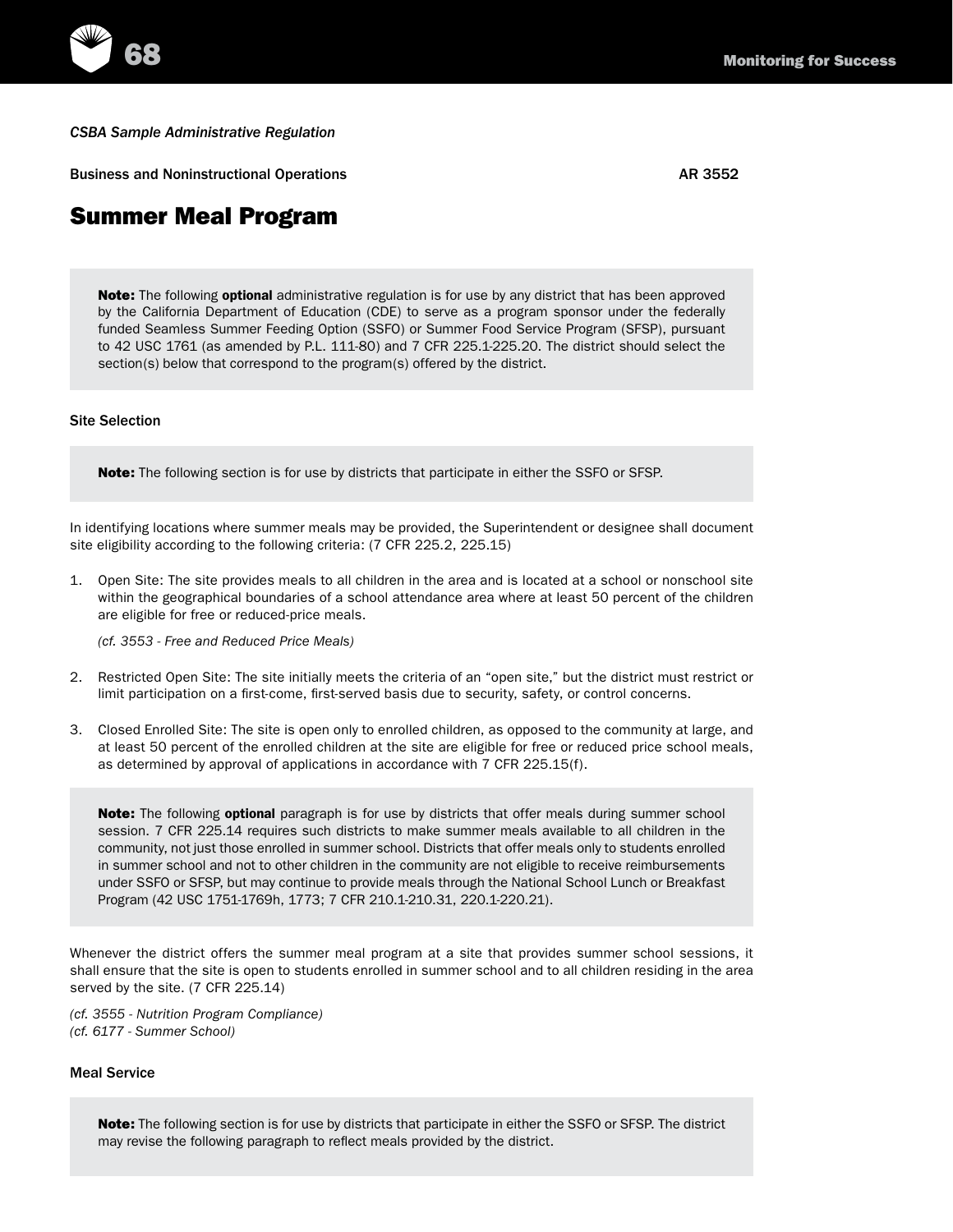69

## Summer Meal Program (Continued)

In accordance with the district's agreement with the California Department of Education (CDE), the summer meal program may offer breakfast, morning snack, lunch, afternoon snack, and/or supper. The program may provide up to two meals/snacks per day in any combination, except that lunch and supper shall not be provided by the same site on the same day. Sites that primarily serve children from migrant families may apply to serve up to three meals, or two meals and one snack, per day. All meals/snacks shall be provided within the time periods specified in 7 CFR 225.16. (42 USC 1761; 7 CFR 225.16)

*(cf. 3551 - Food Service Operations/Cafeteria Fund) (cf. 5030 - Student Wellness)*

Meals provided through the district's summer meal program shall be available at no cost to: (42 USC 1761; 7 CFR 225.2)

- 1. Children age 18 or younger
- 2. Persons over age 18 who meet the CDE's definition of having a physical or mental disability and who are participating in a public or nonprofit private school program established for individuals with a disability

*(cf. 6164.4 - Identification of Individuals for Special Education)*

Note: The following paragraph is optional. The U.S. Department of Agriculture's (USDA) T*he Summer Food Service Program: Food That's In When School is Out, 2010 Administrative Guidance for Sponsors* encourages sponsors to designate a site supervisor for each site, as specified below.

The Superintendent or designee shall designate a person at each participating site to serve as the program's site supervisor. The site supervisor shall oversee the order or preparation of meals, ensure the site is cleaned before and after the meal, and record the number of complete meals served to eligible children each day.

#### Additional Requirements for Seamless Summer Feeding Option

Note: In addition to the requirements in the "Site Selection" and "Meal Service" sections above, districts participating in SSFO are subject to the requirements in the following optional section. Districts that participate in SSFO also participate in the National School Lunch or Breakfast Program (42 USC 1751-1769, 1773) and have one agreement with the CDE for their entire food services operation.

All meals offered through the summer meal program shall meet menu planning requirements for the National School Lunch or Breakfast Program pursuant to 7 CFR 210.10 or 7 CFR 220.8. (42 USC 1761)

*(cf. 3550 - Food Service/Child Nutrition Program) (cf. 5141.27 - Food Allergies/Special Dietary Needs)*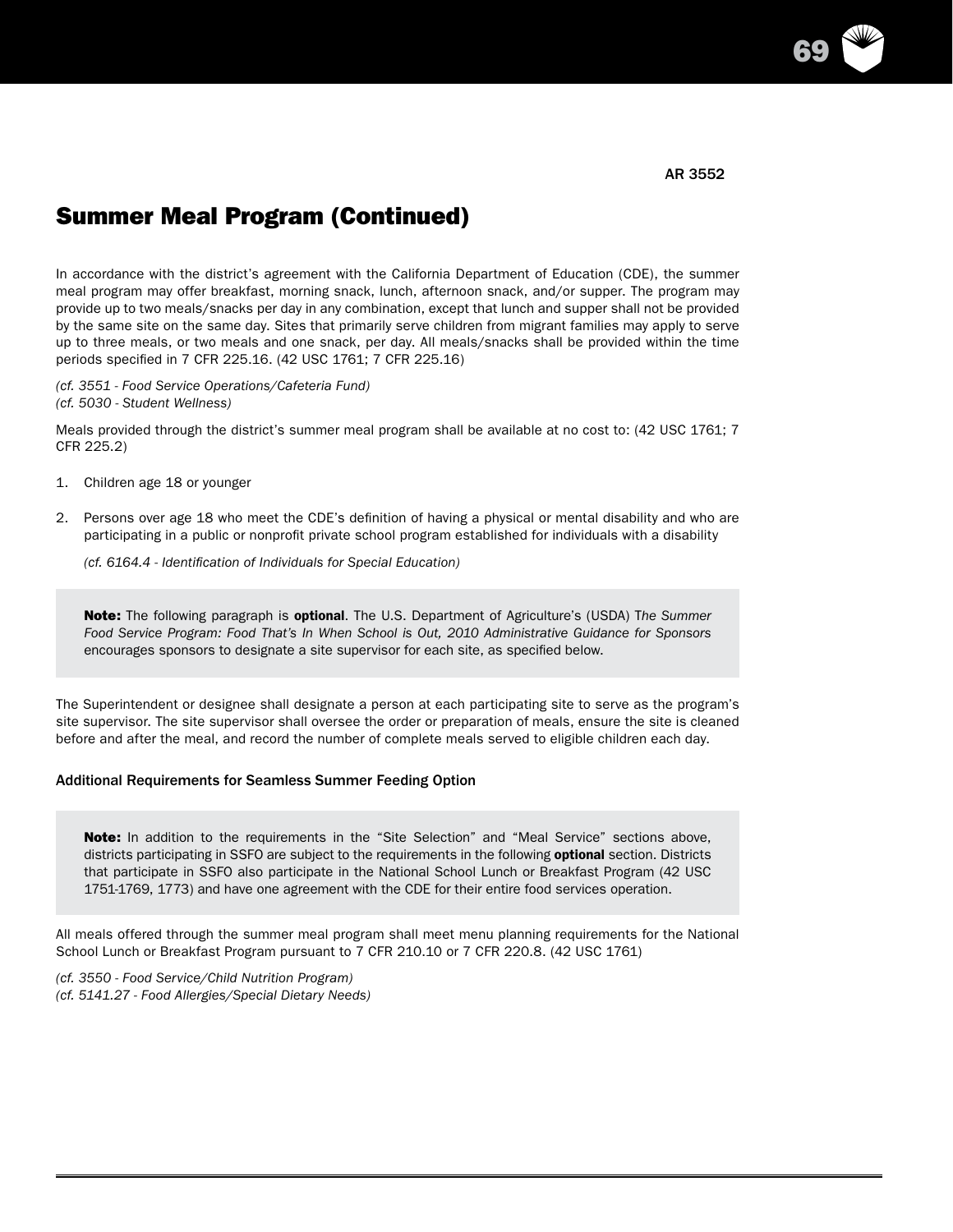

### Summer Meal Program (Continued)

Note: The following optional paragraph should be revised to reflect district practice. As part of the application process, districts applying to participate in the SSFO and operate an open site are required to describe how each site will advertise the availability of meal services to children in the community. The CDE's web site specifies that districts must have a large banner or marquee demonstrating that the meal service is available to all children in the community. Additional sample outreach materials, including a flyer translated into multiple languages, a poster, and a template letter for web sites, are available through the CDE.

According to the CDE's *Frequently Asked Questions,* the district should maintain documentation, such as copies of advertisements, flyers, or radio or TV announcements, so that the advertising method can be confirmed during a CDE review.

Whenever the district operates an open site as defined in the section entitled "Site Selection" above, the Superintendent or designee shall advertise the availability of summer meal services to the neighborhood community. A large banner or marquee shall be prominently displayed at each site before and during the meal service. Other outreach strategies may include, but are not limited to, sending a news release to the local media, distributing a flyer to parents/guardians of district students, posting information on the district or school web site, and placing posters throughout the community.

*(cf. 1100 - Communication with the Public) (cf. 1112 - Media Relations) (cf. 1113 - District and School Web Sites)*

> Note: Meals provided through the SSFO are reimbursed at the same rate applicable to free meals served through the National School Lunch or Breakfast Program. Reimbursement claims for meals served through the SSFO must be submitted through the CDE's online Child Nutrition Information and Payment System as part of the district's National School Lunch or Breakfast Program claim.

At the point of service, on-site staff shall count the number of eligible meals served. Reimbursement claims shall be submitted using the same procedure used during the school year for the National School Lunch or Breakfast Program.

Note: According to the USDA's *National School Lunch Program's Seamless Summer Option Questions and Answers*, each SSFO site must be locally reviewed at least once each year unless this requirement is waived by the CDE. The site monitoring review should be completed using a form available from the CDE. State review of local SSFO programs occurs every five years during the CDE's Coordinated Review Effort process.

Each year the Superintendent or designee shall conduct at least one review of each site to ensure its compliance with meal counting, claiming, menu planning, and food safety requirements. For newly established sites, such reviews shall be conducted within three weeks of the start of operation.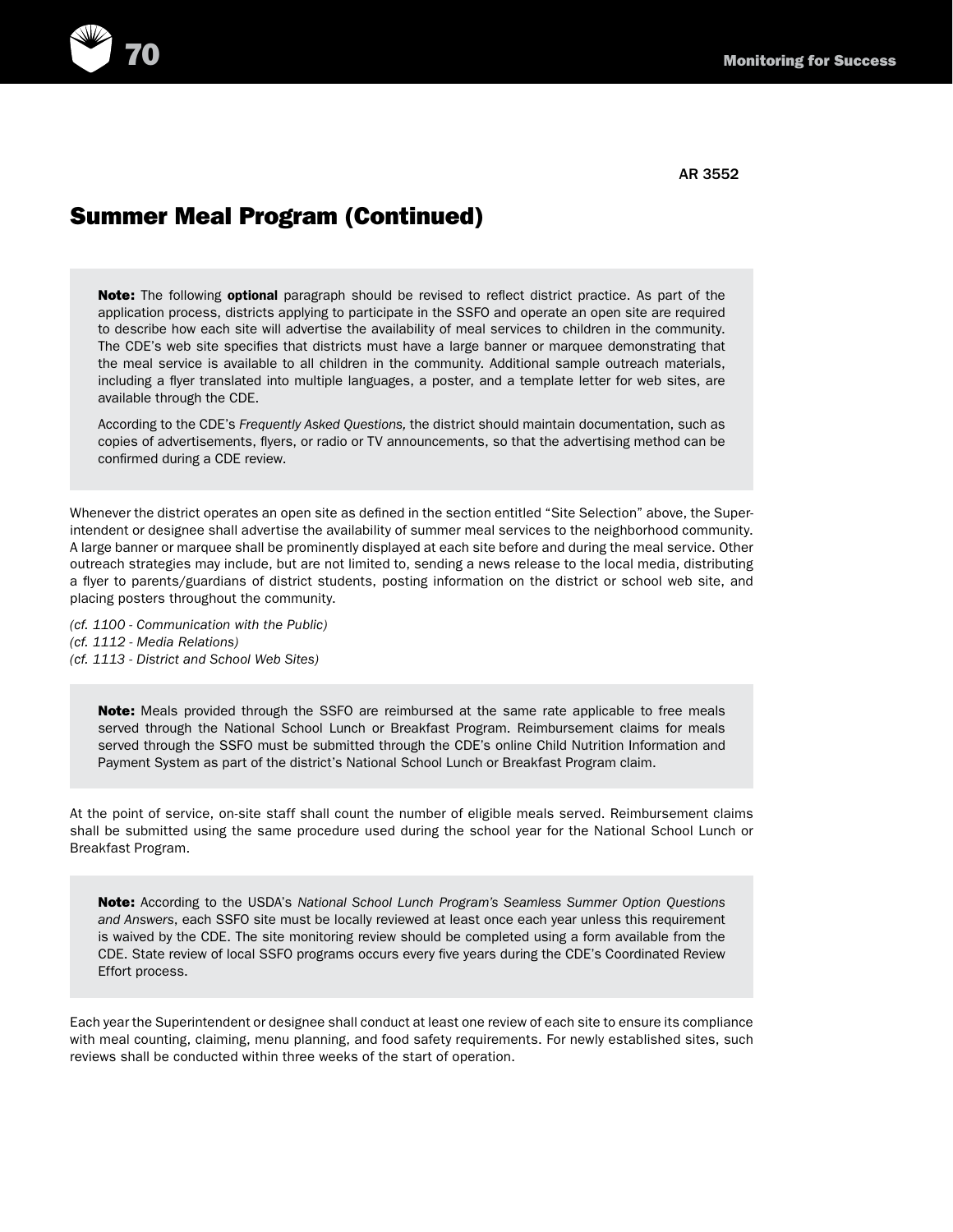71

### Summer Meal Program (Continued)

Additional Requirements for Summer Food Service Program

Note: In addition to the requirements in the "Site Selection" and "Meal Service" sections above, districts participating in SFSP are subject to the requirements in the following **optional** section. The SFSP requires annual approval of the program from the CDE.

The district shall annually submit to the CDE a program application and budget for anticipated operational and administrative costs.

Note: 7 CFR 225.15 requires districts that sponsor open sites, as defined in item #1 in the section entitled "Site Selection" above, to send a notice to the media publicizing the availability of the program. A sample news release is available in the USDA's *The Summer Food Service Program: Food That's In When School is Out*, *2010 Administrative Guidance for Sponsors.*

The Superintendent or designee shall annually send a notice to the media serving the area from which the district draws its attendance regarding the availability of free meals. (7 CFR 225.15)

*(cf. 1112 - Media Relations)*

Note: According to the USDA's *2010 Administrative Guidance for Sponsors*, in addition to the media notice described above, the district is required to take the actions specified in items #1-4 below to inform the community about the program.

In addition, the district and each open site shall:

- 1. Make program information available to the public upon request
- 2. Make reasonable efforts to provide information in the appropriate translation concerning the availability and nutritional benefits of the program
- 3. Display, in a prominent place at the site and in the district office, the nondiscrimination poster developed or approved by the U.S. Department of Agriculture's Food and Nutrition Service
- 4. Include the nondiscrimination statement and instructions for filing a complaint in the public release and in any program information directed to parents/guardians of participants and potential participants
	- *(cf. 0410 Nondiscrimination in District Programs and Activities) (cf. 1100 - Communication with the Public) (cf. 1113 - District and School Web Sites)*

Note: CDE Management Bulletin USDA-SFSP-06-2008 states that sponsors of open sites are also required to post signage as provided in item #5 below.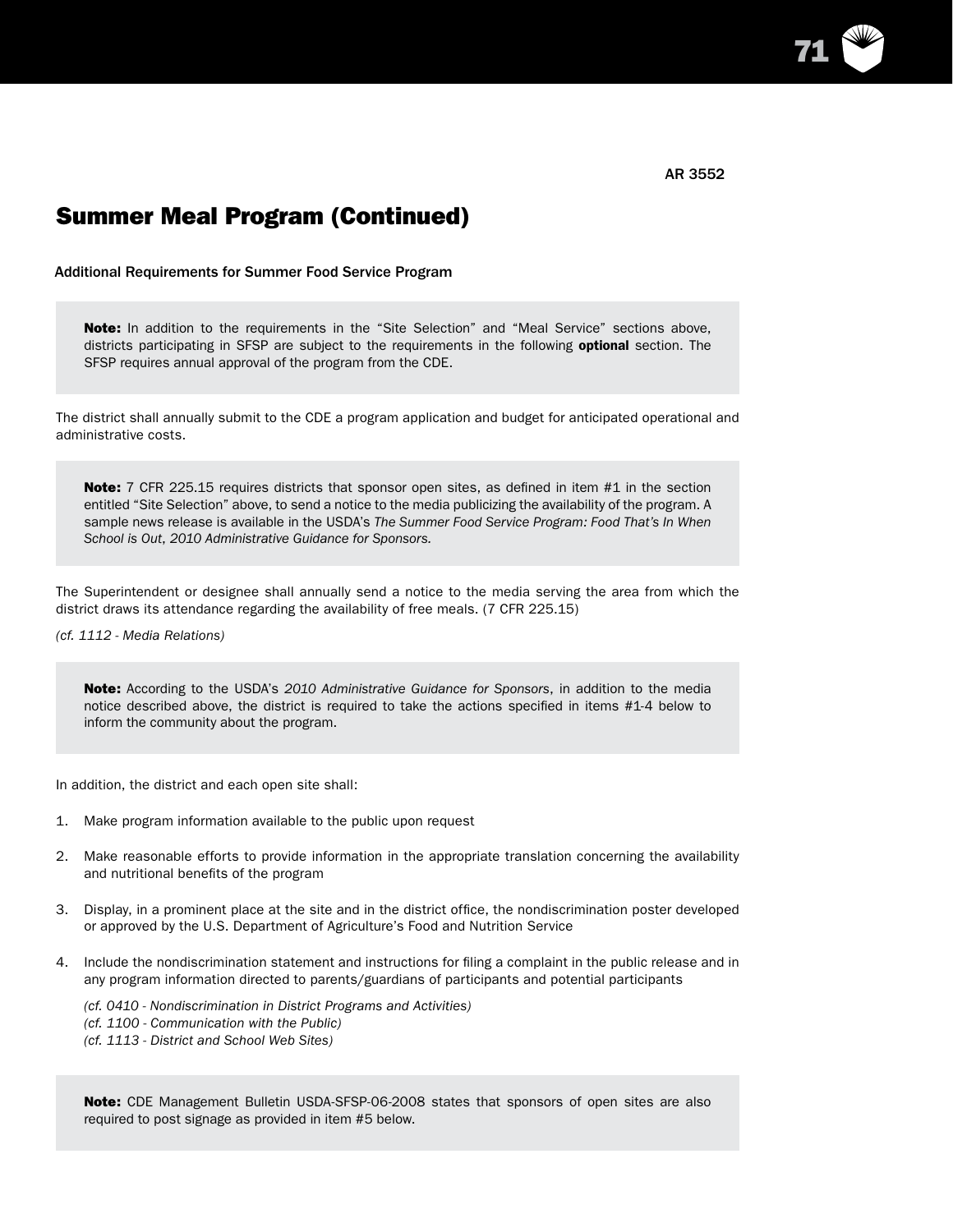

AR 3552

### Summer Meal Program (Continued)

5. Post signage, such as a banner, marquee, poster, or other large display on the exterior of the building facing the street nearest the entrance of the meal service area at each site, before the meal service begins and throughout the service time

All meals offered through the summer meal program shall meet U.S. Department of Agriculture minimum meal patterns as specified in 7 CFR 225.16 or the meal patterns required for the National School Lunch and Breakfast Programs. (42 USC 1761; 7 CFR 225.16)

*(cf. 3550 - Food Service/Child Nutrition Program) (cf. 5141.27 - Food Allergies/Special Dietary Needs)*

The Superintendent or designee shall submit to the CDE monthly reimbursement claims based on the number of eligible meals served.

Note: 42 USC 1761 and 7 CFR 225.15 and 225.7 require the district to provide training for program administrative and site personnel as provided below. In addition, administrative personnel must participate in mandatory training conducted by the CDE each year before the CDE will approve the SFSP agreement.

Program administrative personnel shall annually attend mandatory training provided by the CDE. In addition, the Superintendent or designee shall annually hold program training sessions for administrative and site personnel and shall allow no site to operate until personnel have attended at least one of these training sessions. Training of site personnel shall include, but not be limited to, the purpose of the program, site eligibility, record keeping, site operations, meal pattern requirements, and the duties of a program monitor. The Superintendent or designee shall provide training throughout the summer to ensure that administrative personnel are thoroughly knowledgeable in all required areas of program administration and operation and are provided with sufficient information to carry out their program responsibilities. Each site shall have present at each meal service at least one person who has received this training. (42 USC 1761; 7 CFR 225.15, 225.7)

*(cf. 4231 - Staff Development) (cf. 4331 - Staff Development)*

> Note: In addition to the self-reviews required by 7 CFR 225.15 as described below, districts are subject to reviews by the CDE at least once every three years, and more frequently under some circumstances, in accordance with 7 CFR 225.7.

The Superintendent or designee shall monitor program operations by conducting site visits prior to opening a new site, during the first week of operation, during the first four weeks of operation, and then at a reasonable level thereafter. (7 CFR 225.15)

The Superintendent or designee shall retain all records pertaining to the program for a period of three years after the end of the fiscal year to which they pertain. (7 CFR 225.6, 225.15)

*(cf. 3580 - District Records)*

*Policy Reference UPDATE Service Copyright 2012 by California School Boards Association, West Sacramento, California 95691* All rights reserved.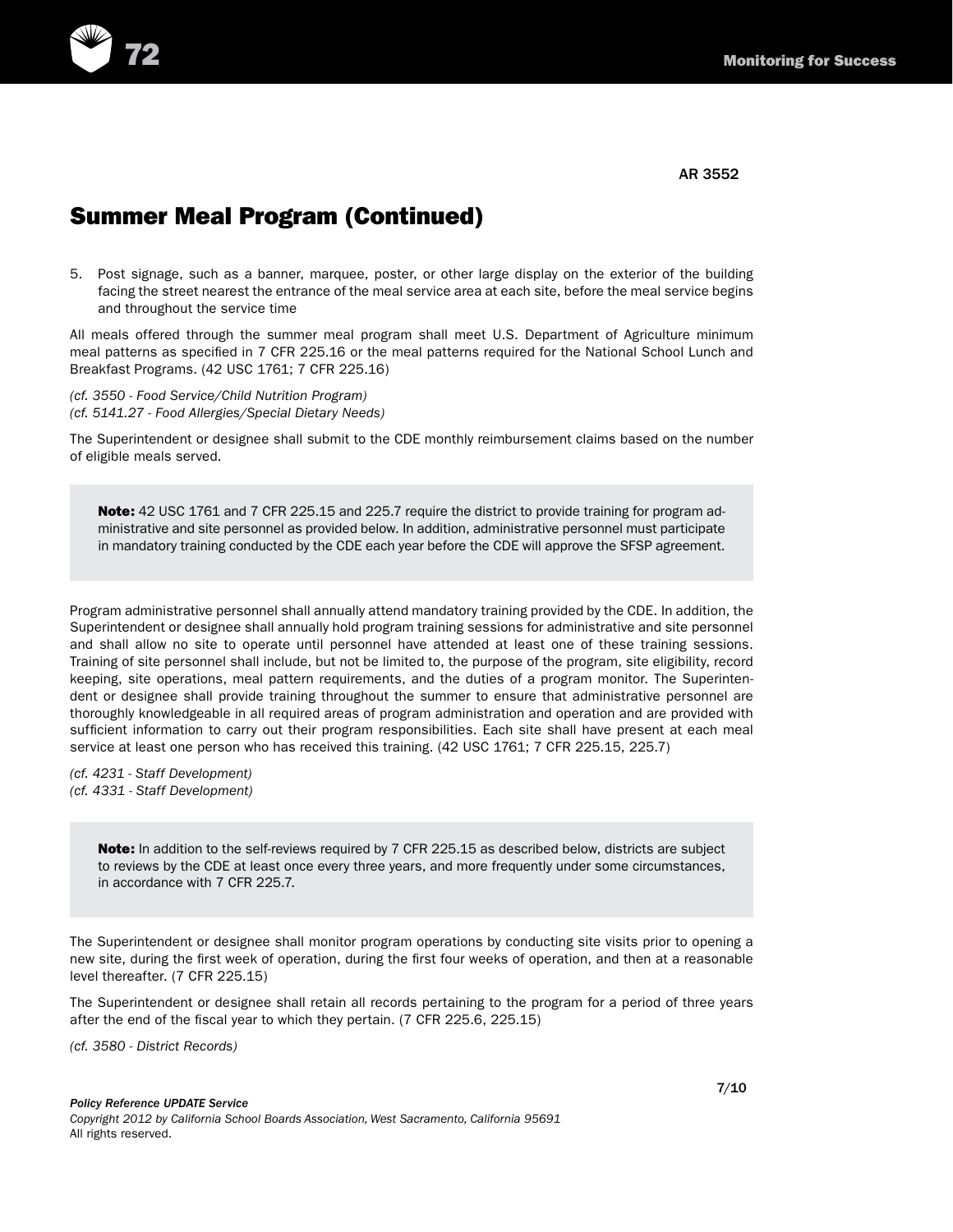Business and Noninstructional Operations **BP** 3553

### Free and Reduced Price Meals

Note: Education Code 49550 requires all districts to provide at least one nutritionally adequate meal during each school day to needy students, defined in Education Code 49552 as those who meet federal eligibility criteria for free and reduced-price meals. Pursuant to 42 USC 1758 and 1773, districts that participate in the National School Lunch and/or Breakfast Program may receive reimbursement for free and reduced-price meals at a higher rate than that provided for meals for noneligible students. In addition, state funding may be available through the State Meal Program (Education Code 49490- 49494). The district may apply to the California Department of Education (CDE) for available state and federal funds.

The requirement to provide at least one nutritionally adequate meal to needy students applies during summer school sessions unless the district receives a waiver from the State Board of Education under the conditions described in Education Code 49548. Funding to support the provision of summer school meals is available through the Seamless Summer Feeding Option and/or Summer Food Service Program (Education Code 49547.5; 42 USC 1761); see BP/AR 3552 - Summer Meal Program.

The Governing Board recognizes that adequate nutrition is essential to the development, health, and learning of all students. The Superintendent or designee shall facilitate and encourage the participation of students from low-income families in the district's food service program.

*(cf. 3551 - Food Service Operations/Cafeteria Fund) (cf. 3552 - Summer Meal Program) (cf. 5030 - Student Wellness) (cf. 5148 - Child Care and Development) (cf. 5148.2 - Before/After School Programs) (cf. 6177 - Summer School)*

The district shall provide at least one nutritionally adequate meal each school day, free of charge or at a reduced price, for students whose families meet federal eligibility criteria. (Education Code 49550, 49552)

Note: In order to be reimbursed for free and reduced-price meals, a school must meet federal and/or state nutritional guidelines in 7 CFR 210.10 and 220.8 as described in AR 3550 - Food Service/Child Nutrition Program.

The Superintendent or designee shall ensure that meals provided through the free and reduced-price meals program meet applicable state and/or federal nutritional standards in accordance with law, Board policy, and administrative regulation.

*(cf. 3550 - Food Service/Child Nutrition Program)*

Note: The federally funded Special Milk Program (42 USC 1772; 7 CFR 215.1, 215.7) assists in providing milk to students at reasonable prices in schools that do not participate in the National School Lunch or Breakfast Program. Participating districts may, at their discretion, choose to provide milk at no charge to students who qualify for free and reduced-price meals. The following **optional** paragraph is for use by districts that choose to provide free milk to eligible students.

73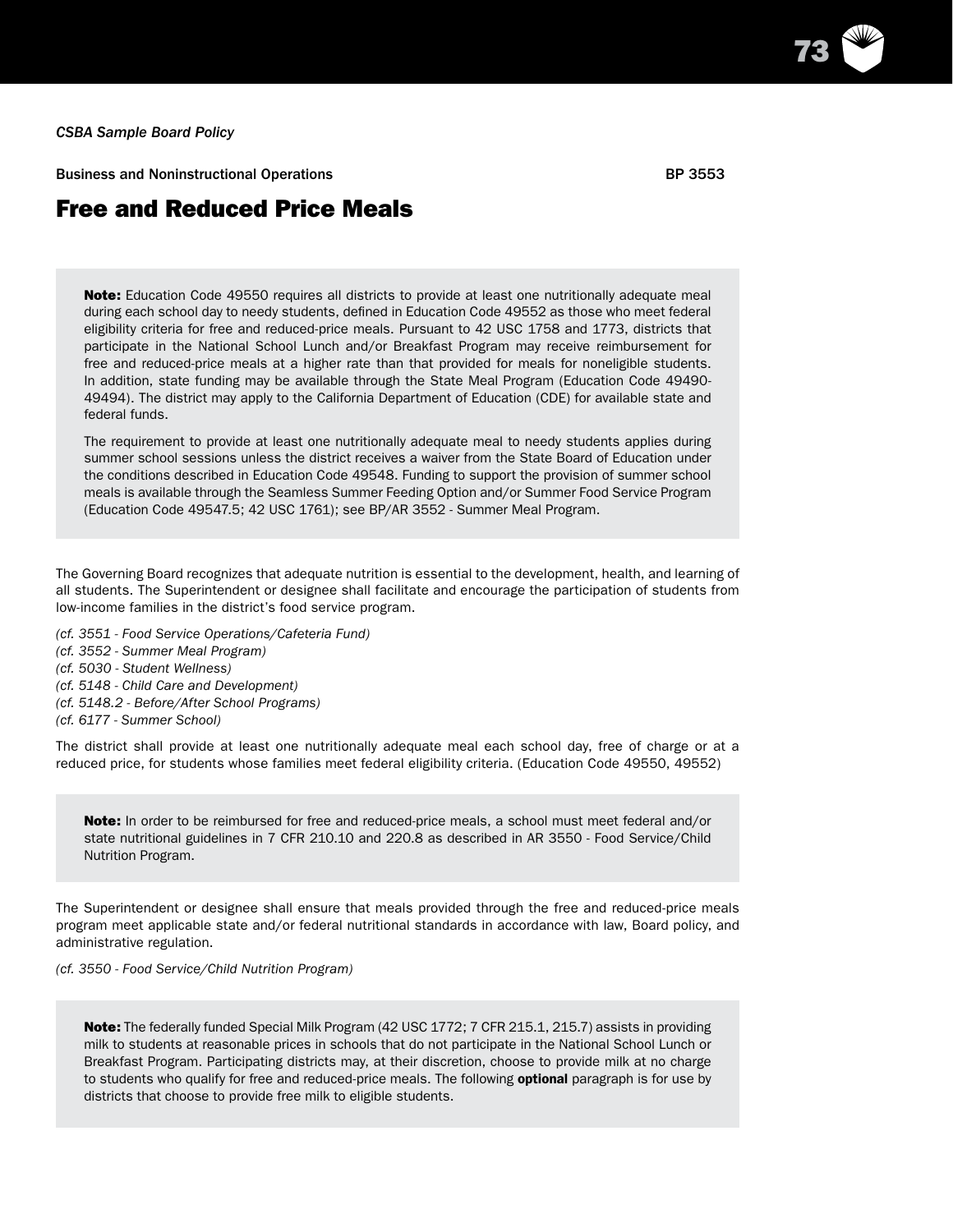

## Free and Reduced Price Meals (Continued)

Schools participating in the Special Milk Program pursuant to 42 USC 1772 shall provide milk at no charge to students who meet federal eligibility criteria for free or reduced-price meals.

Note: Education Code 49557 requires the district to develop a plan ensuring that students receiving free and reduced-price meals are not discriminated against in the implementation of the food services program. See the accompanying administrative regulation for plan requirements.

The Board shall approve, and shall submit to the California Department of Education for approval, a plan that ensures that students eligible to receive free or reduced-price meals and milk are not treated differently from other students. (Education Code 49557)

*(cf. 0410 - Nondiscrimination in District Programs and Activities) (cf. 3555 - Nutrition Program Compliance) (cf. 5145.3 - Nondiscrimination/Harassment)*

### Confidentiality/Release of Records

All applications and records related to eligibility for the free and reduced-price meals program shall be confidential except as provided by law. (Education Code 49558)

Note: The following paragraph is optional. According to CDE Management Bulletin NSD-SNP-12-2010, Education Code 49558 does not prohibit the sharing of free and reduced-price meal application information to other districts/schools for the purpose of determining students' eligibility. The district may provide either the student's application or only the student's name and eligibility status. The CDE urges districts to develop agreements with other districts regarding how the data will be shared, transported, protected, and destroyed once its purpose for determining meal eligibility has been completed.

If a student transfers from the district to another district or to a private school, the Superintendent or designee may release the student's eligibility status or a copy of his/her free and reduced-price meal application to the other district or school to assist in the continuation of the student's meal benefits.

Note: Education Code 49558 authorizes the Governing Board to allow district employees to use the name and eligibility status of students participating in the free and reduced-price meals program for the purpose of disaggregation of academic achievement data. However, in accordance with federal guidelines, free and reduced-price meal records may be shared for this purpose only in connection with either a federal Title I program (20 USC 6301-6514) or the National Assessment of Educational Progress. Education Code 49558 allows districts with schools in program improvement, pursuant to 20 USC 6316, to use this information to identify students eligible for school choice and supplemental educational services; see BP/AR 0520.2 -Title I Program Improvement Schools. Only the name and meal eligibility status of a student may be shared for this purpose. Information regarding a student's participation in the program (e.g., household size and income, the record of meals served to that student) is confidential.

Districts wishing to use free and reduced-price meal records for these purposes are **mandated** to adopt a policy authorizing employee access. See the accompanying administrative regulation for additional requirements applicable to districts that authorize such access.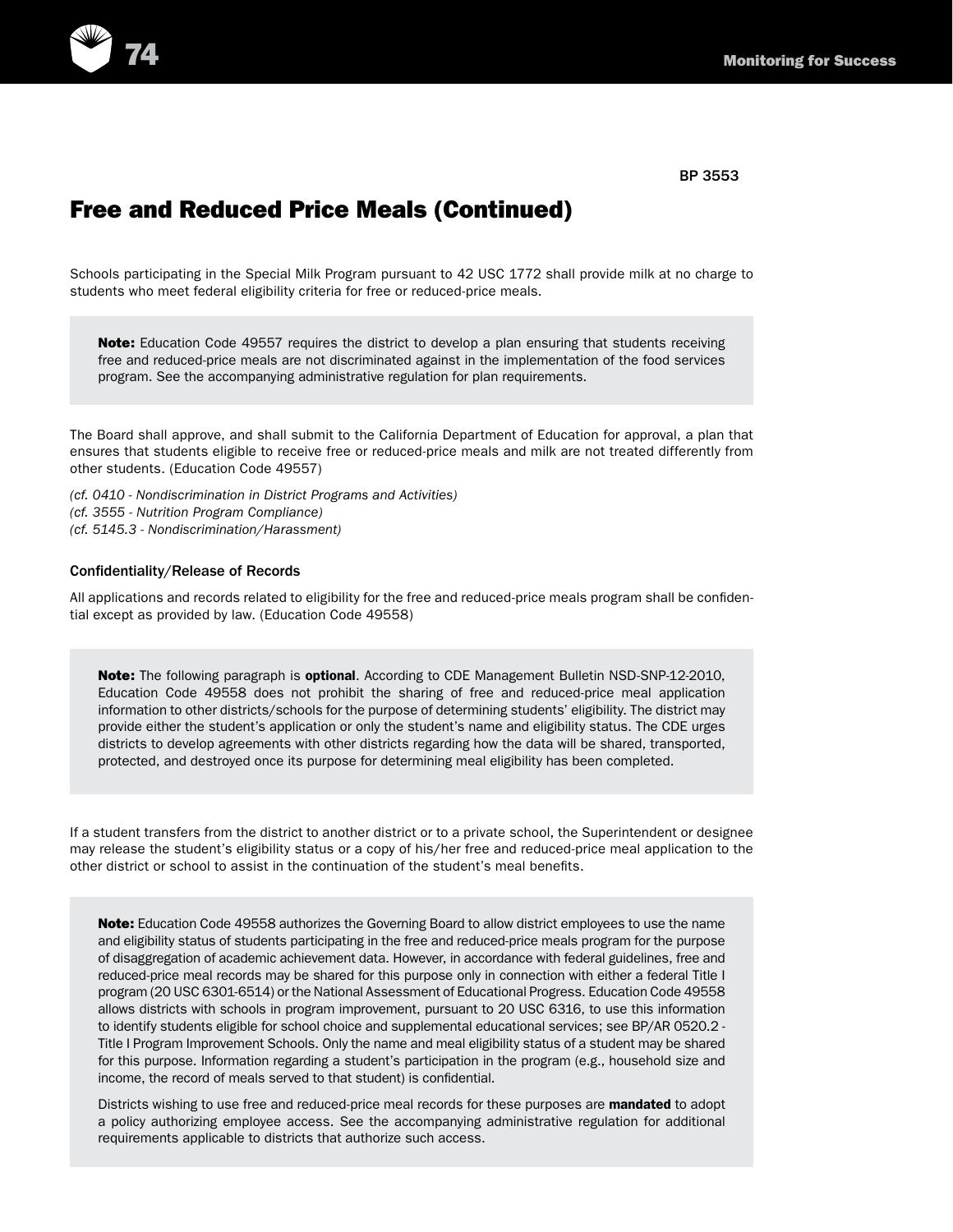75

## Free and Reduced Price Meals (Continued)

The Board authorizes designated employees to use individual records pertaining to student eligibility for the free and reduced-price meals program for the purposes of: (Education Code 49558)

1. Disaggregation of academic achievement data

2. In any school identified as a Title I program improvement school pursuant to 20 USC 6316, identification of students eligible for school choice and supplemental educational services

*(cf. 0520.2 - Title I Program Improvement Schools) (cf. 5125 - Student Records) (cf. 6162.51 - Standardized Testing and Reporting Program) (cf. 6171 - Title I Programs)*

Note: Pursuant to Education Code 49558, a district may release information on the National School Lunch Program application, under the conditions described below, to the local agency that determines eligibility under the Medi-Cal program.

The Board further authorizes the release of information on the school lunch program application to the local agency that determines Medi-Cal program eligibility, provided that the student is approved for free meals and the parent/guardian consents to the sharing of information in accordance with Education Code 49557.2.

*(cf. 5141.6 - School Health Services)*

Note: The following paragraph is optional. Pursuant to Education Code 49558, as amended by AB 402 (Ch. 504, Statutes of 2011), a district may release information on the National School Lunch Program application of any student who has been approved for participation in the free or reduced-price meals program to the local agency that determines eligibility for participation in the CalFresh program (formerly Food Stamp) or other nutrition assistance program authorized under 7 CFR 210.1. To do so, the district must comply with the conditions described below and may enter into a memorandum of understanding with the local agency in accordance with Education Code 49557.3, as added by AB 402.

In addition, information on the school lunch program application may be released to the local agency that determines eligibility for participation in the CalFresh program or other nutrition assistance program, provided the student whose information is to be released is approved for free or reduced-price meals and his/her parent/guardian consents to the sharing of the information. Prior to releasing information to any such local agency, the Superintendent or designee and the local agency shall enter into a memorandum of understanding that, at a minimum, shall include the roles and responsibilities of the district and the local agency, the process for sharing the information, and a statement that the local agency may use the information only for purposes directly related to the enrollment of families in the CalFresh or other nutrition assistance program. (Education Code 49557.3, 49558)

### Legal Reference:

#### *EDUCATION CODE*

*48980 Notice at beginning of term 49430-49436 Pupil Nutrition, Health, and Achievement Act of 2001 49490-49494 School breakfast and lunch programs 49500-49505 School meals*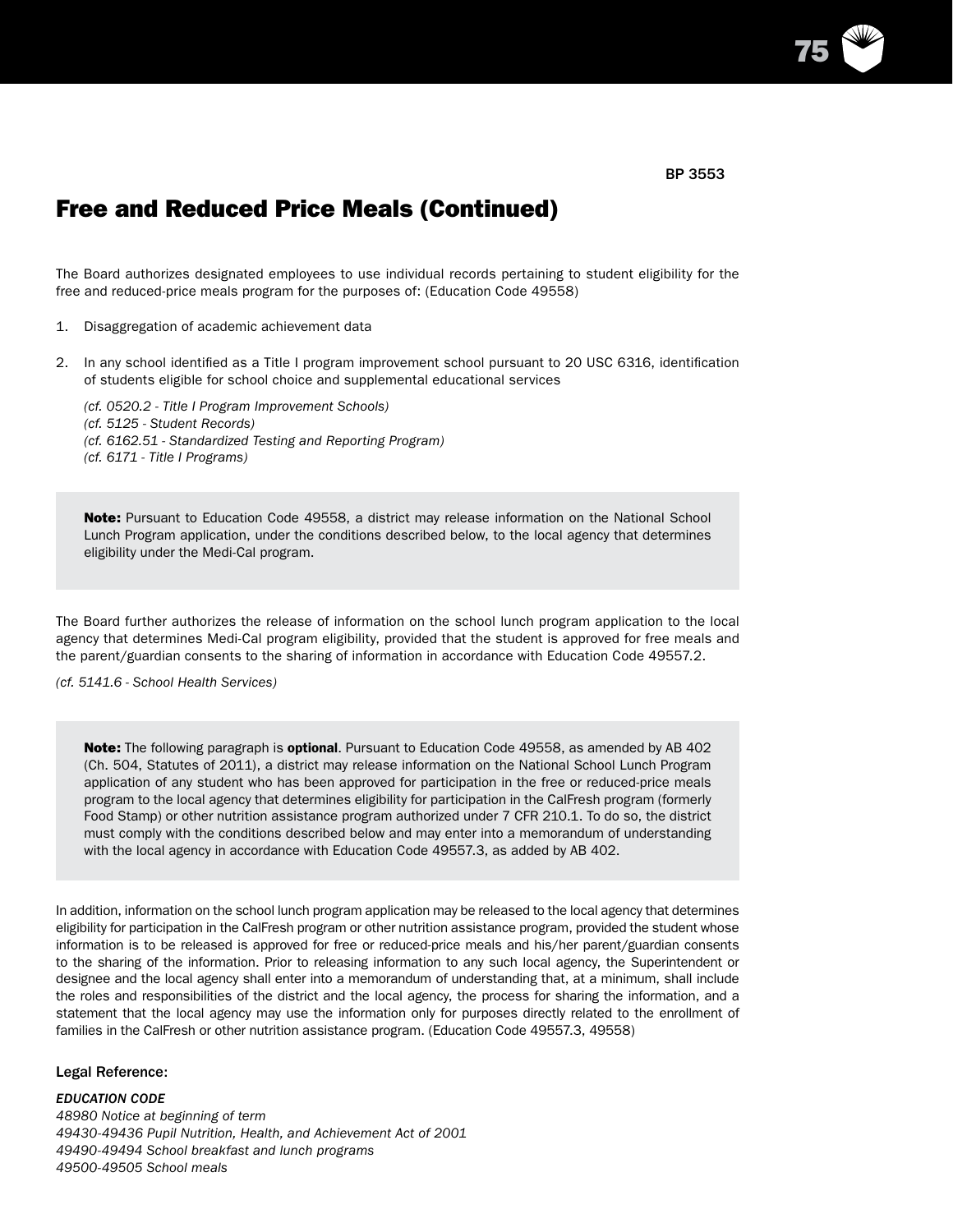

# Free and Reduced Price Meals (Continued)

*49510-49520 Nutrition 49530-49536 Child Nutrition Act of 1974 49547-49548.3 Comprehensive nutrition service 49550-49562 Meals for needy students*

### *CODE OF REGULATIONS, TITLE 5*

*15510 Mandatory meals for needy students 15530-15535 Nutrition education 15550-15565 School lunch and breakfast programs*

### *UNITED STATES CODE, TITLE 20*

*1232g Federal Educational Rights and Privacy Act 6301-6514 Title I programs*

### *UNITED STATES CODE, TITLE 42*

*1751-1769j School lunch program 1771-1791 Child nutrition, especially: 1773 School breakfast program*

### *CODE OF FEDERAL REGULATIONS, TITLE 7*

*210.1-210.31 National School Lunch Program 220.10-220.21 National School Breakfast Program 245.1-245.13 Determination of eligibility for free and reduced-price meals and free milk*

### Management Resources:

### *CSBA PUBLICATIONS*

*Monitoring for Success: Student Wellness Policy Implementation Monitoring Report and Guide,* 2007 Student Wellness: A Healthy Food and Physical Activity Policy Resource Guide, rev. April 2006

### *CALIFORNIA DEPARTMENT OF EDUCATION MANAGEMENT BULLETINS*

*USDA-SNP-07-2010 Change in Free and Reduced-Price Meal Application Approval Process, September 2010 NSD-SNP-12-2010 Clarification Regarding the Ability to Share Student Meal Program Eligibility Information Between School Food Authorities, April 2010*

*04-103 Implementation of Final Rule on Verification of Applications for Free and Reduced-Price Meals, August 2004*

*98-101 Confidentiality of Free and Reduced-Price Eligibility Information, February 1998*

### *CALIFORNIA DEPARTMENT OF EDUCATION PUBLICATIONS*

*Feed More Kids, Improve Program Participation Direct Certification Implementation Checklist,* May 2008

### *U.S. DEPARTMENT OF AGRICULTURE PUBLICATIONS*

*Eligibility Manual for School Meals: Federal Policy for Determining and Verifying Eligibility,* January 2008 *Provision 2 Guidance: National School Lunch and School Breakfast Programs,* Summer 2002

### *WEB SITES*

*CSBA: http://www.csba.org*

*California Department of Education, Nutrition Services Division: http://www.cde.ca.gov/ls/nu California Healthy Kids Resource Center: http://www.californiahealthykids.org California Project LEAN (Leaders Encouraging Activity and Nutrition): http://www.californiaprojectlean.org U.S. Department of Agriculture, Food and Nutrition Service: http://www.fns.usda.gov/cnd*

### *Policy Reference UPDATE Service*

(11/07 3/11) 11/11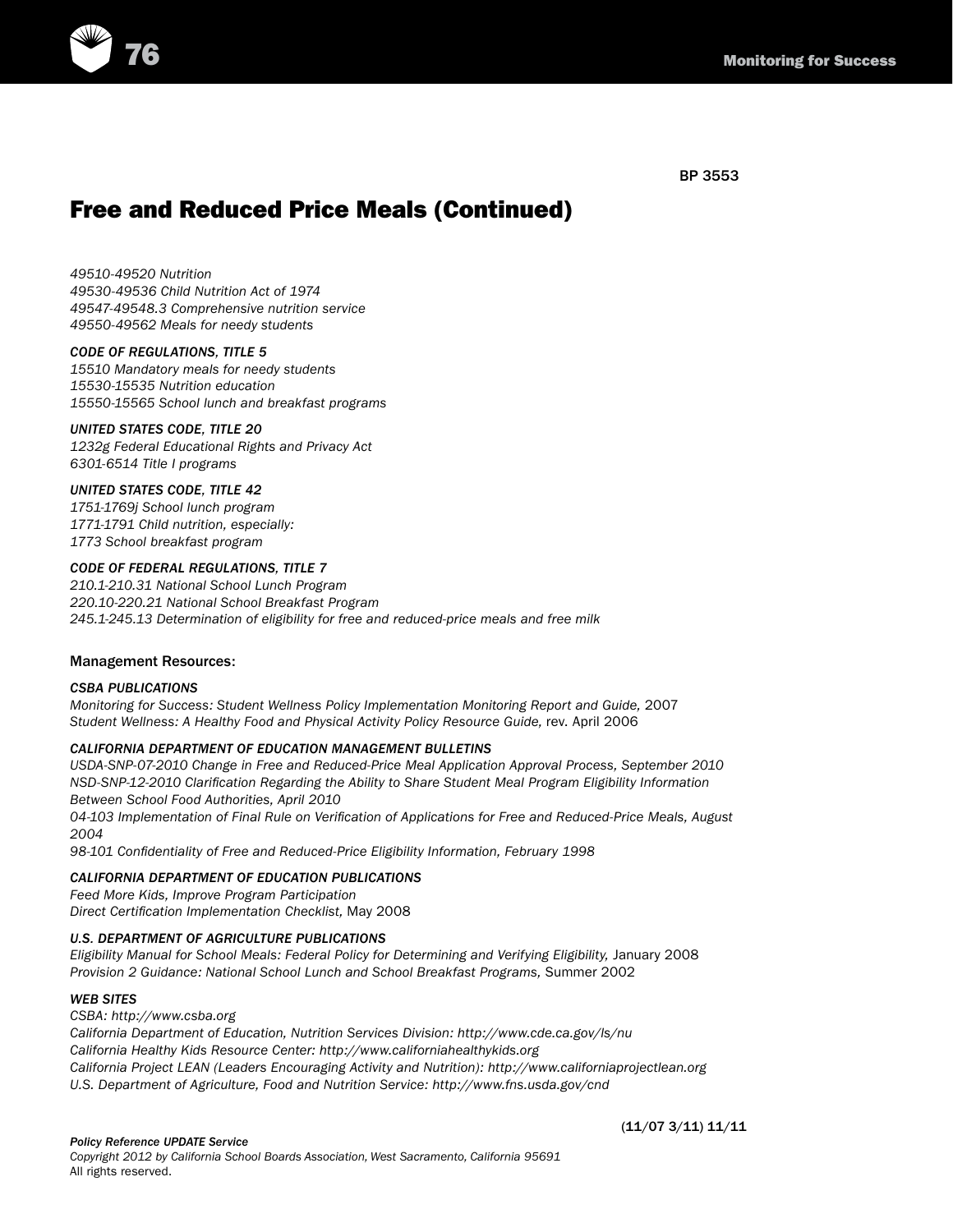Business and Noninstructional Operations **AR 3553** AR 3553

### Free and Reduced Price Meals

Note: Education Code 49550 requires all districts to provide at least one nutritionally adequate meal during each school day to needy students, defined in Education Code 49552 as those who meet federal eligibility criteria for free and reduced-price meals. The following administrative regulation is for use by all districts, regardless of whether they receive reimbursement for free and reduced-price meals through the National School Lunch and/or Breakfast Program (42 USC 1758, 1773) and/or the State Meal Program (Education Code 49490-49494).

### Applications

Note: The California Department of Education's (CDE) Management Bulletin USDA-SNP-07-2010 clarifies that it is the responsibility of the district to ensure that applications for free and reduced-price meals and free milk meet the requirements of law. Model application forms are available from the CDE in several formats and in both English and Spanish. Pursuant to 42 USC 1758, as amended by the Healthy, Hunger-Free Kids Act of 2010 (P.L. 111-296), applicants may only be required to submit the last four digits of their social security numbers rather than the full number. Thus, the district should change its application accordingly.

The Superintendent or designee shall ensure that the district's application form for free and reduced-price meals and related materials include the statements specified in Education Code 49557 and 7 CFR 245.5. In addition, the application packet may include the notifications and information listed in Education Code 49557.2.

The application form and related information shall be distributed to all parents/guardians at the beginning of each school year and shall be available to students at all times during the school day. (Education Code 48980, 49520; 42 USC 1758; 7 CFR 245.5)

*(cf. 3550 - Food Service/Child Nutrition Program) (cf. 3551 - Food Service Operations/Cafeteria Fund) (cf. 3552 - Summer Meal Program) (cf. 5145.6 - Parental Notifications)*

Note: According to the U.S. Department of Agriculture's *Eligibility Manual for School Meals: Federal Policy for Determining and Verifying Eligibility*, households enrolling a new student after the start of the school year must also be provided an application and related materials.

The form and information shall also be provided whenever a new student is enrolled.

At the beginning of each school year, the Superintendent or designee shall send a public release, containing the same information supplied to parents/guardians and including eligibility criteria, to local media, the local unemployment office, and any major employers in the district attendance area contemplating large layoffs. Copies of the public release shall be made available upon request to any interested person. (7 CFR 245.5)

*(cf. 1112 - Media Relations)*

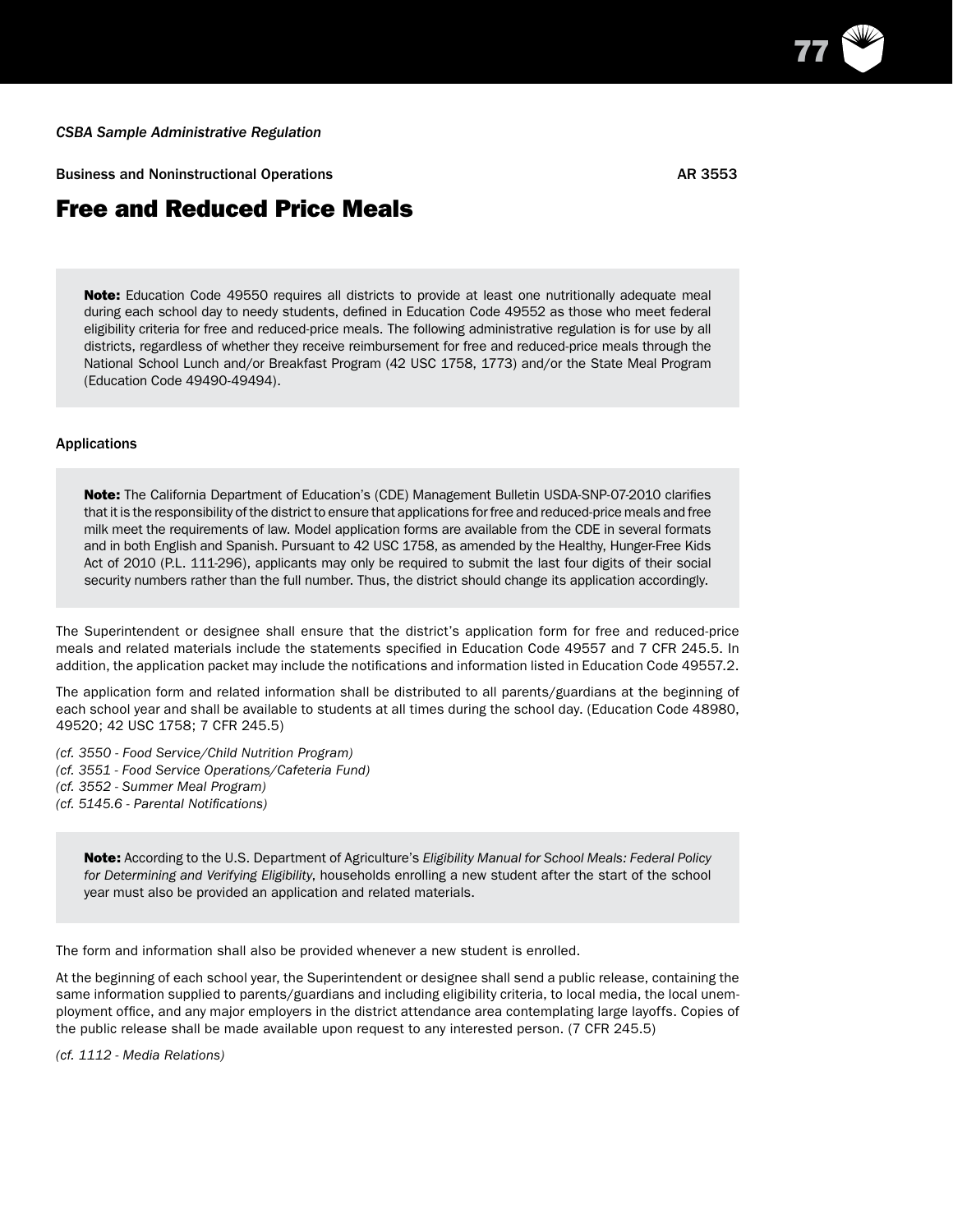

# Free and Reduced Price Meals (Continued)

### Eligibility

Note: Districts are responsible for determining students' eligibility for free and reduced-price meals in accordance with criteria established by the CDE consistent with 42 USC 1758 and 1773 and 7 CFR 245.3. Family income levels that qualify for free or reduced-price meals, by household size, are annually posted on the CDE's web site.

Pursuant to 42 USC 1769c, as amended by P.L. 111-296, a district that has demonstrated a high level of, or a high risk for, administrative error may be required to implement a second-level, independent review of the eligibility determination for each application. Such districts also will be subject to additional CDE reporting requirements.

The Superintendent or designee shall determine students' eligibility for the free and reduced-price meals program based on the criteria specified in 42 USC 1758 and 1773 and 7 CFR 245.1-245.13 and made available by the California Department of Education.

Note: Education Code 49561-49562 require the CDE to maintain a computerized data-matching system to directly certify, for enrollment in the free and reduced-price meals program, recipients of the Food Stamp Program, California Work Opportunity and Responsibility to Kids (CalWORKS) Program, Medi-Cal program, and other programs authorized for direct certification under federal law. Under this system, the CDE provides districts with a list of students who are eligible for the free and reduced-price meals program based on their enrollment in another program. Pursuant to 42 USC 1758, as amended by P.L. 111-196, districts also may, at their own discretion and by obtaining documentation from the appropriate state or local agency, directly certify as eligible a student who is homeless, migratory, or a foster child. Pursuant to Education Code 49561 and 42 USC 1758, as amended, no additional application or further action is required by the household of students who are directly certified. Further information about direct certification and other eligibility issues is available in the USDA's *Eligibility Guidance for School Meals Manual*.

Pursuant to 42 USC 1759a, as amended by P.L. 111-296, and 7 CFR 245.9, certain districts located in high poverty areas may be eligible to participate in alternative processes for annual determinations of student eligibility for free and reduced-price meals (Provisions 1, 2, 3, and 4). Districts participating in these alternative processes should revise the following section to reflect district practice.

When authorized by law, participants in other federal or state programs may be directly certified, without further application, for enrollment in the free and reduced-price meals program. (Education Code 49561; 42 USC 1758)

*(cf. 6173 - Education for Homeless Children) (cf. 6173.1 - Education for Foster Youth) (cf. 6175 - Migrant Education Program)*

### Verification of Eligibility

Not later than November 15 of each year, the Superintendent or designee shall verify the eligibility of a sample of household applications approved for the school year in accordance with the sample sizes and procedures specified in 42 USC 1758 and 7 CFR 245.6a. (42 USC 1758; 7 CFR 245.6a)

If the review indicates that the initial eligibility determination is correct, the Superintendent or designee shall verify the approved household application. If the review indicates that the initial eligibility determination is incorrect, the Superintendent or designee shall: (42 USC 1758; 7 CFR 245.6a)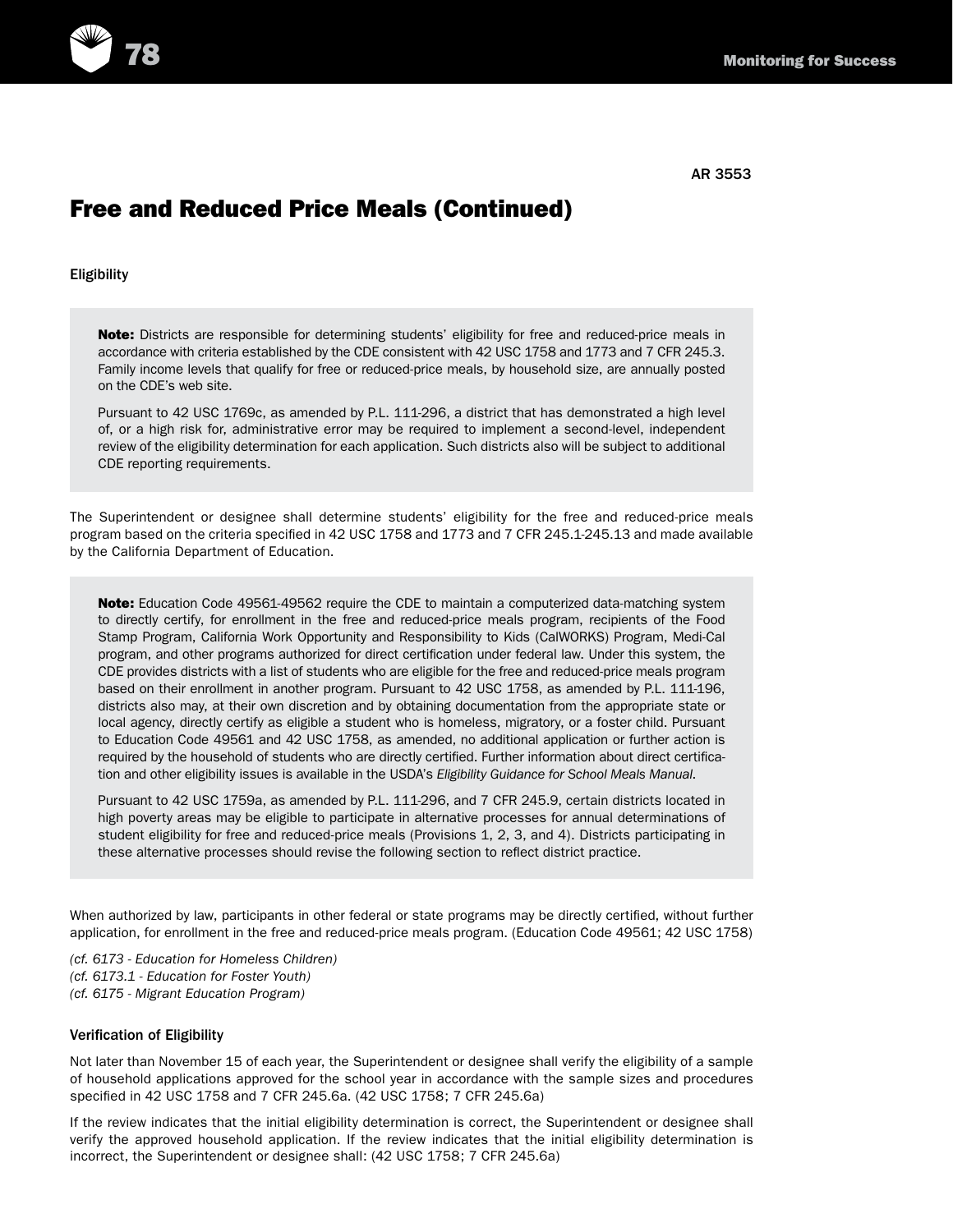AR 3553

79

## Free and Reduced Price Meals (Continued)

- 1. If the eligibility status changes from reduced price to free, make the increased benefits immediately available and notify the household of the change in benefits
- 2. If the eligibility status changes from free to reduced price, first verify the application, then notify the household of the correct eligibility status, and, when required by law, send a notice of adverse action as described below
- 3. If the eligibility status changes from free or reduced price to paid, send the household a notice of adverse action as described below

If any household is to receive a reduction or termination of benefits as a result of verification activities, or if the household fails to cooperate with verification efforts, the Superintendent or designee shall reduce or terminate benefits, as applicable, and shall properly document and retain on file in the district the reasons for ineligibility. He/she also shall send a notice of adverse action to any household that is to receive a reduction or termination of benefits. Such notice shall be provided 10 days prior to the actual reduction or termination of benefits. The notice shall advise the household of: (7 CFR 245.6a)

- 1. The change and the reasons for the change
- 2. The right to appeal, when the appeal must be filed to ensure continued benefits while awaiting a hearing and decision, and instructions on how to appeal
- 3. The right to reapply at any time during the school year
- 4. Confidentiality/Release of Records

Note: The following section is for use by districts that have adopted a policy, pursuant to Education Code 49558, allowing district employees to use individual records of students eligible for the free and reduced-price meals program for the purpose of disaggregation of academic achievement data and for the identification of students eligible for public school choice and supplemental educational services in schools identified for program improvement pursuant to 20 USC 6316. See the accompanying Board policy and BP/AR 0520.2 - Title I Program Improvement Schools.

In Management Bulletin 98-101, the CDE advises that the Governing Board must designate by name or job title the employee(s) authorized to use records for these purposes. Districts should identify the specific title(s) of the designated employee(s) in the space provided below, such as Title I Coordinator.

The Superintendent designates the following district employee(s) to use individual records pertaining to student participation in the free and reduced-price meals program for the purpose of disaggregation of academic achievement data or for the identification of students in any program improvement school eligible for school choice and supplemental educational services pursuant to 20 USC 6316:

(title or position)

In using the records for such purposes, the following conditions shall be satisfied: (Education Code 49558)

1. No individual indicators of participation in the free and reduced-price meals program shall be maintained in the permanent records of any student if not otherwise allowed by law.

*(cf. 5125 - Student Records)*

\_\_\_\_\_\_\_\_\_\_\_\_\_\_\_\_\_\_\_\_\_\_\_\_\_\_\_\_\_\_\_\_\_\_\_\_\_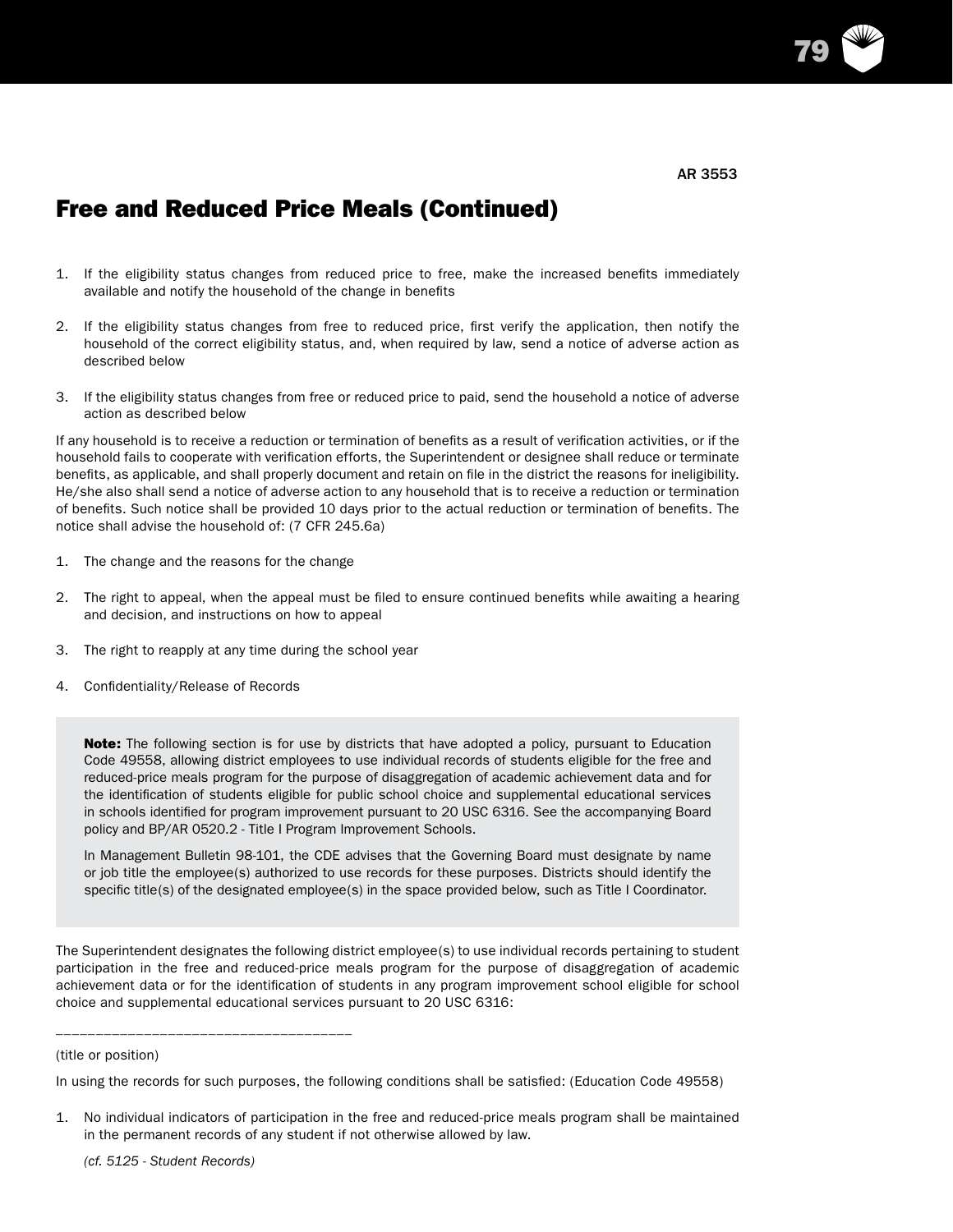

AR 3553

# Free and Reduced Price Meals (Continued)

2. Information regarding individual student participation in the free and reduced-price meals program shall not be publicly released.

*(cf. 4119.23/4219.23/4319.23 - Unauthorized Release of Confidential/Privileged Information)*

3. All other confidentiality provisions required by law shall be met.

Information collected regarding individual students certified to participate in the free and reduced-price meals program shall be destroyed when no longer needed for its intended purpose.

### Nondiscrimination Plan

The district's plan for students receiving free or reduced-price meals shall ensure the following: (Education Code 49557; 42 USC 1758)

- 1. The names of the students shall not be published, posted, or announced in any manner, or used for any purpose other than the National School Lunch and School Breakfast Programs, unless otherwise provided by law.
- 2. There shall be no overt identification of any of the students by the use of special tokens or tickets or by any other means.
- 3. The students shall not be required to work for their meals or for milk.
- 4. The students shall not be required to use a separate dining area, go through a separate serving line or entrance, or consume their meals or milk at a different time.
	- *(cf. 0410 Nondiscrimination in District Programs and Activities) (cf. 3555 - Nutrition Program Compliance)*

When more than one lunch, breakfast, or type of milk is offered, the students shall have the same choice of meals or milk as is available to those students who pay the full price. (Education Code 49557; 7 CFR 245.8)

### Prices

Note: The following section is for use by districts that provide reduced-price meals to students through the National School Lunch and/or Breakfast Program pursuant to 42 USC 1757 and 1773.

The maximum price that shall be charged to eligible students for reduced-price meals shall be 40 cents for lunch and 30 cents for breakfast. (42 USC 1758, 1773)

*Policy Reference UPDATE Service*

(11/04 11/07) 3/11

*Copyright 2012 by California School Boards Association, West Sacramento, California 95691* All rights reserved.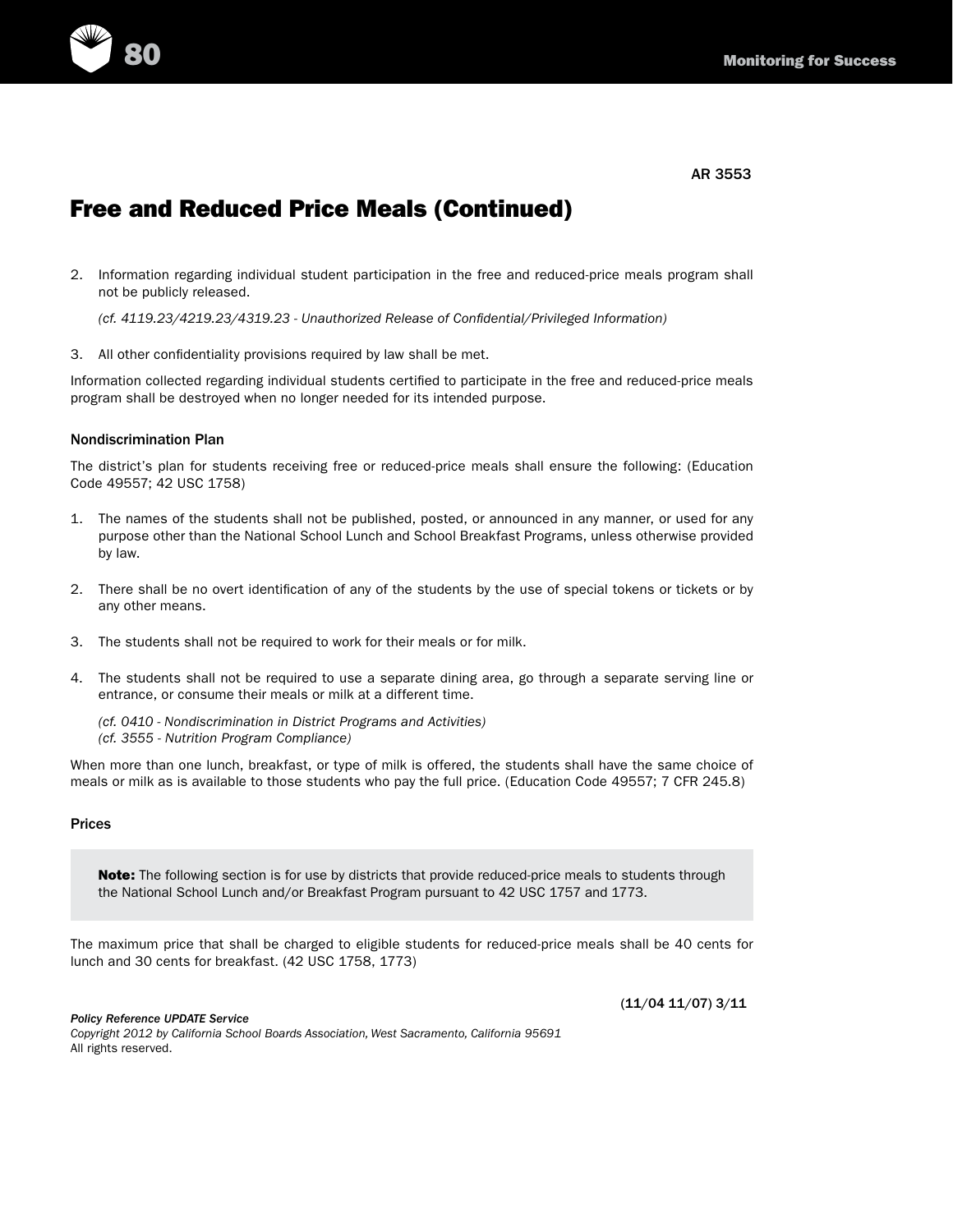Business and Noninstructional Operations **BP** 3554

### Other Food Sales

**Note:** The following policy addresses food and beverage sales outside of the district's food service/ cafeteria program, including the use of vending machines and student stores as well as food sales on school premises by student and/or adult organizations. For policy addressing sales by the food service/ cafeteria program, see BP/AR 3550 - Food Service/Child Nutrition Program.

All outside food sales are subject to state law regarding nutritional standards, time and location of the sale, and other conditions; see the accompanying administrative regulation. In addition, pursuant to 7 CFR 210.11 and 220.12, districts participating in the National School Lunch Program (42 USC 1751-1769) and/or School Breakfast Program (42 USC 1771-1791) are mandated to establish rules or regulations to control the sale of food in competition with the breakfast or lunch program. The federal Child Nutrition and Women, Infants and Children (WIC) Reauthorization Act of 2004 (42 USC 1751 Note) also mandates each district participating in the National School Lunch and/or Breakfast Program to adopt a districtwide student wellness policy. See BP 5030 - Student Wellness for language fulfilling the student wellness mandate.

The Governing Board believes that sales of foods and beverages at school during the school day should be aligned with the district's goals to promote student wellness. Any food sales conducted outside the district's food service program shall meet nutritional standards specified in law, Board policy, and administrative regulation and shall not reduce student participation in the district's food service program.

- *(cf. 3550 Food Service/Child Nutrition Program)*
- *(cf. 3551 Food Service Operations/Cafeteria Fund)*
- *(cf. 3553 Free and Reduced Price Meals)*
- *(cf. 5030 Student Wellness)*
- *(cf. 5141.27 Food Allergies/Special Dietary Needs)*

The Board authorizes the Superintendent or designee to approve the sale of foods and beverages outside the district's food service program, including sales by student or school-connected organizations, sales through vending machines, and/or sales at secondary school student stores for fundraising purposes.

- *(cf. 1230 School-Connected Organizations)*
- *(cf. 1321 Solicitations of Funds from and by Students)*

When vending machines are sponsored by the district or a student or adult organization, the Superintendent or designee shall determine how and where vending machines may be placed at school sites, district offices, or other school facilities.

*(cf. 3312 - Contracts)*

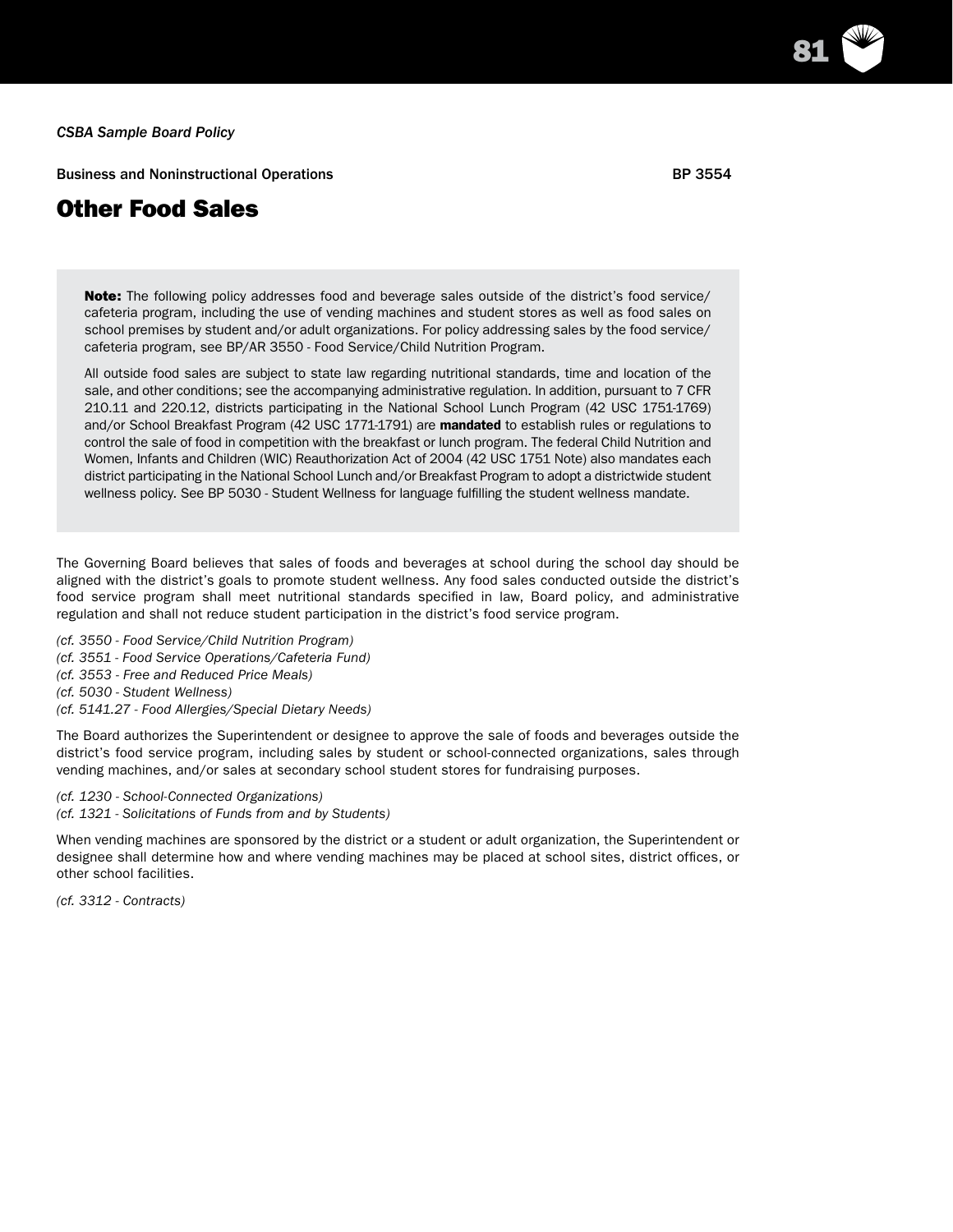

# Other Food Sales (Continued)

Legal Reference:

### *EDUCATION CODE*

*35182.5 Contracts, non-nutritious beverages 48931 Authorization and sale of food 49430-49436 Pupil Nutrition, Health, and Achievement Act of 2001 51520 School premises; prohibited solicitations*

### *CODE OF REGULATIONS, TITLE 5*

*15500 Food sales in elementary schools 15501 Sales in high schools and junior high schools 15575-15578 Requirements for foods and beverages outside federal meals program*

### *HEALTH AND SAFETY CODE*

*113700-114437 California Retail Food Code*

### *UNITED STATES CODE, TITLE 42*

*1751-1769h National School Lunch Act, including: 1751 Note Local wellness policy 1771-1791 Child nutrition, School Breakfast Program*

### *CODE OF FEDERAL REGULATIONS, TITLE 7*

*210.1-210.31 National School Lunch Program 220.1-220.21 National School Breakfast Program*

### Management Resources:

### *CSBA PUBLICATIONS*

*Nutrition Standards for Schools: Implications for Student Wellness,* Policy Brief, rev. October 2007 *Monitoring for Success: Student Wellness Policy Implementation Monitoring Report and Guide,* 2007 Student Wellness: A Healthy Food and Physical Activity Policy Resource Guide, rev. April 2006

*CALIFORNIA DEPARTMENT OF EDUCATION MANAGEMENT BULLETINS 06-110 Restrictions on Food and Beverage Sales Outside of the School Meal Program, August 2006*

*FISCAL CRISIS AND MANAGEMENT ASSISTANCE TEAM PUBLICATIONS Associated Student Body Accounting Manual and Desk Reference,* 2002

*NATIONAL ASSOCIATION OF STATE BOARDS OF EDUCATION PUBLICATIONS*

*Fit, Healthy and Ready to Learn,* 2000

### *WEB SITES*

*CSBA: http://www.csba.org California Department of Education, Nutrition Services Division: http://www.cde.ca.gov/ls/nu California Department of Public Health: http://www.cdph.ca.gov California Healthy Kids Resource Center: http://www.californiahealthykids.org California Project LEAN (Leaders Encouraging Activity and Nutrition): http://www.californiaprojectlean.org Centers for Disease Control and Prevention: http://www.cdc.gov Fiscal Crisis and Management Assistance Team: http://www.fcmat.org National Association of State Boards of Education (NASBE): http://www.nasbe.org U.S. Dept. of Agriculture, Food and Nutrition Information Center: http://www.nal.usda.gov/fnic*

### *Policy Reference UPDATE Service*

*Copyright 2012 by California School Boards Association, West Sacramento, California 95691* All rights reserved.

### (11/03 11/05) 11/07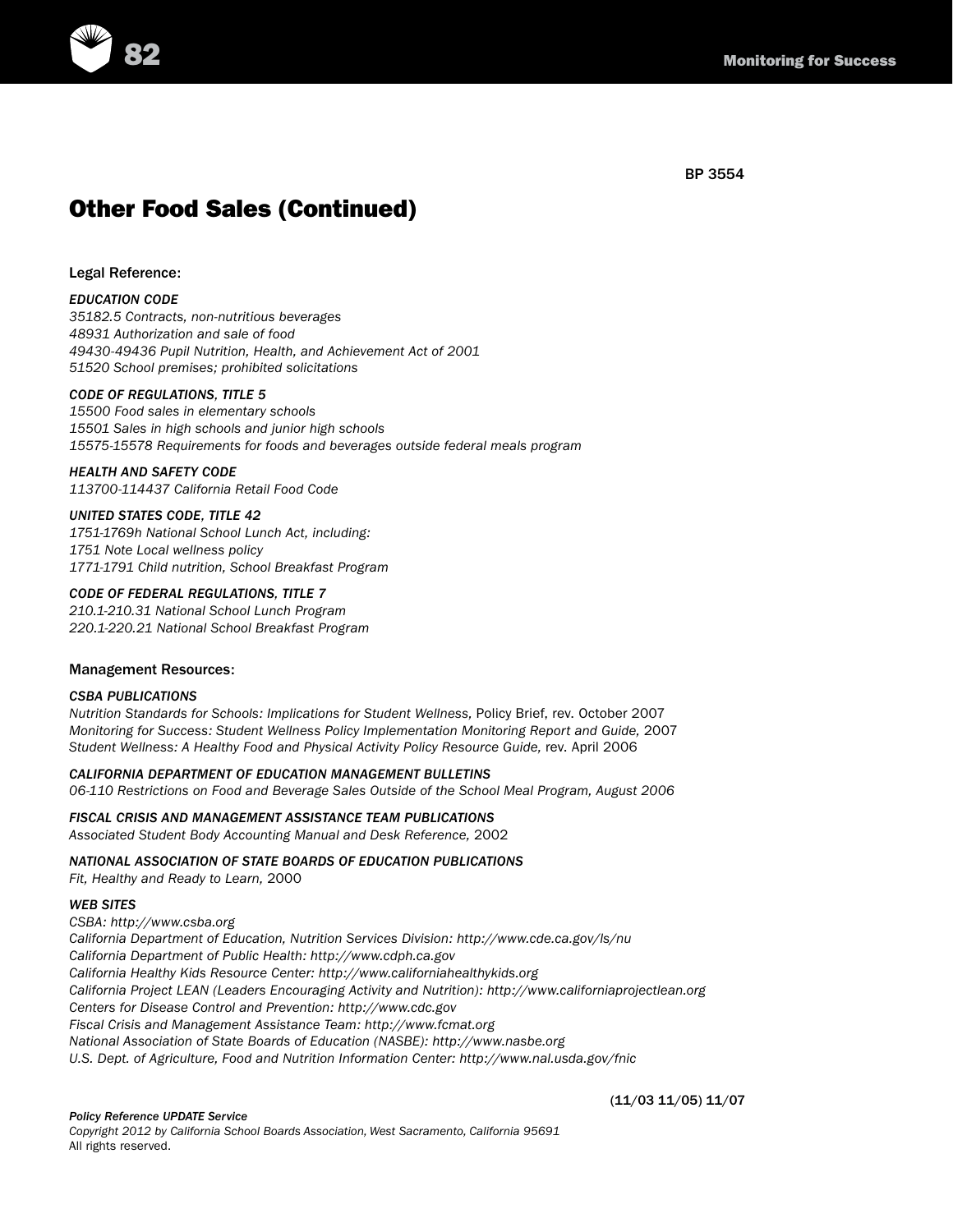Business and Noninstructional Operations **AR 3554 AR 3554** 

### Other Food Sales

### Nutritional Standards for Foods and Beverages

Note: Effective July 1, 2007, food sales outside the district's food service program are subject to the nutritional standards specified in Education Code 49431 for elementary schools and 49431.2 for middle, junior high, and high schools. Beginning July 1, 2009, pursuant to Education Code 49431.7, schools maintaining any of grades K-12 are prohibited from selling foods containing artificial trans fat through vending machines during school hours and up to one-half hour before and after school hours. Nutritional standards for beverages sold to students are contained in Education Code 49431.5. For high schools, the beverage standards will be phased in between July 1, 2007 and July 1, 2009. Clarification and definitions of the food and beverage standards are provided in 5 CCR 15575-15578, added by Register 2008, No. 32. See AR 3550 - Food Service/Child Nutrition Program for further information regarding these standards.

Food and beverage sales outside the district's food service program shall comply with applicable nutritional standards specified in Education Code 49431, 49431.2, 49431.5, and 49431.7 and 5 CCR 15575-15578.

*(cf. 3550 - Food Service/Child Nutrition Program) (cf. 5030 - Student Wellness) (cf. 5141.27 - Food Allergies/Special Dietary Needs)*

Note: Items #1-2 below are for use by districts maintaining elementary schools.

At an elementary school, the sale of foods or beverages that do not comply with the standards in Education Code 49431 and 49431.5 may be permitted, as part of a fundraising event, only when the items are sold by students of the school and the sale meets either of the following conditions: (Education Code 49431, 49431.5)

- 1. It takes place off and away from school premises.
- 2. It takes place at least one-half hour after the end of the school day.
	- *(cf. 1230 School-Connected Organizations)*
	- *(cf. 1321 Solicitations of Funds from and by Students)*

Note: The remainder of this section is for use by districts maintaining middle, junior high, and/or high schools and should be revised as necessary to reflect the type(s) of schools in the district.

At a middle, junior high, or high school, the sale of food items that do not comply with the standards in Education Code 49431.2 may be permitted in any of the following circumstances: (Education Code 49431.2)

- 1. The sale takes place off and away from school premises.
- 2. The sale takes place on school premises at least one-half hour after the end of the school day.
- 3. The sale occurs during a school-sponsored student activity after the end of the school day.

*(cf. 6145 - Extracurricular and Cocurricular Activities)*

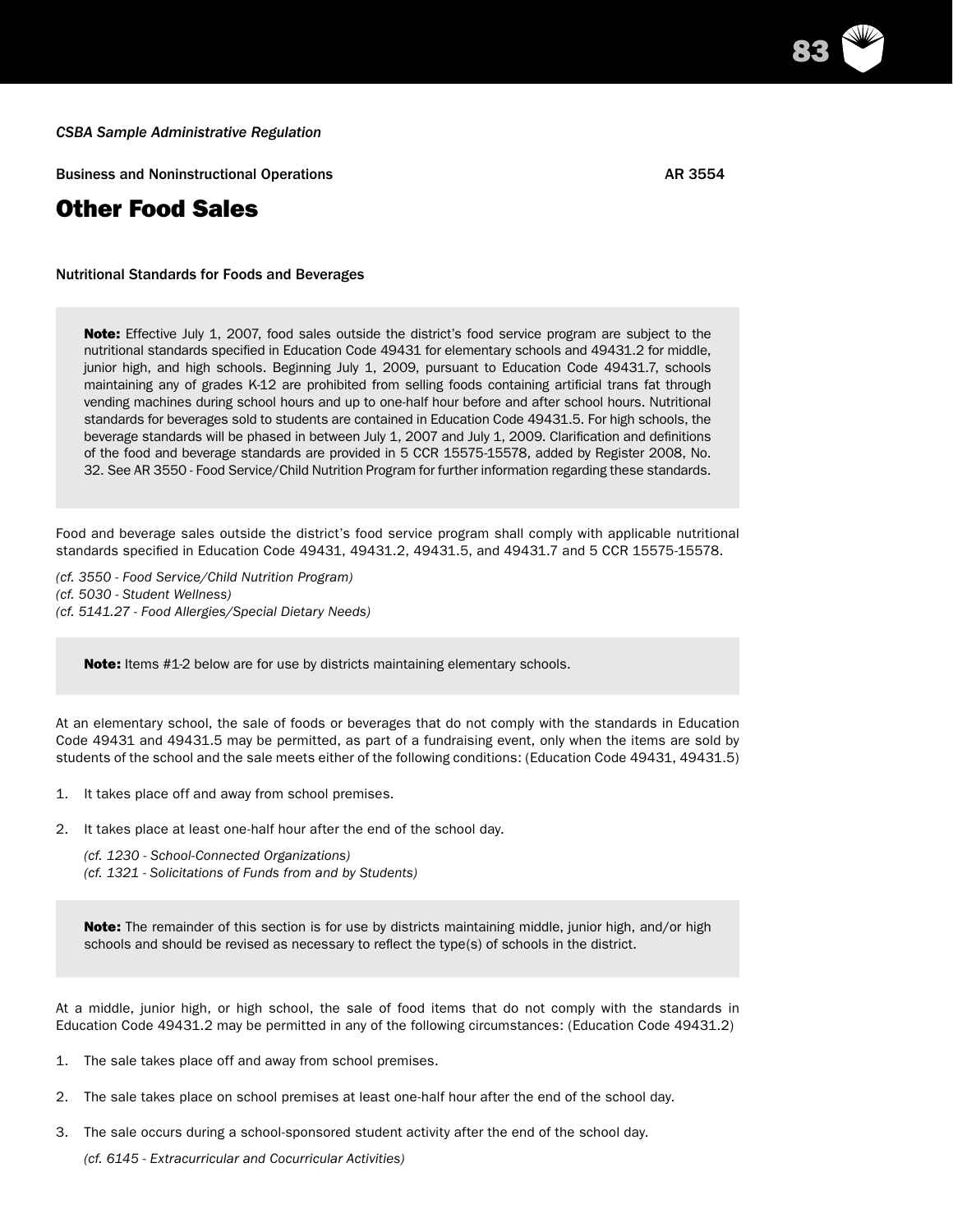

## Other Food Sales (Continued)

Beverage sales that do not comply with the standards in Education Code 49431.5 may be permitted at a middle or junior high school as part of a school event under either of the following circumstances: (Education Code 49431.5)

- 1. The sale occurs during a school-sponsored event and takes place at the location of the event at least one-half hour after the end of the school day.
- 2. Vending machines, student stores, and cafeterias are used later than one-half hour after the end of the school day.

Additional Requirements for Schools Participating in the National School Lunch or Breakfast Program

Note: In addition to the requirements in the previous section, schools participating in the National School Lunch and/or Breakfast Program pursuant to 42 USC 1757 or 1773 are subject to the requirements described below. This section may be adapted for use by districts not participating in the federal meal programs at their discretion.

The sale of foods outside of the district's food service program during meal periods in food service areas shall be allowed only if all income from the sale, including the sale of approved foods or drinks from vending machines, accrues to the benefit of the school, the school food service program, or the student organization(s) sponsoring the sale. (7 CFR 210.11, 220.12)

Note: 7 CFR 210.11 and 7 CFR 220.12 mandate that district rules and regulations prohibit the sale of foods of minimal nutritional value, as listed in Appendix B of 7 CFR 210 or Appendix B of 7 CFR 220, in food service areas during breakfast and lunch periods.

No foods of minimal nutritional value, as listed in 7 CFR 210, Appendix B, and 7 CFR 220, Appendix B, shall be sold in food service areas during breakfast and lunch periods. (7 CFR 210.11, 220.12)

Note: The remainder of this section reflects 5 CCR 15500-15501 pertaining to sales by student organizations. The California Department of Education advises that, in any case where these Title 5 provisions conflict with state or federal law, the stricter language would apply. For example, 5 CCR 15500 states that a student organization may only sell a dessert-type item, such as a pastry, ice cream, or fruit. To the extent that this requirement conflicts with the nutritional standards specified in Education Code 94931 or 49431.2, the Education Code provisions would supersede the Title 5 regulations.

Items #1-7 below are for use by districts that maintain any of grades K-8.

In a school with any of grades K-8 that is participating in the National School Lunch and/or Breakfast Program, the Superintendent or designee shall not permit the sale of foods by a student organization except when all of the following conditions are met: (5 CCR 15500)

- 1. The student organization shall sell only one food item per sale.
- 2. The specific nutritious food item is approved by the Superintendent or designee.
- 3. The sale does not begin until after the close of the regularly scheduled midday food service period.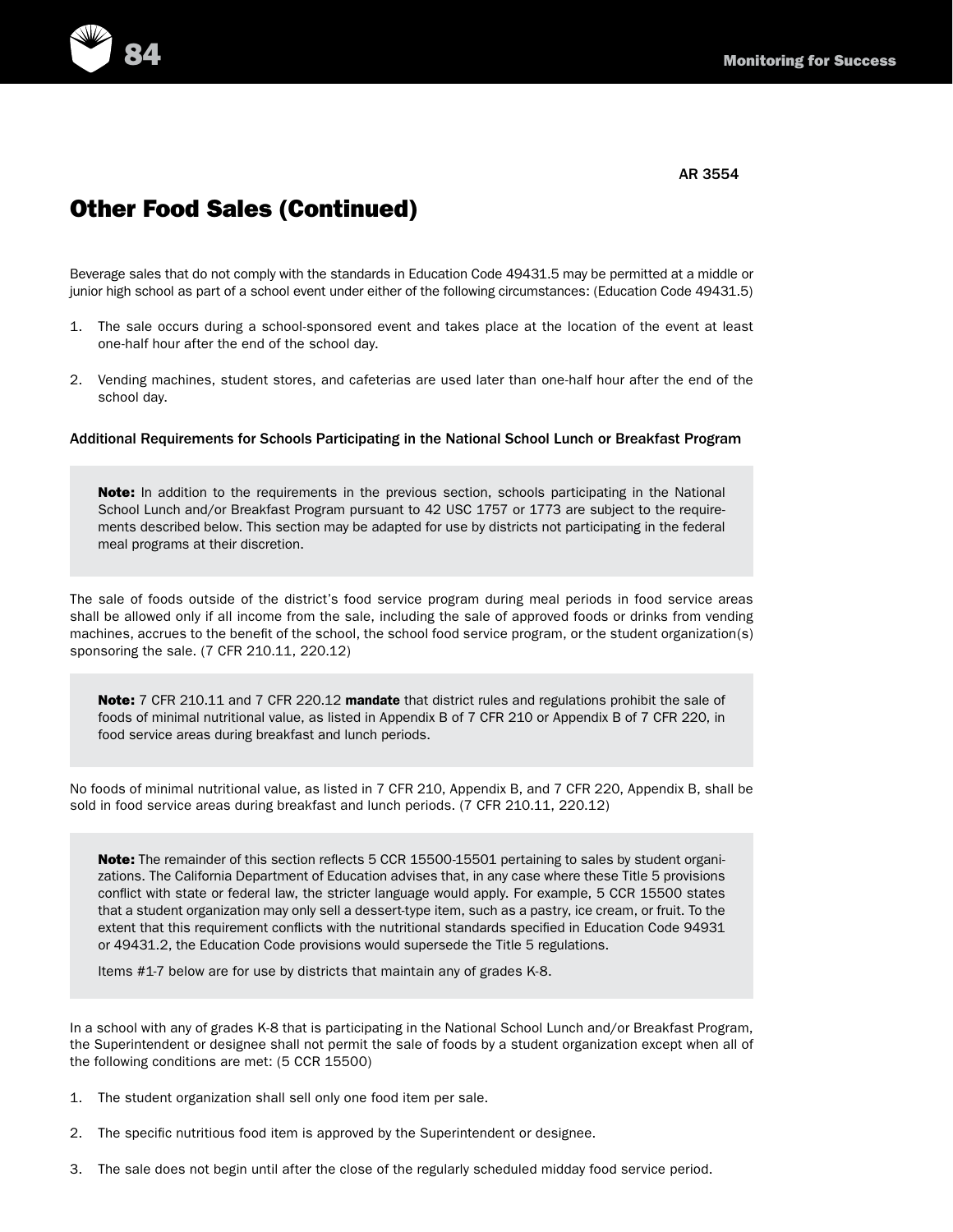AR 3554

85

# Other Food Sales (Continued)

- 4. The sale during the regular school day is not of food items prepared on the premises.
- 5. There are no more than four such sales per year per school.
- 6. The food sold is a dessert-type food, such as pastry, ice cream, or fruit.
- 7. The food sold is not one sold in the district's food service program at that school during that school day.

Note: Items #1-4 below are for use by districts that maintain junior high or high schools.

In junior high and high schools, a student organization may be approved to sell food items during or after the school day if all of the following conditions are met: (5 CCR 15501)

- 1. Only one student organization conducts a food sale on a given school day and the organization sells no more than three types of food or beverage items, except that up to four days during the school year may be designated on which any number of organizations may conduct the sale of any food items.
- 2. The specific nutritious food items are approved by the Superintendent or designee.
- 3. Food items sold during the regular school day are not prepared on the premises.
- 4. The food items sold are not those sold in the district's food service program at that school during that school day.

#### *Policy Reference UPDATE Service*

(11/03 11/05) 11/07

*Copyright 2012 by California School Boards Association, West Sacramento, California 95691* All rights reserved.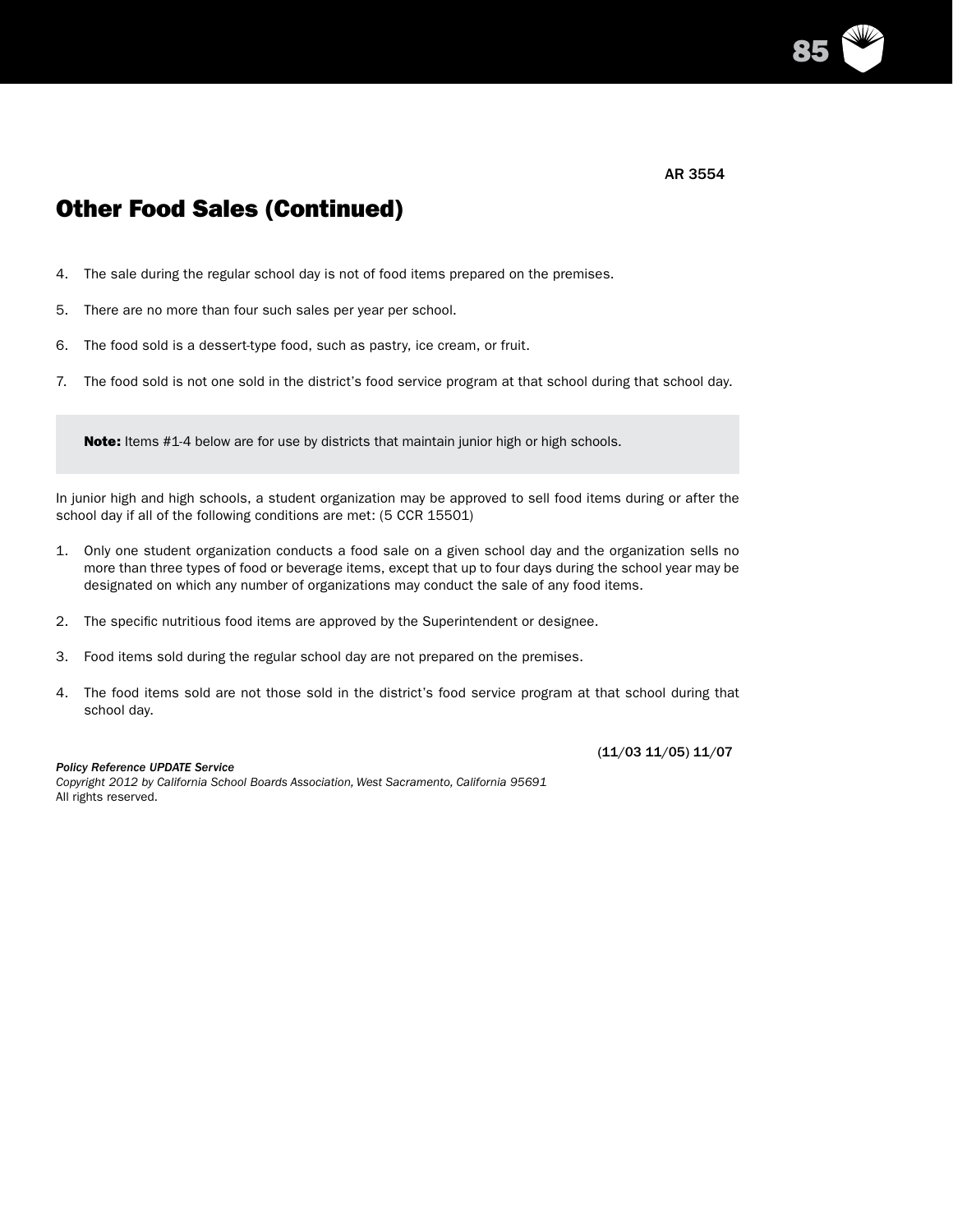

Business and Noninstructional Operations **BP** 3555

### Nutrition Program Compliance

Note: The following policy is mandated for any district that receives federal financial assistance for its participation in the National School Lunch Program, School Breakfast Program, Special Milk Program, or other child nutrition programs. Districts that do not receive any such financial assistance may delete this policy.

State and federal law prohibit discrimination in such programs. Title VI of the Civil Rights Act of 1964 (42 USC 2000d-2000d-7) prohibits discrimination on the basis of race, color, and national origin. Title IX (20 USC 1681-1688) prohibits discrimination on the basis of sex. The Americans with Disabilities Act (ADA) (42 USC 12101-12213) and Section 504 of the Vocational Rehabilitation Act of 1973 (29 USC 794) prohibit discrimination on the basis of disability. Education Code 220 prohibits discrimination on all those bases and, in addition, on the basis of sexual orientation in all programs and activities in public schools. The U.S. Department of Agriculture, Food and Nutrition Service (FNS) has authority to enforce federal laws in all nutrition programs and activities that receive federal funds. The California Department of Education (CDE) may also investigate complaints regarding discrimination through the Uniform Complaint Procedure, see BP/AR 1312.3 - Uniform Complaint Procedures.

The Governing Board recognizes the district's responsibility to comply with state and federal nondiscrimination laws as they apply to the district's nutrition programs. The district shall not deny any individual the benefits or service of any nutrition program or discriminate against him/her because of his/her race, color, national origin, gender, sex, sexual orientation, disability, or any other basis prohibited by law, in its implementation of such a program.

- *(cf. 0410 Nondiscrimination in District Programs and Activities)*
- *(cf. 3550 Food Service/Child Nutrition Program)*
- *(cf. 3552 Summer Meal Program)*
- *(cf. 3553 Free and Reduced Price Meals)*
- *(cf. 5030 Student Wellness)*

### Coordinator

Note: In March 2010, CDE's Nutrition Services Division published its *Civil Rights and Complaint Procedures for Child Nutrition Programs* to provide guidance and directions to enable districts comply with federal law. The publication was based on FNS's *Civil Rights Compliance and Enforcement - Nutrition Programs and Activities*, FNS Instruction 113-1, issued in 2005. Both documents provide for the appointment of a civil rights coordinator to be responsible for ensuring district compliance with all the requirements.

The Board designates the compliance officer specified in AR 1312.3 - Uniform Complaint Procedures as coordinator of the district's efforts to comply with the laws governing its nutrition programs and to investigate any related complaints. Any complaint concerning the district's nutrition programs shall be investigated using the process identified in the section entitled "Procedures" in the district's AR 1312.3 - Uniform Complaint Procedures.

#### *(cf. 1312.3 - Uniform Complaint Procedures)*

The coordinator shall provide training on the laws, regulations, procedures, and directives related to the district's nutrition programs to district employees involved in administering them. The coordinator also shall develop procedures and systems that do not restrict the participation of individuals in the district's nutrition programs, based on their race, ethnicity, or disability, and that prevent district employees from incorrectly denying the applications for participation submitted by such individuals.

The coordinator shall develop and maintain a system for collecting racial and ethnic data of participants in the district's nutrition programs and shall, at least annually, report to the Board on whether the district's nutrition programs are effectively reaching eligible individuals and whether and where additional outreach may be needed.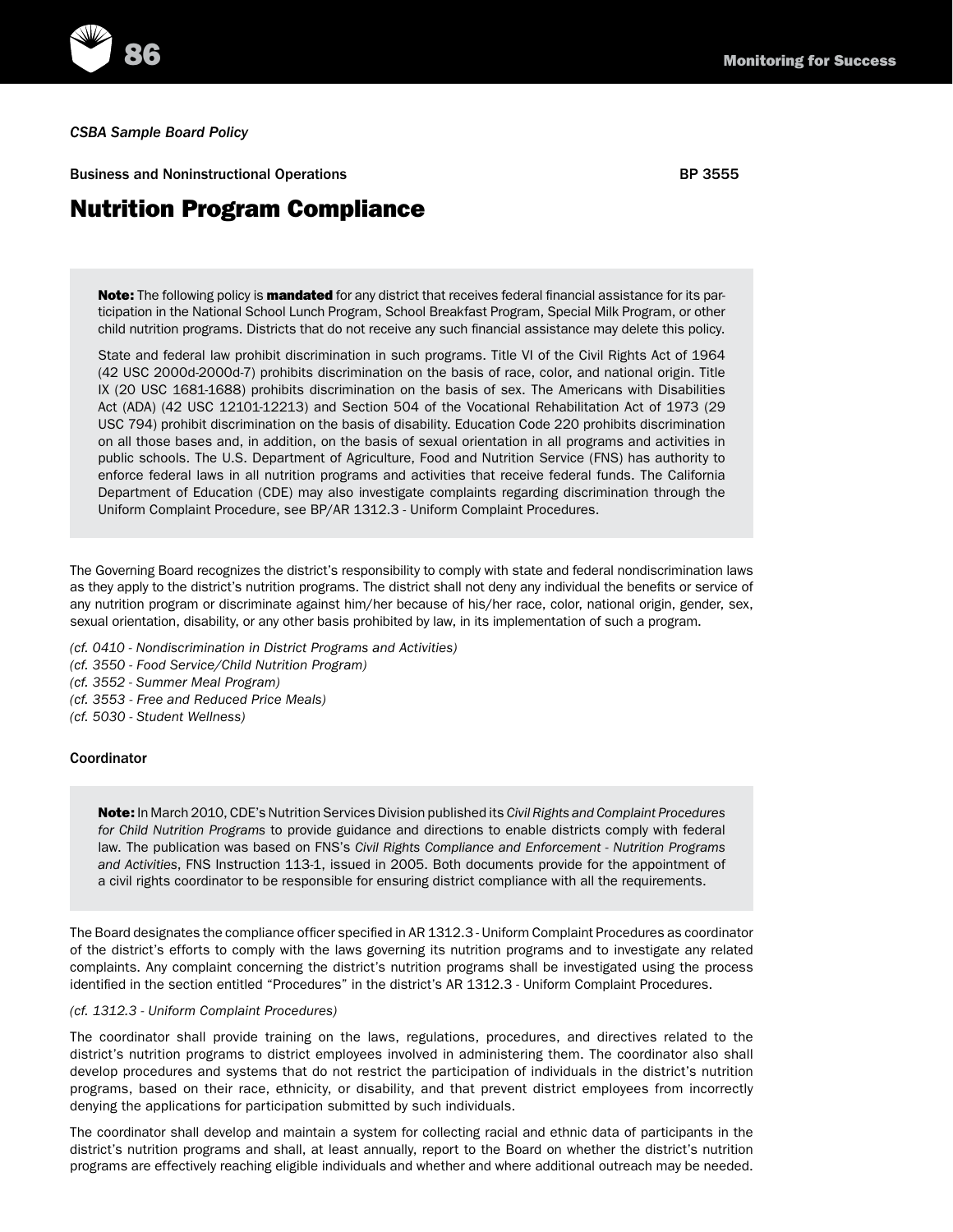87

## Nutrition Program Compliance (Continued)

*(cf. 5022 - Students and Family Privacy Rights) (cf. 5125 - Student Records)*

When a significant number of participants or potential participants in the district's nutrition programs are only non-English speakers, the coordinator shall make an appropriate language translation available.

*(cf. 5020 - Parent Rights and Responsibilities) (cf. 6020 - Parent Involvement) (cf. 6174 - English Language Learners)*

The coordinator also shall ensure that the district's nutrition programs accommodate the special dietary needs of any individual with a disability who has on file a medical statement that restricts his/her diet because of his/ her disability.

*(cf. 5141.27 - Food Allergies/Special Dietary Needs) (cf. 6159 - Individualized Education Program) (cf. 6164.6 - Identification and Education Under Section 504)*

### **Notifications**

The coordinator shall ensure that the U.S. Department of Agriculture's "And Justice for All" or other approved Nutrition Programs Civil Rights posters are displayed in areas visible to the district's nutrition program participants, such as food service areas and school offices.

Annually, the coordinator shall notify all students, parents/guardians, and employees of program requirements and the procedures for filing a complaint, through the district's usual means of notification.

*(cf. 4112.9/4212.9/4312.9 - Employee Notifications) (cf. 5145.6 - Parental Notifications)*

Note: As part of its instructions to all recipients of federal funds, FNS requires that every program publication contain information about that recipient's status as an equal opportunity provider and the address of the agency with responsibility to handle complaints made against the recipient. FNS provides specific language for the notification and prohibits its modification in any way.

In addition, the coordinator shall ensure that every informational release, publication, or poster concerning the district's nutrition programs and/or activities includes, in a prominent location, the following statement:

"In accordance with federal law and U.S. Department of Agriculture policy, this institution is prohibited from discriminating on the basis of race, color, national origin, sex, age, religion, political beliefs, or disability. In addition, California law prohibits discrimination on any basis identified in Government Code 12940.

To file a complaint of discrimination, write USDA, Director, Office of Civil Rights, 1400 Independence Avenue, S.W., Washington, D.C. 20250-9410 or call (800) 795-3272 (voice) or (202) 720-6382 (TTY). USDA is an equal opportunity provider and employer."

However, if the document is no more than one page and there is no room to print the full nondiscrimination statement, the district may instead use the statement "This institution is an equal opportunity provider" in the same print size as the rest of the text.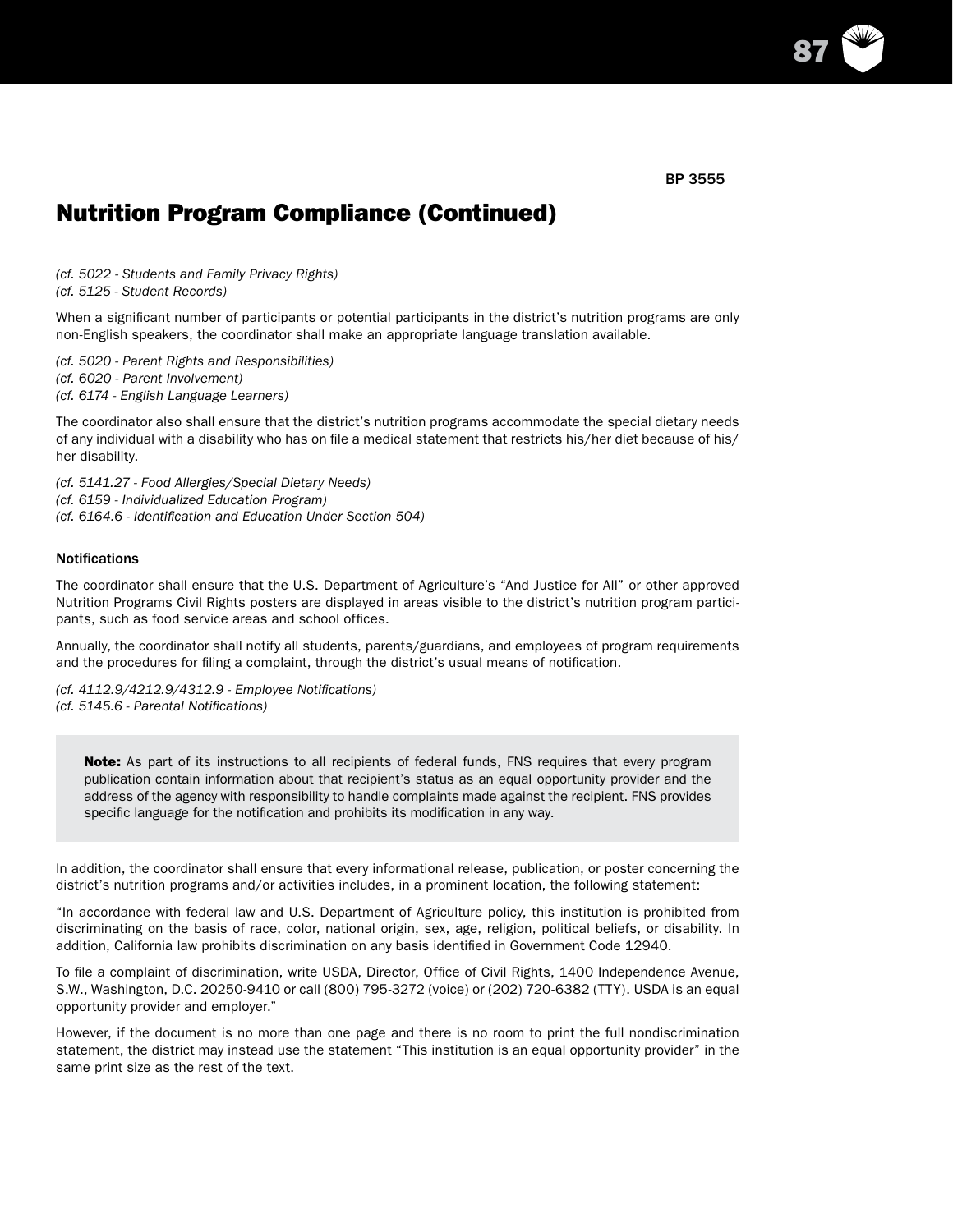

# Nutrition Program Compliance (Continued)

When a complaint is unresolved at the district level, the coordinator shall notify the complainant of the option to contact and/or forward his/her complaint to one of the following agencies:

- 1. Child Nutrition Program Civil Rights and Program Complaint Coordinator, California Department of Education, Nutrition Services Division, 1430 N Street, Room 1500, Sacramento, CA 95814-2342 or call 916-445- 0850 or 800-952-5609
- 2. Office of Civil Rights, USDA, Western Region, 90 Seventh Street, Suite 10-100, San Francisco, CA 94103 or call 415-705-1336 or fax 415-705-1364 or email Joe.Torres@fns.usda.gov
- 3. USDA, Director, Office of Civil Rights, 1400 Independence Avenue, SW, Washington, D.C. 20250-9410 or call 800-795-3272 or 202-720-6382 (TYY)

### Legal Reference:

### *EDUCATION CODE*

*200-262.4 Prohibition of discrimination 48985 Notices to parents in language other than English 49060-49079 Student records 49490-49590 Child nutrition programs*

#### *PENAL CODE*

*422.55 Definition of hate crime 422.6 Interference with constitutional right or privilege*

### *CODE OF REGULATIONS, TITLE 5*

*3080 Application of section 4600-4687 Uniform complaint procedures 4900-4965 Nondiscrimination in elementary and secondary education programs*

### *UNITED STATES CODE, TITLE 20*

*1400-1482 Individuals with Disabilities in Education Act 1681-1688 Discrimination based on sex or blindness, Title IX*

### *UNITED STATES CODE, TITLE 29*

*794 Section 504 of the Rehabilitation Act of 1973*

### *UNITED STATES CODE, TITLE 42*

*2000d-2000d-7 Title VI, Civil Rights Act of 1964 2000e-2000e-17 Title VII, Civil Rights Act of 1964 as amended 2000h-2000h-6 Title IX 12101-12213 Americans with Disabilities Act*

*CODE OF FEDERAL REGULATIONS, TITLE 28*

*35.101-35.190 Americans with Disabilities Act 36.303 Auxiliary aids and services*

### *CODE OF FEDERAL REGULATIONS, TITLE 34*

*100.1-100.13 Nondiscrimination in federal programs, effectuating Title VI 104.1-104.39 Section 504 of the Rehabilitation Act of 1973 106.1-106.61 Discrimination on the basis of sex, effectuating Title IX, especially: 106.9 Dissemination of policy*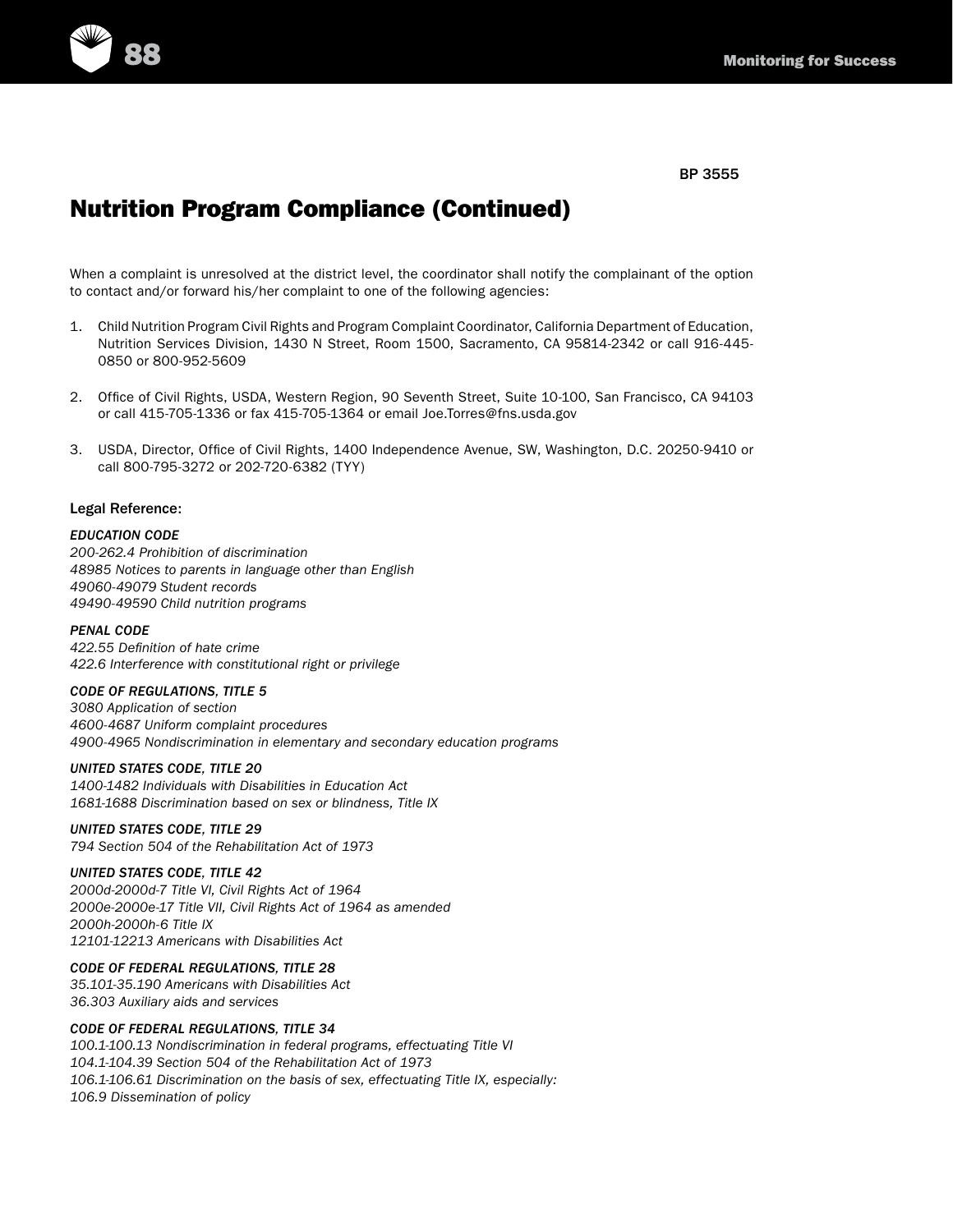# Nutrition Program Compliance (Continued)

### Management Resources:

### *CALIFORNIA DEPARTMENT OF EDUCATION, NUTRITION SERVICES DIVISION PUBLICATIONS*

*Civil Rights and Complaint Procedures for Child Nutrition Programs,* March 2010

### *U.S. DEPARTMENT OF AGRICULTURE, FOOD AND NUTRITION SERVICE PUBLICATIONS*

*Civil Rights Compliance and Enforcement - Nutrition Programs and Activities, FNS Instruction 113-1,* November 2005

### *U.S. DEPARTMENT OF EDUCATION, OFFICE FOR CIVIL RIGHTS PUBLICATIONS*

*Protecting Students from Harassment and Hate Crime,* January 1999 *Notice of Non-Discrimination,* January 1999

### *WEB SITES*

*California Department of Education, Nutrition Services Division: http://www.cde.ca.gov/ls/nu*

*U.S. Department of Agriculture, Food and Nutrition Services: http://www.fns.usda.gov*

*U.S. Department of Agriculture, Office for Civil Rights: http://www.ascr.usda.gov*

*U.S. Department of Education, Office for Civil Rights: http://www2.ed.gov/ocr*

### *Policy Reference UPDATE Service*

*Copyright 2012 by California School Boards Association, West Sacramento, California 95691* All rights reserved.

7/10

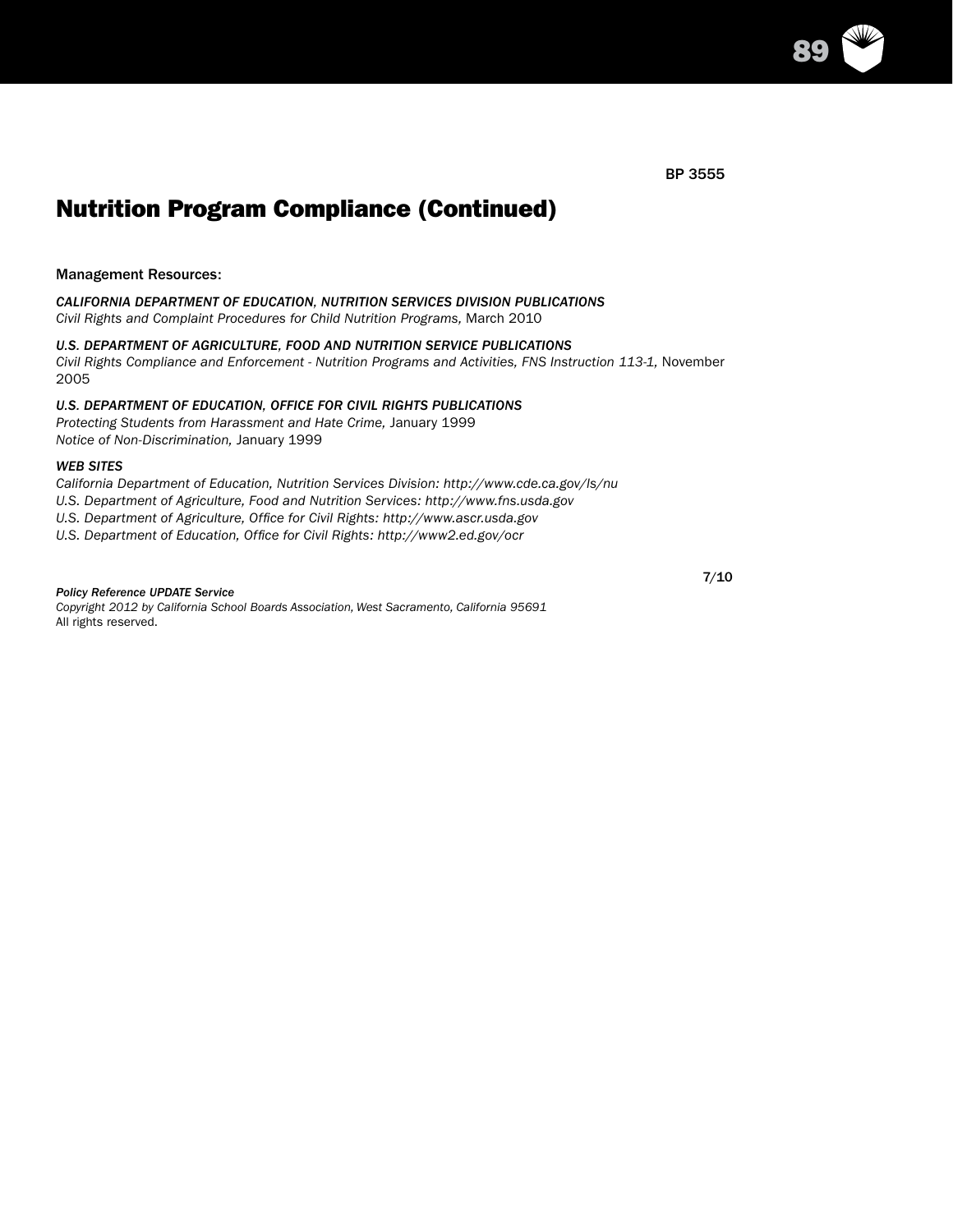*CSBA Sample Board Policy*

Students BP 5030

Note: The Healthy, Hunger-Free Kids Act of 2010 (P.L. 111-296) repealed 42 USC 1751 Note and added 42 USC 1758b which **mandates** each district participating in the National School Lunch Program (42 USC 1751-1769) or any program in the Child Nutrition Act of 1966 (42 USC 1771-1791), including the School Breakfast Program, to adopt a districtwide school wellness policy. The following policy fulfills this mandate and should be revised to reflect district practice. Other policies in the district's policy manual will likely contain additional provisions supporting this wellness policy, such as BP 3312 - Contracts, BP/AR 3550 - Food Service/Child Nutrition Program, BP/AR 3553 - Free and Reduced Price Meals, BP/AR 3554 - Other Food Sales, BP/AR 6142.7 - Physical Education and Activity, and BP/AR 6142.8 - Comprehensive Health Education.

Although the district has discretion under 42 USC 1758b to determine specific policies appropriate for its schools, the U.S. Department of Agriculture (USDA) is required to develop regulations that provide a framework and guidelines to assist districts in establishing their student wellness policies and to provide technical assistance through the Centers for Disease Control and Prevention (CDC). Currently the USDA and CDC provide resources and implementation tools on their web sites. In addition, CSBA's *Student Wellness: A Healthy Food and Physical Activity Policy Resource Guide* summarizes research on the relationship between nutrition and physical activity and student achievement, provides worksheets for policy development, and contains other resources that may be useful in the development of the wellness policy.

The following paragraph links student wellness with the components of a coordinated school health approach recommended in the California Department of Education's (CDE) *Health Framework for California Public Schools* and may be revised to reflect district practice.

The Governing Board recognizes the link between student health and learning and desires to provide a comprehensive program promoting healthy eating and physical activity for district students. The Superintendent or designee shall build a coordinated school health system that supports and reinforces health literacy through health education, physical education and activity, health services, nutrition services, psychological and counseling services, health promotion for staff, a safe and healthy school environment, and parent/guardian and community involvement.

*(cf. 3513.3 - Tobacco-Free Schools) (cf. 3514 - Environmental Safety) (cf. 3555 - Nutrition Program Compliance) (cf. 5131.6 - Alcohol and Other Drugs) (cf. 5131.61 - Drug Testing) (cf. 5131.62 - Tobacco) (cf. 5131.63 - Steroids) (cf. 5141 - Health Care and Emergencies) (cf. 5141.22 - Infectious Diseases) (cf. 5141.3 - Health Examinations) (cf. 5141.31 - Immunizations) (cf. 5141.32 - Health Screening for School Entry) (cf. 5141.6 - School Health Services) (cf. 6142.1 - Sexual Health and HIV/AIDS Prevention Education) (cf. 6164.2 - Guidance/Counseling Services)*

To encourage consistent health messages between the home and school environment, the Superintendent or designee may disseminate health information and/or the district's student wellness policy to parents/guardians through district or school newsletters, handouts, parent/guardian meetings, district and school web sites, and other communications. Outreach to parents/guardians shall emphasize the relationship between student health and academic performance.

*(cf. 1100 - Communication with the Public) (cf. 1112 - Media Relations) (cf. 1113 - District and School Web Sites)*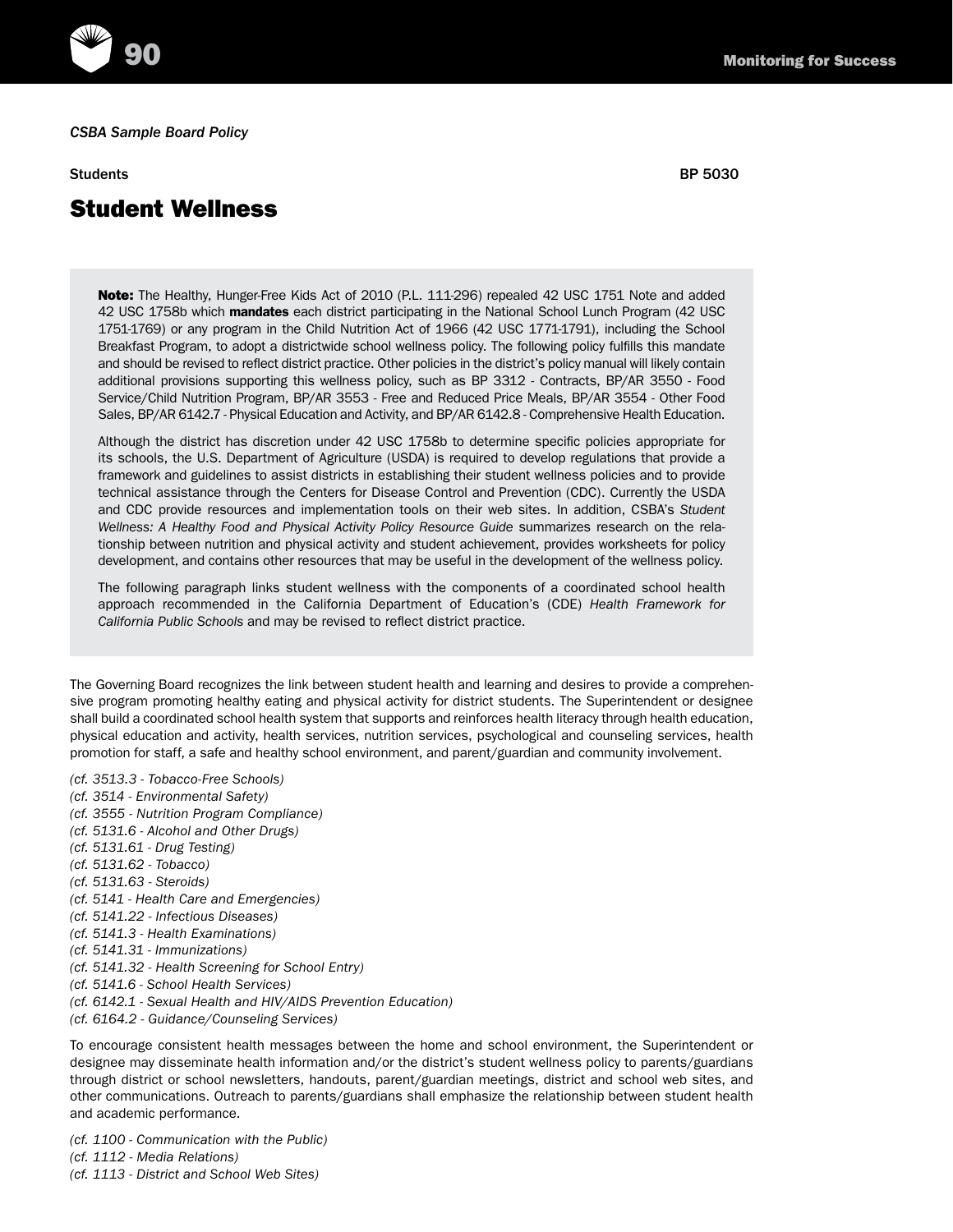91

## Student Wellness (Continued)

*(cf. 1114 - District-Sponsored Social Media) (cf. 6020 - Parent Involvement)*

### School Health Council/Committee

Note: 42 USC 1758b, as added by P.L. 111-296, requires that specified stakeholders be permitted to participate not only in the development of the district's wellness policy, but also in its implementation and periodic review and update. The list of stakeholders has been expanded to include physical education teachers and school health professionals.

One method to achieve continuing involvement of those groups and other key stakeholders could be through the creation of a school health council, as recommended in the CDE's *Health Framework for California Public Schools*. Pursuant to Government Code 54952, committees created by formal action of the Board are subject to open meeting laws (the Brown Act); see AR 1220 - Citizen Advisory Committees.

The Superintendent or designee shall permit parents/guardians, students, food service employees, physical education teachers, school health professionals, Board members, school administrators, and members of the public to participate in the development, implementation, and periodic review and update of the district's student wellness policy. (42 USC 1758b)

Note: The remainder of this section is optional and may be revised to reflect district practice.

To fulfill this requirement, the Superintendent or designee may appoint a school health council or other district committee whose membership shall include representatives of these groups. He/she also may invite participation of other groups or individuals, such as health educators, curriculum directors, counselors, before- and after-school program staff, health practitioners, and/or others interested in school health issues.

*(cf. 1220 - Citizen Advisory Committees) (cf. 9140 - Board Representatives)*

The school health council/committee shall advise the district on health-related issues, activities, policies, and programs. At the discretion of the Superintendent or designee, the duties of the council/committee may also include the planning, implementation, and evaluation of activities to promote health within the school or community.

#### Nutrition and Physical Activity Goals

Note: 42 USC 1758b, as added by P.L. 111-296, mandates that the district's wellness policy include goals for nutrition education and physical activity, as specified below.

The Board shall adopt goals for nutrition promotion and education, physical activity, and other school-based activities that promote student wellness. (42 USC 1758b)

*(cf. 0000 - Vision) (cf. 0200 - Goals for the School District)*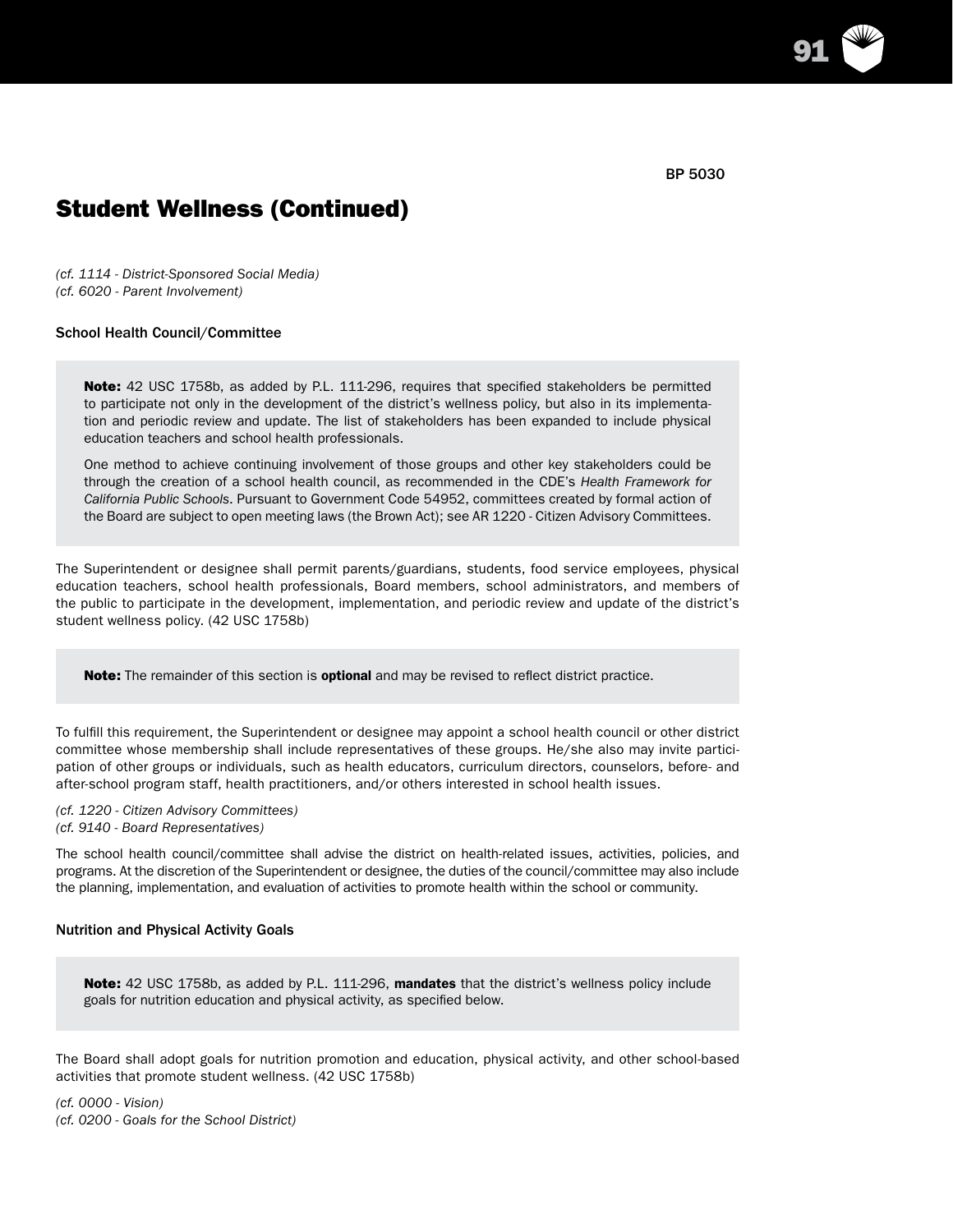# Student Wellness (Continued)

Note: The remainder of this section provides policy language to address this mandated topic and should be revised to reflect district practice.

The district's nutrition education and physical education programs shall be based on research, consistent with the expectations established in the state's curriculum frameworks and content standards, and designed to build the skills and knowledge that all students need to maintain a healthy lifestyle.

*(cf. 6011 - Academic Standards) (cf. 6143 - Courses of Study)*

Nutrition education shall be provided as part of the health education program and, as appropriate, shall be integrated into other academic subjects in the regular educational program. Nutrition education also may be offered through before- and after-school programs.

*(cf. 5148.2 - Before/After School Programs) (cf. 6142.8 - Comprehensive Health Education)*

The Board prohibits the marketing and advertising of non-nutritious foods and beverages through signage, vending machine fronts, logos, scoreboards, school supplies, advertisements in school publications, coupon or incentive programs, free give-aways, or other means.

*(cf. 1325 - Advertising and Promotion)*

All students shall be provided opportunities to be physically active on a regular basis. Opportunities for moderate to vigorous physical activity shall be provided through physical education and recess and may also be provided through school athletic programs, extracurricular programs, before- and after-school programs, programs encouraging students to walk or bicycle to and from school, in-class physical activity breaks, and other structured and unstructured activities.

*(cf. 5142.2 - Safe Routes to School Program) (cf. 6142.7 - Physical Education and Activity) (cf. 6145 - Extracurricular and Cocurricular Activities) (cf. 6145.2 - Athletic Competition)*

The Board may enter into a joint use agreement to make district facilities or grounds available for recreational or sports activities outside the school day and/or to use community facilities to expand students' access to opportunity for physical activity.

*(cf. 1330.1 - Joint Use Agreements)*

The Superintendent or designee shall encourage staff to serve as positive role models for healthy eating and physical fitness. He/she shall promote work-site wellness and may provide opportunities for regular physical activity among employees. Professional development may include instructional strategies that assess health knowledge and skills and promote healthy behaviors.

*(cf. 4131 - Staff Development) (cf. 4231 - Staff Development) (cf. 4331 - Staff Development)*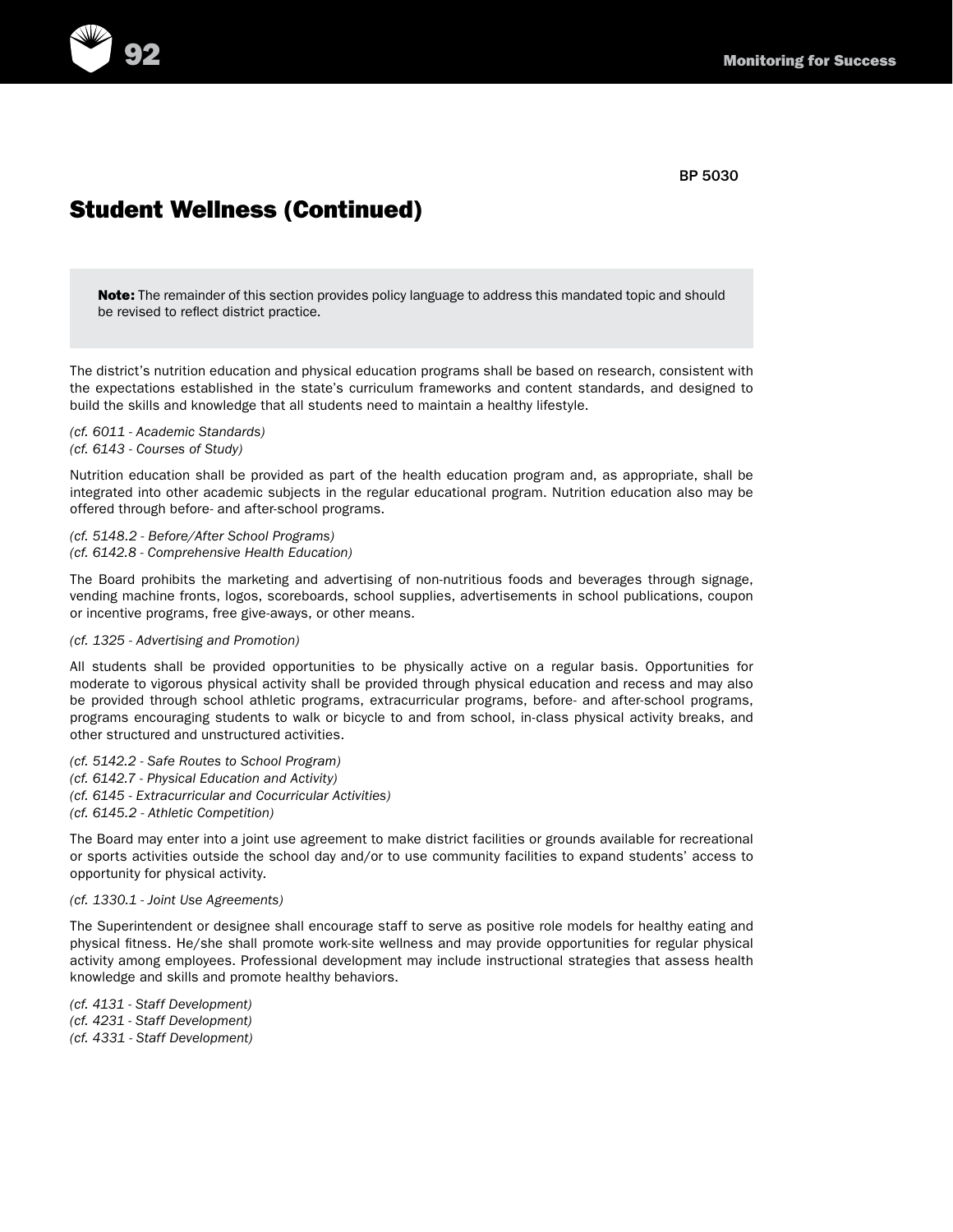93

# Student Wellness (Continued)

Nutritional Guidelines for Foods Available at School

Note: 42 USC 1758b, as added by P.L. 111-296, mandates that the district's wellness policy include nutritional guidelines, as specified below. P.L. 111-296 repealed the separate requirement that mandated the district's policy to include guidelines for federally reimbursable meals, but now requires that the guidelines for all foods available at school must be consistent with 42 USC 1773 and 1779. Nutritional standards are described in AR 3550 - Food Service/Child Nutrition Program and AR 3554 - Other Food Sales.

For all foods available on each campus during the school day, the district shall adopt nutritional guidelines which are consistent with 42 USC 1773 and 1779 and support the objectives of promoting student health and reducing childhood obesity. (42 USC 1758b)

Note: The remainder of this section provides policy language to address this mandated topic and should be revised to reflect district practice.

The Board believes that foods and beverages available to students at district schools should support the health curriculum and promote optimal health, taking into consideration the needs of students with special dietary needs. Nutritional standards adopted by the district for all foods and beverages sold to students, including foods and beverages provided through the district's food service program, student stores, vending machines, or other venues, shall meet or exceed state and federal nutritional standards.

*(cf. 3312 - Contracts) (cf. 3550 - Food Service/Child Nutrition Program) (cf. 3554 - Other Food Sales) (cf. 5141.27 - Food Allergies/Special Dietary Needs) (cf. 5148 - Child Care and Development) (cf. 5148.3 - Preschool/Early Childhood Education)*

In order to maximize the district's ability to provide nutritious meals and snacks, all district schools shall participate in available federal school nutrition programs, including the National School Lunch and School Breakfast Programs and after-school snack programs, to the extent possible. When approved by the California Department of Education, the district may sponsor a summer meal program.

*(cf. 3552 - Summer Meal Program) (cf. 3553 - Free and Reduced Price Meals)*

The Superintendent or designee shall encourage school organizations to use healthy food items or non-food items for fundraising purposes. He/she also shall encourage school staff to avoid the use of non-nutritious foods as a reward for students' academic performance, accomplishments, or classroom behavior.

*(cf. 1230 - School-Connected Organizations)*

School staff shall encourage parents/guardians or other volunteers to support the district's nutrition education program by considering nutritional quality when selecting any snacks which they may donate for occasional class parties. Class parties or celebrations shall be held after the lunch period when possible.

### Program Implementation and Evaluation

The Superintendent shall designate one or more district or school employees, as appropriate, to ensure that each school site complies with this policy. (42 USC 1758b)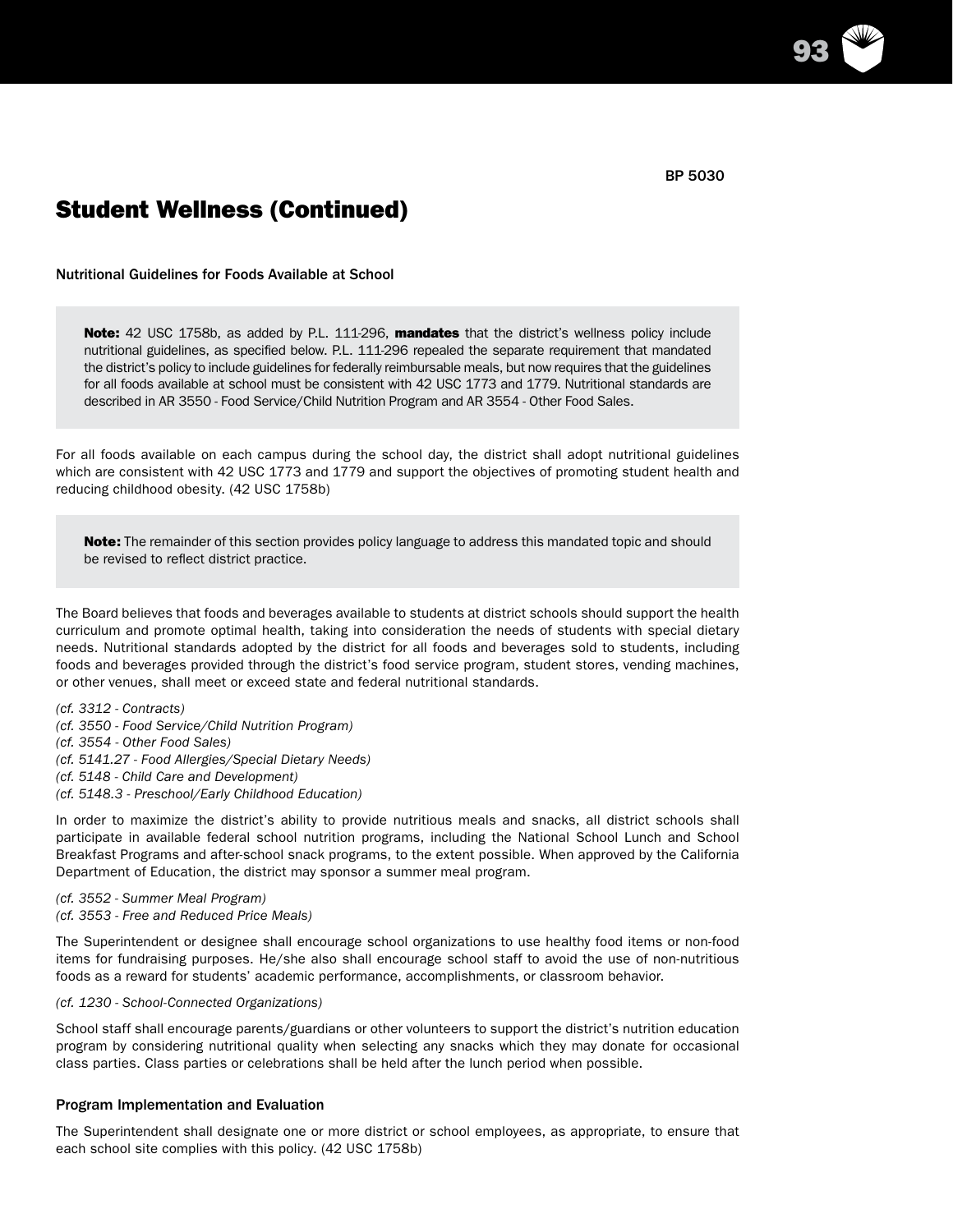## Student Wellness (Continued)

*(cf. 0500 - Accountability) (cf. 3555 - Nutrition Program Compliance)*

> Note: 42 USC 1758b, as added by P.L. 111-296, requires that the district periodically provide an assessment of the implementation of the wellness policy, including comparison of the district's policy with model wellness policies. 42 USC 1758b requires the USDA to provide model policies and best practices recommended by federal and state agencies and nongovernmental organizations; see the USDA's web site.

The Superintendent or designee shall inform and update the public, including parents/guardians, students, and others in the community, about the contents and implementation of this policy. He/she shall periodically measure and make available to the public an assessment of the extent to which district schools are in compliance with this policy, the extent to which this policy compares to model wellness policies available from the U.S. Department of Agriculture, and a description of the progress made in attaining the goals of the wellness policy. (42 USC 1758b)

Note: Items #1-9 below are optional and should be revised to reflect district practice. CSBA's publication *Monitoring for Success: Student Wellness Policy Implementation Monitoring Report and Guide* provides additional suggestions for fulfilling the Board's monitoring responsibility, including possible data sources.

To determine whether the policy is being effectively implemented districtwide and at each district school, the following indicators shall be used:

- 1. Descriptions of the district's nutrition education, physical education, and health education curricula by grade level
- 2. Number of minutes of physical education instruction offered at each grade span
- 3. Number and type of exemptions granted from physical education
- 4. Results of the state's physical fitness test
- 5. An analysis of the nutritional content of meals served based on a sample of menus
- 6. Student participation rates in school meal programs, compared to percentage of students eligible for free and reduced-price meals
- 7. Number of sales of non-nutritious foods and beverages in fundraisers or other venues outside of the district's meal programs
- 8. Feedback from food service personnel, school administrators, the school health council, parents/ guardians, students, teachers, before- and after-school program staff, and/or other appropriate persons
- 9. Any other indicators recommended by the Superintendent and approved by the Board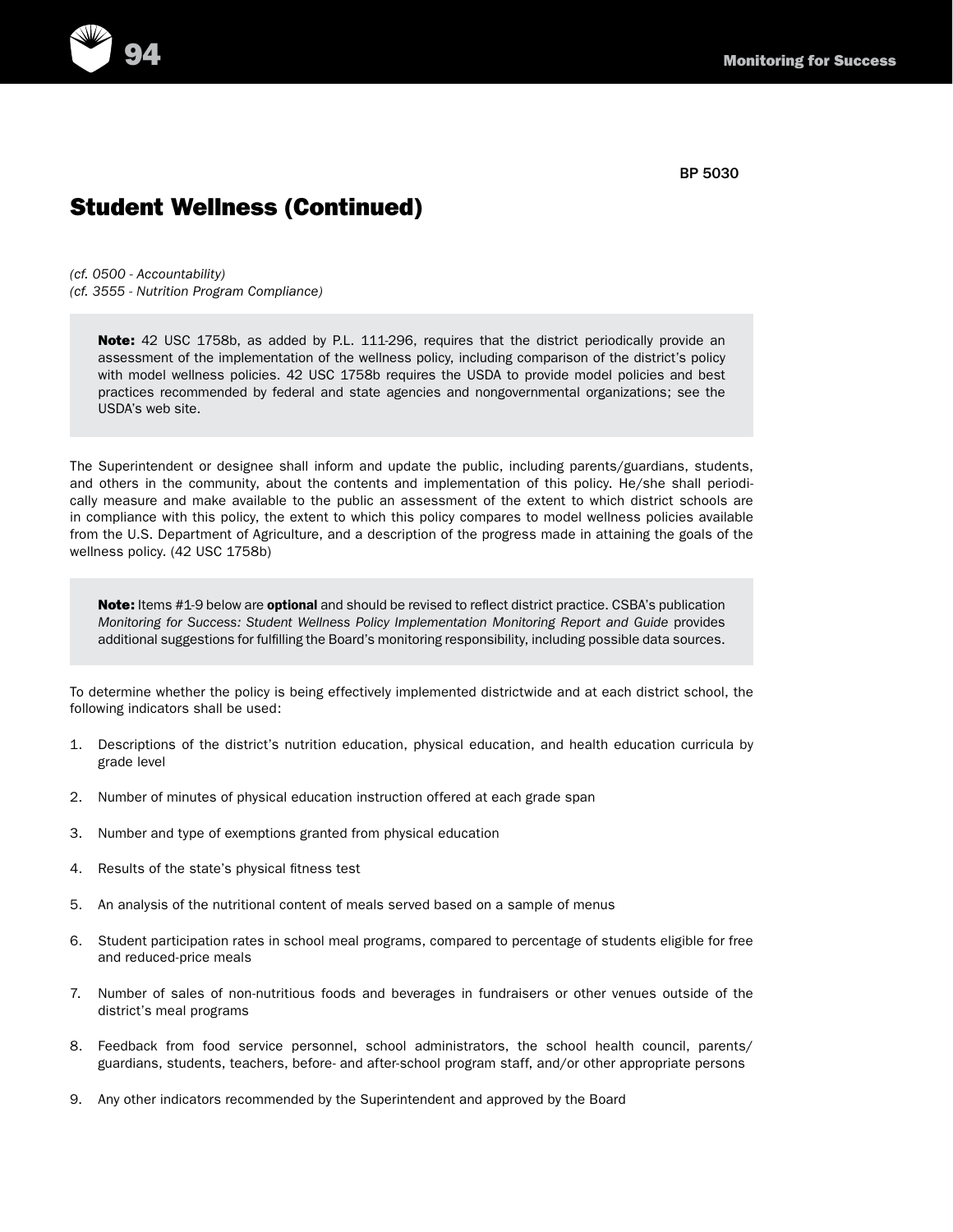95

# Student Wellness (Continued)

### Posting Requirements

Each school shall post the district's policies and regulations on nutrition and physical activity in public view within all school cafeterias or in other central eating areas. (Education Code 49432)

Note: Education Code 49432 authorizes, but does not require, schools to post a summary of nutrition and physical activity laws and regulations. The following paragraph is optional.

Each school shall also post a summary of nutrition and physical activity laws and regulations prepared by the California Department of Education.

#### *Legal Reference:*

#### *EDUCATION CODE*

*33350-33354 CDE responsibilities re: physical education 49430-49436 Pupil Nutrition, Health, and Achievement Act of 2001 49490-49494 School breakfast and lunch programs 49500-49505 School meals 49510-49520 Nutrition 49530-49536 Child Nutrition Act 49540-49546 Child care food program 49547-49548.3 Comprehensive nutrition services 49550-49561 Meals for needy students 49565-49565.8 California Fresh Start pilot program 49570 National School Lunch Act 51210 Course of study, grades 1-6 51220 Course of study, grades 7-12 51222 Physical education 51223 Physical education, elementary schools 51795-51796.5 School instructional gardens 51880-51921 Comprehensive health education*

### *CODE OF REGULATIONS, TITLE 5*

*15500-15501 Food sales by student organizations 15510 Mandatory meals for needy students 15530-15535 Nutrition education 15550-15565 School lunch and breakfast programs*

### *UNITED STATES CODE, TITLE 42*

*1751-1769 National School Lunch Program, especially: 1758b Local wellness policy 1771-1791 Child Nutrition Act, including: 1773 School Breakfast Program 1779 Rules and regulations, Child Nutrition Act*

### *CODE OF FEDERAL REGULATIONS, TITLE 7*

*210.1-210.31 National School Lunch Program 220.1-220.21 National School Breakfast Program*

### *COURT DECISIONS*

*Frazer v. Dixon Unified School District,* (1993) 18 Cal.App.4th 781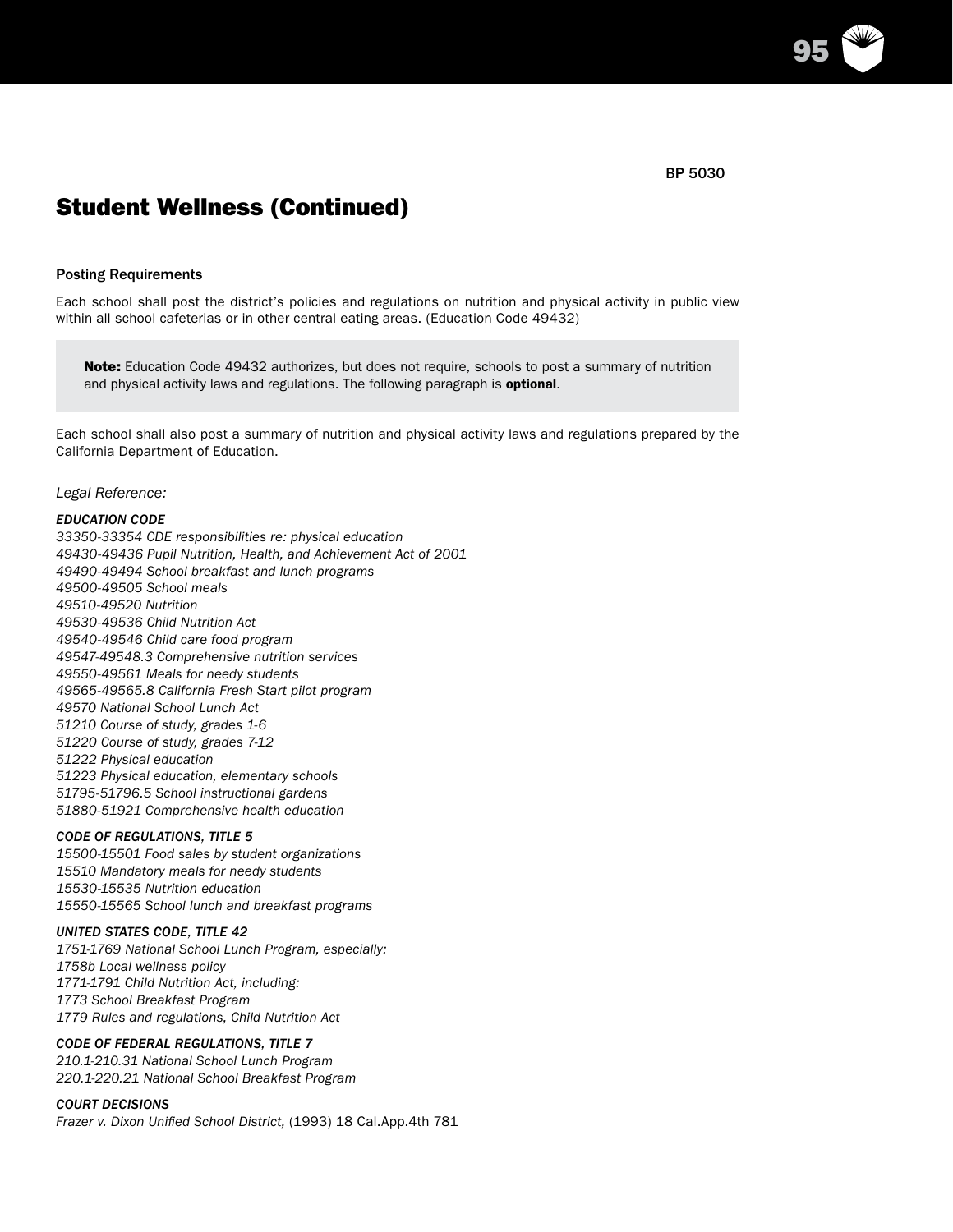

# Student Wellness (Continued)

### Management Resources:

### *CSBA PUBLICATIONS*

Building Healthy Communities: A School Leader's Guide to Collaboration and Community Engagement, 2009 Safe Routes to School: Program and Policy Strategies for School Districts, Policy Brief, 2009 *Monitoring for Success: Student Wellness Policy Implementation Monitoring Report and Guide,* 2007 *Nutrition Standards for Schools: Implications for Student Wellness,* Policy Brief, rev. October 2007 *Physical Education and California Schools,* Policy Brief, rev. October 2007 Student Wellness: A Healthy Food and Physical Activity Policy Resource Guide, rev. April 2006 School-Based Marketing of Foods and Beverages: Policy Implications for School Boards, Policy Brief, March 2006

### *CALIFORNIA DEPARTMENT OF EDUCATION PUBLICATIONS*

Physical Education Framework for California Public Schools, Kindergarten Through Grade Twelve, 2009 Healthy Children Ready to Learn: A White Paper on Health, Nutrition, and Physical Education, January 2005 Health Framework for California Public Schools, Kindergarten Through Grade Twelve, 2003

### *CALIFORNIA PROJECT LEAN PUBLICATIONS*

Policy in Action: A Guide to Implementing Your Local School Wellness Policy, October 2006

### *CENTER FOR COLLABORATIVE SOLUTIONS*

*Changing Lives, Saving Lives: A Step-by-Step Guide to Developing Exemplary Practices in Healthy Eating, Physical Activity and Food Security in Afterschool Programs,* March 2010

### *CENTERS FOR DISEASE CONTROL AND PREVENTION PUBLICATIONS*

School Health Index for Physical Activity and Healthy Eating: A Self-Assessment and Planning Guide, 2005

### *NATIONAL ASSOCIATION OF STATE BOARDS OF EDUCATION PUBLICATIONS*

*Fit, Healthy and Ready to Learn,* 2000

### *U.S. DEPARTMENT OF AGRICULTURE PUBLICATIONS*

*Dietary Guidelines for Americans,* 2005 Changing the Scene, Improving the School Nutrition Environment: A Guide to Local Action, 2000

### *WEB SITES*

*CSBA: http://www.csba.org Action for Healthy Kids: http://www.actionforhealthykids.org California Department of Education, Nutrition Services Division: http://www.cde.ca.gov/ls/nu California Department of Public Health: http://www.cdph.ca.gov California Healthy Kids Resource Center: http://www.californiahealthykids.org California Project LEAN (Leaders Encouraging Activity and Nutrition): http://www.californiaprojectlean.org California School Nutrition Association: http://www.calsna.org Center for Collaborative Solutions: http://www.ccscenter.org Centers for Disease Control and Prevention: http://www.cdc.gov Dairy Council of California: http://www.dairycouncilofca.org National Alliance for Nutrition and Activity: http://www.cspinet.org/nutritionpolicy/nana.html National Association of State Boards of Education: http://www.nasbe.org National School Boards Association: http://www.nsba.org School Nutrition Association: http://www.schoolnutrition.org Society for Nutrition Education: http://www.sne.org U.S. Department of Agriculture, Food Nutrition Service, wellness policy: http://www.fns.usda.gov/tn/Healthy/ wellnesspolicy.html*

#### *Policy Reference UPDATE Service*

(11/05 11/07) 7/11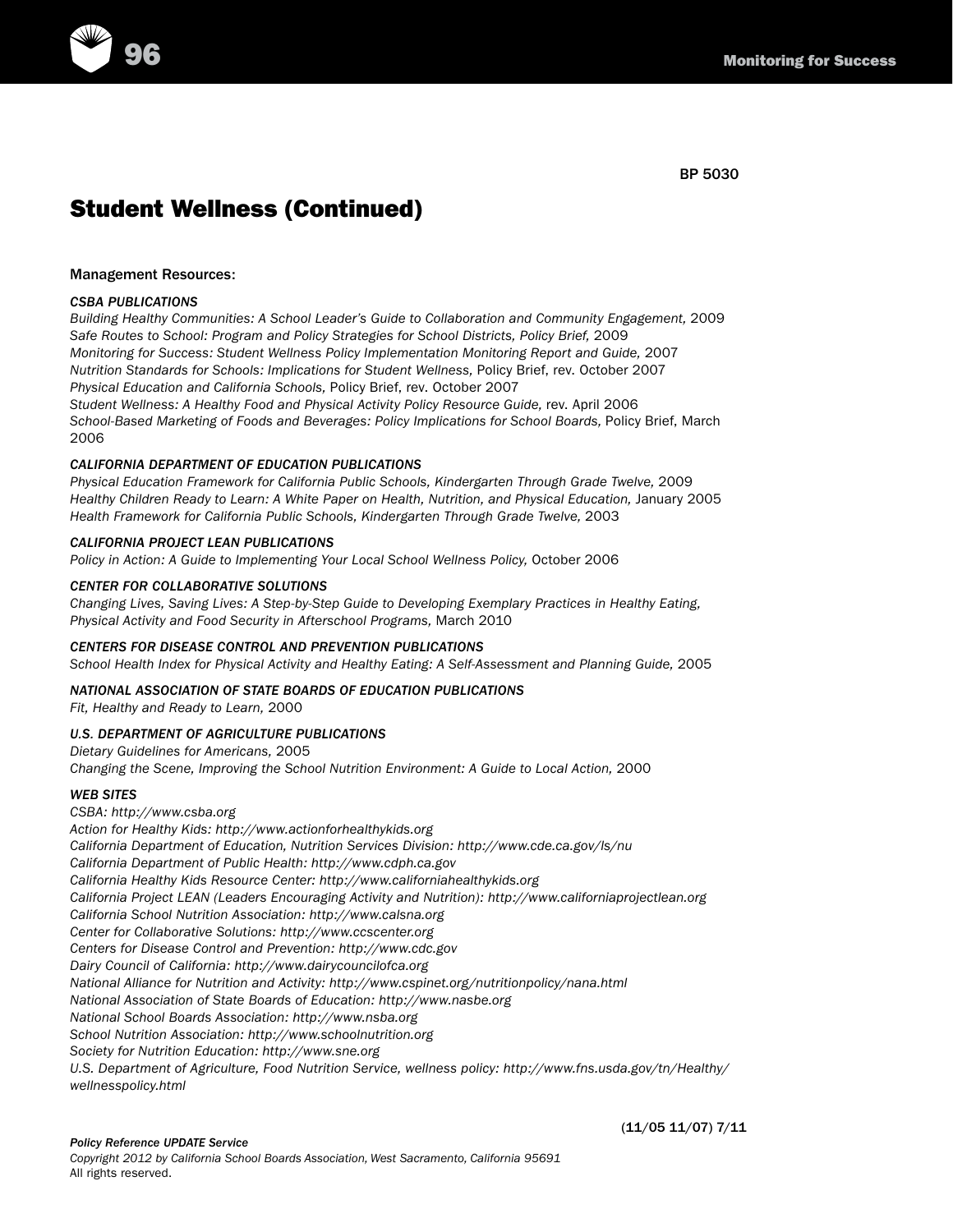97

### Safe Routes to School Program

Note: The following optional policy may be revised to reflect district practice. Districts are encouraged to review CSBA's policy brief, *Safe Routes to School: Program and Policy Strategies for School Districts*, when developing policy on this topic. In addition, districts should consult legal counsel and/or the district's insurance provider regarding any potential liability issues.

Both state and federal grants are available to support local efforts to increase the number of students walking and bicycling to school and to make it safer for them to do so. The federal Safe Routes to Schools (SRTS) program supports both infrastructure and noninfrastructure projects and focuses on grades K-8 (23 USC 148). The state program, referred to as SR2S, provides funding to cities and counties for infrastructure projects in the vicinity of K-12 schools, with up to 10 percent expenditure allowable for noninfrastructure activities (Streets and Highways Code 2333.5). Funding for both federal and state programs is distributed through the California Department of Transportation's (Caltrans) Division of Local Assistance. Questions about program administration may be directed to the Caltrans regional coordinator.

Strategies to promote walking, bicycling, and other forms of active transport to school may be referenced in the district's school wellness policy, adopted pursuant to the federal Child Nutrition and Women, Infants and Children (WIC) Reauthorization Act of 2004 (42 USC 1758b), which is required to include goals for physical activity; see BP 5030 - Student Wellness. Strategies may also be included in the district's comprehensive safety plan adopted pursuant to Education Code 32282; see AR 0450 - Comprehensive Safety Plan.

The Governing Board recognizes that walking, bicycling, and other forms of active transport to school promote students' physical activity and reduce vehicle traffic and air pollution in the vicinity of schools. As part of the district's coordinated approach to supporting student wellness and safety and enhancing student learning, the Superintendent or designee shall develop and implement strategies to establish and promote safe routes to school program activities.

*(cf. 0450 - Comprehensive Safety Plan)*

- *(cf. 3510 Green School Operations)*
- *(cf. 3514 Environmental Safety)*
- *(cf. 5030 Student Wellness)*
- *(cf. 5142 Safety)*

The Superintendent or designee may identify a program coordinator or establish district and/or school site committees to oversee and coordinate related activities.

The Superintendent or designee may collaborate with local public works and public safety departments, transportation agencies, other city and county agencies, school staff, students, parents/guardians and parent organizations, health organizations, community organizations, and/or businesses in the development, implementation, and evaluation of strategies.

*(cf. 1020 - Youth Services)*

- *(cf. 1220 Citizen Advisory Committees)*
- *(cf. 1230 School-Connected Organizations)*
- *(cf. 1400 Relations Between Other Governmental Agencies and the Schools)*
- *(cf. 1700 Relations Between Private Industry and the Schools)*
- *(cf. 6020 Parent Involvement)*

Strategies shall be based on the grade levels of the students and an assessment of the conditions and needs of each school and the surrounding neighborhoods.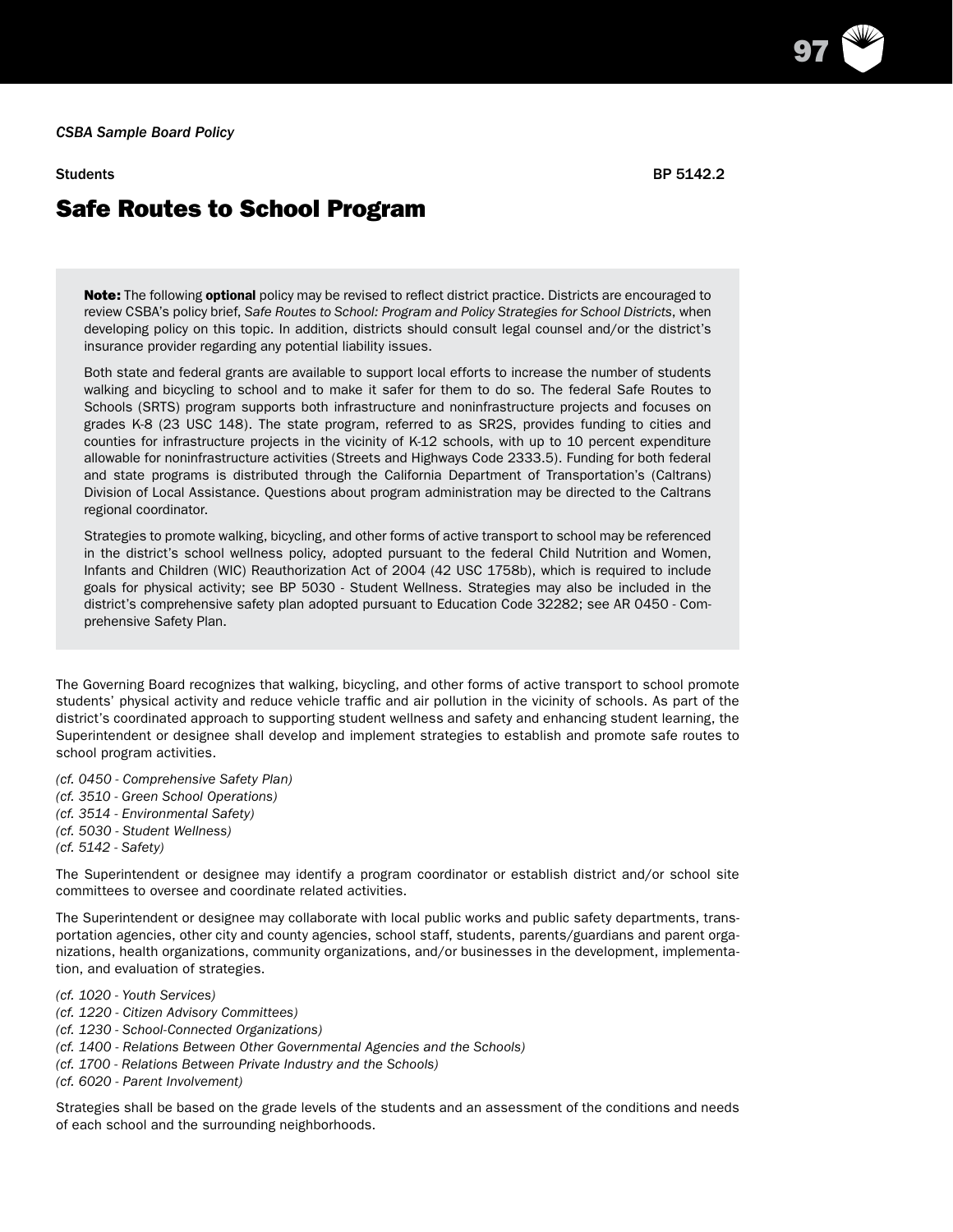

BP 5142.2

## Safe Routes to School Program (Continued)

**Note:** When local agencies partner together to apply for a state or federal grant, the city or county is generally the lead applicant for infrastructure funding. A school district may be named as the responsible agency for a federal grant if it partners with a city, county, or transportation agency. However, the district may collaborate to find funding sources and also may seek alternative funding sources for district projects and events that are not covered by a grant.

The Superintendent or designee shall explore the availability of grant funds and other sources of funding to support related projects and activities.

- *(cf. 1260 Educational Foundation)*
- *(cf. 3100 Budget)*
- *(cf. 3290 Gifts, Grants and Bequests)*
- *(cf. 7110 Facilities Master Plan)*

Note: The following optional paragraph may be revised to reflect indicators agreed upon by the Governing Board and Superintendent or designee to assess progress toward program goals. To assist with program evaluation, the National Center for Safe Routes to School (NCSRTS) has developed a standardized survey of parents/guardians' attitudes about allowing their child to walk or bicycle to school as well as student tally forms for recording the modes of travel that students use. NCSRTS recommends that a district use these forms both before and after implementation of a project in order to evaluate changes in attitudes and behaviors. NCSRTS also provides data analysis and report preparation of parent surveys and student tallies. Caltrans requires the use of these evaluation forms by grant recipients.

The Superintendent or designee shall periodically report to the Board on the implementation of program activities and progress toward program goals. Such reports may include, but not be limited to, levels of participation in promotional and educational activities, survey results of parent/guardian attitudes about allowing their child to walk or bicycle to school, tallies of the numbers of students using various modes of travel to and from school and how these numbers have changed over time, records of student attendance and on-time arrival, and injury data within the school and/or district attendance boundaries.

*(cf. 0500 - Accountability)*

### Legal Reference:

*EDUCATION CODE 32283 Comprehensive safety plan 45450-45451 Crossing guards*

*GOVERNMENT CODE 65352.2 General planning; communication between cities, counties and school districts*

### *STREETS AND HIGHWAYS CODE*

*2333.5 Safe routes to schools construction program*

### *VEHICLE CODE*

*21200-21212 Operation of bicycles, especially: 21212 Helmet required for bicycle, nonmotorized scooter, skateboard, skates 21949-21971 Pedestrian rights and duties*

### *UNITED STATES CODE, TITLE 23*

*148 Highway safety improvement program*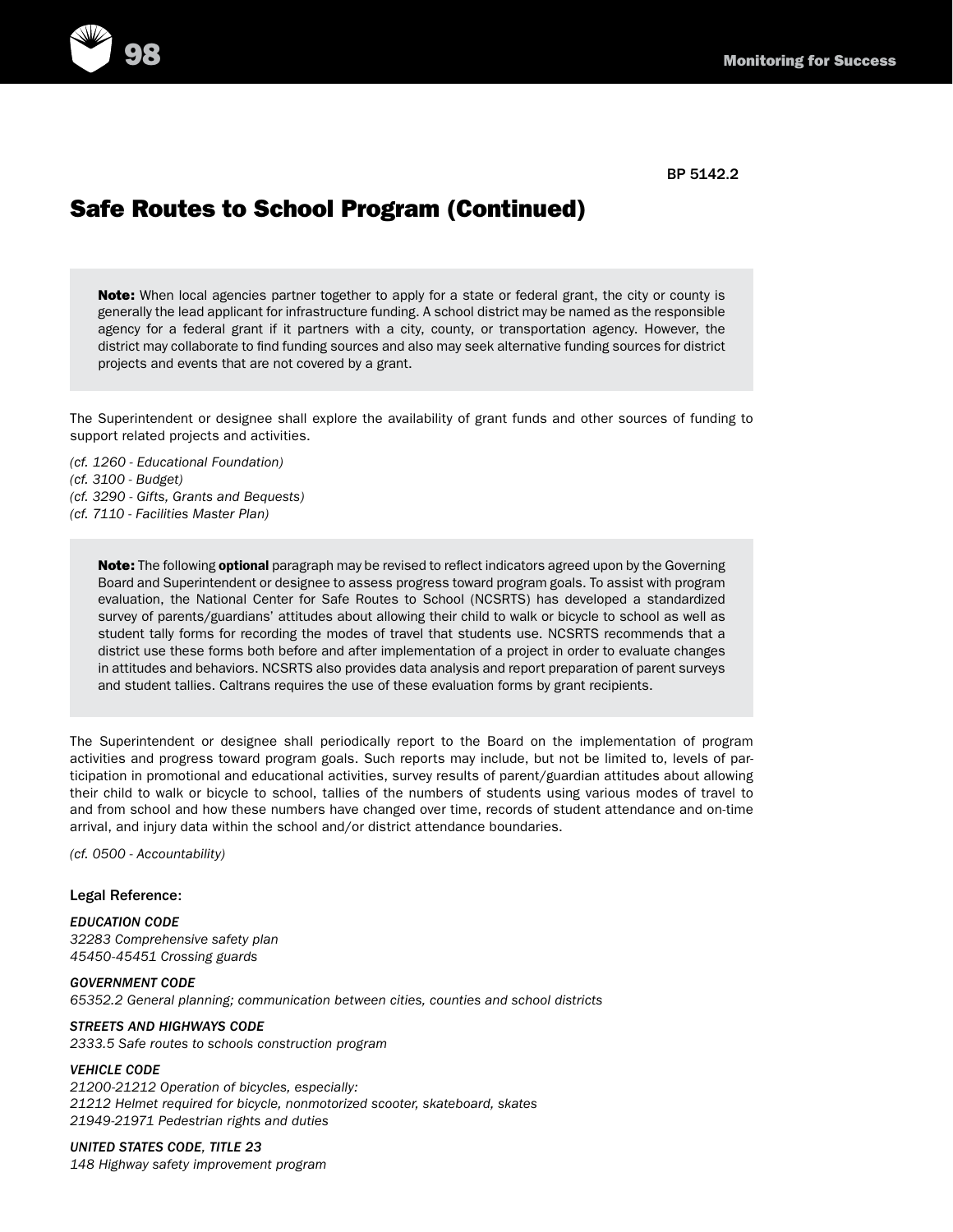BP 5142.2

# Safe Routes to School Program (Continued)

*UNITED STATES CODE, TITLE 42*

*1758b Local wellness policy*

### Management Resources:

### *CSBA PUBLICATIONS*

*Safe Routes to School: Program and Policy Strategies for School Districts,* Policy Brief, August 2009 *Building Collaboration: Tools and Ideas for Creating Active Living, Healthy Eating Communities,* August 2009

### *NATIONAL CENTER FOR SAFE ROUTES TO SCHOOL PUBLICATIONS*

*Safe Routes to School Guide*

### *NATIONAL HIGHWAY TRAFFIC SAFETY ADMINISTRATION PUBLICATIONS*

*Safe Routes to School Toolkit,* 2002

### *SAFE ROUTES TO SCHOOL NATIONAL PARTNERSHIP PUBLICATIONS*

Safe Routes to School 2009 Policy Report: Moving to the Future: Building on Early Achievements, March 2009

### *WEB SITES*

*CSBA: http://www.csba.org California Center for Physical Activity: http://www.caphysicalactivity.org California Department of Transportation, Safe Routes to School: http://www.dot.ca.gov/hq/LocalPrograms/ saferoutes/saferoutes.htm National Center for Safe Routes to School: http://www.saferoutesinfo.org National Highway Traffic Safety Administration: http://www.nhtsa.gov Safe Routes to School National Partnership: http://www.saferoutespartnership.org U.S. Department of Transportation, Federal Highway Administration, Safe Routes to School: http://safety.fhwa.dot.gov/saferoutes*

### *Policy Reference UPDATE Service*

*Copyright 2012 by California School Boards Association, West Sacramento, California 95691* All rights reserved.

7/09

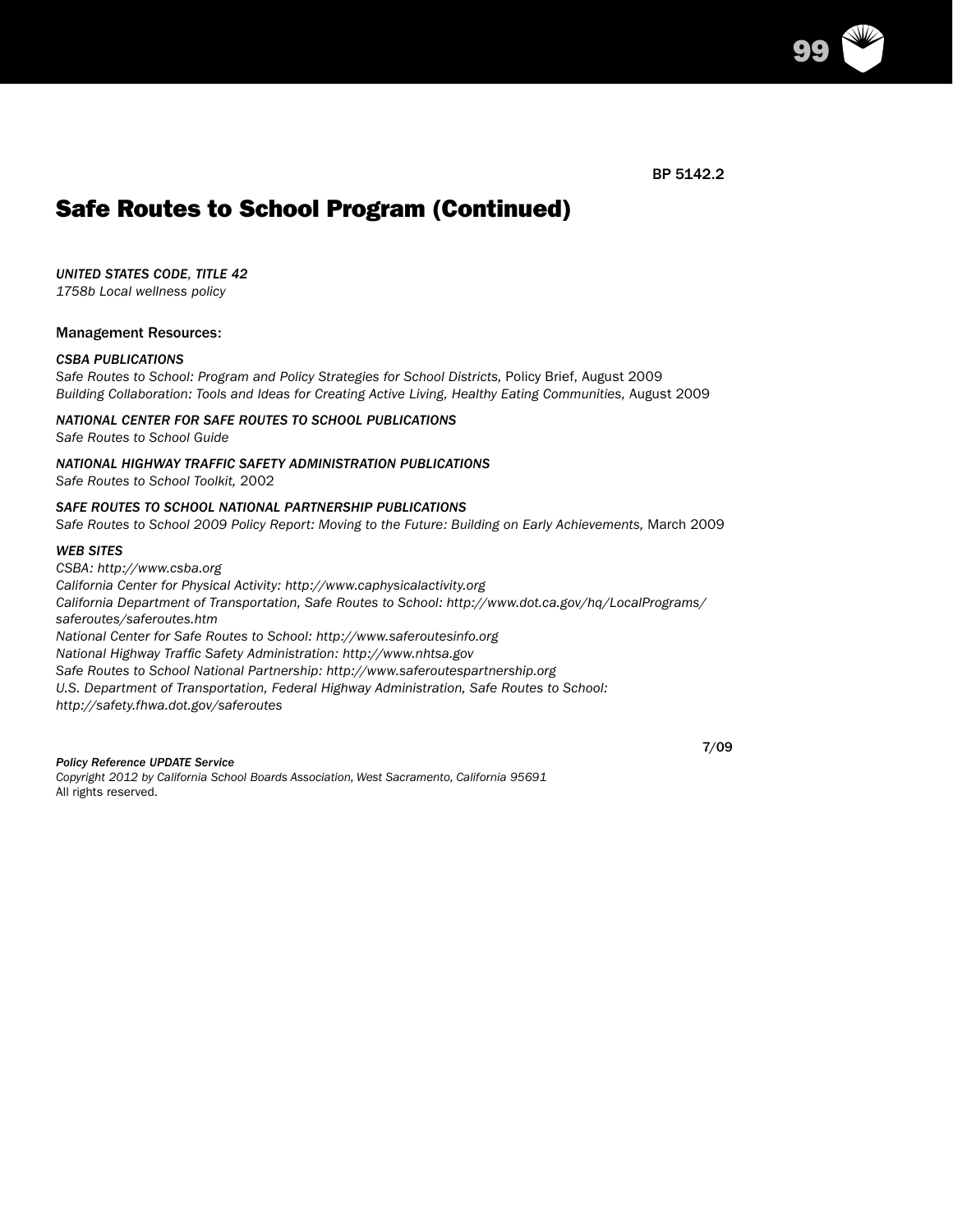*CSBA Sample Administrative Regulation*

Students AR 5142.2

## Safe Routes to School Program

Note: The following optional administrative regulation should be revised to reflect district practice. The strategies listed below are organized around the "five E's" (education, encouragement, enforcement, engineering, and evaluation) recommended for inclusion in all local programs by the U.S. Department of Transportation's Federal Highway Administration and the National Center for Safe Routes to School's online resource guide, the *Safe Routes to School Guide*.

District strategies to improve student safety along routes to school and to promote walking, bicycling, and other forms of active transport to school by students may include:

- 1. Education activities that promote safety and awareness, such as:
	- a. Instructing students about pedestrian, bicycle, and personal safety
	- b. Instructing students about the health and environmental benefits of walking, bicycling, and other forms of active transport to school
- *(cf. 3510 Green School Operations)*
- *(cf. 5030 Student Wellness)*
- *(cf. 6142.7 Physical Education and Activity)*
- *(cf. 6142.8 Comprehensive Health Education)*
	- c. Offering driver safety education to high school students, parents/guardians, and the community
- 2. Encouragement strategies designed to generate interest in active transport to school, such as:
	- a. Organizing or facilitating "walking school buses" and/or "bicycle trains" whereby students walk or bike to school in groups escorted by parents/guardians or other volunteers as needed
	- b. Organizing special events and activities, such as Walk or Bike to School Day, International Walk to School Month, or year-round competitions
	- c. Publicizing the district's efforts in order to build support of parents/guardians and the community, including providing information about the district's safe routes to school program in parent/guardian communications and in any notifications about transportation options

*(cf. 1112 - Media Relations)*

*(cf. 3540 - Transportation)*

- *(cf. 3541 Transportation Routes and Services)*
- 3. Enforcement strategies to deter unsafe behaviors of drivers, pedestrians, and bicyclists, such as:
	- a. Initiating or expanding crossing guard, student safety patrol, and/or parent/guardian safety patrol programs
- *(cf. 5142 Safety)*
	- b. Partnering with local law enforcement to help ensure that traffic laws are obeyed in the vicinity of schools and to implement appropriate measures such as placement of speed feedback monitors, ticketing, and/or driver safety campaigns
	- c. Monitoring to ensure that students who bicycle to school or who use skateboards, skates, or nonmotorized scooters wear helmets in accordance with Vehicle Code 21212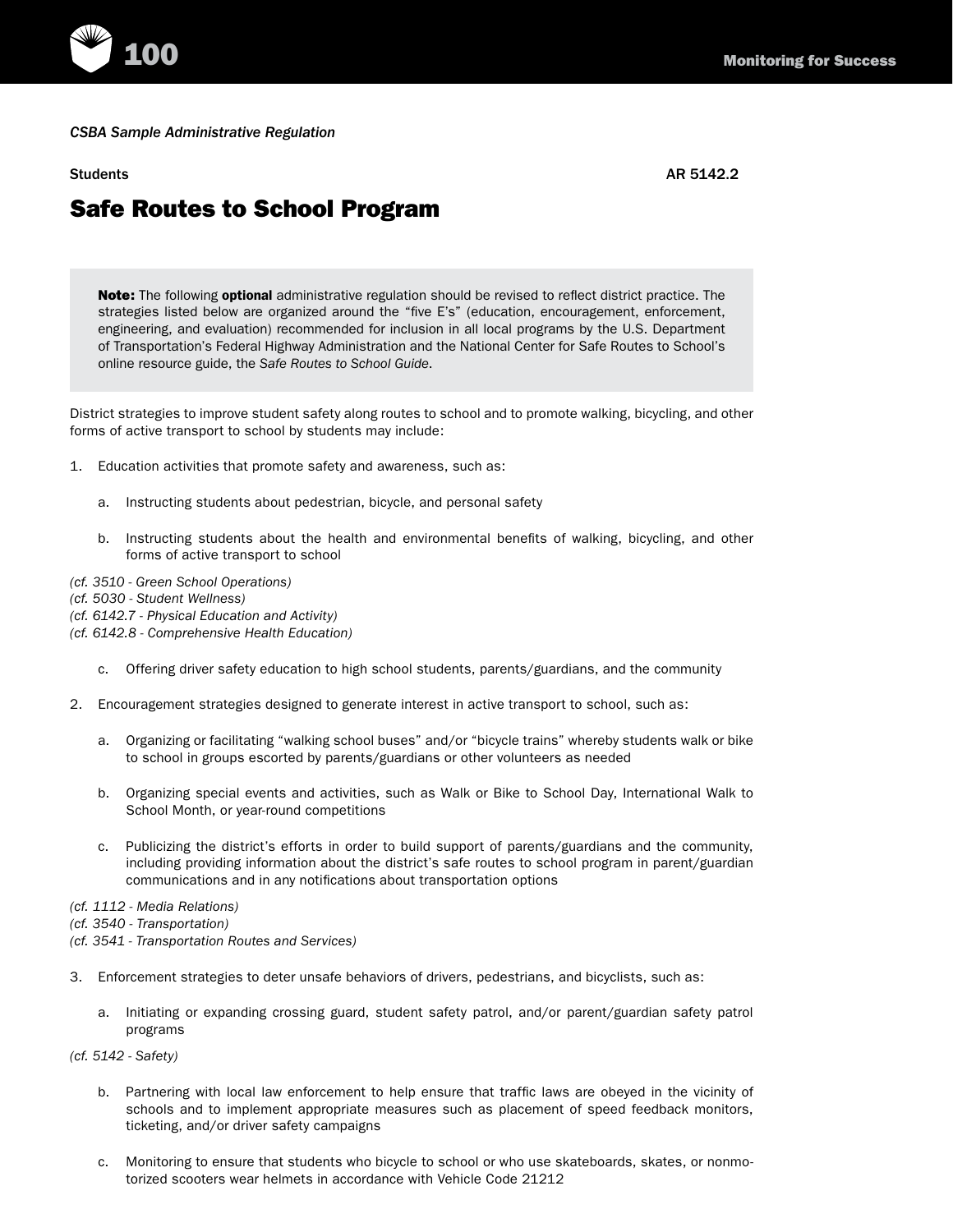AR 5142.2

101

# Safe Routes to School Program (Continued)

- 4. Engineering strategies that address the design, implementation, operation, and maintenance of traffic control devices or physical measures, such as:
	- a. Working with local government agencies, parents/guardians, school staff, and others as appropriate to gather data about environmental conditions and hazards along routes to school

*(cf. 1020 - Youth Services)*

*(cf. 1220 - Citizen Advisory Committees)*

*(cf. 1230 - School-Connected Organizations)*

*(cf. 1400 - Relations Between Other Governmental Agencies and the Schools)*

*(cf. 1700 - Relations Between Private Industry and the Schools)*

*(cf. 6020 - Parent Involvement)*

- b. Working with local government agencies to make operational and physical improvements that reduce or eliminate hazards, such as reducing motor vehicle traffic speeds in the area and establishing safer and fully accessible crosswalks, walkways, trails, and bikeways
- c. Assessing the adequacy, accessibility, and safety of bicycle parking at schools and making modifications as needed, such as increasing the number of or relocating bicycle racks and/or equipment storage areas
- *(cf. 7111 Evaluating Existing Buildings)*
	- d. Considering safe routes to school when making decisions about siting and designing of new schools

*(cf. 7110 - Facilities Master Plan) (cf. 7150 - Site Selection and Development)*

> Note: See the accompanying Board policy for additional information about program evaluation, including examples of indicators that may be used to measure program implementation and effectiveness.

- 5. Evaluation to assess progress toward program goals, including:
	- a. Gathering and interpreting data based on indicators established by the Superintendent or designee and the Governing Board
	- b. Presenting data to the Board, program partners, and the public
	- c. Recommending program modifications as needed

#### *Policy Reference UPDATE Service*

*Copyright 2012 by California School Boards Association, West Sacramento, California 95691* All rights reserved.

7/09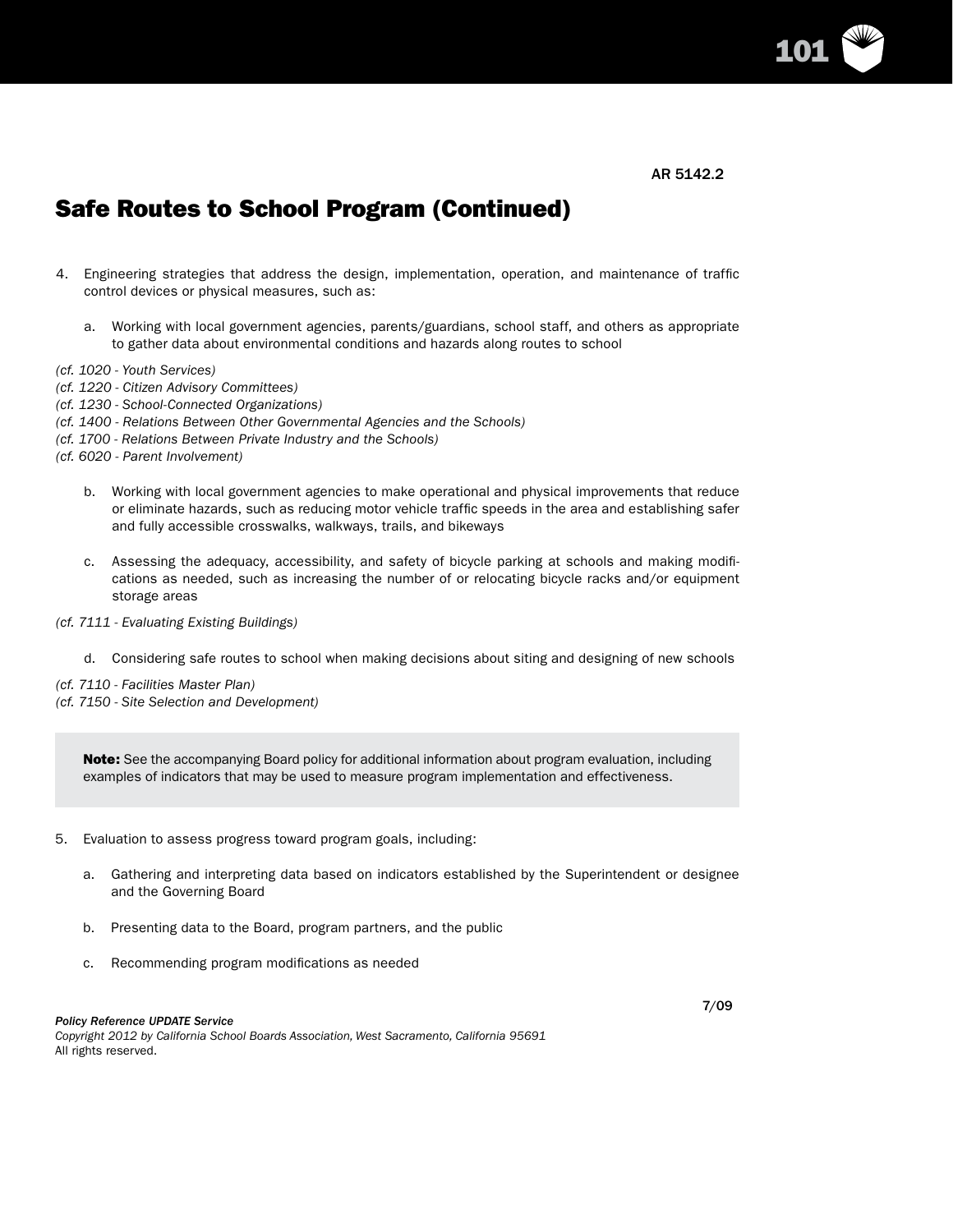

Instruction BP 6142.7

### Physical Education And Activity

Note: The following optional policy may be revised to reflect district practice and the grade levels offered by the district. See the accompanying administrative regulation for definitions of "physical education" and "physical activity" based on the California Department of Education's (CDE) 2009 *Physical Education Framework for California Public Schools*.

The federal Child Nutrition and Women, Infants and Children (WIC) Reauthorization Act of 2004 (42 USC 1751 Note) mandates each district participating in federal meals programs to adopt a districtwide student wellness policy, including goals for physical activity. See BP 5030 - Student Wellness for language fulfilling this mandate. The following policy also may incorporate goals for physical activity.

Education Code 33352 requires the CDE, as part of the Categorical Program Monitoring (CPM) process, to monitor districts' compliance with specified state physical education requirements which are reflected in the following policy and the accompanying administrative regulation.

The Governing Board recognizes the positive benefits of physical activity on student health and academic achievement. The district shall provide all students the opportunity to be physically active on a regular basis through high-quality physical education instruction and may provide additional opportunities for physical activity throughout the school day. The district's physical education and activity programs shall support the district's coordinated student wellness program and encourage students' lifelong fitness.

*(cf. 5030 - Student Wellness) (cf. 6142.8 - Comprehensive Health Education)*

Note: Education Code 51210 and 51220 require the district's course of study for grades 1-12 to include physical education, with an emphasis on physical activities conducive to health and vigor of body and mind; see AR 6143 - Courses of Study. The CDE's 2009 *Physical Education Framework* describes components of a comprehensive physical education program based on the voluntary *Physical Education Model Content Standards* adopted by the State Board of Education (SBE).

The district's physical education program shall provide a developmentally appropriate sequence of instruction aligned with the state's model content standards and curriculum framework. The Superintendent or designee shall ensure that the district's program provides students with equal opportunities for instruction and participation regardless of gender in accordance with law.

*(cf. 0410 - Nondiscrimination in District Programs and Activities) (cf. 6011 - Academic Standards) (cf. 6143 - Courses of Study)*

Note: The following two optional paragraphs are for use by districts that maintain high schools.

According to the CDE's *Physical Education Framework*, it is the obligation of the Governing Board to determine whether to grant physical education credit for a particular course, including, but not limited to, junior ROTC, marching band, cheerleading, or drill team. In making this determination, the Board must determine how the particular course supports an overall course of study for grades 9-12 that includes the eight content areas specified in Education Code 33352 and 5 CCR 10060 for physical education programs. While it is not necessary that each individual course include all eight content areas, the course offerings must be structured so that all students receive opportunities for instruction in each of the eight areas across grades 9-12. The CDE's *Physical Education FAQs* add that any course for which physical education credit is granted must also meet requirements in Education Code 33352 pertaining to minimum instructional minutes, various reporting requirements, and the assignment of an appropriately credentialed teacher.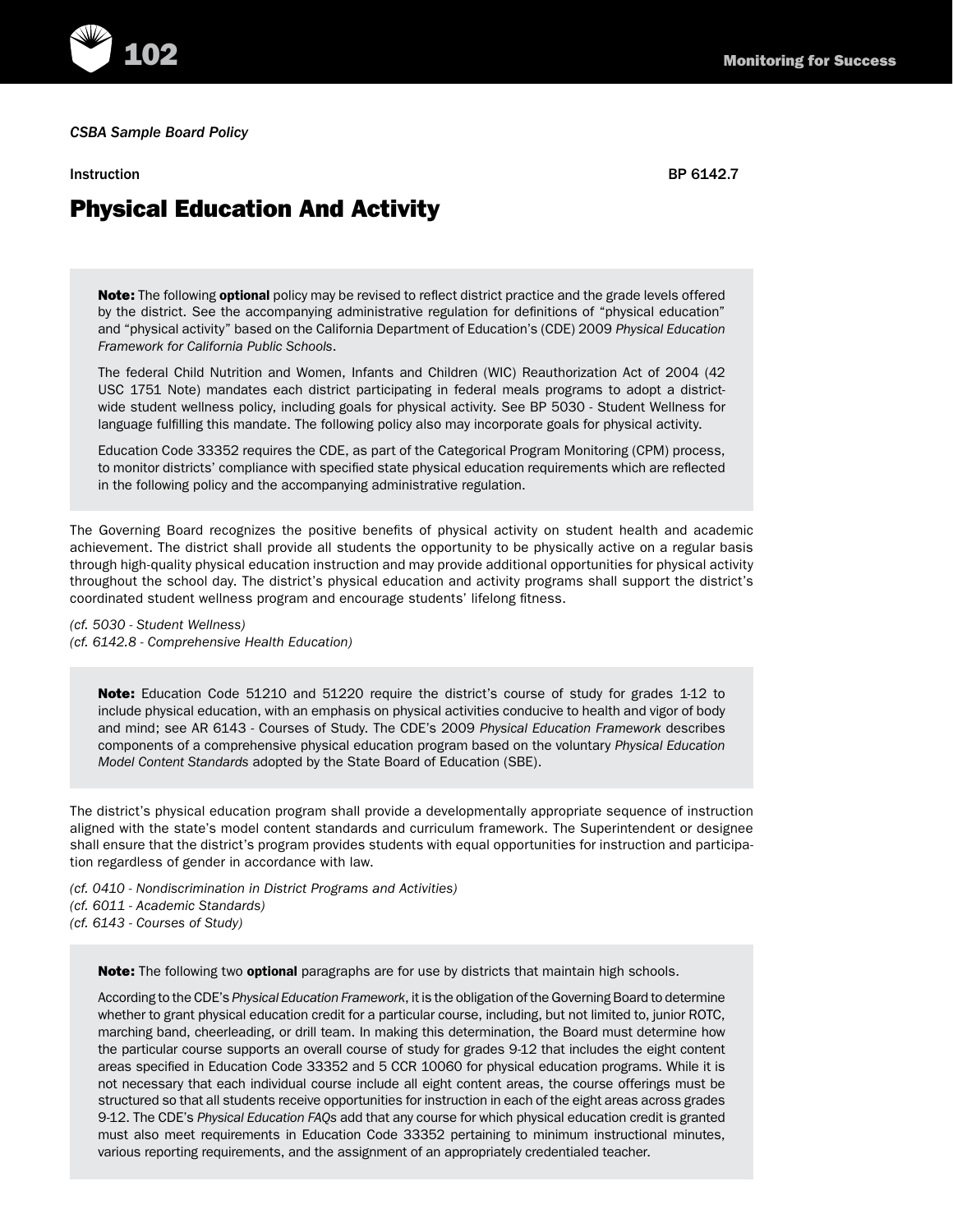103

# Physical Education and Activity (Continued)

The overall course of study for grades 9-12 shall include the effects of physical activity upon dynamic health, the mechanics of body movement, aquatics, gymnastics and tumbling, individual and dual sports, rhythms and dance, team sports, and combatives. (Education Code 33352; 5 CCR 10060)

The Board shall approve the courses in grades 9-12 for which physical education credit may be granted.

*(cf. 6146.1 - High School Graduation Requirements) (cf. 6146.11 - Alternative Credits Toward Graduation)*

Note: The following optional paragraph is for use by all districts and may be revised to reflect district practice. The U.S. Department of Health and Human Services' (HHS) *2008 Physical Activity Guidelines for Americans* recommends that children and adolescents participate in at least 60 minutes of moderate to vigorous physical activity per day, which can be accrued in smaller increments throughout the day. To help reach this goal, HHS recommends that students be engaged in moderate to vigorous physical activity for at least 50 percent of physical education class time. See the accompanying administrative regulation for definitions of "moderate physical activity" and "vigorous physical activity." Also see CSBA's Fact Sheet on *Moderate to Vigorous Physical Activity in Physical Education to Improve Health and Academic Outcomes*.

The district's physical education program shall engage students in moderate to vigorous physical activity, as defined in the accompanying administrative regulation, for at least 50 percent of class or session time. The Superintendent or designee shall develop strategies to monitor the amount of moderate to vigorous physical activity that takes place in the physical education instructional program.

Students with disabilities shall be provided instruction in physical education in accordance with their individualized education program or Section 504 accommodation plan.

*(cf. 6159 - Individualized Education Program) (cf. 6164.6 - Identification and Education Under Section 504)*

During air pollution episodes, extreme weather, or other inclement conditions, physical education staff shall make appropriate adjustments to the program or shall seek alternative indoor space to enable students to participate in active physical education.

*(cf. 3514 - Environmental Safety) (cf. 5141.7 - Sun Safety)*

### **Staffing**

Physical education instruction shall be delivered by appropriately credentialed teachers who may be assisted by instructional aides, paraprofessionals, and/or volunteers.

*(cf. 1240 - Volunteer Assistance) (cf. 4112.2 - Certification) (cf. 4222 - Teacher Aides/Paraprofessionals)*

The district shall provide physical education teachers with continuing professional development, including classroom management and instructional strategies designed to keep students engaged and active and to enhance the quality of physical education instruction and assessment.

*(cf. 4131 - Staff Development) (cf. 5121 - Grades/Evaluation of Student Achievement)*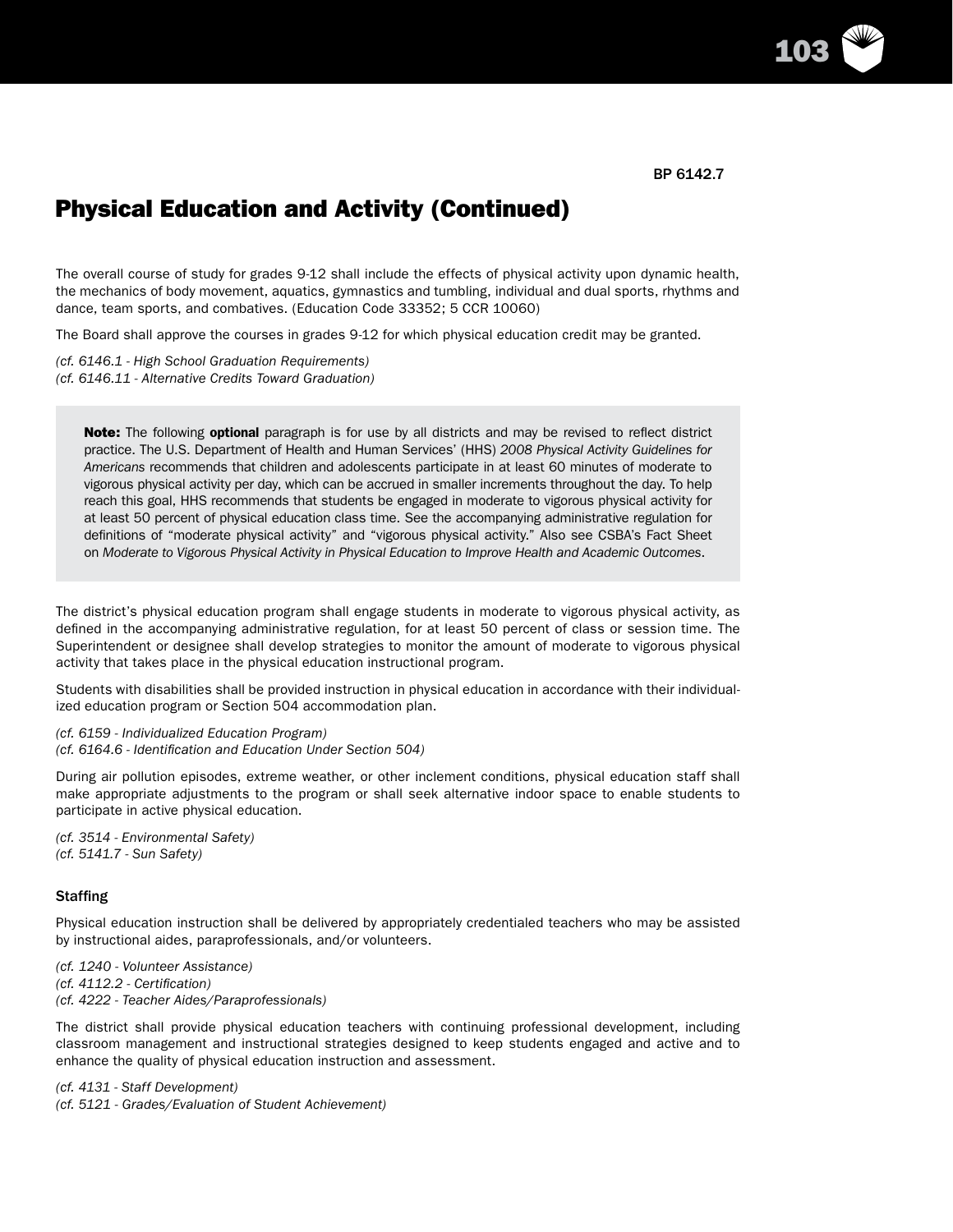

# Physical Education and Activity (Continued)

Physical Fitness Testing

Note: The following section may be revised to reflect grade levels offered by the district. Education Code 60800 requires districts to administer a physical fitness test to students in grades 5, 7, and 9. The SBE has designated FITNESSGRAM as the required physical fitness test. See the accompanying administrative regulation for testing requirements.

The Superintendent or designee shall annually administer the physical fitness test designated by the State Board of Education to students in grades 5, 7, and 9. (Education Code 60800; 5 CCR 1041)

### Temporary Exemptions

Note: The following section is optional. Education Code 51241 authorizes, but does not require, the district to grant temporary exemptions from physical education under the conditions described in items #1-2 below.

The Superintendent or designee may grant a temporary exemption from physical education under either of the following conditions: (Education Code 51241)

- 1. The student is ill or injured and a modified program to meet his/her needs cannot be provided.
- 2. The student is enrolled for one-half time or less.

### Two-Year Exemptions

Note: The following optional section is for use by districts that maintain grades 10-12. Education Code 51241 authorizes, but does not require, the district to grant a two-year exemption from physical education to eligible students in grades 10-12.

Pursuant to Education Code 51241, in order to be eligible for the two-year exemption, students are required to "satisfactorily" meet at least five of the six standards of the state's physical fitness test in grade 9. Students are considered to have satisfactorily met a standard on the FITNESSGRAM if they score in the "healthy fitness zone" on that standard. The six fitness areas measured by FITNESSGRAM are aerobic capacity, body composition, abdominal strength and endurance, trunk extensor strength and flexibility, upper body strength and endurance, and flexibility.

With the student's consent, the Superintendent or designee may exempt a student from physical education courses for any two years during grades 10-12 provided that the student has satisfactorily met at least five of the six standards of the state's physical fitness test in grade 9. (Education Code 51241)

Note: In addition to administering the physical fitness test to students in grade 9, Education Code 51241 authorizes districts to administer the test to students in grades 10-12 so that such students may qualify for the two-year exemption. The following paragraph is **optional**.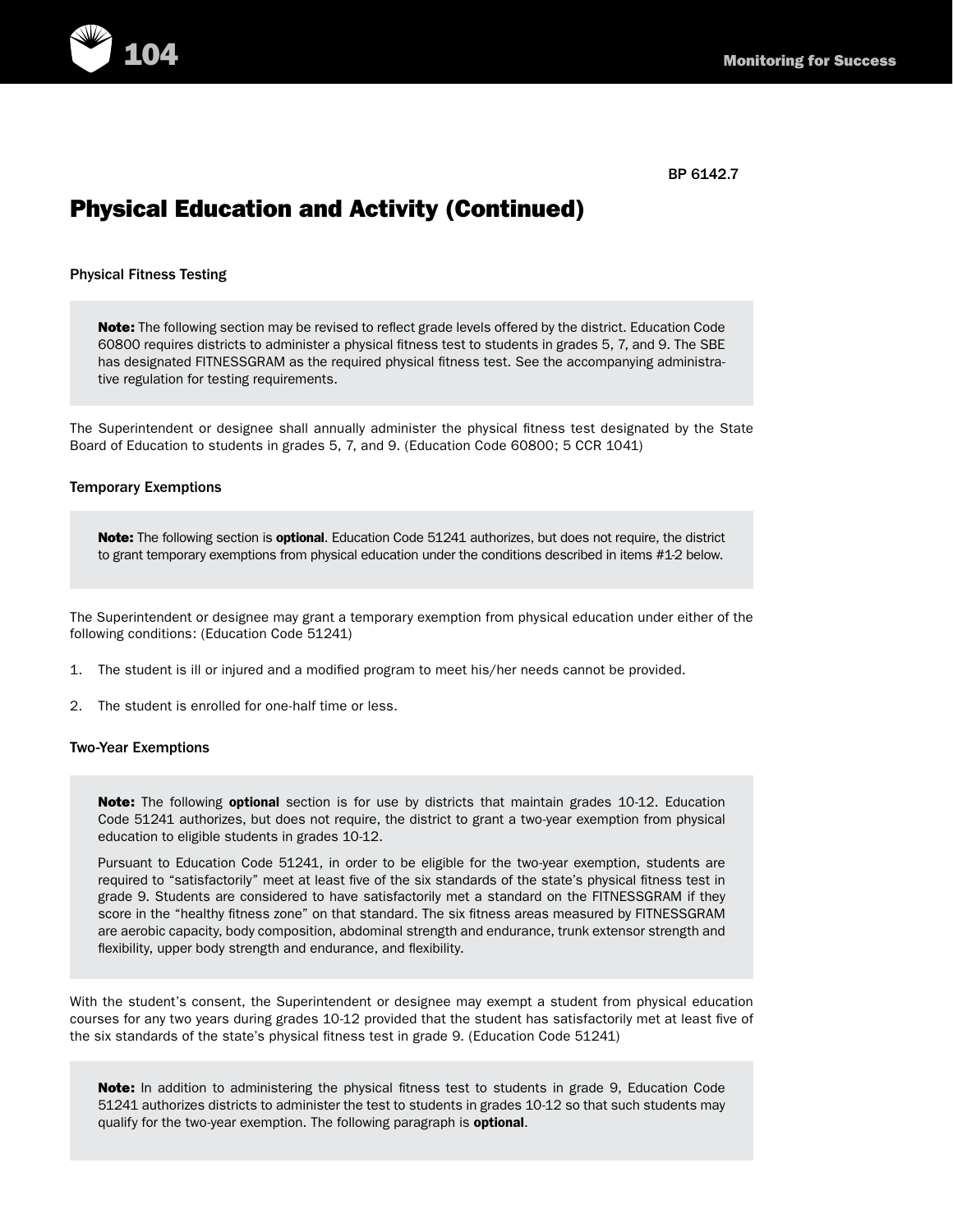105

# Physical Education and Activity (Continued)

Upon request by students and/or their parents/guardians, the Superintendent or designee may administer the physical fitness test to students in grades 10-12 who need to pass the test in order to qualify for a two-year exemption from physical education courses.

### Permanent Exemptions

**Note:** The following section is **optional**. Education Code 51241 authorizes, but does not require, the district to grant permanent exemptions from physical education to an individual student under the conditions described in items #1-3 below.

The Board should delete any categories of exemptions that it does not wish to allow.

The Superintendent or designee may grant a permanent exemption from physical education to an individual student under any of the following conditions: (Education Code 51241)

- 1. The student is age 16 years or older and has been enrolled in grade 10 for one or more academic years.
- 2. The student is enrolled as a postgraduate student.
- 3. The student is enrolled in a juvenile home, ranch, camp, or forestry camp school with scheduled recreation and exercise.

### Other Exemptions

Note: The following optional section is for use by districts that maintain high schools. Education Code 51222, 51242, and 52316 authorize, but do not require, the following exemptions from physical education courses. The Board should select the items that reflect the types of exemptions that it wishes to allow.

The Superintendent or designee may grant an exemption from physical education under the following special circumstances:

- 1. The student in grades 10-12 is excused for up to 24 clock hours in order to participate in automobile driver training. (Education Code 51222)
- 2. The student in grades 10-12 attends a regional occupational center or program and attendance in physical education courses results in hardship because of the travel time involved. (Education Code 52316)
- 3. The student is in high school and is engaged in a regular school-sponsored interscholastic athletic program carried on wholly or partially after regular school hours. (Education Code 51242)

*(cf. 6145.2 - Athletic Competition)*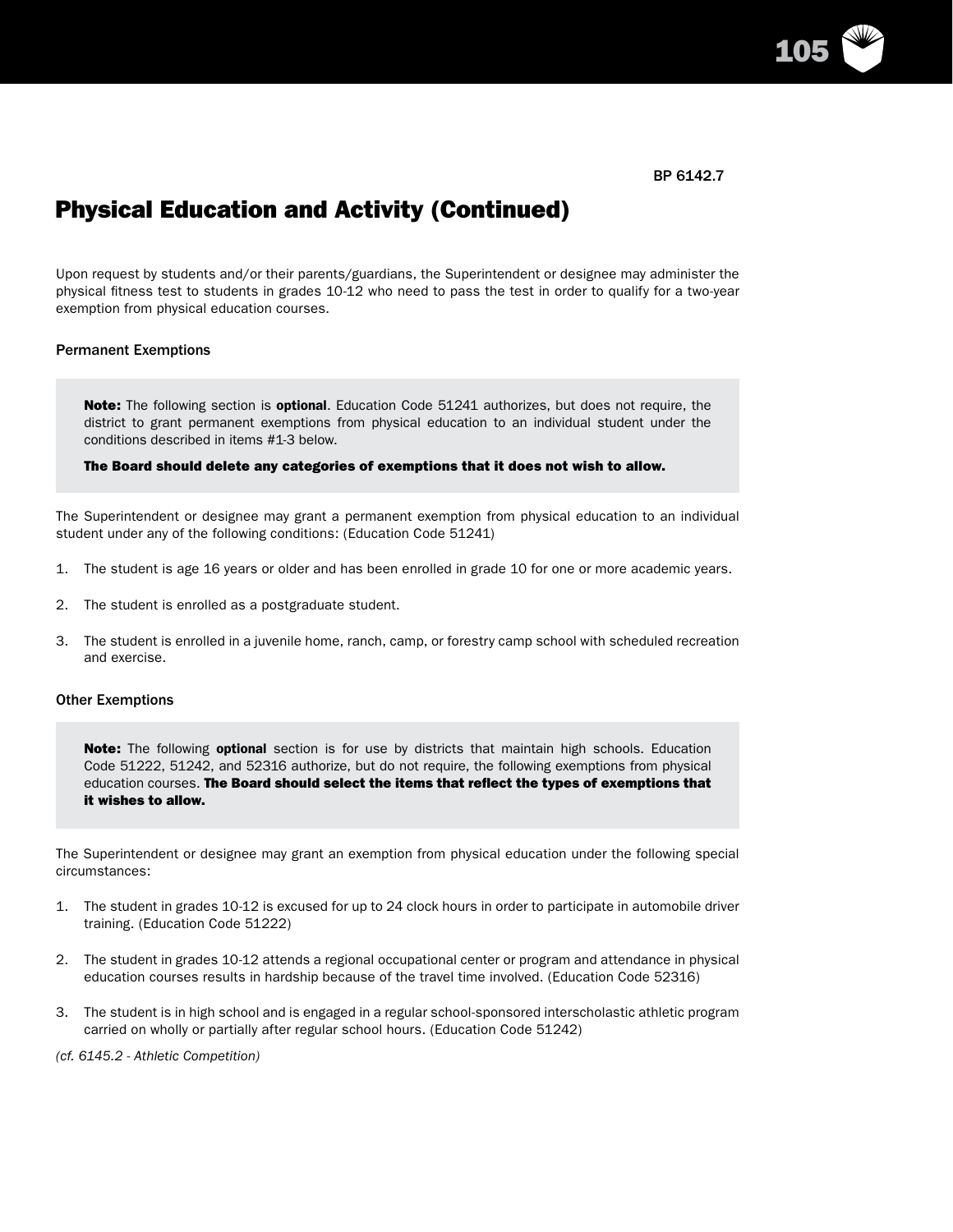# Physical Education and Activity (Continued)

Additional Opportunities for Physical Activity

**Note:** The following section is **optional**. See the accompanying administrative regulation for sample strategies for physical activity opportunities outside the physical education program. Also see CSBA's Fact Sheet on *Maximizing Opportunities for Physical Activity During the School Day*.

The Superintendent or designee shall develop strategies to supplement physical education instruction with additional opportunities for students to be physically active before, during, and after the school day.

*(cf. 1330.1 - Joint Use Agreements) (cf. 5142.2 - Safe Routes to School Program) (cf. 5148 - Child Care and Development Program) (cf. 5148.2 - Before/After School Program) (cf. 6145 - Extracurricular and Cocurricular Activities) (cf. 6145.5 - Student Organizations and Equal Access)*

### Program Evaluation

Note: The following optional section should be revised to reflect district practice. Districts that do not maintain high schools or do not offer any of the exemptions described in the sections above on "Two-Year Exemptions" or "Permanent Exemptions" should modify the following paragraph to delete reports of two-year and permanent exemptions.

The Superintendent or designee shall annually report to the Board the results of the state physical fitness testing for each school and applicable grade level. He/she shall also report to the Board regarding the number of instructional minutes offered in physical education for each grade level, the number of two-year and permanent exemptions granted pursuant to Education Code 51241, and any other data agreed upon by the Board and the Superintendent or designee to evaluate program quality and the effectiveness of the district's program in meeting goals for physical activity.

*(cf. 0500 - Accountability) (cf. 6190 - Evaluation of the Instructional Program)*

### Legal Reference:

### *EDUCATION CODE*

*33126 School accountability report card 33350-33354 CDE responsibilities re: physical education 35256 School accountability report card 49066 Grades; physical education class 51210 Course of study, grades 1-6 51220 Course of study, grades 7-12 51222 Physical education 51223 Physical education, elementary schools 51241 Temporary, two-year or permanent exemption from physical education 51242 Exemption from physical education for athletic program participants 52316 Excuse from attending physical education classes 60800 Physical performance test*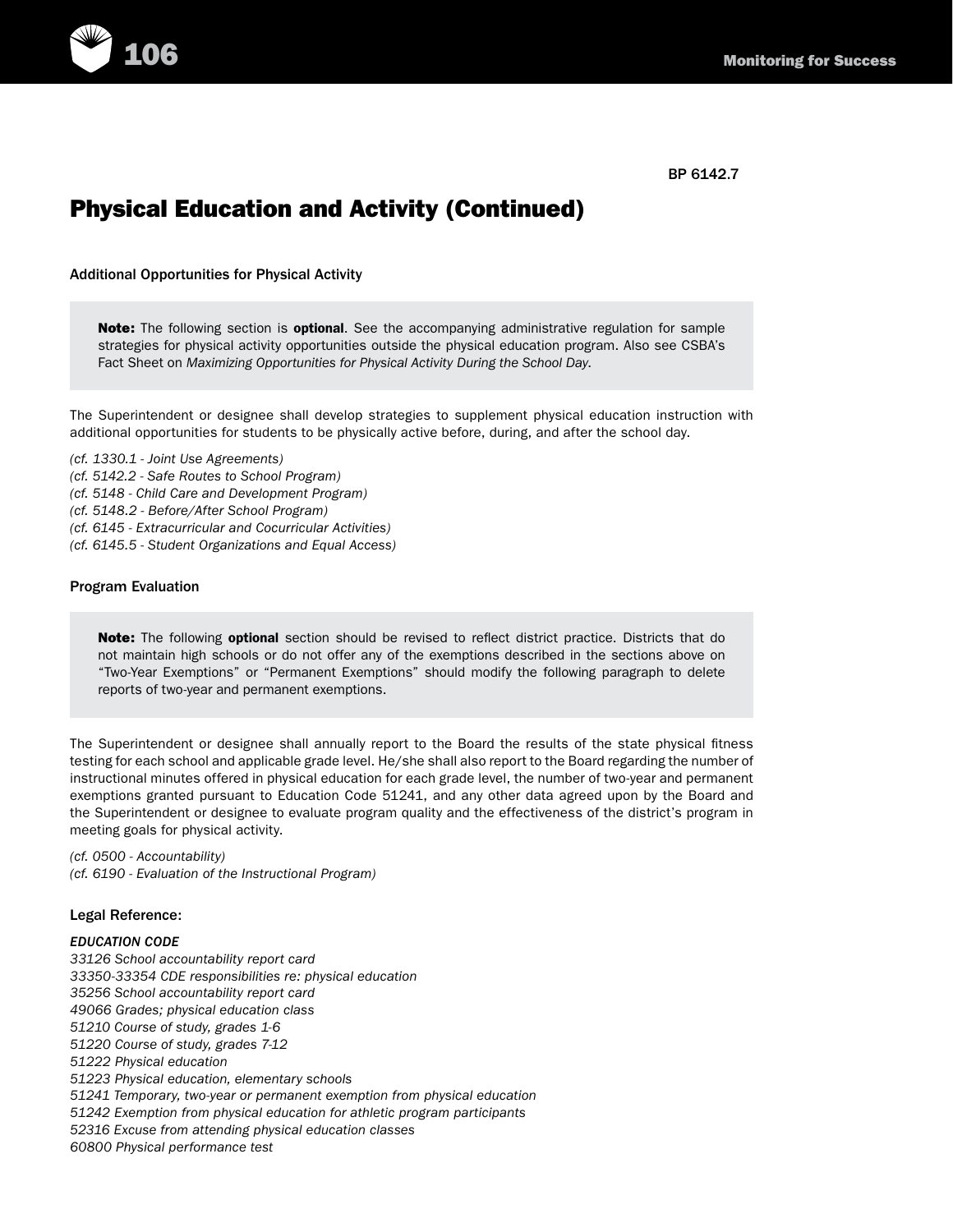107

# Physical Education and Activity (Continued)

### *CODE OF REGULATIONS, TITLE 5*

*1040-1048 Physical performance test 3051.5 Adapted physical education for individuals with exceptional needs 10060 Criteria for high school physical education programs*

### *UNITED STATES CODE, TITLE 29*

*794 Rehabilitation Act of 1973, Section 504*

*UNITED STATES CODE, TITLE 42 1751 Note Local wellness policy*

*ATTORNEY GENERAL OPINIONS*

53 *Ops.Cal.Atty.Gen.* 230 (1970)

### Management Resources:

### *CSBA PUBLICATIONS*

*Active Bodies, Active Minds: Physical Activity and Academic Achievement, Fact Sheet,* February 2010 *Maximizing Opportunities for Physical Activity Through Joint Use of Facilities,* Policy Brief, rev. February 2010 *Maximizing Opportunities for Physical Activity During the School Day, Fact Sheet, November 2009 Moderate to Vigorous Physical Activity in Physical Education to Improve Health and Academic Outcomes, Fact* Sheet, November 2009

Building Healthy Communities: A School Leader's Guide to Collaboration and Community Engagement, 2009 *Physical Education and California Schools,* Policy Brief, rev. October 2007 *Monitoring for Success: Student Wellness Policy Implementation Monitoring Report and Guide,* 2007 Student Wellness: A Healthy Food and Physical Activity Policy Resource Guide, rev. April 2006

### *CALIFORNIA DEPARTMENT OF EDUCATION PUBLICATIONS*

Physical Education Framework for California Public Schools: Kindergarten Through Grade 12, 2009 *Physical Education Model Content Standards for California Public Schools: Kindergarten Through Grade 12,*  January 2005

*Adapted Physical Education Guidelines for California Schools,* 2003

### *CENTERS FOR DISEASE CONTROL AND PREVENTION PUBLICATIONS*

*School Health Index for Physical Activity and Healthy Eating: A Self-Assessment and Planning Guide for Elementary and Middle/High Schools,* 2000

### *U.S. DEPARTMENT OF HEALTH AND HUMAN SERVICES PUBLICATIONS*

*2008 Physical Activity Guidelines for Americans,* October 2008

### *WEB SITES*

*CSBA: http://www.csba.org California Department of Education, Physical Fitness Testing: http://www.cde.ca.gov/ta/tg/pf California Healthy Kids Resource Center: http://www.californiahealthykids.org California Project LEAN (Leaders Encouraging Activity and Nutrition): http://www.californiaprojectlean.org Centers for Disease Control and Prevention: http://www.cdc.gov Educational Data System, California physical fitness: http://www.eddata.com/projects/current/cpf Healthy People 2010: http://www.healthypeople.gov National Association for Sport and Physical Education: http://www.aahperd.org/naspe President's Council on Physical Fitness and Sports: http://www.fitness.gov The California Endowment: http://www.calendow.org U.S. Department of Health and Human Services: http://www.health.gov*

#### *Policy Reference UPDATE Service*

*Copyright 2012 by California School Boards Association, West Sacramento, California 95691* All rights reserved.

(7/07 11/07) 2/10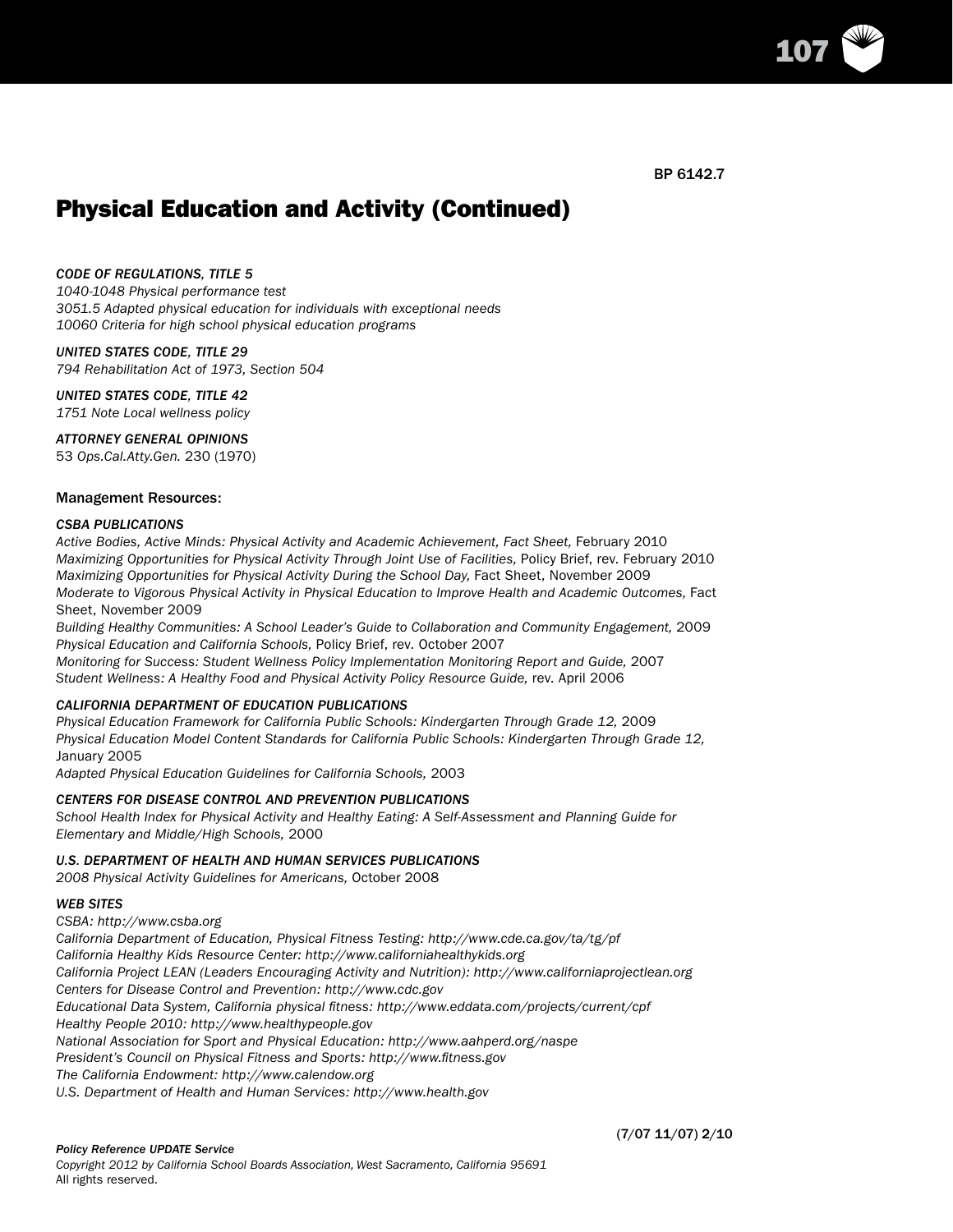## *CSBA Sample Administrative Regulation*

Instruction AR 6142.7

## Physical Education and Activity

## **Definitions**

Note: The following optional section reflects definitions provided in the California Department of Education's (CDE) 2009 *Physical Education Framework for California Public Schools.*

*Physical education* is a sequential educational program that teaches students to understand and participate in regular physical activity for developing and maintaining physical fitness throughout their lifetimes, understand and improve their motor skills, enjoy using their skills and knowledge to establish a healthy lifestyle, and understand how their bodies work.

*Physical activity* is bodily movement that is produced by the contraction of skeletal muscle and that substantially increases energy expenditure, including exercise, sport, dance, and other movement forms.

*Moderate physical activity* is any activity which generally requires sustained, rhythmic movements and refers to a level of effort a healthy individual might expend while, for example, walking briskly, dancing, swimming, or bicycling on level terrain. A person should feel some exertion but should be able to carry on a conversation comfortably during the activity.

*Vigorous physical activity* is any activity which generally requires sustained, rhythmic movements and refers to a level of effort a healthy individual might expend while, for example, jogging, participating in high-impact aerobic dancing, swimming continuous laps, or bicycling uphill. Vigorous physical activity may be intense enough to result in a significant increase in heart and respiration rate.

## Instructional Time

Note: Education Code 51210 requires the adopted course of study for grades 1-6 to include instruction in physical education for at least 200 minutes each 10 school days, exclusive of recesses and the lunch period. For grades 7-12, Education Code 51222 requires that all students, except students excused or exempted pursuant to Education Code 51241, attend courses of physical education for at least 400 minutes each 10 school days. However, pursuant to Education Code 51223, elementary school districts maintaining grades 1-8 must provide instruction in physical education for students in grades 7-8 that matches the requirement for grades 1-6 of not less than 200 minutes each 10 school days, exclusive of recesses and the lunch period. The CDE's Categorical Program Monitoring process reviews district compliance with these instructional time requirements. The district should select the option below that reflects the grade levels offered by the district.

When determining the number of instructional minutes, it is recommended that districts exclude time spent walking to and from class or engaging in other physical activity conducted outside the physical education instructional program, such as in regular classroom activities or before/after school programs.

### OPTION 1: (Elementary Districts with any of Grades 1-8)

Instruction in physical education shall be provided for a total period of time of not less than 200 minutes each 10 school days. (Education Code 51210, 51223)

## OPTION 2: (High School Districts)

Instruction in physical education shall be provided for a total period of time of not less than 400 minutes each 10 school days. (Education Code 51222)

#### OPTION 3: (Unified School Districts)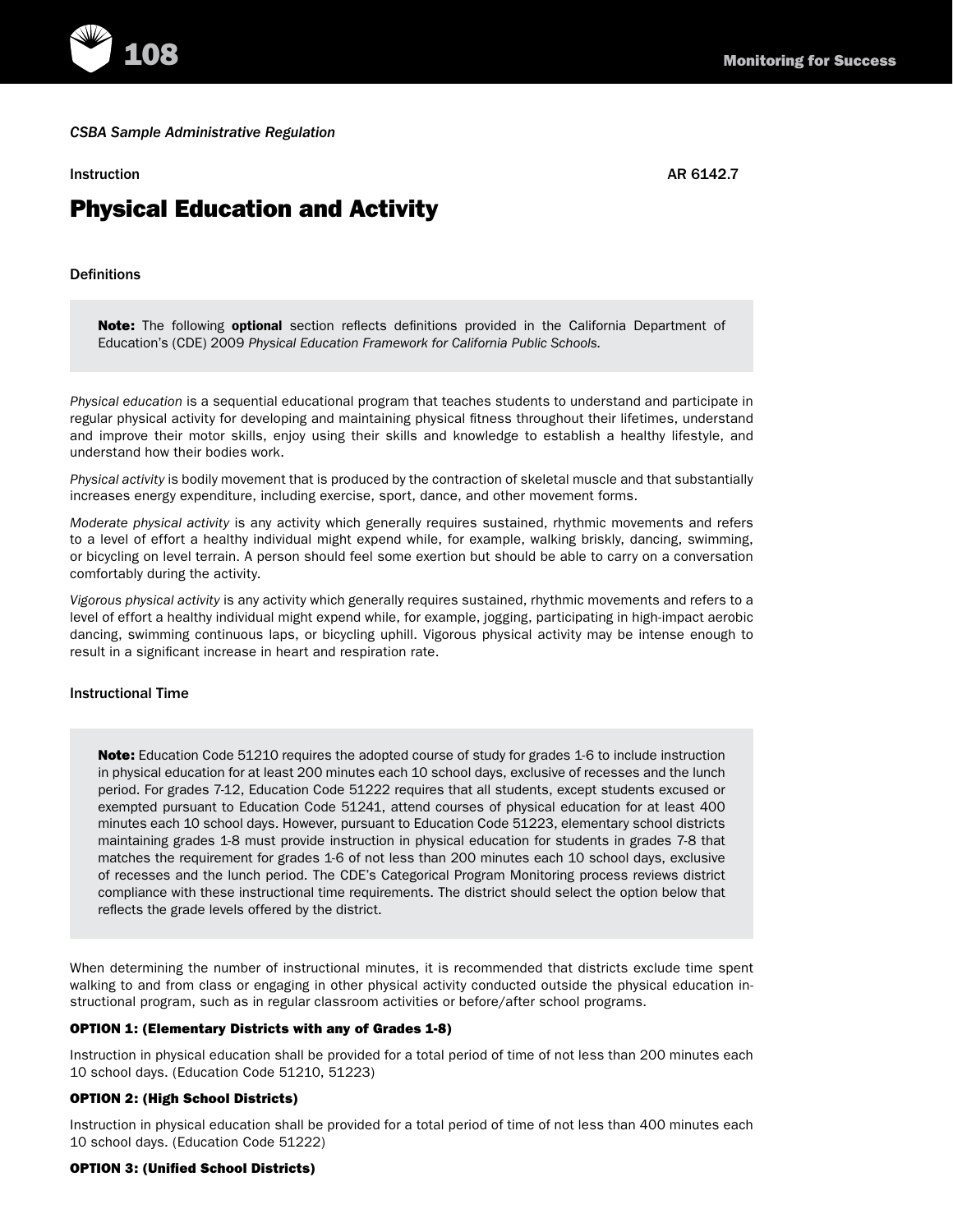109

# Physical Education and Activity (continued)

Instruction in physical education shall be provided for a total period of time of not less than 200 minutes each 10 school days for students in grades 1-6 and not less than 400 minutes each 10 school days for students in grades 7-12. (Education Code 51210, 51222)

Note: The remainder of this section is for use by districts that maintain high schools. See the accompanying Board policy for information about the exemptions described in the following paragraphs.

Students in grades 10-12 who have been granted a two-year exemption pursuant to Education Code 51241(b) shall be offered a variety of elective physical education courses of not less than 400 minutes each 10 school days. (Education Code 51222)

Students in grades 10-12 who have been granted a two-year or permanent exemption from physical education pursuant to Education Code 51241(b)(1) or (c) shall not be permitted to attend fewer total hours of courses and classes than they would have attended if enrolled in a physical education course. (Education Code 51241)

Students in a regional occupational program or center who are exempted from physical education pursuant to Education Code 52316 shall have a minimum school day of 180 minutes. (Education Code 52316)

*(cf. 6178.2 - Regional Occupational Center/Program)*

#### Monitoring Moderate to Vigorous Physical Activity

**Note:** The following **optional** section may be revised to reflect district practice. See the accompanying Board policy for language establishing an expectation for students to be engaged in moderate to vigorous physical activity for 50 percent of physical education class/session time.

To monitor whether students are engaged in moderate to vigorous physical activity for at least 50 percent of physical education class or session time, the Superintendent or designee may:

- 1. Develop methods to estimate the amount of time students spend in moderate to vigorous physical activity or the number of students who are inactive during physical education classes
- 2. Provide physical education teachers with staff development, self-monitoring tools, stopwatches, and/or heart rate monitors to assist them in planning and assessing the level of activity in their classes
- *(cf. 4115 Evaluation/Supervision)*

## Physical Fitness Testing

Note: Education Code 60800 requires districts to administer a physical fitness test to students in grades 5, 7, and 9. The State Board of Education has designated FITNESSGRAM as the required physical fitness test. Pursuant to 5 CCR 1041, this requirement also applies to students who attend schools that are on a block schedule and students who may not be enrolled in physical education classes during the annual assessment window.

The following paragraph should be modified to reflect grade levels offered by the district. In addition, if the district has chosen to administer the test in any of grades 10-12 (see accompanying Board policy), the following paragraph should be modified accordingly.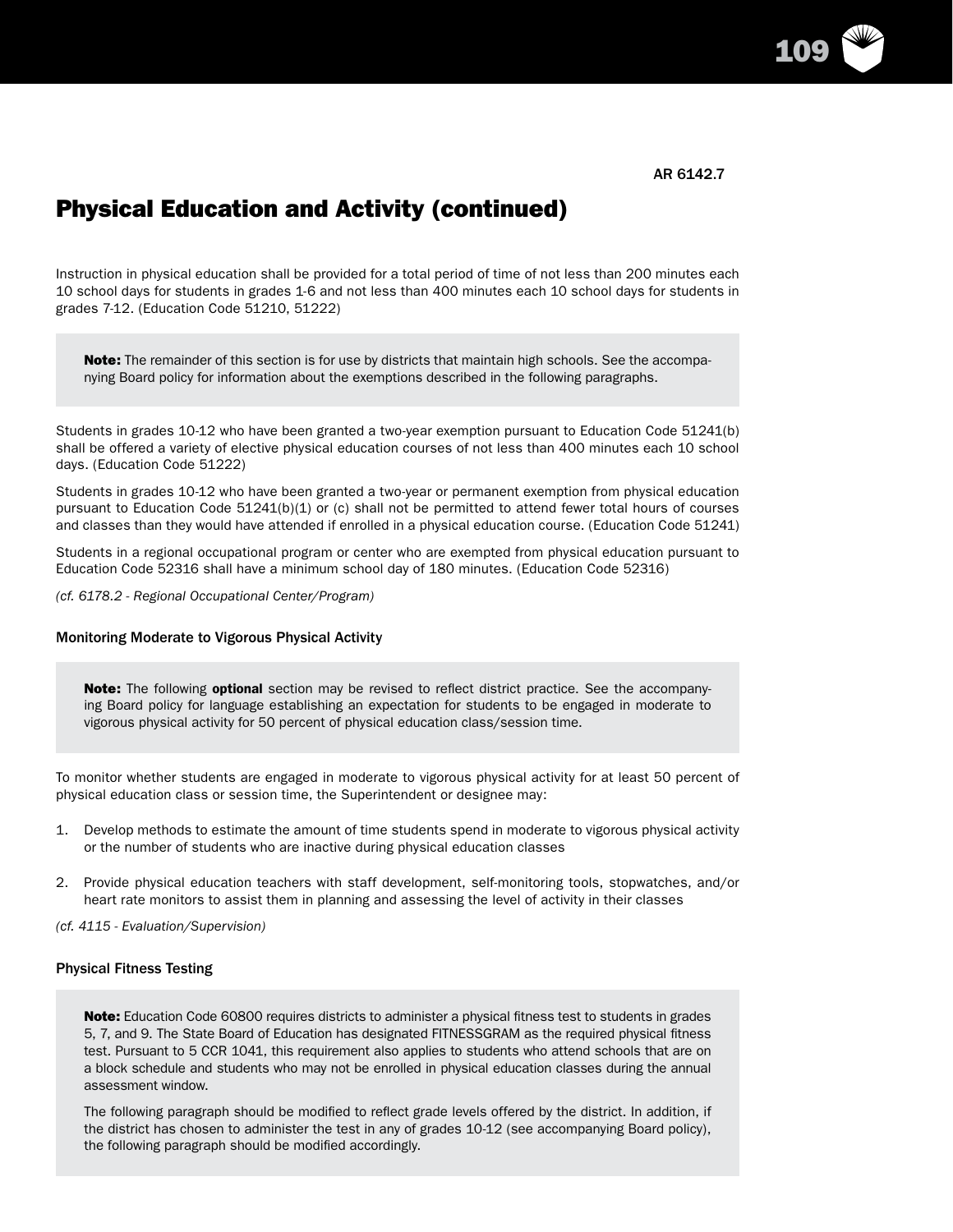

# Physical Education and Activity (Continued)

During the annual assessment window between the months of February through May, students in grades 5, 7, and 9 shall be administered the physical fitness test designated by the State Board of Education. (Education Code 60800; 5 CCR 1041)

*(cf. 6162.5 - Student Assessment)*

The Superintendent or designee may provide a make-up date for students who are unable to take the test based on absence or temporary physical restriction or limitations, such as students recovering from illness or injury. (5 CCR 1043)

Note: The following paragraph is optional. 5 CCR 1043.4 authorizes, but does not require, the district to designate a physical fitness test coordinator. If the district chooses to designate a test coordinator, his/her duties must include those described in 5 CCR 1043.4.

On or before November 1 of each school year, the Superintendent may designate an employee to serve as the district's physical fitness test coordinator and so notify the test contractor. The test coordinator shall serve as the liaison between the district and California Department of Education for all matters related to the physical fitness test. His/her duties shall be those specified in 5 CCR 1043.4, including, but not limited to, overseeing the administration of the test and the collection and return of all test data to the test contractor. (5 CCR 1043.4)

Students shall be provided with their individual results after completing the physical performance testing. The test results may be provided in writing or orally as the student completes the testing and shall be included in his/her cumulative record. (Education Code 60800; 5 CCR 1043.10, 1044)

*(cf. 5125 - Student Records)*

Note: The following paragraph is optional.

Each student's test results shall also be provided to his/her parents/guardians.

The Superintendent or designee shall report the aggregate results of the physical fitness testing in the annual school accountability report card required by Education Code 33126 and 35256. (Education Code 60800)

*(cf. 0510 - School Accountability Report Card)*

## Testing Variations

All students may be administered the state's physical fitness test with the following test variations: (5 CCR 1047)

- 1. Extra time within a testing day
- 2. Test directions that are simplified or clarified

All students may have the following test variations if they are regularly used in the classroom: (5 CCR 1047)

- 1. Audio amplification equipment
- 2. Separate testing for individual students provided that they are directly supervised by the test examiner
- 3. Manually Coded English or American Sign Language to present directions for test administration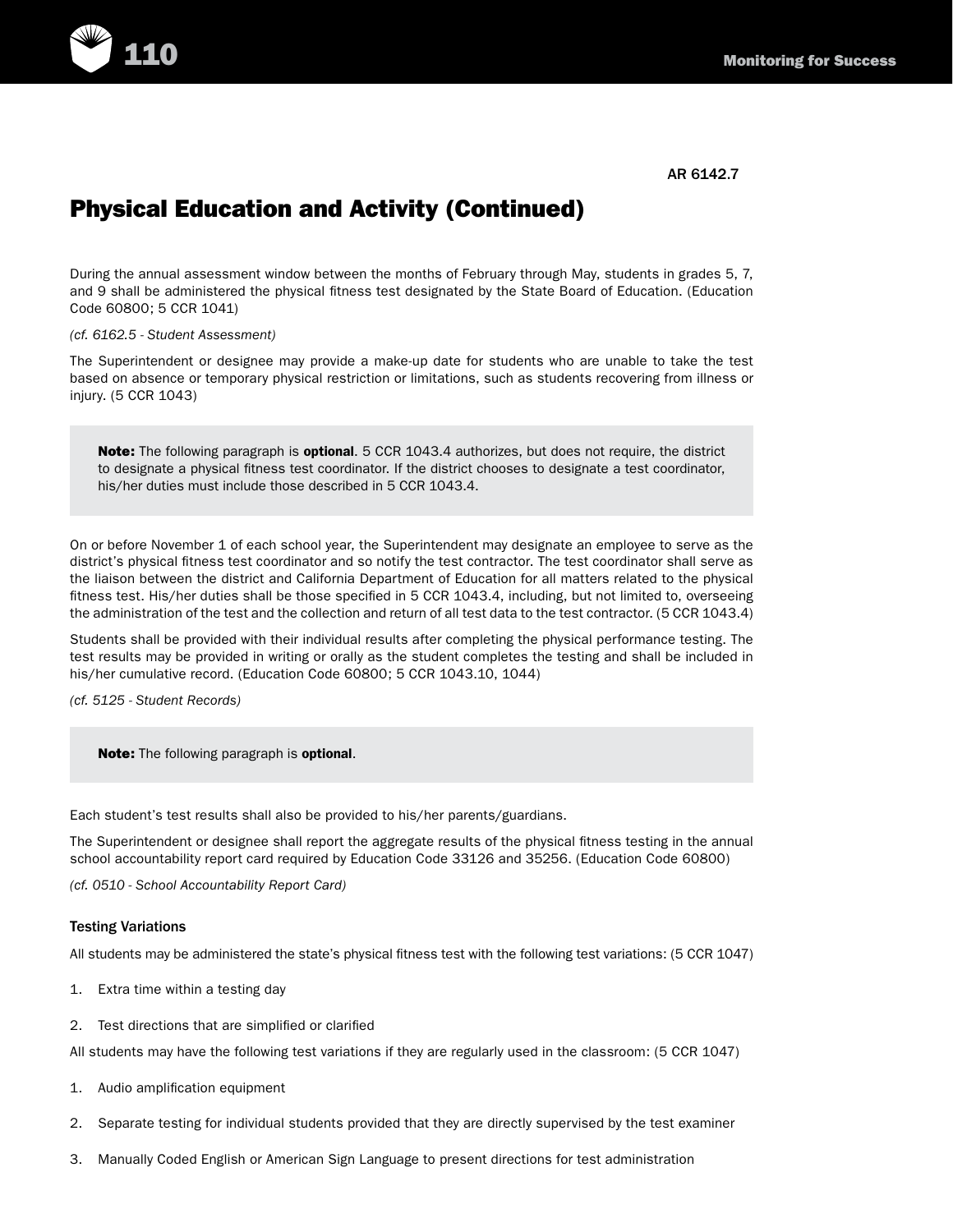111

# Physical Education and Activity (Continued)

Students with a physical disability and students who are physically unable to take all of the test shall undergo as much of the test as their physical condition will permit. (Education Code 60800; 5 CCR 1047)

Students with disabilities may be provided the following accommodations if specified in their individualized education program (IEP) or Section 504 plan: (5 CCR 1047)

- 1. Administration of the test at the most beneficial time of day to the student after consultation with the test contractor
- 2. Administration of the test by a test examiner to the student at home or in the hospital
- 3. Any other accommodation specified in the student's IEP or Section 504 plan for the physical fitness test
	- *(cf. 6159 Individualized Education Program) (cf. 6164.6 - Identification and Education Under Section 504)*

Identified English learners may be allowed the following additional test variations if regularly used in the classroom: (5 CCR 1048)

- 1. Separate testing with other English learners, provided that they are directly supervised by the test examiner
- 2. Test directions translated into their primary language, and the opportunity to ask clarifying questions about the test directions in their primary language

## Additional Opportunities for Physical Activity

Note: The following optional section may be revised to reflect district practice. Item #1 below should be modified or deleted by districts that do not maintain elementary schools.

The Superintendent or designee shall implement strategies for increasing opportunities for physical activity outside the physical education program, which may include, but not be limited to:

1. Training recess and lunch supervisors on methods to engage students in moderate to vigorous physical activity

*(cf. 1240 - Volunteer Assistance) (cf. 4231 - Staff Development) (cf. 5030 - Student Wellness)*

- 2. Encouraging teachers to incorporate physical activity into the classroom
- 3. Establishing extracurricular activities that promote physical activity, such as school clubs, intramural athletic programs, dance performances, special events, and competitions

*(cf. 6145 - Extracurricular and Cocurricular Activities) (cf. 6145.5 - Student Organizations and Equal Access)*

4. Incorporating opportunities for physical activity into before- or after-school programs and/or child care and development programs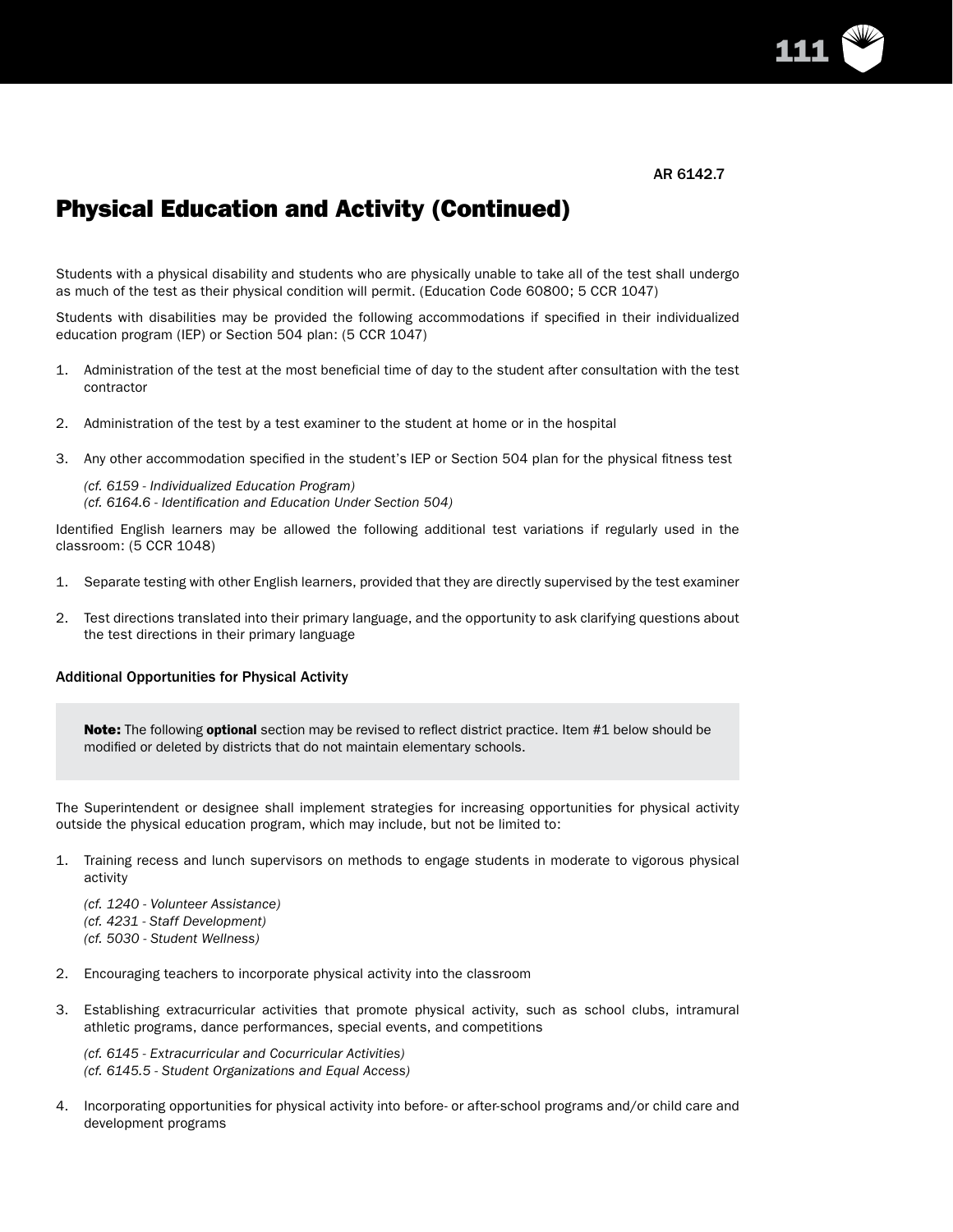

# Physical Education and Activity (Continued)

*(cf. 5148 - Child Care and Development Program) (cf. 5148.2 - Before/After School Program)*

5. Exploring opportunities for joint use of facilities or grounds in order to provide adequate space for students and community members to engage in recreational activities

*(cf. 1330.1 - Joint Use Agreements)*

6. Developing business partnerships to maximize resources for physical activity equipment and programs

*(cf. 1700 - Relations Between Private Industry and the Schools)*

7. Developing programs to encourage and facilitate walking, bicycling, or other active transport to and from school *(cf. 5142.2 - Safe Routes to School Program)*

*Policy Reference UPDATE Service*

(11/03 7/07) 2/10

*Copyright 2012 by California School Boards Association, West Sacramento, California 95691* All rights reserved.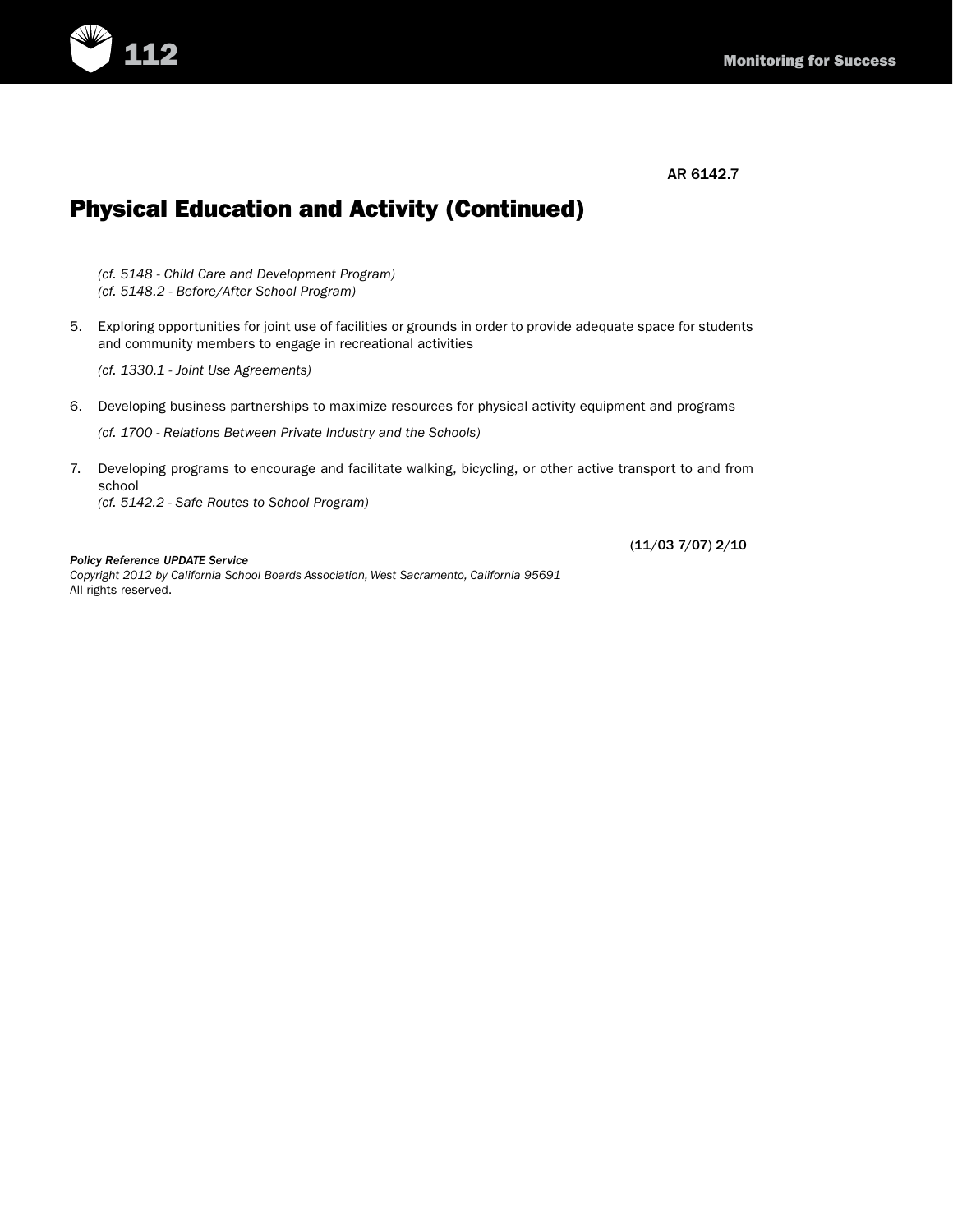Note: The following optional policy may be revised to reflect district practice.

The Governing Board believes that health education should foster the knowledge, skills, and attitudes that students need in order to lead healthy lives and avoid high-risk behaviors. The district's health education program shall be part of a coordinated school health system which supports the well-being of students and is linked to district and community services and resources.

*(cf. 1020 - Youth Services) (cf. 3513.3 - Tobacco-Free Schools) (cf. 3514 - Environmental Safety) (cf. 3550 - Food Service/Child Nutrition Program) (cf. 3554 - Other Food Sales) (cf. 5131.6 - Alcohol and Other Drugs) (cf. 5131.63 - Steroids) (cf. 5141.22 - Infectious Diseases) (cf. 5141.23 - Asthma Management) (cf. 5141.3 - Health Examinations) (cf. 5141.32 - Health Screening for School Entry) (cf. 5141.4 - Child Abuse Prevention and Reporting) (cf. 5141.6 - School Health Services) (cf. 5141.7 - Sun Safety) (cf. 5142 - Safety) (cf. 5146 - Married/Pregnant/Parenting Students) (cf. 6164.2 - Guidance/Counseling Services)*

Note: The federal Child Nutrition and Women, Infants and Children (WIC) Reauthorization Act of 2004 (42 USC 1751 Note) requires each district participating in the National School Lunch program (42 USC 1751-1769) or any program in the Child Nutrition Act of 1966, including the School Breakfast Program (42 USC 1771-1791), to adopt a districtwide school wellness policy which includes goals for nutrition education and physical education. See BP 5030 - Student Wellness for language fulfilling this mandate.

Goals for the district's health education program shall be designed to promote student wellness and shall include, but not be limited to, goals for nutrition education and physical activity.

*(cf. 0200 - Goals for the School District) (cf. 5030 - Student Wellness) (cf. 6142.7 - Physical Education and Activity)*

> Note: The following optional paragraph should be revised as necessary to reflect grade levels offered by the district. Education Code 51210 requires that the adopted course of study for grades 1-6 include instruction in health, including instruction in the principles and practices of individual, family, and community health. Education Code 51202 requires that certain health-related topics be addressed at the appropriate elementary and secondary grade levels and in appropriate subject areas, as determined by the district. Education Code 51934 requires that students be provided HIV/AIDS prevention instruction at least once in middle school or junior high school and at least once in high school. See AR 6143 - Courses of Study and BP/AR 6142.1 - Sexual Health and HIV/AIDS Prevention Instruction.

Instruction BP 6142.8

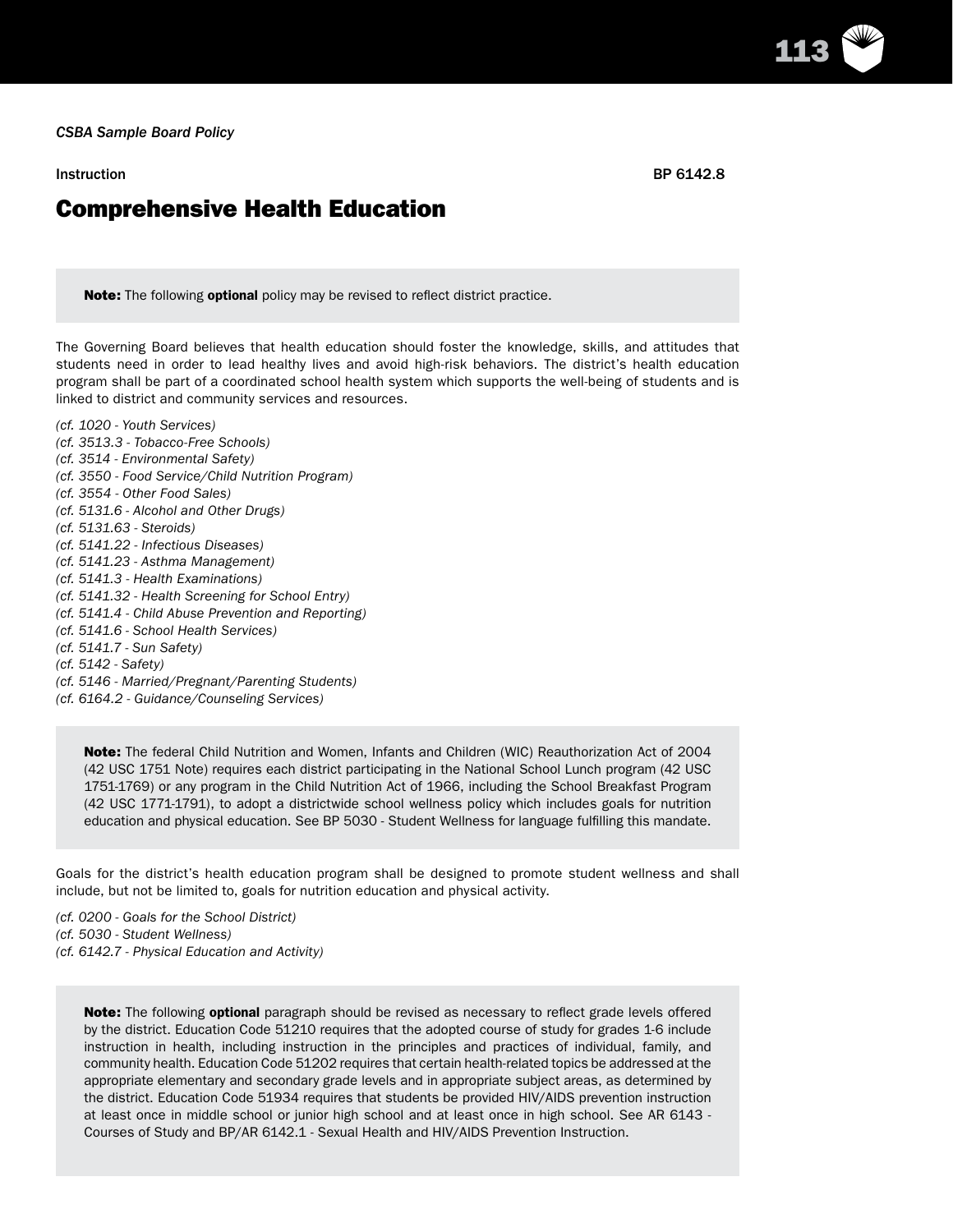

BP 6142.8

## Comprehensive Health Education (Continued)

In March 2008, the State Board of Education adopted voluntary content standards for health education as required by Education Code 51210.8; see the accompanying administrative regulation. The state's *Health Framework for California Public Schools*, provides nonprescriptive guidance on the scope and sequence of the health curriculum.

The district shall provide a planned, sequential, research-based, and developmentally appropriate health education curriculum for students in grades K-12 which is aligned with the state's content standards and curriculum framework. The Superintendent or designee shall determine the grade levels and subject areas in which healthrelated topics will be addressed, in accordance with law, Board policy, and administrative regulation.

*(cf. 6011 - Academic Standards) (cf. 6141 - Curriculum Development and Evaluation) (cf. 6142.1 - Sexual Health and HIV/AIDS Prevention Instruction) (cf. 6143 - Courses of Study)*

Note: The following optional paragraph may be revised to reflect district practice. Education Code 51890 defines a "comprehensive health education program" as one that includes community participation in the classroom. Education Code 51891 defines "community participation" as including participation by parents/guardians, practicing health care and public safety personnel, and public and private health care and service agencies in the planning, implementation, and evaluation of the program.

As appropriate, the Superintendent or designee shall involve school administrators, teachers, school nurses, health professionals representing various fields of health care, parents/guardians, community-based organizations, and other community members in the development, implementation, and evaluation of the district's health education program. Health and safety professionals may be invited to provide related instruction in the classroom, school assemblies, and other instructional settings.

*(cf. 1220 - Citizen Advisory Committees) (cf. 1240 - Volunteer Assistance) (cf. 1400 - Relations Between Other Governmental Agencies and the Schools) (cf. 1700 - Relations Between Private Industry and the Schools) (cf. 6020 - Parent Involvement) (cf. 6145.8 - Assemblies and Special Events) (cf. 6162.8 - Research)*

The Superintendent or designee shall provide professional development as needed to ensure that health education teachers are knowledgeable about academic content standards and effective instructional methodologies.

*(cf. 4131 - Staff Development)*

**Note:** The following **optional** paragraph should be revised to reflect indicators agreed upon by the Governing Board and Superintendent for evaluating the district's health education program.

The Superintendent or designee shall provide periodic reports to the Board regarding the implementation and effectiveness of the district's health education program which may include, but not be limited to, a description of the district's program and the extent to which it is aligned with the state's content standards and curriculum framework, the amount of time allotted for health instruction at each grade level, and student achievement of district standards for health education.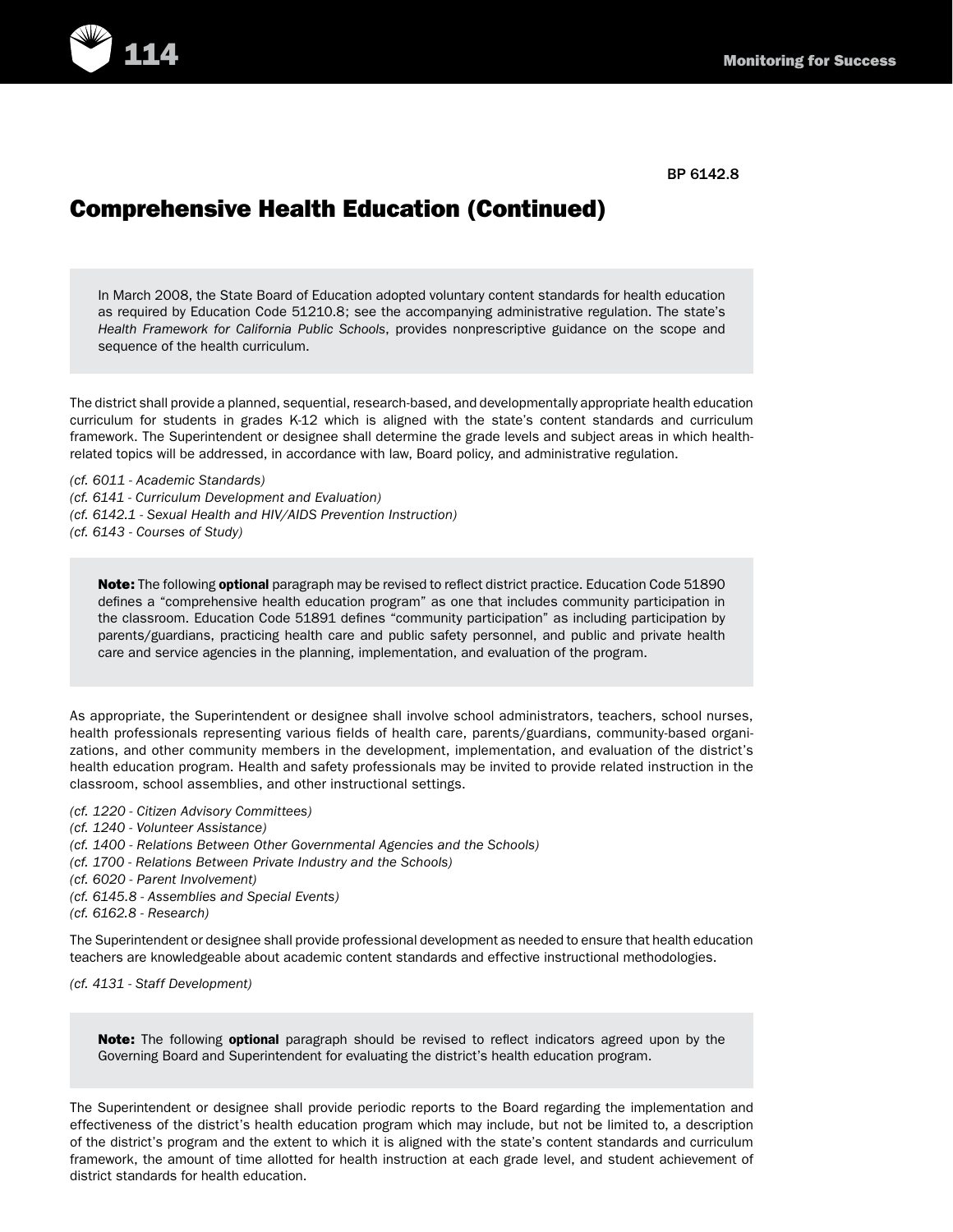115

BP 6142.8

## Comprehensive Health Education (Continued)

*(cf. 0500 - Accountability) (cf. 6190 - Evaluation of the Instructional Program)*

## Legal Reference:

## *EDUCATION CODE*

*8850.5 Family relationships and parenting education 35183.5 Sun protection 49413 First aid training 49430-49436 Pupil Nutrition, Health and Achievement Act of 2001 49490-49494 School breakfast and lunch programs 49500-49505 School meals 51202 Instruction in personal and public health and safety 51203 Instruction on alcohol, narcotics and dangerous drugs 51210 Areas of study 51210.8 State content standards for health education 51220.5 Parenting skills; areas of instruction 51260-51269 Drug education 51513 Personal beliefs 51880-51881.5 Health education, legislative findings and intent 51890-51891 Comprehensive health education programs 51913 District health education plan 51920 Inservice training, health education 51930-51939 Comprehensive sexual health and HIV/AIDS prevention education*

## *CALIFORNIA CODE OF REGULATIONS, TITLE 5*

*11800-11801 District health education plan*

## Management Resources:

## *CSBA PUBLICATIONS*

*Asthma Management in the Schools,* Policy Brief, March 2008 *Monitoring for Success: Student Wellness Policy Implementation Monitoring Report and Guide,* 2007 *Physical Education and California Schools,* Policy Brief, rev. October 2007 *Promoting Oral Health for California's Students: New Roles, New Opportunities for Schools,* Policy Brief, March 2007 *Sun Safety in Schools,* Policy Brief, July 2006 *Student Wellness: A Healthy Food and Physical Activity Policy Resource Guide,* rev. April 2006

## *AMERICAN ASSOCIATION FOR HEALTH EDUCATION PUBLICATIONS*

*National Health Education Standards: Achieving Excellence,* 2007

## *CALIFORNIA DEPARTMENT OF EDUCATION PUBLICATIONS*

Health Education Content Standards for California Public Schools, Kindergarten Through Grade Twelve, 2008 *Health Framework for California Public Schools: Kindergarten Through Grade Twelve,* 2003

## *WEB SITES*

*CSBA: http://www.csba.org*

*American Association for Health Education: http://www.aahperd.org American School Health Association: http://www.ashaweb.org California Association of School Health Educators: http://www.cashe.org California Department of Education, Health Education: http://www.cde.ca.gov/ci/he California Department of Public Health: http://www.cdph.ca.gov California Healthy Kids Resource Center: http://www.californiahealthykids.org California Subject Matter Project, Physical Education-Health Project: http://csmp.ucop.edu/cpehp Center for Injury Prevention Policy and Practice: http://www.cippp.org*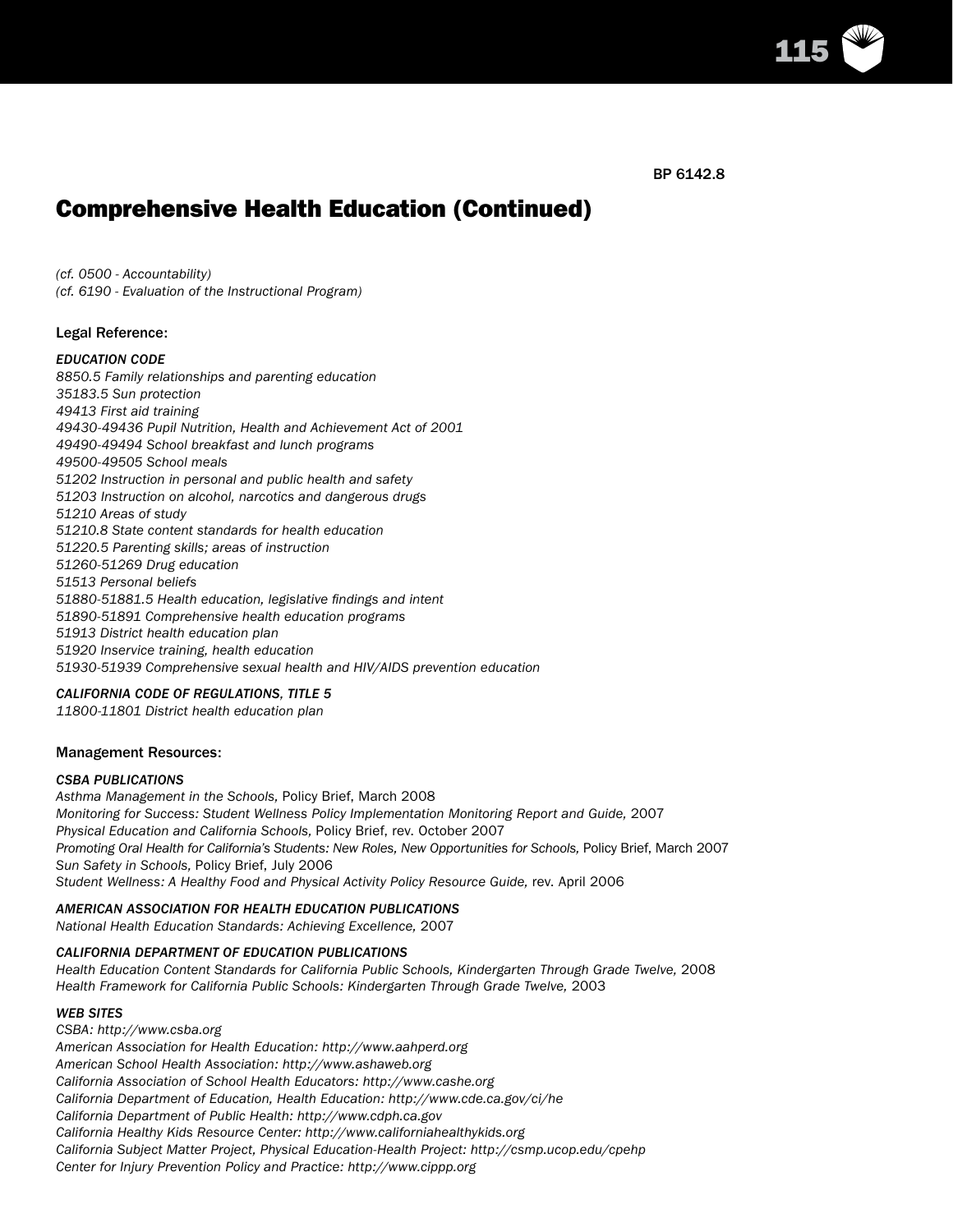

BP 6142.8

# Comprehensive Health Education (Continued)

*Centers for Disease Control and Prevention: http://www.cdc.gov National Center for Health Education: http://www.nche.org National Hearing Conservation Association: http://www.hearingconservation.org*

*Policy Reference UPDATE Service*

*Copyright 2012 by California School Boards Association, West Sacramento, California 95691* All rights reserved.

(11/03 11/05) 7/08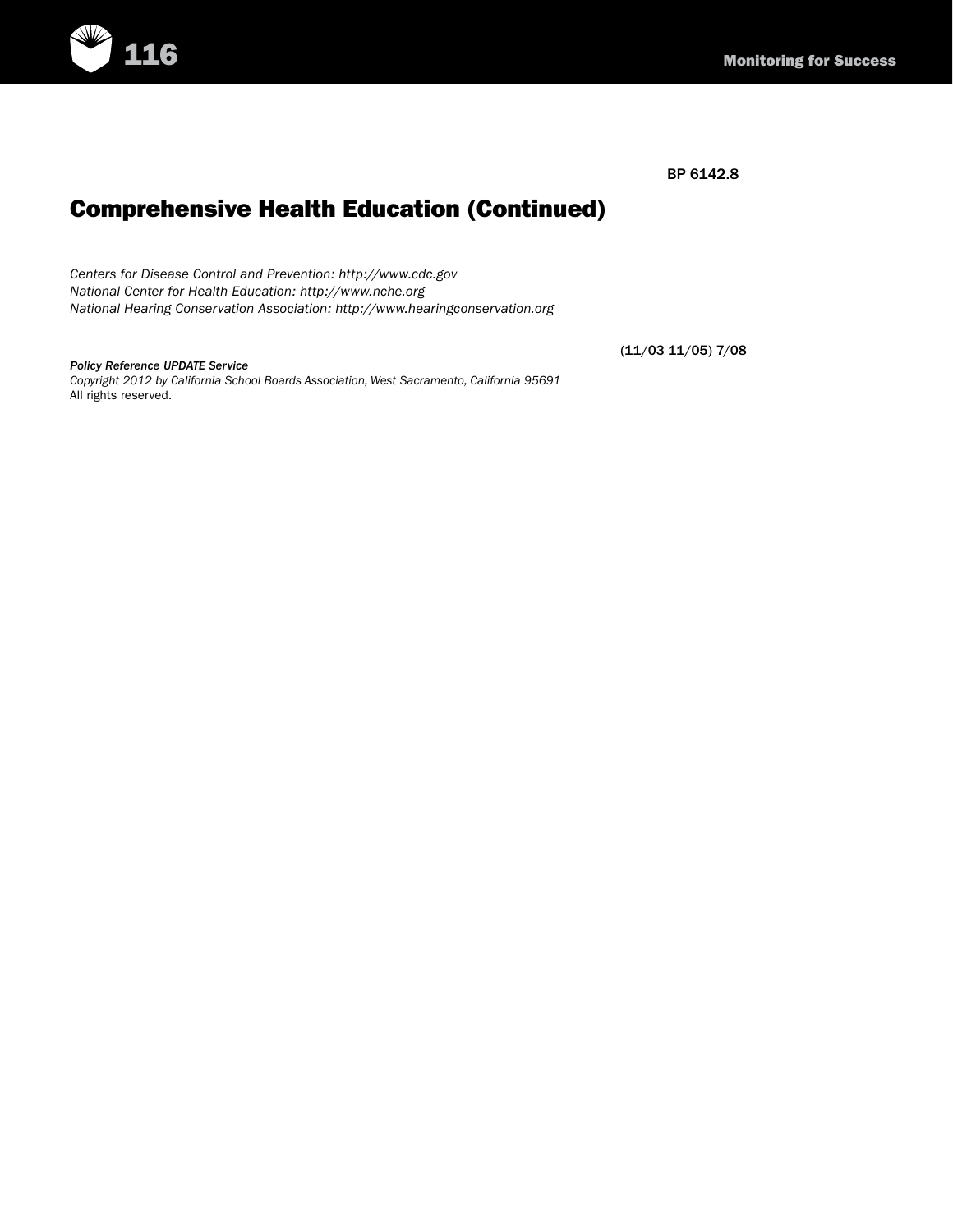Instruction AR 6142.8

117

## Comprehensive Health Education

## Content of Instruction

Note: Items #1-6 below reflect six content areas delineated in the voluntary content standards for health education adopted by the State Board of Education in March 2008. The district may revise the following list to reflect the topics to be addressed in the district's program.

The district's health education program shall include instruction at the appropriate grade levels in the following content areas:

1. Alcohol, tobacco, and other drugs

*(cf. 3513.3 - Tobacco-Free Schools) (cf. 5131.6 - Alcohol and Other Drugs) (cf. 5131.63 - Steroids)*

2. Human growth, development, and sexual health

*(cf. 6142.1 - Sexual Health and HIV/AIDS Prevention Education)*

Note: The optional paragraph under item #3 below includes examples of topics that are addressed in the state content standards within the content area of injury prevention and safety. In addition, pursuant to Education Code 51940, districts may, on a voluntary basis, use curricula distributed by the California Healthy Kids Resource Center that focuses on prevention of brain and spinal cord injuries.

### 3. Injury prevention and safety

Instruction related to injury prevention and safety may include, but is not limited to, first aid, protective equipment such as helmets, prevention of brain and spinal cord injuries, violence prevention, topics related to bullying and harassment, and Internet safety.

- *(cf. 0450 Comprehensive Safety Plan)*
- *(cf. 3543 Transportation Safety and Emergencies)*
- *(cf. 5131 Conduct)*
- *(cf. 5138 Conflict Resolution/Peer Mediation)*
- *(cf. 5142 Safety)*
- *(cf. 5145.3 Nondiscrimination/Harassment)*
- *(cf. 5145.7 Sexual Harassment)*
- *(cf. 5145.9 Hate-Motivated Behavior)*
- *(cf. 6163.4 Student Use of Technology)*
- 4. Mental, emotional, and social health

*(cf. 5137 - Positive School Climate) (cf. 5141.52 - Suicide Prevention) (cf. 5149 - At-Risk Students)*

### 5. Nutrition and physical activity

*(cf. 3550 - Food Service/Child Nutrition Program)*

*(cf. 5030 - Student Wellness)*

*(cf. 6142.7 - Physical Education and Activity)*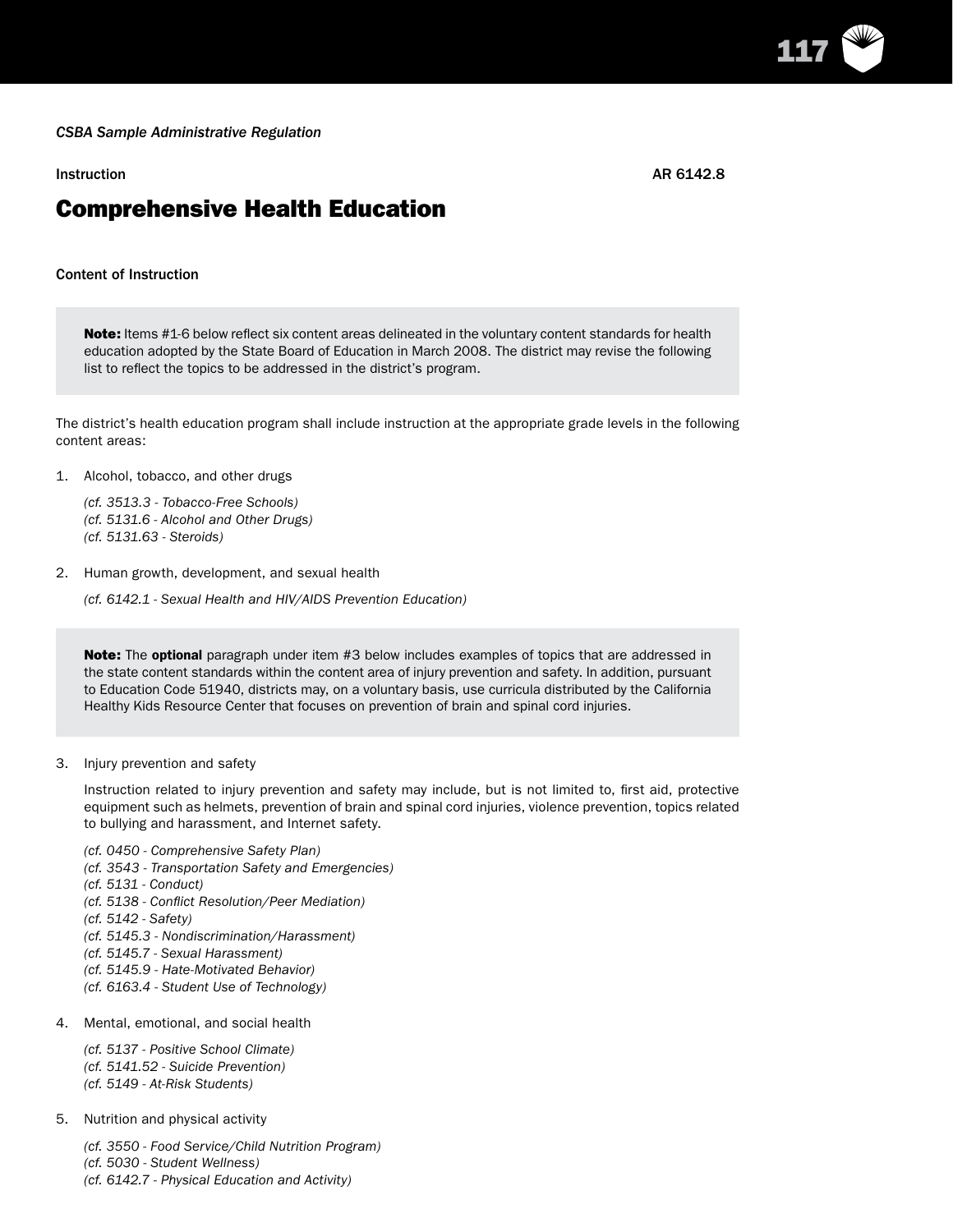

# Comprehensive Health Education (Continued)

**Note:** The **optional** paragraph under item #6 below includes examples of topics that are addressed in the state content standards within the content area of personal and community health.

### 6. Personal and community health

Instruction in personal and community health may include, but is not limited to, oral health, personal hygiene, sun safety, hearing protection, transmission of germs and communicable diseases, symptoms of common health problems and chronic diseases such as asthma and diabetes, emergency procedures, and the effect of behavior on the environment.

*(cf. 3516 - Emergencies and Disaster Preparedness Plan) (cf. 5141 - Health Care and Emergencies) (cf. 5141.21 - Administering Medication and Monitoring Health Conditions) (cf. 5141.22 - Infectious Diseases) (cf. 5141.23 - Asthma Management) (cf. 5141.7 - Sun Safety) (cf. 5146 - Married/Pregnant/Parenting Students) (cf. 6142.5 - Environmental Education)*

Note: Items #1-6 below combine eight "overarching standards" described in the state content standards as essential concepts and skills to be taught to students.

Within each of the above content areas, instruction shall be designed to assist students in developing:

- 1. An understanding of essential concepts related to enhancing health
- 2. The ability to analyze internal and external influences that affect health
- 3. The ability to access and analyze health information, products, and services

*(cf. 5141.6 - School Health Services)*

- 4. The ability to use interpersonal communication skills, decision-making skills, and goal-setting skills to enhance health
- 5. The ability to practice behaviors that reduce risk and promote health
- 6. The ability to promote and support personal, family, and community health

## Exemption from Health Instruction

Note: Pursuant to Education Code 51513, districts may not administer exams, surveys, or questionnaires containing questions about a student's or his/her family's personal beliefs or practices in sex, family life, morality, and religion unless the student's parent/guardian has provided prior written consent. See AR 5022 - Student and Family Privacy Rights.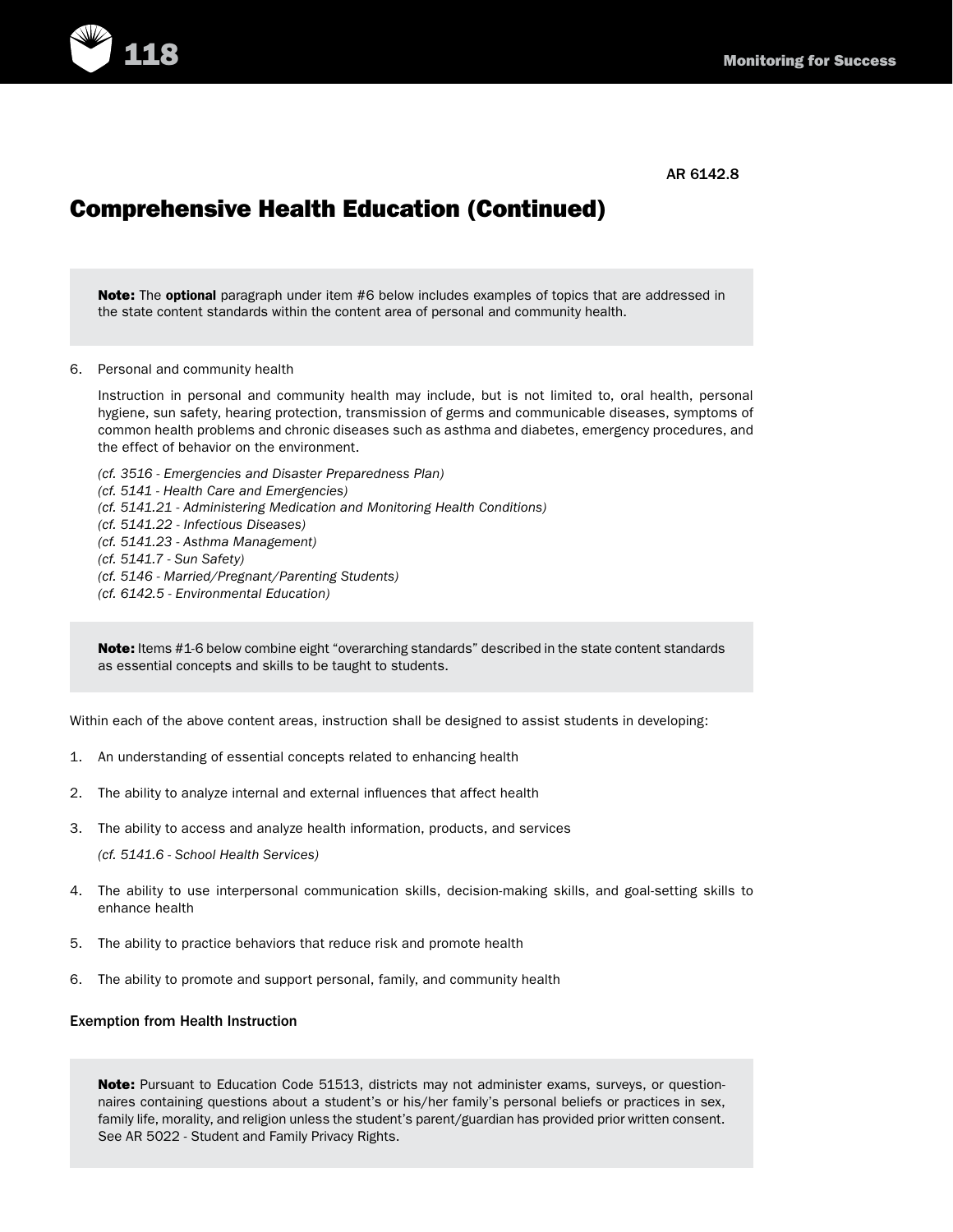119

# Comprehensive Health Education (Continued)

Upon written request from a parent/guardian, a student shall be excused from any part of health instruction that conflicts with his/her religious training and beliefs, including personal moral convictions. (Education Code 51240)

*(cf. 5020 - Parent Rights and Responsibilities) (cf. 5022 - Student and Family Privacy Rights) (cf. 6141.2 - Recognition of Religious Beliefs and Customs) (cf. 6145.8 - Assemblies and Special Events)*

Students so excused shall be given an alternative educational activity.

## Involvement of Health Professionals

Health care professionals, health care service plans, health care providers, and other entities participating in a voluntary initiative with the district are prohibited from communicating about a product or service in a way that is intended to encourage persons to purchase or use the product or service. However, the following activities may be allowed: (Education Code 51890)

- 1. Health care or health education information provided in a brochure or pamphlet that contains the logo or name of a health care service plan or health care organization, if provided in coordination with the voluntary initiative
- 2. Outreach, application assistance, and enrollment activities relating to federal, state, or county-sponsored health care insurance programs
	- *(cf. 1325 Advertising and Promotion)*

*Policy Reference UPDATE Service*

(11/03 11/05) 7/08

*Copyright 2012 by California School Boards Association, West Sacramento, California 95691* All rights reserved.